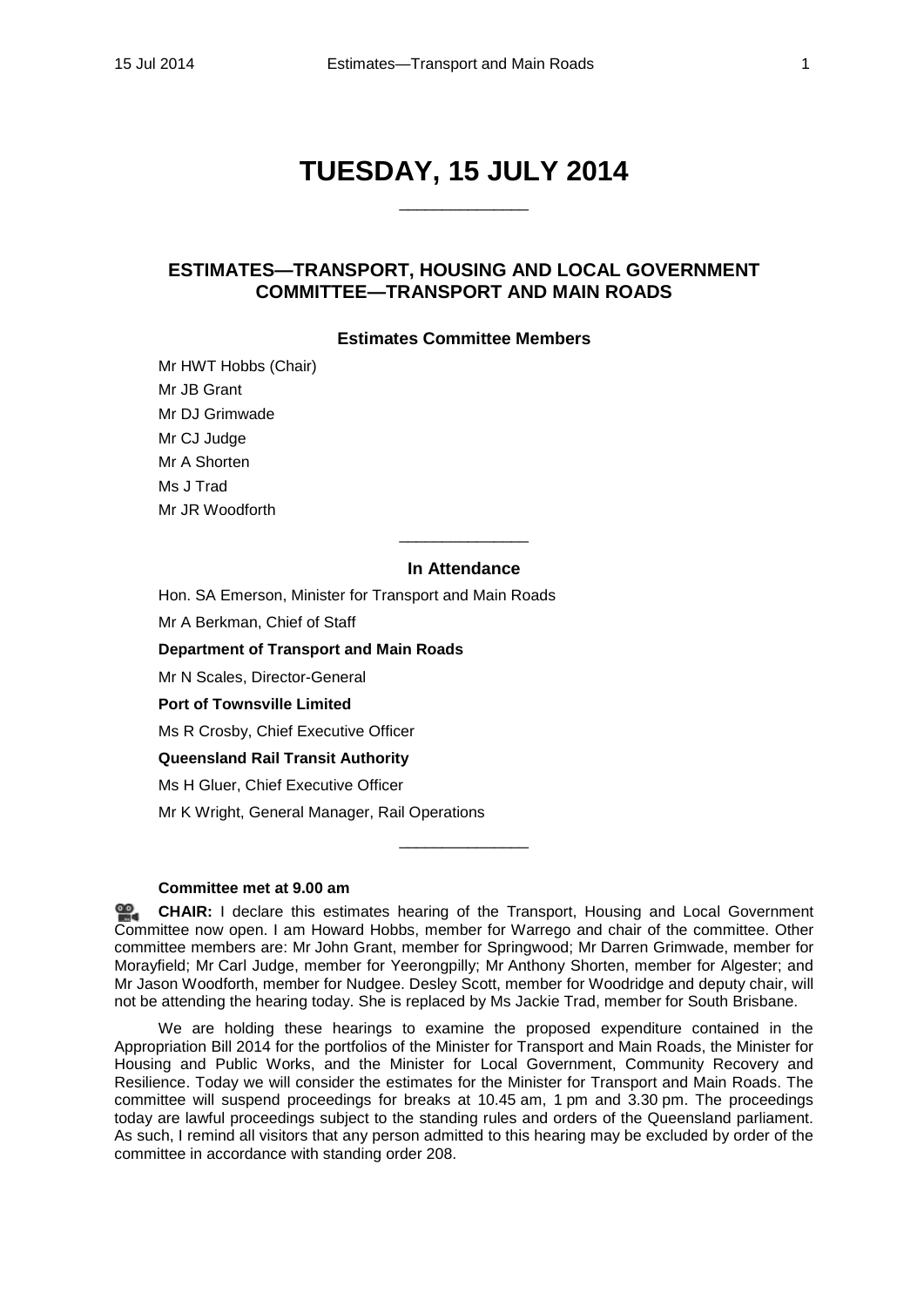In relation to media coverage of today's hearing, the committee has resolved to allow television film coverage and photography at all times during the hearing and in accordance with the media broadcasting guidelines. Today's hearing is also being broadcast live on the parliamentary website, with archived video footage available on the parliament's website after each session. I offer a warm welcome to all those tuning in.

Committee members may put questions to the minister, director-general and specified executive officers. The minister, director-general or CEO may refer questions to advisers. We expect all departmental officers appearing today to provide full and honest answers to our questions. Anyone who is unable or unwilling to provide an answer should be prepared to state the reason. I remind members, however, that the departmental officials are not here today to give opinions on the merit or otherwise of the policies of the government. That is the role of the minister. It is also important that questions and answers remain relevant and succinct. Where necessary, I will remind ministers, directors-general, CEOs and their advisers that their answers to questions should be finalised so that other issues can be examined. For the benefit of Hansard, I ask advisers, if you are called to give an answer, to please state your name and position before speaking. Before we begin, I ask that all mobile phones now be switched off.

On behalf of the committee, I welcome to the hearing Minister Emerson, officers of the department and entities, and members of the public. We will examine the estimates of your portfolio today. I now declare the proposed expenditure for the Minister for Transport and Main Roads open for examination. The question before the committee is—

## That the proposed expenditure be agreed to.

#### Minister, would you like to make a brief opening statement?

**Mr EMERSON:** Thank you, Mr Chair. I do thank the committee upfront. I would also like to thank you and the committee for your hard work this year across the Transport and Main Roads portfolio. Your efforts, including travelling across the state to investigate a number of key transport areas such as cycling and the importance of rail freight, have provided the basis for important reforms for Queenslanders.

Transport and Main Roads is committed to delivering a world-class transport system that connects Queensland and meets Queenslanders' needs. We have a strong plan, taking real action in delivering a brighter future that involves revitalising front-line services to meet customer needs and getting more people on to public transport and delivering better infrastructure and better planning through investment in roads and transport infrastructure.

The total budget expenditure for 2014-15 is \$9.3 billion. That is made up of \$3.9 billion in the capital budget and an operating budget of \$5.4 billion. This budget provides almost \$770 million towards the Bruce Highway and \$179 million to the Warrego Highway—two of the state's most vital economic routes. TMR demonstrated its commitment to make the road network more reliable and safer in 2013-14. Some of the major road projects that were completed during this time included the southern approach to Cairns, improvements at the Mains and Kessels roads intersection, the deviation at Cardwell Range north and a new interchange of the Bruce and Dawson highways at Calliope Crossroads.

The department also delivered \$2 billion of reconstruction works under the Transport Network Reconstruction Program, repairing flood damaged roads across our vast state. This government has also been delivering on its election promise to improve safety around two notorious level crossings. The rail crossing at Robinson Road, Geebung, is nearing completion, with a final touches underway, and the crossing at Telegraph Road, Bracken Ridge, is on track to open to traffic in late 2014, improving safety for motorists and pedestrians.

Our rail stocks will be boosted with the awarding of the new generation rolling stock contract. This 32-year contract is for the design, construction and maintenance of 75 six-car trains for South-East Queensland, helping to ease congestion on our busy roads. It is also creating employment opportunities with the construction of a new purpose-built maintenance centre near Ipswich. The opening of two new stations at Springfield and Springfield Central has also had a significant impact on road use and boosted patronage numbers since December last year. Under the LNP, this project has now delivered value for money on the previous government's design, with 400 extra car parks and double the capacity of the highway. The concept design and business case for the once in a generation bus and train project are well underway, with the project's final references and EIS also being finalised. This city-defining, five-kilometre BaT project combines a railway and busway in a single, double-decked, 15-metre wide tunnel beneath the Brisbane River and Brisbane CBD, linking the northern and southern suburbs of Brisbane.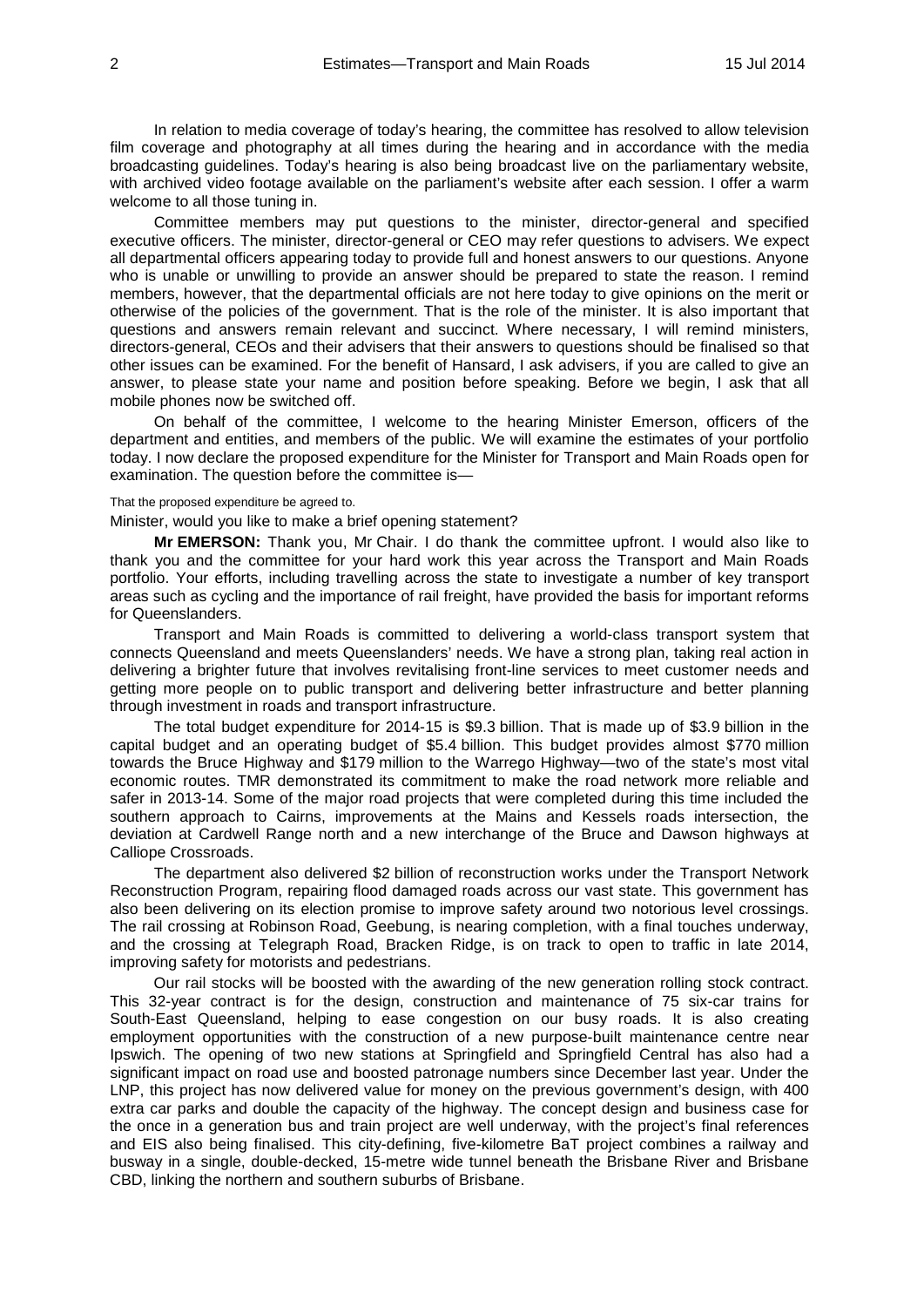Mr Chairman, when we came to office we promised to improve reliability, frequency and affordability of the public transport network. More passengers are getting to their destination on time and spending more time at home with their families since we improved train reliability, from a three-year low of 86 per cent to an all-time high of 96 per cent across four quarters. We have also added more than 3,000 additional weekly train and bus services since 2012. We put an end to Labor's 15 per cent fare hike legacy and kept to our election promise to lower the cost of living in 2013-14. I am pleased that we have found the savings to do even more, by capping fares at 2.5 per cent for the next three years. Under our policies, a regular weekday two-zone passenger will be saving \$440 per year compared to go card prices under Labor. A passenger from the Gold Coast or the Sunshine Coast will also be better off by \$1,595. This promise follows on from our successful free travel after nine weekly go card journeys, benefiting 80,000 regular weekday passengers.

As well as the focus on passengers, the Moving Freight strategy we released in 2013-14 aims to improve the efficiency of our network. The 10-year plan will support growth in produce and commodity movements, boosting our resources, agriculture, construction and tourism sectors. Our \$350 million two-year Road Safety Action Plan sets out a blueprint for safety on our state's roads. The major focus of this is our 'Join the drive to save lives' campaign, which we have rolled out over the past year. This campaign is a social change strategy, aimed at a greater community ownership of road safety and at addressing the issues at the heart of our road toll. This goes hand in hand with our \$10 million flashing school light program at 300 schools, helping to protect our schoolchildren. Parents and motorists are spending less time lining up, as we have halved waiting times at many of our customer service centres and improved online services.

I am excited to advise the committee that the light rail service will begin next week, with the opening of stage 1 of the Gold Coast Rapid Transit project on 20 July. Passengers on the Gold Coast will have access to 16 light rail stations, with trams leaving every  $7\frac{1}{2}$  minutes during peak and operating 24 hours during weekends. We are also working on additional public transport infrastructure including the Moreton Bay Rail Link, the Browns Plains bus station, the Victoria Point jetty bus station, Warrigal Road Greenlink, the Kawana bus station and the Nambour park and ride. Mr Chairman, these are just some of the strong plans and real actions we are taking to deliver a brighter future for all Queenslanders. Thank you and thanks to the committee.

**CHAIR:** Thank you, Minister, for that summary. I now call the member for South Brisbane.

**Ms TRAD:** Thank you very much, Mr Chair. Good morning, Minister, and good morning departmental representatives. I was very interested in your opening remarks in relation to the increase in patronage, Minister. I turn your attention to page 15 of the SDS where there has been actually an inability to meet the targeted estimate for patronage on rail, particularly over the past financial year—almost three million fewer trips taken than what was estimated last financial year. Can you explain that?

**Mr EMERSON:** Thank you, member for South Brisbane. As you know—and let me go back to the history of this—patronage has been declining since 2009-10, when Labor began its significant fare hikes. If you recall, there was a 20 per cent fare hike initially and then a series of 15 per cent fare hikes.

**Ms TRAD:** What happened over the last financial year, Minister. That is my question.

#### **Mr EMERSON:** Mr Chair?

**CHAIR:** The minister will answer the question.

**Mr EMERSON:** Thank you. As I said, Mr Chair, the patronage has been declining since 2009-10, when Labor begun its 15 per cent fare hike strategy. That continued under my predecessor, the then transport minister, the now Leader of the Opposition, Annastacia Palaszczuk, with her plans to increase fares by 15 per cent annually. If you look at the budget papers, what you will see is that compared to the budget target for patronage it shows that overall we are up by 320,000 trips. That is what it is compared to the budget target for patronage—so we are up 320,000. Compared to last year, what the budget papers show is that patronage overall is up 1.02 million. That figure will be finalised later this year. That is the estimate actual at the moment. So we have been increasing patronage, as I said. If have a look at the figures, member for South Brisbane, you will see the budget target for patronage shows overall that we are up 320,000 journeys or trips. So that is a significant increase.

Again, I make the point that it had been in decline under Labor because of Labor's policy. I must point out that when they introduced it in 2009 they had said previously before that election—they misled Queenslanders because they said that fares would only go up by CPI. I make the point that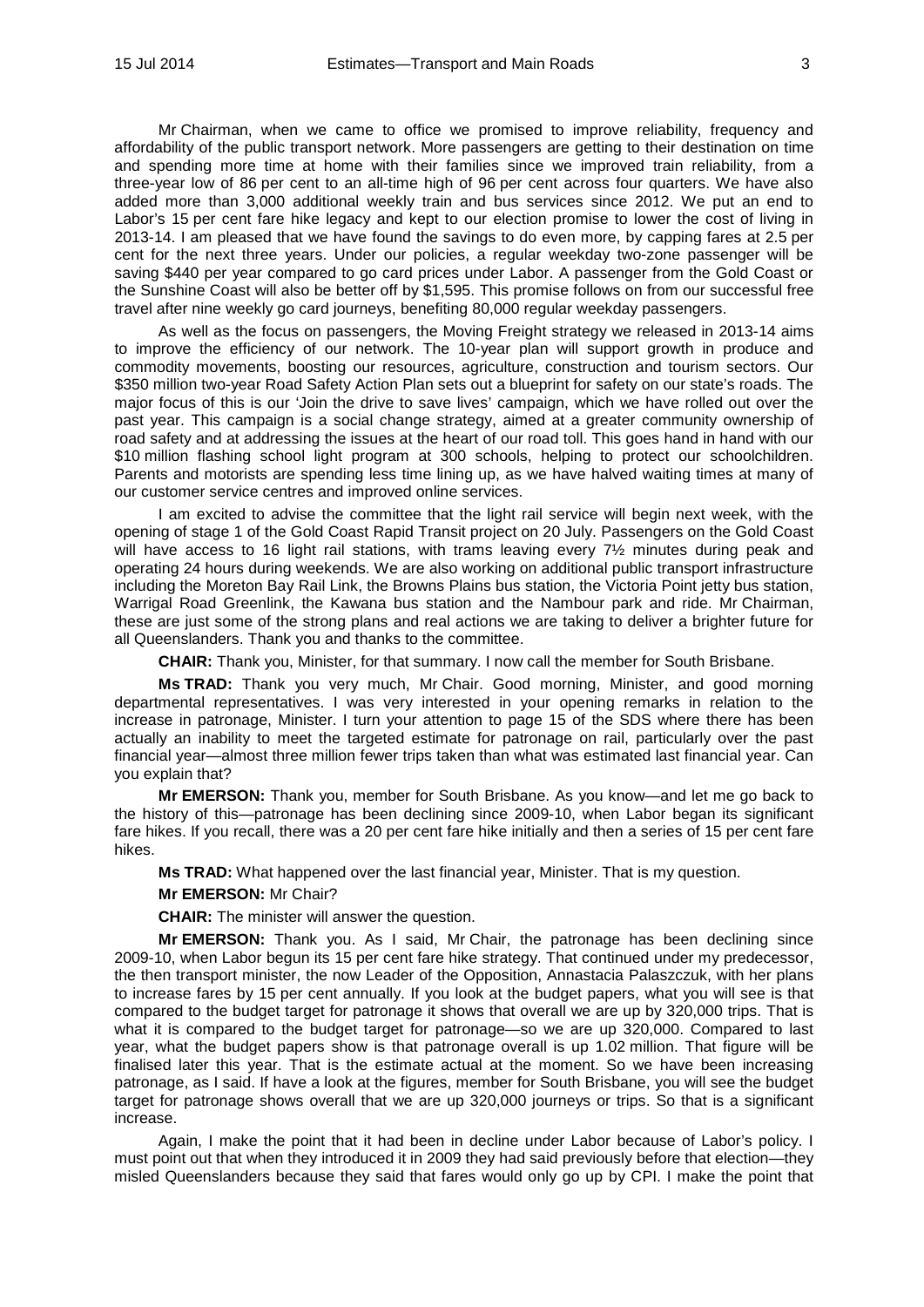after that election they came out with a policy to increase fares by 15 per cent every year. So before the election they said it would go up by CPI and after the election we had 15 per cent fare increases every year.

**Ms TRAD:** Chair, I will ask you to rule on repetition. I think the minister is being quite—

**CHAIR:** No. Let the minister finish and you will have a second question.

**Ms TRAD:** I think he has made the point.

**Mr EMERSON:** I make the point again that we saw that decline begin under Labor because of Labor's policy—and this continues to be their policy—15 per cent annual fare increases. That was the policy of the Leader of the Opposition when she was transport minister. It continues to be their policy.

**Ms TRAD:** Minister, in relation to the figures, I draw your attention to the light rail entry where in your opening remarks you stated that you are opening the light rail this weekend—a great Labor initiative, conceived, funded and built by Labor. Now are you telling Queenslanders, are you telling the committee, that 300,000 trips have already been made on light rail and it has not even opened yet?

**Mr EMERSON:** As you would be aware, member for South Brisbane—let's go back to the light rail. I am glad you are excited about the opening. I think people on the Gold Coast are very excited about the opening.

**Ms TRAD:** Very excited about Labor infrastructure, Minister.

**Mr EMERSON:** I have always conceded this plan was begun under the previous government. But of course, like many other issues we have had to deal with, we have had to clean up the mess left to us by Labor. As you would be aware, member for South Brisbane, Labor bungled the business case for the light rail. They used out of date projections for patronage—again, another example of the bungling by Labor. It was endemic during the previous government. We have had to come in and deal with it. But it is opening now on Sunday. There will be free travel on that Sunday, with regular services beginning on Monday, 21 July.

The budget is prepared much earlier than obviously this week or last week. Under the contract signed under the previous government, certain requirements needed to be met by GoldLinQ. That included ensuring that they had the tick off from utility providers and then that was agreed to by the independent verifier. There were quite strict and clear requirements for GoldLinQ. What we have said from day one is that we expected the opening midyear. Obviously it is in July; that is midyear. As soon as GoldLinQ finalised its contractual obligations and got the tick off by the utilities and the independent verifier, they could begin. The hope was that GoldLinQ would meet its contractual requirements earlier. So, in fact, what the budget shows was an expectation that light rail may have been running slightly earlier. What it means is that that migration potentially from people travelling from bus and using light rail did not occur, so those figures will be updated to reflect that the light rail began in July rather than earlier than that. Again, the most important thing was to ensure that GoldLinQ met its contractual obligations—that it had got the tick off from the independent verifier and met all of its contractual obligations. I am pleased to say that it has done that and we will see it begin on 20 July, but that is what those figures reflect.

**Ms TRAD:** I will now direct my question to Mr Neil Scales. Mr Scales, when was the material for the SDS finalised and presented to Treasury? What was the date?

**Mr Scales:** Thank you for the question, honourable member. I do not have that exact date, but I will certainly get it through my officials at the back. I would not want to guess at this point, so I will get you that date before the end of the session.

**Ms TRAD:** Okay. When was it known to the department, Mr Scales, that light rail was not going to be actually carrying passengers last financial year?

**Mr Scales:** Thank you for that question. The budget is obviously prepared about a year out. We were anticipating, as the minister said, services on the light rail probably in June, so we were expecting probably June to the end of June. In terms of patronage on light rail, we estimated at that point 300,000 trips would be taken. So it was estimated probably about a year ago, member for South Brisbane.

**Ms TRAD:** Yes, but the material for the SDS is not presented to Treasury a year out, Mr Scales.

**Mr Scales:** I will get you the date when we find it out.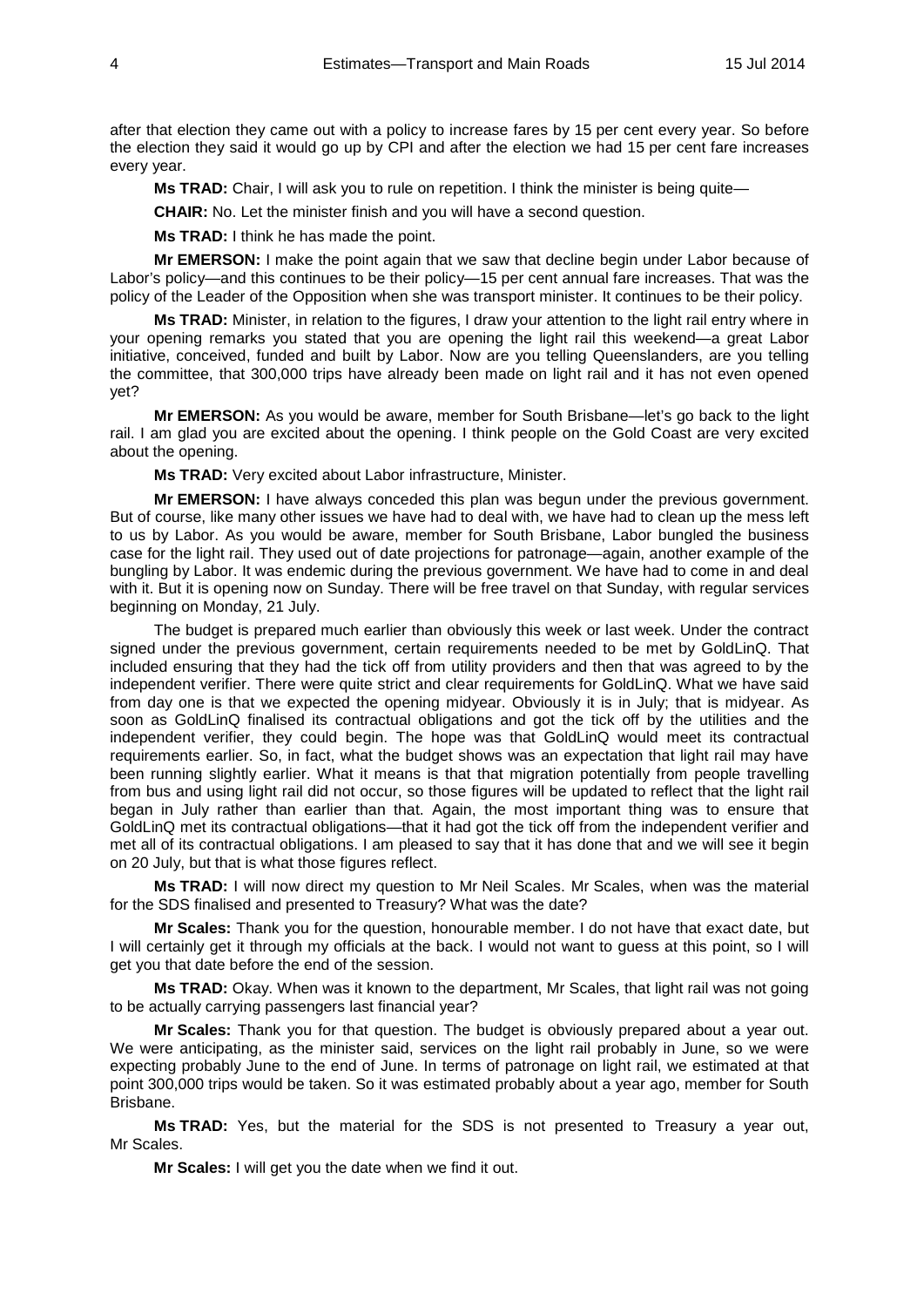**Ms TRAD:** I would like two dates, Mr Scales. I would like the date on which it was known by the department that light rail was not actually going to be carrying passengers last financial year and the date which the SDS material was prepared and finalised for Treasury to produce the SDS document.

**Mr Scales:** I am happy to do that, but it was a bit of a moving feast with utilities being involved with problems that we had not anticipated coming up like stray currents. We had, as the minister said, to get the tick off from the utility providers, so I will get a date and provide it by the end of the session.

**Ms TRAD:** Mr Scales, referring to the figures as they are in the document, the 300,000 additional trips that the minister was talking about earlier are in fact nonexistent because the 300,000 trips that are in the budget papers for light rail did not occur.

**Mr Scales:** That is true but the bus network would still be operating, so it is too early to say whether anybody would have transferred by bus and some of their trips would have also been generated trips and new trips.

**Ms TRAD:** But, Mr Scales, the bus figures are there already. They are accounted for. I am talking about additional trips on an additional service that was estimated to be opened already and actually clocking up 300,000 trips which do not exist. I am putting it to you, Minister, that these figures are not to be trusted. There were not 300,000 trips taken on light rail and therefore your suggestion that there has been an increase is actually incorrect. I would like you to correct the record.

**Mr EMERSON:** Mr Chair, I will take that question.

**CHAIR:** I will call the minister. I think that we need to move on, but perhaps the minister could summarise.

**Mr EMERSON:** I reject that finding from the member for South Brisbane. As I said before, Mr Chair, there was an anticipation that light rail would begin earlier than it did but clearly GoldLinQ had to meet its contractual obligations, and that was appropriate. The budget is prepared early. As I said earlier, it was not prepared last week. It is not prepared in terms of those numbers just before the budget is delivered. What has happened is the department has quite rightly anticipated there will be movement from bus to light rail, so they have anticipated trips on light rail and then fewer trips being taken on the bus. In this case these figures reflect that expectation. The reality is that with light rail beginning—

**Ms TRAD:** But they do not reflect actual trips and that is the column you have them in, Minister.

**CHAIR:** You have made that point before, member for South Brisbane. The minister has the floor.

**Mr EMERSON:** I know that the member for South Brisbane does not like the fact that the reality is we are seeing an increase in patronage compared to her leader's efforts when she was transport minister. The only policy Labor had when it was in office was to increase fares by 15 per cent every year. That was the only policy they had. What they achieved was three-year lows in terms of rail reliability, infrequent services and declining patronage. The reality is the budget is prepared some time before. There was an anticipation—an expectation—that light rail would begin sometime in June. GoldLinQ had to meet its contractual obligations, including ensuring that the utilities—Energex, Telstra, Gold Coast water—gave the tick off. They have now achieved that. It will begin this Sunday. But the budget demonstrates an expectation of what trips would have been taken on light rail and a migration of existing bus services onto light rail. Those figures will be updated, but of course these figures are prepared well before the budget is delivered.

**CHAIR:** Thank you, Minister.

**Ms TRAD:** I will make the point that it is not an estimate.

**CHAIR:** Member for South Brisbane—

**Ms TRAD:** It is actually in the actual column—

**CHAIR:** Member for South Brisbane, you have already made that point. The minister—

**Ms TRAD:** Thank you, and I will reinforce it thank you, Chair.

**CHAIR:** I ask you to move on to the next question.

**Ms TRAD:** Okay; let us talk about patronage figures. You are actually estimating a decrease, Minister, in patronage over the coming year and you are blaming it on the G20, according to your footnotes—footnote 16 on page 17. Seriously, Minister, when will you actually accept that declining patronage is occurring under your watch and when will you do something about it?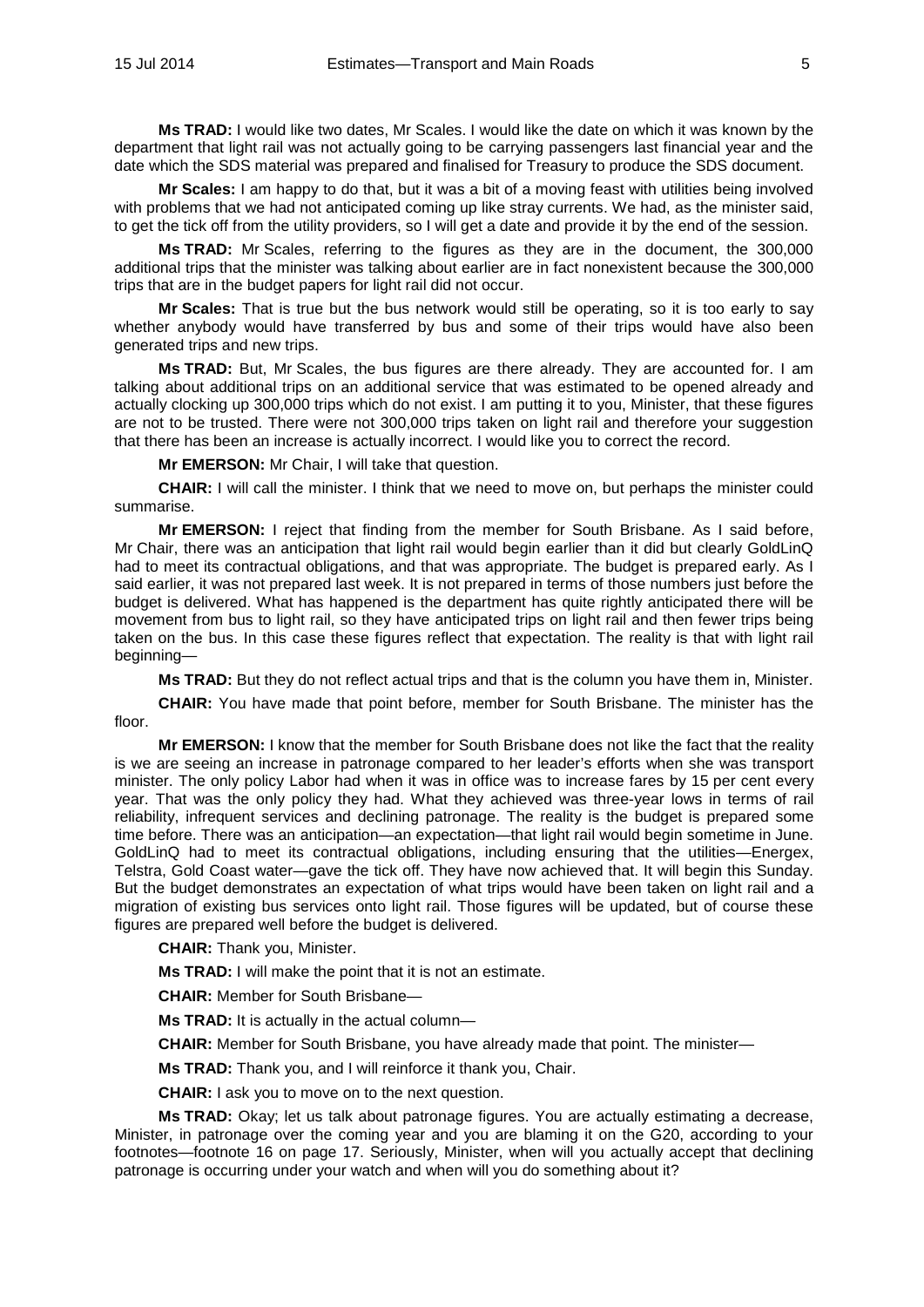**Mr EMERSON:** Once again I think the member for South Brisbane is misreading the budget papers. As you will see, we are actually forecasting an increase in patronage over the next year. Anyone who has actually followed the budget papers would know that we are forecasting an increase. What the budget papers do reflect, as it does in every other case—and, unfortunately, if the opposition did pay attention to this they would know—is that when you have a public holiday there tends to be a decline in public transport because people are not going to work. As the member for South Brisbane would very much be aware because she is a member in inner Brisbane, there is a public holiday associated now with the G20 and therefore we would expect a decline in public transport associated with that public holiday. It happens on every public holiday throughout the year. You will see variations between months in terms of public transport in a particular month on the basis of when Easter falls, for instance. It happens every year. This is no great revelation at all. It is just the practicalities of running a public transport system.

So, yes, because of the G20 and because there is an associated public holiday, we expect fewer people travelling on public transport that day. It happens on every public holiday. Anyone who takes public transport on a regular basis, as I do, would know that that is the case. Again, I make the point that in our budget paper we are forecasting an increase in public transport patronage over the next year. Patronage is forecast to increase to 180.48 million. That is up 3.76 million. So once again, unfortunately, Labor have got it wrong. They may be interpreting their own performance in office under the Leader of the Opposition as the then transport minister, Annastacia Palaszczuk, where we saw consistent falls in public transport on the back of their 15 per cent annual fare increase policy. However, our budget is forecasting an increase of 3.7 million trips. Again I make the point that, yes, at the G20 we will see a decline on that weekend and that period because of the public holiday.

**CHAIR:** I have a question in the same vein. Can you please detail how the government is lowering the cost of living for South-East Queensland commuters through delivering public transport fare initiatives and savings?

**Mr EMERSON:** Thank you, Mr Chair, and I know that the transport committee itself is very interested in this issue, particularly for those who live in South-East Queensland who have seen the benefits of where we have gone. Lowering the cost of living for South-East Queensland commuters is a key priority for the Queensland government and has been addressed through targeted, fair affordability measures. Under the previous Labor government, as I have indicated already, we saw ongoing 15 per cent annual fare hikes implemented across the public transport network. The LNP government has refused to accept Labor's fare increases, halving the planned 15 per cent January 2013 increase and the planned 2014 fare increase. We have halved them to 7½ per cent and of course provided free travel after nine weekly journeys. These promises are anticipated to save passengers almost \$200 million over four years. Furthermore, I recently announced that fare increases will be capped at 2.5 per cent for the next three years commencing in January 2015, commencing early next year. That is below the inflation rate and will increase affordability of public transport fares for South-East Queensland commuters and positively impact on public transport patronage.

In addition, the Queensland government has also included a number of additional initiatives for South-East Queensland commuters, including moving the 20 per cent off-peak discount from 9 am to start at 8.30 am. Through this initiative, the LNP government has provided cheaper public transport, providing real cost-of-living relief of over \$732,000 for passengers travelling in the 8.30 am to 9 am period. In addition, on 1 July 2013 the Southern Moreton Bay Island Ferry services were also integrated into the TransLink system. This has allowed island commuters to enjoy the benefits of go card, including the nine and free initiative. Inter-island travel was made free of charge to residents. As of June 2014, customers have saved a total of \$319,000 across 140,000 free inter-island trips. So, Mr Chairman, in terms of your question regarding lowering the cost of living for South-East Queensland commuters through delivering public transport fare initiatives and savings, there is a whole series of initiatives and savings that we have implemented since coming to office. This budget this year continues that policy and it is in stark contrast to Labor's policy in office of annual 15 per cent fare increases.

**CHAIR:** Thank you, Minister, and I want to drill down a bit more. I know we have talked about patronage and everything else, but can you outline the impact fare policy is actually having on patronage? I think that is a pretty important aspect of it as well.

**Mr EMERSON:** I think it is important. Under the previous Labor government successive fare increases of 20 per cent, 15 per cent and 15 per cent were implemented across the public transport network, and I think everyone who takes public transport will remember those days. I have made a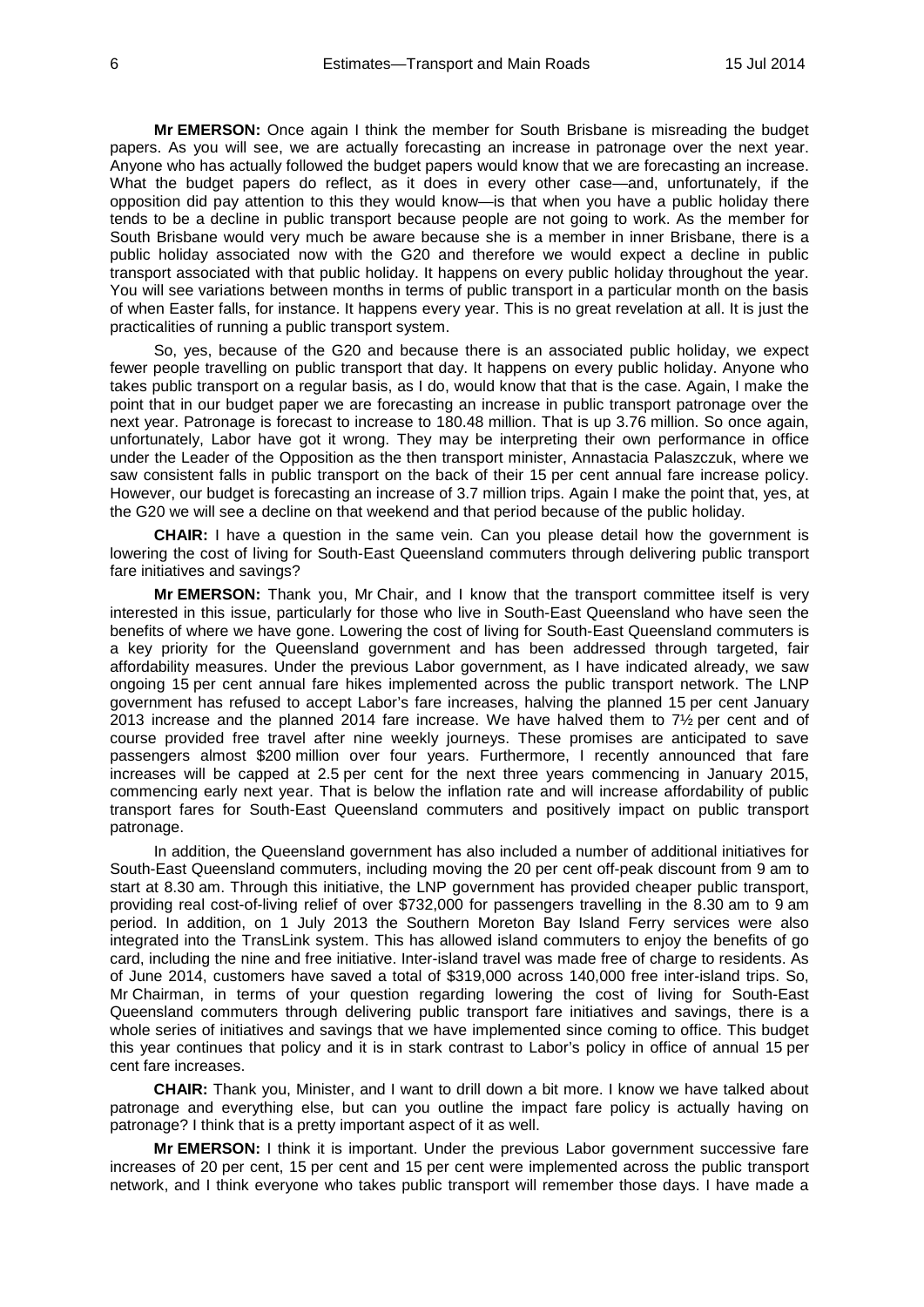very strong commitment that we will not be returning to the bad old days of Labor and their 15 per cent fare increase policy of Labor and the then transport minister, Annastacia Palaszczuk. Modelling suggests that during the period of Labor's fare hikes—2010 to 2014—public transport patronage would decrease by 3.4 per cent. The current Queensland government has halved the planned 15 per cent fare increases for those planned by Labor for January 2013 and also for 2014. We have halved those to 7½ per cent. We have also delivered on that promised free travel after nine weekly journeys, delivering further savings for up to 80,000 passengers a week, and that number has increased as we have gone along. Furthermore, as I mentioned earlier, in this budget we recently announced that fare increases will be further reduced. Specifically, fares will be capped at 2.5 per cent for the next three years, commencing January 2015, and that is in stark contrast again. I would urge the committee to compare and contrast capping fares at 2.5 per cent for the next three years as opposed to Labor's policy—the policy of Annastacia Palaszczuk—of annual 15 per cent fare increases. It is a marked contrast, and that 2.5 per cent will commence with the next period from January 2015. That 2.5 per cent is below the forecast inflation rate and that will increase affordability of public transport fares for South-East Queensland commuters and positively impact on public transport patronage.

As previously mentioned, the Queensland government has also implemented a number of additional initiatives for South-East Queensland commuters including moving the 20 per cent off-peak discount period forward from 9 am to 8.30 am.

As I said, the budget shows that patronage has increased to 176.72 million trips—up 1.02 million in 2013-14. This is the first increase since the first of Labor's 15 per cent fare hikes. There is a very stark contrast between Labor's legacy of 15 per cent fare increases and falling patronage and our performance. As the budget numbers show, there is increased patronage and a capping of 2.5 per cent.

**Mr GRIMWADE:** Minister, just talking about fare increases and patronage numbers, can you give us today an outline of the difference between the current government's fare policy and the fare policy pre March 2012—maybe, for example, how much commuters would be saving due to your fare policy as opposed to the policy that was in place before March 2012?

**Mr EMERSON:** I thank the member for Morayfield for that question. I know that this is an issue that is very important to his constituents. I have been at train stations with constituents from his electorate, talking to them about fares—before and after. They were very aware of the challenges that public transport users were facing under the previous Labor government. It was an issue we came into. I can remember, in fact, being at Morayfield explaining to people who are now his constituents about the stark contrast between Labor's policy and what we were going to do. It is good to see, member for Morayfield, that we have kept to our commitment in terms of what we promised them, including free trips after nine journeys, which I know makes a big difference to the hardworking people of Morayfield in terms of being able to get home free on a Friday.

In terms of the LNP's free travel after nine journeys and halving Labor's ongoing 15 per cent fare hikes, we are saving families who travel two zones \$446 every year on their public transport bill. In fact, those travelling longer journeys—say, from the Sunshine Coast or the Gold Coast; 16-zone trips—are saving \$1,595 on their annual public transport bill compared to what they would be paying if Labor were still in office. That is what they would have been paying extra each year if Labor were still in office. That makes a difference to people's home budgets. They would have been paying \$1,595 a year more to get to work under Labor's public transport policy—under Annastacia Palaszczuk's public transport policy. For people travelling from the Sunshine Coast or the Gold Coast there are very large savings. But even those travelling two zones make a saving of almost \$500 a year compared to what they would be paying under Labor.

A regular weekly passenger from, say, Springwood is currently saving \$750. I know that the member for Springwood would appreciate that. From South Brisbane people are currently saving \$380 a year compared to what they would be paying under Labor's policies, if Labor was in power. People travelling from the Gold Coast University to Broadbeach on light rail would save \$440. That is a two-zone trip. I am very keen to look at some of these figures that have been kindly provided to me here.

It is interesting for me that the policy of the Leader of the Opposition was for 15 per cent fare increases. Interestingly, commuters coming from her electorate into the city from Monday to Friday would be saving between \$500 and \$700 a year. I do not know if she goes out and tells commuters from her electorate that if she were still in power, if her policies were implemented, locals would be paying between \$500 and \$700 a year more to catch public transport. That is the very stark contrast, as I said.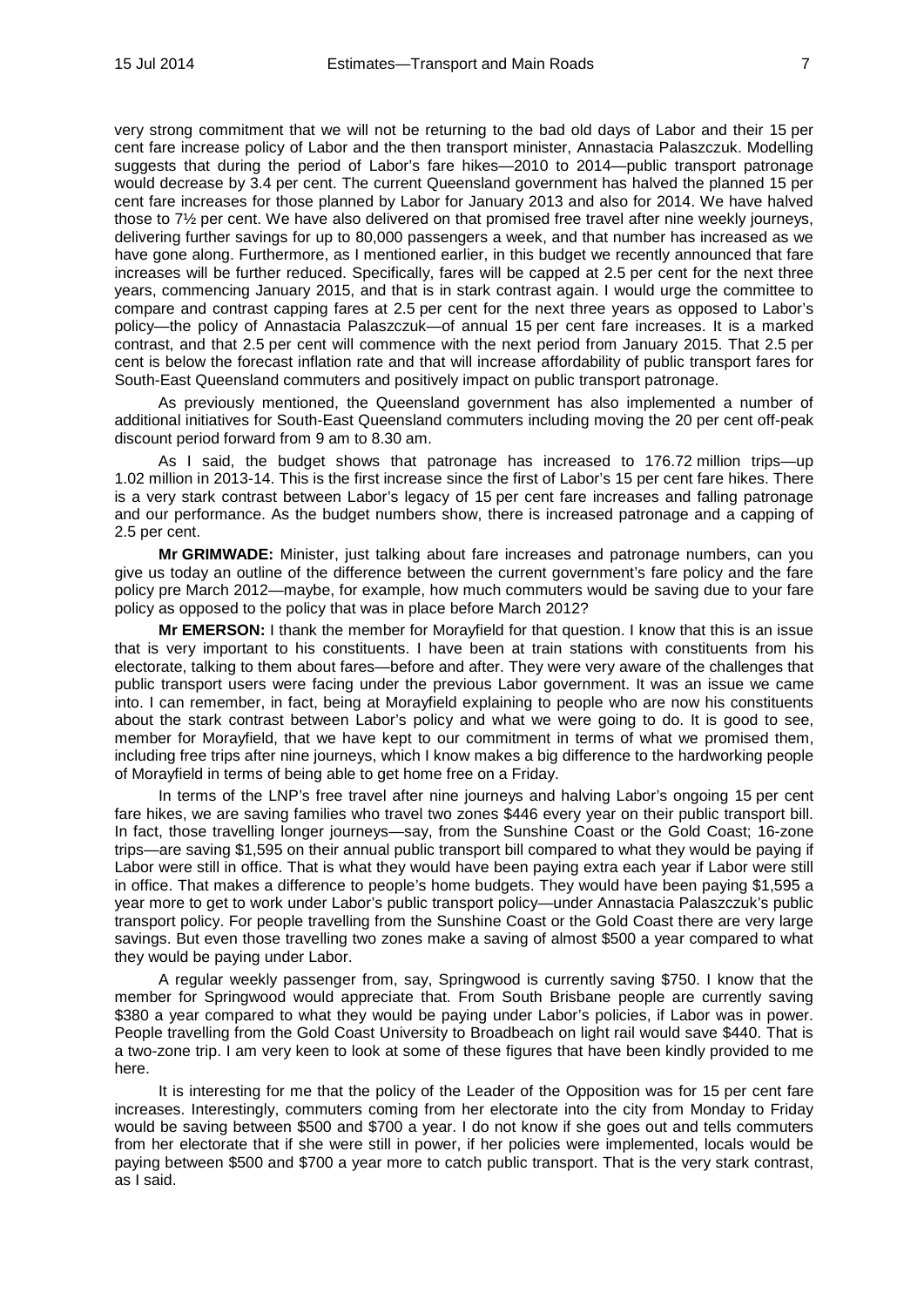In terms of Morayfield, coming back to the member's question—as I said, I do remember talking to commuters at the train station that time—Monday-Friday commuters are saving more than \$800 a year under our policies compared to what they would be paying if Labor were still in office. I am sure many families out there in the member's area—mums and dads who I know are very careful with the money they spend because budgets are tight—would be concerned if they were paying \$800 a year more for public transport under Labor. But they were Labor's policies.

**Mr GRIMWADE:** Page 9 of the SDS refers to ticketing equipment. Can you please outline what progress is being made to deliver new ticketing equipment?

**Mr EMERSON:** Thank you, member for Morayfield. Through better planning we are able to deliver better infrastructure. I can announce today that we will begin a two-year program to procure the next generation of ticketing equipment. The current contract with Cubic Transportation Systems does expire in late 2016. From tomorrow, the request for information for the Next Generation Ticketing Project will be released to the market through the Queensland government eTender website. The government will be looking to ensure the market can achieve value for money and innovation for the next generation of smart ticketing.

In August 2013 the government engaged Deloittes and Alco, who are advisers to Transport for London and the Oyster card, to undertake a review of the existing contract and develop a procurement strategy and time line for the procurement and implementation of next-generation smart ticketing. Given the complexity of the system—South-East Queensland is one of the largest integrated ticketing networks in the world—and the significant revenue it collects on behalf of the state, the mobilisation of the project through to delivery needs to be carefully procured and delivered to mitigate failure of any new ticketing options, particularly one of this magnitude. In the meantime, we will continue to work closely with Cubic to ensure the current system is maintained at a high level and continues to meet the needs of passengers.

The RFI is seeking information and does not bind the government in any way. Industry respondents will be given six weeks to respond. An initial review of potential respondents has identified approximately 30 potential respondents. Potentially we will see a whole new generation. As you would be aware, member for Morayfield, technology does move very quickly. The last contract, with Cubic, was signed midway through the 2000s—in 2006, from memory. The contract was a 10-year contract and is due to expire in late 2016. Obviously technology does move on and there are lots of exciting options out there to see where it goes. I think anyone involved in technology cannot fail to see how smart phones changed rapidly over those 10 years, if we think back to where we were 10 years ago. I am very keen to see what the respondents may come up with in terms of new ticketing approaches, new ways of dealing with ticketing, and we begin this process from today.

**Mr SHORTEN:** My question is directed to the minister. Can the minister detail the benefits to commuters of the trial to bring forward the peak-hour end time to 8.30?

**Mr EMERSON:** Thank you, member for Algester. I do appreciate that greatly. As I said, this is something we began at the beginning of the year. I reiterate what we have done. Our broader policy of lowering the cost of living for families is a key priority of the LNP government. Again, I have addressed some of those issues in terms of the stark contrast between our policy and the policies of the former Labor government when it was in office. We have been addressing that through a number of measures.

I have already mentioned the 'nine and free' initiative, benefiting up to 80,000 passengers every week; halving fare increases to 7.5 per cent, compared to that ongoing annual 15 per cent fare increase; and also in this budget capping for the next three years fare increases at 2.5 per cent, which is below the rate of CPI.

As the member for Algester said, another initiative brought in at the beginning of the year was moving the 20 per cent off-peak discount from 9 am forward to 8.30 am. Through this initiative we have provided cheaper public transport that has amounted to over \$732,000 in real savings for passengers travelling in the 8.30 to 9 am period. We will review this later this year to see whether this initiative has encouraged more people to delay their travel outside of the core peak period.

The government will continue to work to improve reliability, frequency and affordability of the network to get more people on to public transport. This is just one of those initiatives. A whole suite of initiatives has been put in place, in stark contrast to the previous government's policy—their only policy—to increase fares by 15 per cent every year. Again, I pledge that we are not going back to the bad old days of Labor and 15 per cent annual fare increases.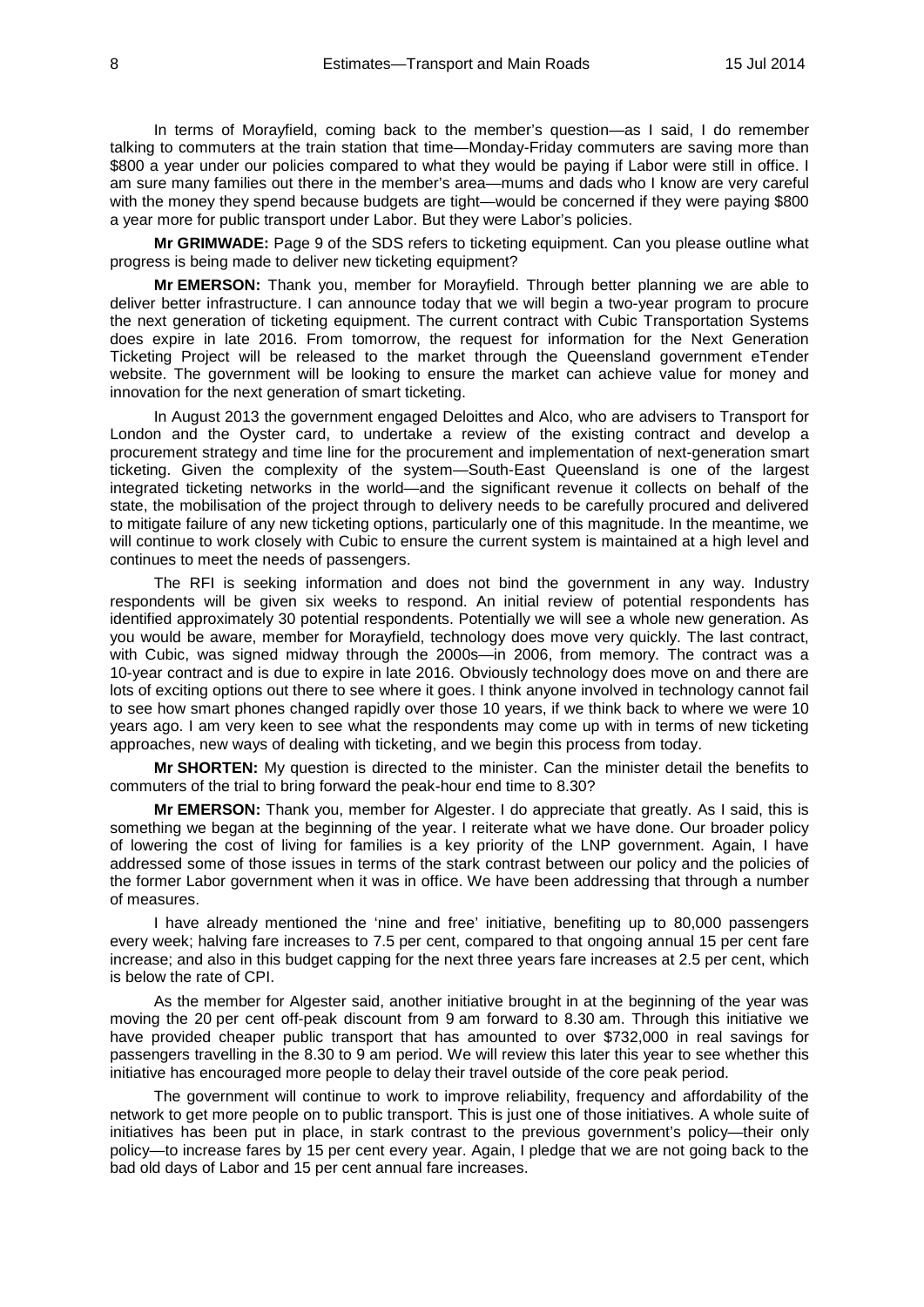**Ms TRAD:** Minister, the patronage figures you inherited when you became minister of the portfolio—these are from the 2011-12 SDS—were 178.3 million trips annually on the SEQ public transport network. There were 176.7 million trips last year. That is a reduction of 1.5 million trips despite population growth over the last two years, despite the opening of the Northern Busway and the Springfield line, both of which were conceived, funded and initiated by Labor. You have actually presided over a decrease in patronage; isn't that correct?

**Mr EMERSON:** I thank the member for South Brisbane for the question. The reality is that the legacy of 15 per cent fare increases goes on. It was like a blunt instrument to our public transport users. The fact is that if you bring in a 20 per cent increase and then 15 per cent increases year after year, it will have a massive impact on public transport. It takes a long time to win back the confidence, faith and trust of public transport users. When you go to an election, as Labor did in 2009, promising that you would increase public transport fares only by CPI—they got up and said in their budget that increases would only be in line with CPI—and then straight after an election you tell them, 'We have changed our minds. We will now put up fares 20 per cent and on ongoing by 15 per cent for the years ahead,' that is a massive whack to public transport. The reality is that it is very hard for us to clean up Labor's mess straight away. It takes a while, especially when it has been such a huge disaster by Labor in terms of public transport.

A policy that increases fares every year by 15 per cent has a massive impact on public transport users. That is why we said that when we came into office we would work to halve Labor's fare increases. That was our election promise. Labor's election promise was to increase fares only by CPI in 2009. They broke that election promise. Instead of CPI fare increases they increased fares by 15 per cent every year. That was their policy. Our promise was to halve Labor's fare increases. We kept our promise. Then we brought in as well—another election promise—free trips after nine journeys. That is an election promise we delivered on.

It will take some time to deal with the legacy of Labor, to deal with the legacy of Annastacia Palaszczuk's policy of 15 per cent fare increases every year. It does take time, but I look at the contrast. I compare and contrast Labor's policy of 15 per cent fare increases every year with our policy. We have capped fare increases over the next three years at 2.5 per cent, which is below CPI. I can tell you that CPI was never anywhere near 15 per cent when Labor was in office. Labor's fare increases would have been many multiples of CPI.

I do draw the contrast, because you are talking about my time coming into office. I remember very clearly when the now Leader of the Opposition became transport minister and she was asked about those 15 per cent increases. She said that she would fix it. What happened? The only fix was that she kept implementing 15 per cent fare increases. That is all she did. The policy never changed. In fact, in her time she put the fares up once again by 15 per cent. That was Labor's policy ongoing. That is a reality.

Member for South Brisbane, it does take time to fix Labor's mess on public transport. On a whole series of issues we have worked hard to improve things. Again, I am always pleased when the member for South Brisbane wants to mention the cost of public transport because there is a very clear contrast between Labor's policies and the LNP's policies.

**Ms TRAD:** So your answer is, 'It is somebody else's mess, it is Labor's mess that I am sorting out.' Minister, I recall that the Premier gave you a grace period of two years to sort out the mess and after that ministers would be on the chopping block. Minister, how many more years will it take you to fix what you deem a crisis on the public transport system when every single initiative that has occurred under your watch has failed to lift patronage? How many more years, and have you negotiated with the Premier over an extension in your time frame?

**CHAIR:** I do not think that is—the member should speak to the matter of the budget estimates and not the other hypotheticals.

**Mr EMERSON:** Thank you, Mr Chair, but I would like to see—

**Ms TRAD:** The reference is his answer, Chair, with all due respect.

**Mr EMERSON:** I do hope that the committee noted the concession by the member for South Brisbane that it was a mess under Labor.

**Ms TRAD:** What you deemed.

**Mr EMERSON:** They were not the words—

**Ms TRAD:** You deemed, yes, it was.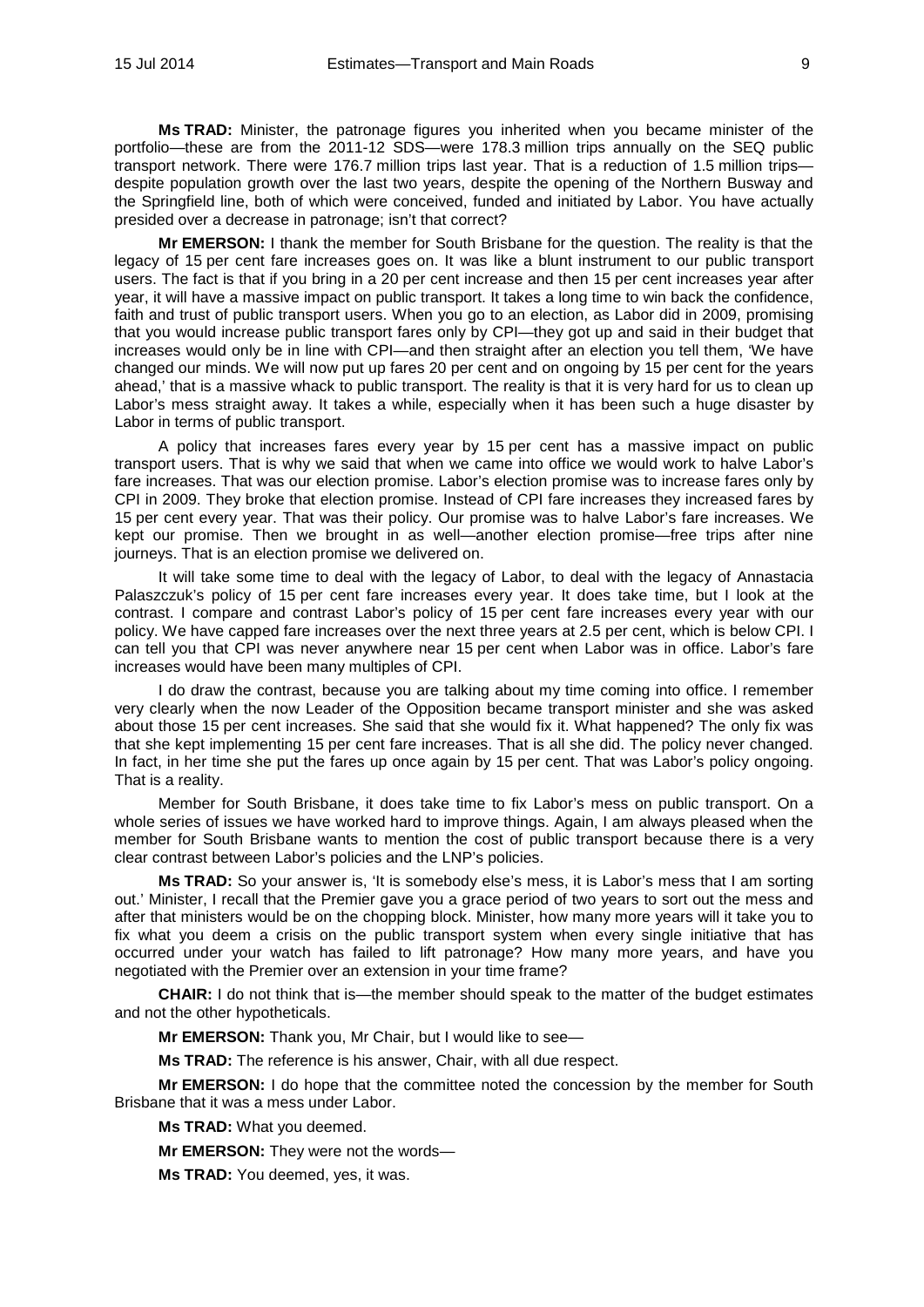**Mr EMERSON:** As the member for South Brisbane said, I blame the mess of Labor, Labor's mess. She can see that there was a mess under Labor.

**Ms TRAD:** Queenslanders will blame you, Minister.

**Mr EMERSON:** I accept that, finally, the member for South Brisbane has conceded that it was a mess under Labor because it was. It was a mess.

**Ms TRAD:** What you deemed.

**Mr EMERSON:** Mr Chairman, I have been asked the question. I would ask that I get the chance to respond.

**CHAIR:** Yes.

**Mr EMERSON:** As I said, it is good to see the member for South Brisbane has conceded that under her leader, the then transport minister, there was a mess under Labor.

**Ms TRAD:** I rise to a point of order.

**Mr EMERSON:** I am sure that in today's hearing—

**Ms TRAD:** The minister is not representing my statements faithfully and I ask him to represent my statements faithfully.

**CHAIR:** Minister, continue.

**Mr EMERSON:** Thank you, Mr Chair. There was a mess under Labor, as many people have conceded. I think everyone who uses public transport has conceded there was a mess under Labor. I do hope that over the course of these hearings we will get a chance to further discuss the challenges faced by public transport users because of Labor's incompetence and disregard for public transport users. Can I talk about a number of topics, and I am sure we will get a chance to revisit them over the course of these hearings?

**Ms TRAD:** Chair, I would like him to answer my question actually.

**Mr EMERSON:** Let's look at some of these things that we have done.

**Ms TRAD:** How many more years, Minister?

**Mr EMERSON:** As I said, let's have a look at some of these things. Say, for instance, the reliability of the public transport system. When we came in, it was at a three-year low in terms of rail reliability. What does reliability really mean? That means that people can get to work on time. That means parents can get their kids to school on time. People can rely on the public transport, particularly the train system, to get them from where they are to where they want to go. It turns up and it is reliable. When we came to office the then transport minister and now Leader of the Opposition delivered a three-year low in terms of rail reliability. I am pleased to say that in our time we have delivered a 10-year high in terms of rail reliability. Hopefully, through these hearings I will get a chance to further discuss that.

In terms of frequency of services, since coming to office we have delivered more than 3,000 additional weekly bus and train services. Again, we have delivered and kept our election promise, unlike Labor who has a habit of breaking their election promises on public transport—remember their promise, 'We will do it according to CPI.' Straight after they won the election they put it up by 15 per cent and planned to keep doing that. We have kept our election promise and have done more than that now. We have capped public transport fares at 2.5 per cent, below CPI. There is a whole series of issues in terms of reliability, frequency and affordability. I am happy to look at our record compared to Labor's. The reality is that, under the now Leader of the Opposition, then transport minister, we saw a situation where trains were unreliable, they were less frequent and there was a massive increase in fares under Labor. So I am very happy to see my record against the former transport minister, now Leader of the Opposition, who only presided over those infrequent, unreliable and massive fare increases.

**Ms TRAD:** I take it that you cannot represent figures accurately in your SDS just as you cannot reflect statements made by members of this committee accurately, Minister. Let me draw your attention to question on notice No. 355 of 2014. In your answer to that question on notice you advised that many of the trips undertaken under your 'nine trips and free' policy would not have happened if the policy had not been in effect. Is that your position, Minister?

**Mr EMERSON:** I take the question from the member for South Brisbane. I am very pleased to talk about my policy of free trips after nine journeys. This has been a policy that has been an overwhelming success. As I have indicated already, we are seeing up to 80,000 passengers a week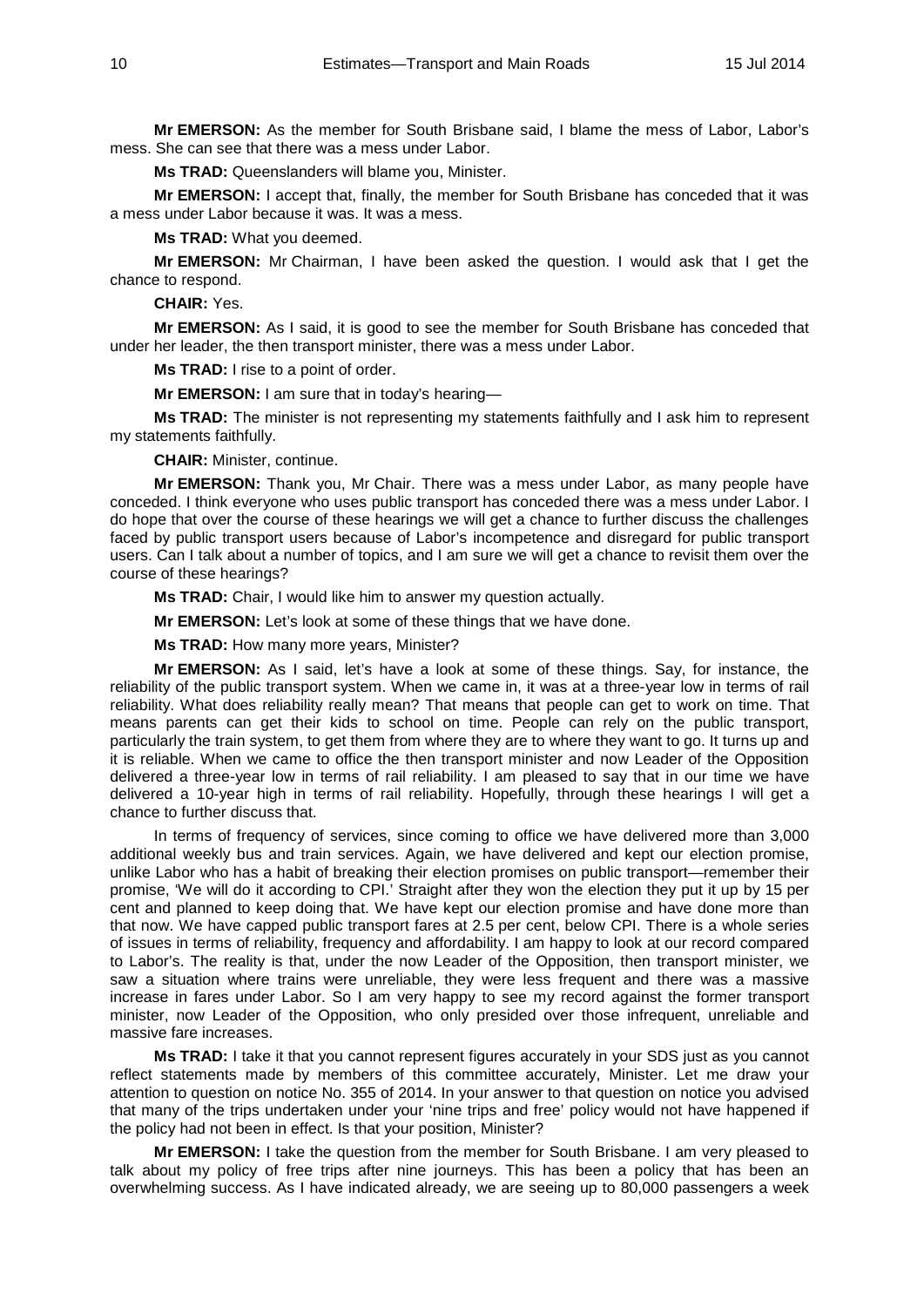benefitting from this policy. Why did we bring in this policy? Because we wanted to have an incentive for people to take additional trips on public transport. That has been our goal. The reality is we do believe that, without this incentive, many of these trips would not be taken. People can choose other modes of transport. They may be more likely to not take trips at all or take them in the car. By having an incentive of offering free trips after nine journeys, people who are Monday to Friday commuters are getting home free on the Friday but then can take additional trips on the weekend. Students, who often will use public transport more, may get those trips earlier. Then they can take public transport for free on the weekend. This has been a strong and successful policy. As I said, I think that this policy has been a great success. I know that the member for South Brisbane does not like this policy and has indicated publicly that she will scrap it.

**Ms TRAD:** I rise to a point of order. That is actually untrue and I ask the minister to withdraw that or else actually materialise where that has been said.

**Mr EMERSON:** I am happy to withdraw.

**CHAIR:** Could you clarify or withdraw, Minister? Thank you.

**Mr EMERSON:** I have seen the constant criticism from the member for South Brisbane about policy. So I assume that is her policy. I am happy to stand corrected that she will keep that policy when she is in office. I assume that is the tenor of her comments and that she will maintain this policy, and so she should because it has been an overwhelming success. I think that is important. I do thank my staff for that. I do take on board what the member for South Brisbane just said and I do make an interesting point here. The My Sunshine Coast website quotes the member for South Brisbane and shadow transport minister, Jackie Trad, as saying, referring to me—

He knows that the LNP's nine trips and free policy is costing more than was promised and is facilitating rorting but he makes every effort to hide the true cost of his bungled policy.

I can only view that as a statement that she will scrap the policy—

**Ms TRAD:** Where does it say that?

**Mr EMERSON:**—but I stand to be corrected on that.

**Ms TRAD:** Minister, where does it say that in the article?

**Mr EMERSON:** Again, I make the point—

**Ms TRAD:** Just because you get it wrong does not mean that it is going to be withdrawn.

**Mr EMERSON:** I take on board the fact then that Labor plans to keep the policy—

**Ms TRAD:** That is not what I said.

**Mr EMERSON:**—and I applaud them for that. Sorry, Mr Chairman, I am hearing now that that is not what she is saying; she is not going to keep the policy. A moment ago I think the member for South Brisbane said she was going to keep the policy; now she says she is going to scrap the policy. Maybe she does not know what she is going to be doing; that could be the case. We saw that when Labor was last in office. They had no idea how to run public transport. What we have seen today is the member for South Brisbane again, on one hand, saying that she is not going to scrap the policy and now she is saying she will scrap the policy or she might scrap the policy.

The reality is that the policy has been a great success. As I mentioned to the member for Algester a short time ago, it has been part of our broad policy to provide more incentives to encourage people to take public transport. The bottom line is that, without this policy in place, many of these trips would not be taken. It is an incentive, it is a reward for people and an encouragement for people to take more transport, to choose to take public transport because those trips will be free. Otherwise they will be in their cars adding to congestion. It is an encouragement and it has been, as I point out, an overwhelming success.

**CHAIR:** I call the member for Algester.

**Mr SHORTEN:** Minister, I direct a question to you in relation to railways. Can you detail what changes have occurred on the railway network to improve and boost its services?

**Mr EMERSON:** I thank the member for Algester for that question. As I said, I have already detailed some of this, but I am very happy to talk at length as these are significant improvements and significant additional services we are seeing. As I said, South-East Queensland is a vast network. We undertook a network review, with service changes taking place in January 2014. We added 1,000 additional weekly services to the network. From 20 January 2014 passengers benefited from simpler and easier timetables on the airport, Beenleigh, Cleveland, Doomben, Ferny Grove, Gold Coast and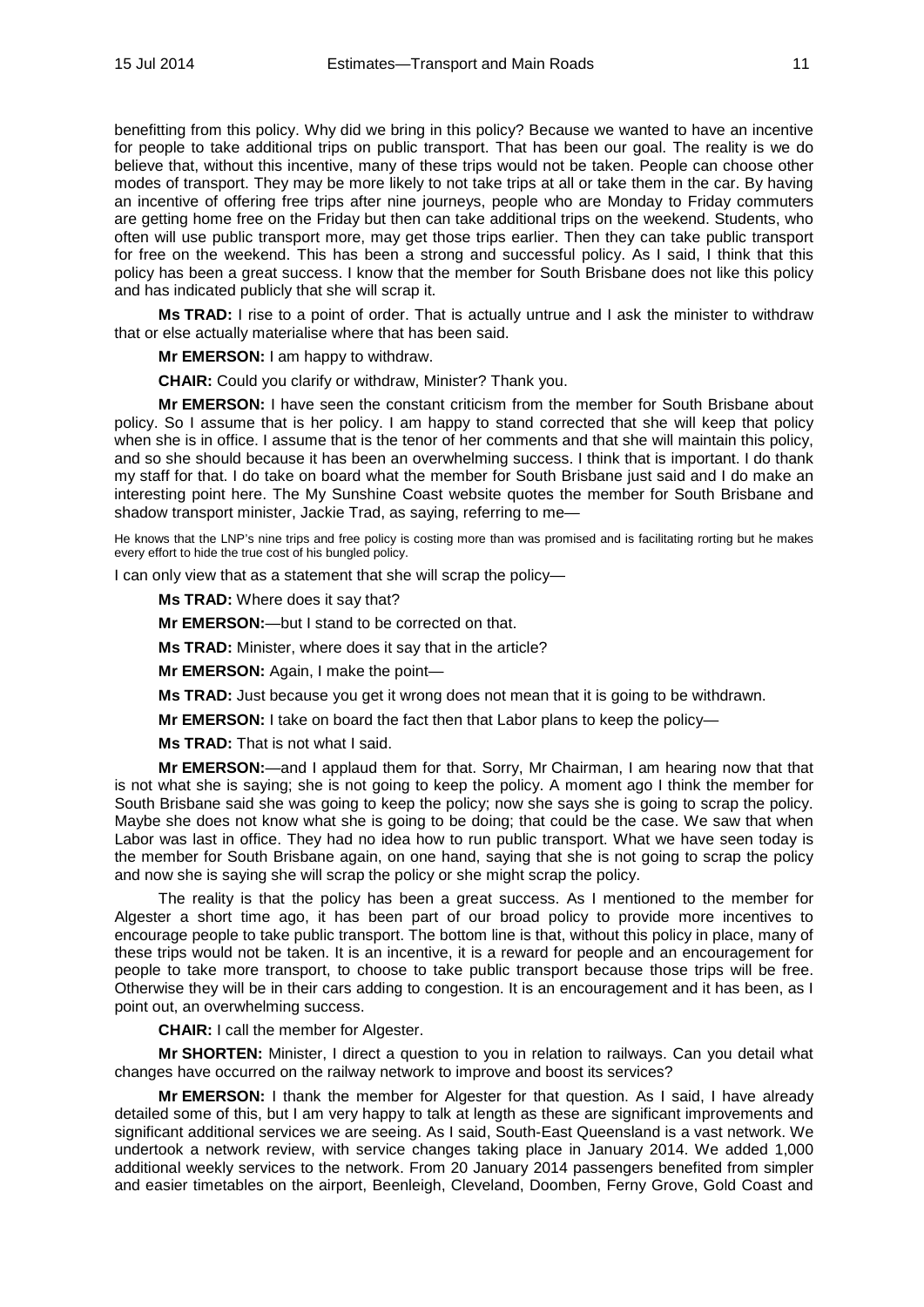Shorncliffe lines with minor changes for the Caboolture and Sunshine Coast lines, providing more frequent and consistent services. Fifteen-minute daytime off-peak services now operate on the Beenleigh, Cleveland, Caboolture and Shorncliffe lines in addition to our promise to deliver 15-minute daytime off-peak services on the Ferny Grove line in 2012. There are over 30 per cent more peak services on the Gold Coast and Beenleigh lines and 30 per cent more services on the Cleveland line.

With better planning, we are able to deliver better front-line services. Passengers are taking advantage of more frequent and consistent services as we continue our effort to improve front-line services for Queenslanders. According to the budget, one million extra trips were taken in 2013-14 compared with the previous year. As a result of the timetable changes, opportunities now exist to improve performance further in the future as a result of a consistent service pattern and frequency. Detailed monitoring for future performance improvement is conducted through minor signalling alterations, path refinements and station staffing priorities. For the customers, a new timetable also means simple, uniform stopping patterns, easy to understand timetables, maximisation of capacity, vision for future paths and high frequency 15-minute services between the peaks from Monday to Friday for the majority of the inner suburban network.

This is a big win for public transport users with improved connections between modes, better reliability and more frequent services where passengers need them the most. When I look at those 1,000 additional weekly services, I think about places like the Gold Coast. When we came into office I remember this was an issue for many of the Gold Coast MPs, particularly the member for Coomera. When in opposition I travelled on the Gold Coast line with him when I was the shadow transport spokesperson looking at the frequency of services, particularly in the peak periods. Since we came in, we have increased the morning peak services on Gold Coast to Brisbane services by 30 per cent—a 30 per cent increase in morning peak services—and there has been a 40 per cent increase in the afternoon peak services. That is a great improvement for those passengers. Across the network there have been substantial increases and, again, in January this year 1,000 additional weekly services were brought on to the system.

**Mr GRANT:** I have a question once again for the minister with respect to funding. Could the minister please detail funding associated with the Springfield-Richlands line and the community benefits associated?

**Mr EMERSON:** Let me thank the member for Springwood for his question. This has been a very successful project. It was a project that we inherited, but it was a flawed project before we came in. You raise a very important issue here in terms of the delivery of projects and ensuring we are delivering value for money for public transport users and taxpayers. When we came in—and I have been to Springfield just recently, in the last week or so, to finalise the last part of this overall project, which was the duplication of the Centenary Motorway there and, as part of that, the additional car park spaces as well.

The overall project was about \$475 million. That included not just the rail line but also the duplication of the Centenary Motorway and providing a park 'n' ride solution as well. That rail project included a 9.5 kilometre dual track and two new rail stations at Springfield and Springfield Central near the Orion shopping centre. The rail journey from Springfield Central into Brisbane city is approximately 40 minutes. I know when I was out there talking to locals they were very excited by that. Since opening in early December last year, more than 450,000 passengers have used the new Springfield and Springfield Central train stations. They are using the two new train stations but, importantly, they are using the car park spaces.

It is important to remember where we were when we came into office, because this had been planned by the previous government but it had planned to fail. They put in far too few car park spaces. It was quite amazing to me as the shadow minister for transport to be lobbied by the Labor member for Bundamba to try to correct it if we won office. It was an extraordinary situation to have the member for Bundamba concede that the then transport minister, her now leader Annastacia Palaszczuk, had rebuffed her moves to get additional car park spaces into Springfield Central Station. Repeatedly she said to me that it is crazy; it is madness. They are just planning to fail. There will not be enough car park spaces. When we came into office we looked at this bungled project in terms of the inadequate car park spaces and we worked to deliver 400 additional car park spaces. When I visited the other day I was told that with those additional 400 car park spaces the car park is 90 per cent full on most days. Imagine what it would have been like if we had kept to Labor's plan—the plan that Labor's own local member said was a plan to fail and needed additional car park spaces.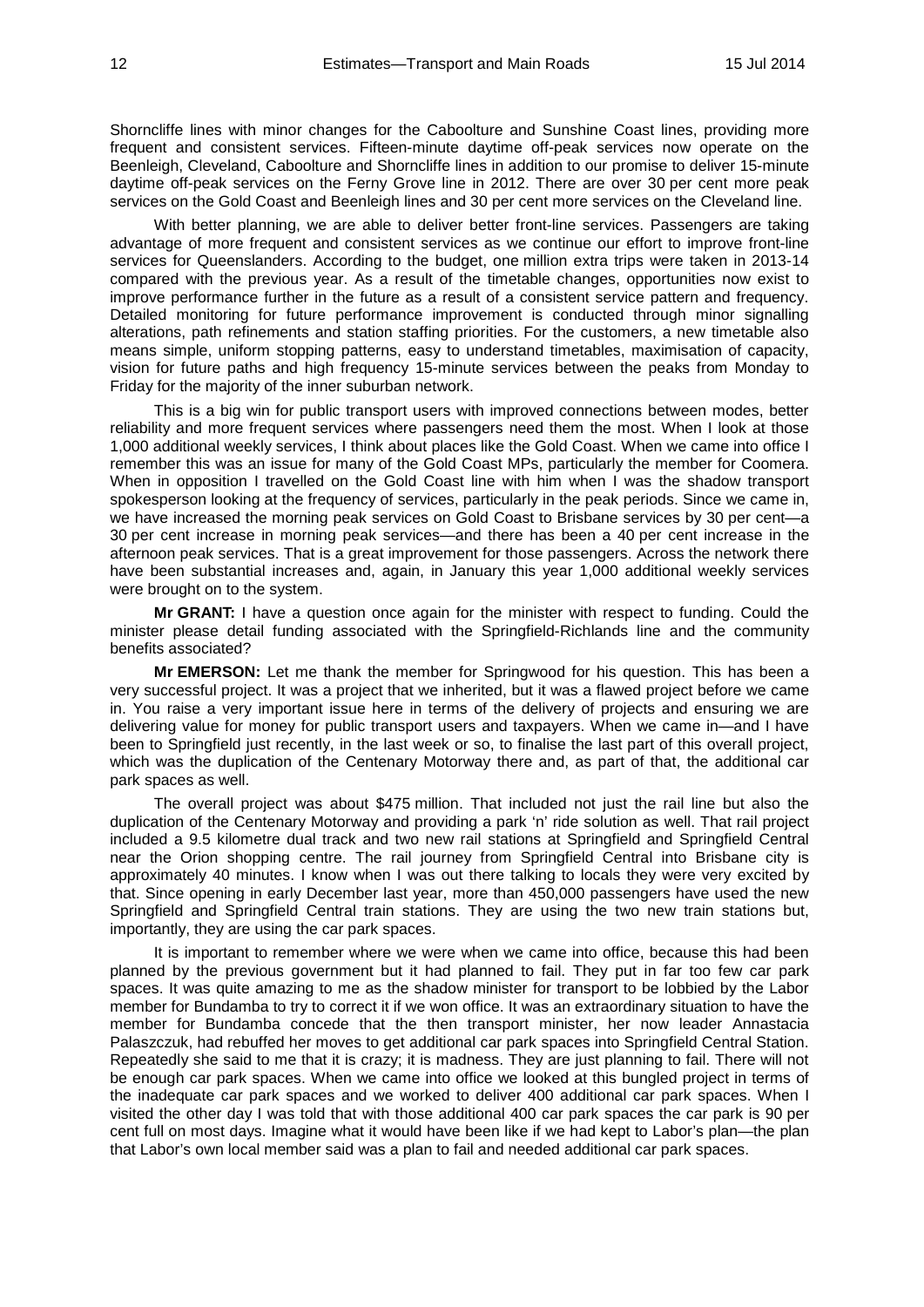We put those additional car park spaces in. As I mentioned, what we also did was put in additional duplication at the Centenary Motorway. Again, while we want more and more people to take public transport, we cannot ignore the reality that many people will choose, for a variety of reasons, to use their car. We also did the duplication of the Centenary Motorway. The important thing here is we inherited a project that was going to cost \$475 million. We put in those extra car parks, we put in the duplication of the Centenary Motorway and we delivered it for \$475 million by better planning, ensuring we were not wasting taxpayers' money. We delivered extra lanes on the motorway and extra car park spaces at the same cost as Labor was going to deliver the railway station. We did not have those kinds of problems that the Labor member for Bundamba had urged the previous government to fix and had urged the previous transport minister to fix but had been ignored. We have come in, looked at the problem and delivered a solution.

**Mr GRANT:** The next question I have relates to new generation rolling stock. Minister, can you please provide detail of any savings related to the new generation rolling stock project?

**Mr EMERSON:** Thank you, member for Springwood. This is an exciting project. It is a \$4.4 billion project which delivers 75 new six-car trains to South-East Queensland. We expect those first trains to be delivered by late 2015 and operational in 2016. We expect that we will retire some of our older rolling stock and we will see an expansion of our existing fleet by about 30 per cent. As I said, these are six-car trains. The important thing you ask, member for Springwood, is about savings. Compare and contrast again with what Labor delivered. We are delivering these trains at almost half the cost of what Labor paid. That means that roughly we are saving as part of this contract close to \$1 billion. That is a marked contrast between Labor's plan—a plan, again, of the former transport minister and now Leader of the Opposition. We are delivering a project that saves almost a billion dollars. We are delivering these trains at almost half the cost of what Labor was planning to do.

The new generation rolling stock project involves a number of components—as I said, construction and delivery of 75 new six-car trains. As I said, delivery will occur in late 2015 and we expect the first ones to be on the network in 2016 in service. There is the construction of a new purpose-built maintenance centre at Ipswich, at Wulkuraka. I have visited that centre—it is well underway—with the member for Ipswich West, Sean Choat. That maintenance facility will be set up in time for the first delivery of the new trains. Again, it will provide maintenance for those trains over the next 30 years. There is also associated integration works and local upgrades.

The project will see the creation of 500 full-time jobs for Ipswich and Brisbane during the construction and delivery, with 150 ongoing full-time jobs at the Wulkuraka maintenance centre. It is estimated there will be 1,500 indirect jobs created as a result of the project. The successful consortium comprises Bombardier Transportation, John Laing, ITOCHU Corporation and Uberior. As I said, I have already been to Wulkuraka but clearing works have begun. They were undertaken from late January to March this year. When I visited the site it was well and truly underway. We are delivering a project that will see a 30 per cent expansion of the fleet and delivering trains at almost half the cost of what Labor planned to do. It shows the kind of waste that we saw under Labor and the mismanagement we saw under Labor. We are delivering a project that delivers new generation rolling stock at a fair price for Queenslanders.

**Ms TRAD:** Minister, I know it is very hard for this government to accept questions. You are an incredibly arrogant government, but I am entitled to ask questions about the nine trips and free program and you have a responsibility to answer it. After all, you did get an \$80,000 pay increase in order to do it.

**Mr SHORTEN:** Chair, I object to the preamble here.

**CHAIR:** Yes, I think we need to be able to ask a civil question and hopefully you will get a civil answer. Can we start again, member for South Brisbane?

**Ms TRAD:** Thank you. I refer to the nine trips and then free program which the Labor opposition is entitled to ask questions about and you have a responsibility to answer, Minister. After all, you did give yourself a huge pay rise—

**CHAIR:** Member for South Brisbane, where is that in the SDS?

**Ms TRAD:** I am referring to question on notice 355—

**CHAIR:** Ask the question on the SDS.

**Ms TRAD:** Thank you, Mr Chair, I shall. Minister, I refer you again to question 355 of 2014 which was asked in exactly the same terms as question 211 of 2013. In your answer to question 211 you provided foregone revenue figures but in your answer to question 355 you claim that foregone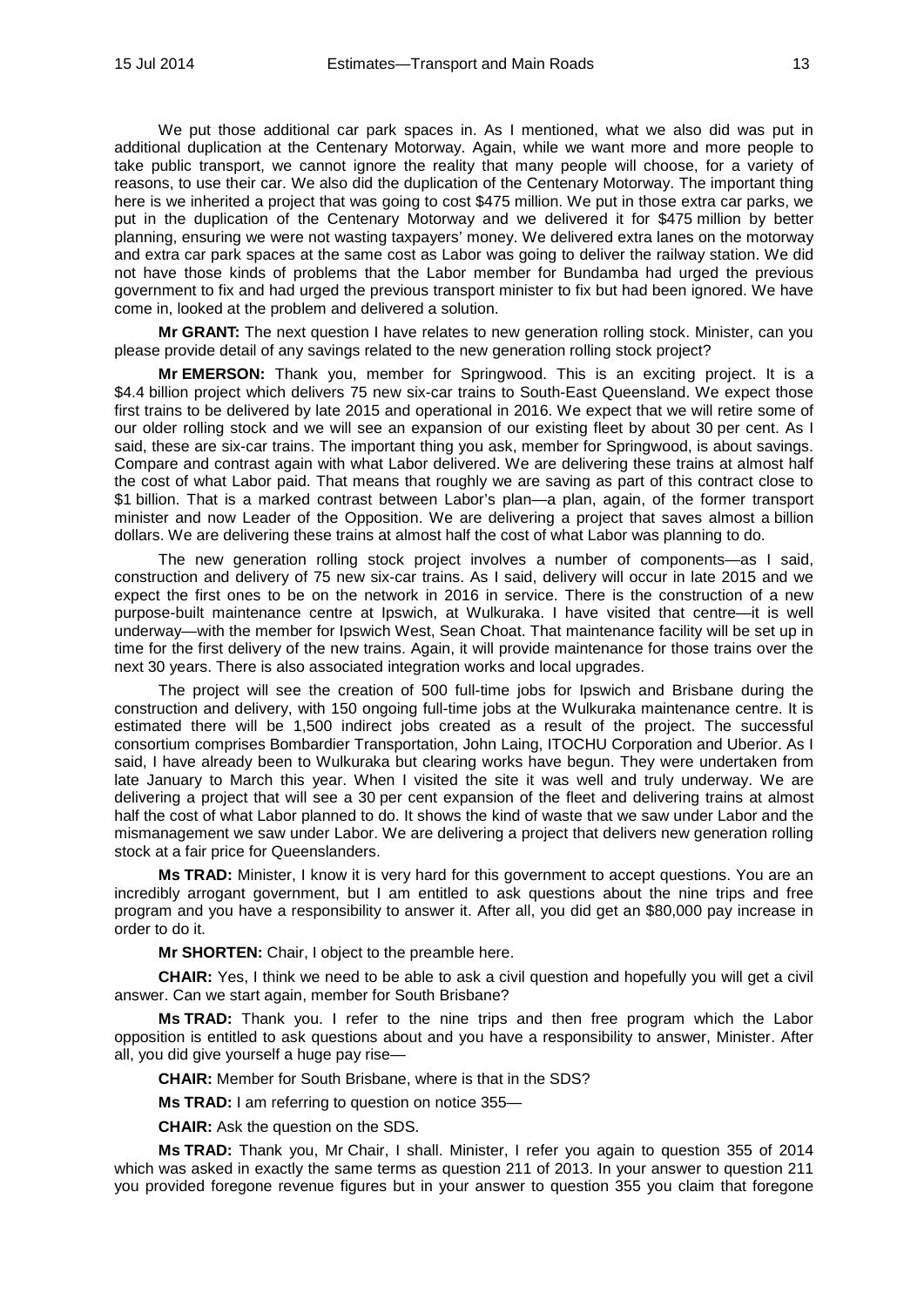revenue figures cannot be provided. Minister, isn't it true that you have doctored the answer to the question on notice because it would not have revealed the fact that the LNP policy of nine trips and then free was underfunded and has gone massively over budget?

**Mr EMERSON:** Thank you, Mr Chair, and I will try to be civil rather than the responses that we see from the member for South Brisbane.

**Ms TRAD:** Well you have not done a good job so far.

**Mr EMERSON:** But, as you know, the member for South Brisbane has a tendency in these things to smear and smear rather than actually ask a question. That is her stock-in-trade. In terms of the question she is asking, again the member for South Brisbane refers to foregone revenue. Clearly the member for South Brisbane was not listening to my earlier response to members of the committee regarding the great success of the free trips after nine journeys policy. The reality is if you have a policy in place that encourages people to take public transport, if you have a policy in place, member for South Brisbane, that is an incentive for them to take public transport and then without that incentive those trips would not be taken—people would choose to drive their cars adding to congestion—there is no foregone revenue on that basis because the revenue from those trips would not be gained. In the absence of the policy, as I have indicated earlier in my answer, people would not be taking those trips because there would not be the incentive.

That is the great thing about this policy, Mr Chairman. It is an encouragement and an incentive for people. In one sense it is a reward. But without the policy in place those trips would not be taken. So the basis of the question is in error. To argue that it is foregone revenue does not understand that without the policy the trips would not be taken. The revenue would not be gained because the trips would not be taken. People would be choosing to use their cars. So there is no foregone revenue, member for South Brisbane. It is a policy as an incentive to encourage people to take more public transport.

We have done many things, as I have already indicated, Mr Chairman. We have halved Labor's annual fare increases and now we are capping them at 2.5 per cent, below CPI. We have put on a thousand additional weekly train services and 2,000 additional weekly bus services. We have brought forward the 20 per cent off-peak period in the morning and we brought in this policy of free trips after nine journeys. It is an encouragement for more people to take public transport, and this I think is what Labor does not understand. It is an encouragement, an incentive, a reward. To argue that somehow these trips would still be taken without the policy ignores the reality of what the policy is there for—to encourage people to take public transport—to take free trips rather than choose to take another form of transport. That is why the question is wrong and erroneous because there is no foregone revenue. These trips would not be taken.

**Ms TRAD:** Mr Chair, I refer again to my question because the minister has not answered it. Question 211 asked for foregone revenue which the minister provided in 2013—foregone revenue associated with the nine trips and then free program. That was provided by you, Minister, in 2013. The same question was asked a year later and you refuse to provide those figures, saying that you could not get the figures. Minister, why are you trying to hide the costs associated with this program? What is the difference between 2013 and 2014 that you cannot provide the figures as requested by the opposition?

**Mr EMERSON:** I will quote from my answer to the question on notice—

As advised the reference to foregone revenue associated is not able to be calculated given many of these trips would not have been taken without this beneficial policy.

I think I answered it fully. Given that the member has asked it again, I am happy to go through it again and explain again why foregone revenue does not exist in this case. Again—

**Ms TRAD:** Well then I will ask, Minister—

**Mr EMERSON:** Mr Chairman, if I could just answer the question.

**Ms TRAD:** He is not answering it. He is just repeating himself, Chair.

**CHAIR:** You are repeating the question.

**Ms TRAD:** Because he has not answered it.

**CHAIR:** Well, we are going to be here all day doing this. We are going to move on in a minute.

**Ms TRAD:** This is a parliamentary estimates committee.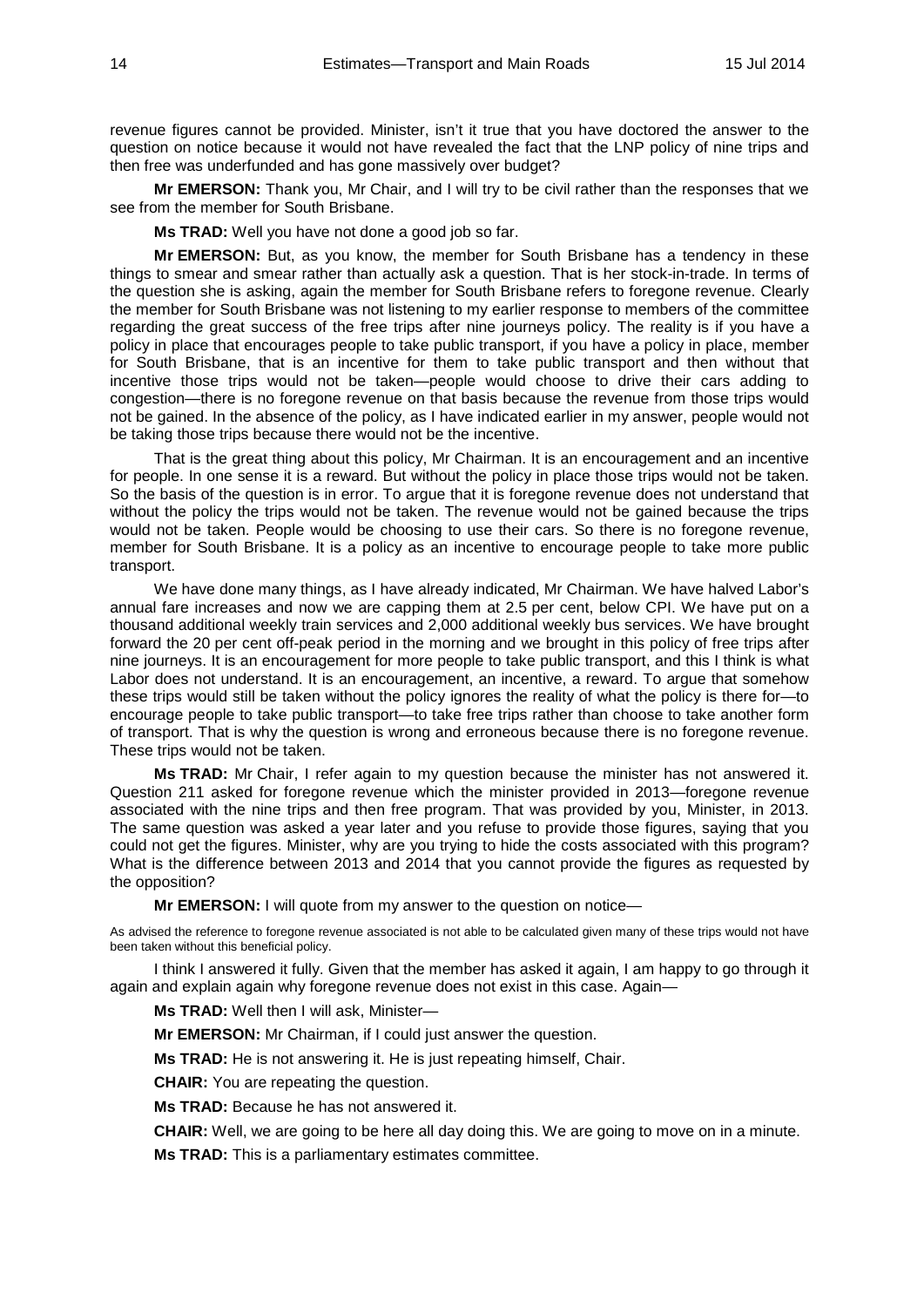**CHAIR:** This is estimates; it is not the parliament. It is estimates. The rules are different. You can ask a question. The minister can respond to that question, but if you keep asking the same question you are going to get the same answer.

**Mr EMERSON:** Mr Chairman, I am very happy to talk about it because, as I said, it is a great policy—

**Ms TRAD:** Talk about it, not answer the question.

**Mr EMERSON:** Mr Chairman, I am very happy to talk about it because as I said, it is a great policy. Imagine it in terms of when you are travelling on public transport. I am a regular public transport user. Many of the people who travel with me on public transport are Monday-to-Friday commuters who will benefit from this policy. Many members here would be seeing the benefits. The fact is that Monday-to-Friday commuters are seeing the benefits of that policy in terms of that free trip home on Friday, which encourages them to take more trips because it is free after that. Common-sense will tell you that without the incentive of free public transport they would probably choose to get into their cars, but the fact is that the policy has been put in place as an incentive.

To argue that it is foregone revenue ignores common-sense and ignores the reality of the situation. The reality is that this is an incentive, a reward and an encouragement. There is no foregone revenue, Mr Chairman. It is a policy that we put in place as an incentive to encourage people to take public transport. Those trips would not be taken without it.

**CHAIR:** Member for South Brisbane, I hope you have a new question.

**Ms TRAD:** Yes, I do. And common-sense tells me the minister is hiding. I refer you—

**CHAIR:** Member for South Brisbane, do not be hypothetical. Ask the question.

**Ms TRAD:** I think I have established it.

**CHAIR:** Ask a new question.

**Ms TRAD:** Chair, I refer you to question on notice No. 355 and I also refer you to question on notice No. 211. Minister, in terms of the nine free journeys taken for the period 25/06/12 to 01/07/12, the figure in the question on notice No. 355 is some 60,823 free trips; in your question on notice No. 211 it is 141,461. How do you account for this 80,000 journey increase between 2013 and the revision down to 2014?

**Mr EMERSON:** Just give me a moment. I will have a look at that question, please, Mr Chair. Thank you, Mr Chair. I thank my staff for their assistance with this question. In terms of this the member for South Brisbane is comparing apples and oranges. In one case it is the total free trips, and the other one is free tenth trips. Again I would encourage the member for South Brisbane to look very carefully at the policy to understand what it is. As I said, she has been all over the shop today in terms of her view about this policy. I am still not clear and I do not know if other members of the committee are clear in terms of where she stands on this policy. I have heard today that she does not intend to scrap it. I have heard that she does not like the policy and may scrap it. I am not sure where she stands. But the reality is overwhelmingly that this is a great success because it does encourage people to take public transport.

In terms of the numbers that we detailed in the questions on notice, they are the kinds of numbers that have been taken by people on public transport and getting those free trips because it is an encouragement for them to take public transport. As I said earlier, up to roughly 80,000 people a week are making use of it and getting free trips as part of an encouragement to take more public transport. What I do not understand is why anyone would be against encouraging people to take public transport. But I guess if you put up a policy of 15 per cent fare increases every year as your only public transport policy, you are not particularly in favour of public transport and that is why you might want to attack a policy that is an incentive for people to take more and more public transport. That is what we are doing. It is a great policy. It is a great incentive to people.

As I have said, the member for Morayfield should be out there in his electorate on a Friday morning telling commuters who are heading into the city that, 'Your trip home today is free, and every trip on the weekend is free.' If you are a Monday-to-Friday commuter, I can tell you that they are very keen on that. The member for Yeerongpilly would be the same. Member for Algester and member for Springwood, if you go out to your stations and tell them that coming home is free and that on the weekend they can travel free on public transport, they would do it. Member for Nudgee, if you head out to Geebung—especially with the new level crossing there—and tell people out at the RSL that they can travel back home free on the weekend as long as they are a Monday-to-Friday commuter, I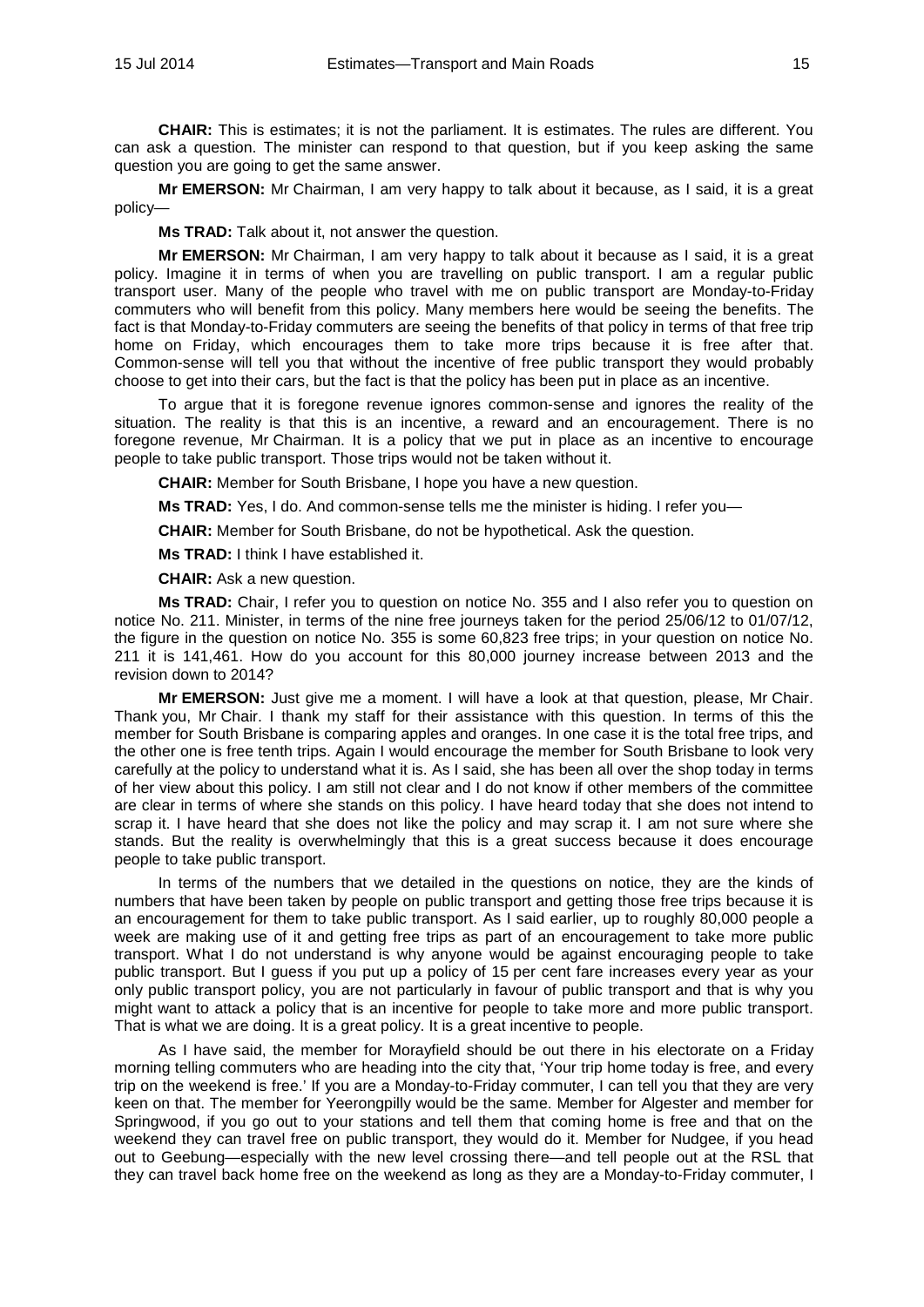know they will see it as an incentive. I know they would take advantage of it because they see it as a benefit. I cannot understand for the life of me why someone would be anti a scheme that is an incentive for people to take public transport.

**Mr JUDGE:** Minister, one of the concerns that regularly comes up in my electorate is the issue of full access to public transport rail stations. I have heard before that the allocation for full access relates to patronage. But in reality, what demographic studies have been undertaken by the department to make decisions around which stations will receive full access? I am talking about disability access, senior citizens access and parents with prams. Stations like Fairfield, for example, which have a library, a shopping centre and access to medical facilities, seem to be ignored. I am just curious as to whether you rely on patronage alone, or whether you are looking at a more sophisticated demographic analysis?

**Mr EMERSON:** Thank you, member for Yeerongpilly. I do appreciate that question, Mr Chair, because it is an important issue in terms of our system. Just going back a few years, member and Mr Chair, unfortunately what we inherited was a system where far too few of our public transport systems, our train stations, had universal access, and that is a real problem. Not just for people with permanent disabilities and people with temporary disabilities, but also parents—mums and dads with prams. I understand that it is a challenge. When I look at the whole network, we have more than 140 stations across our network and I think, from memory, about 68 of them have what is defined as independent access, but far too few have the kind of access we would all like for everyone in our community. We have to make access to train stations easy. Under the previous government we saw a policy of investing money into train stations, but basically the view was 'make them prettier'. That is fine, but if you have a mobility challenge it does not help you to have a pretty station if you cannot get to it. It does not help you if you have the challenge of trying to negotiate a series of stairs down to a station rather than having a lift.

One of the first things I did when I came into office was start to look for a policy of how we could start to address this. It is not about making stations pretty—we obviously want to maintain our stations—but to actually start to look at making stations more accessible. We have done that. We have announced the first raft of those increases in terms of making stations universally accessible. The stations that we have announced now that will have that access include Dinmore, Alderley, Newmarket and Graceville.

You asked the question of how we analyse that and how we determine it. Obviously I particularly rely on Queensland Rail for this in terms of looking at what stations. The challenge that we face, because we have so many stations across our network that do not have that universal access, is we do have cases, for instance, where we have station after station after station without universal access. I am sure that all local members here who have train stations in their electorates would love to have those stations universally accessible if they are not already. I can understand that frustration completely. But when we started looking at the policy, what was important was when we saw a series of stations in a row that were not universally accessible. If you are more than a station away from a station that did have universal access—for instance, stations that are three in a row—part of the plan was to put universal access into stations in between so that people will only be one station away. Now, that is not a perfect solution, I concede that, but it is a question of having the dollars available. From memory, it would cost somewhere between \$1 billion and \$2 billion to upgrade all of our stations to be universally accessible, and because of the debt and deficit we inherited from the previous government we do not have that kind of money readily available. There are always, of course, competing priorities, no matter what community I go to, in terms of what they would like to see their money spent on. So that is why we have chosen them on that basis. It is not purely on patronage; it is about making sure that they are only maybe one station away from a station with universal accessibility.

**Mr WOODFORTH:** Just listening to all of those answers, I just wonder where patronage would be if you did not implement all of the policies you have, so congratulations on what you have done.

**Mr EMERSON:** Thank you, member for Nudgee.

**Mr WOODFORTH:** My question is in regards to the benefits of improved on-time running performance for SEQ commuters and a comparison of Queensland's performance as against the other states.

**Mr EMERSON:** Thank you, member for Nudgee. As I said a bit earlier, it has been great to be out there with you, especially with the Robinson Road overpass. I can still remember particularly going out to the Geebung RSL with you in the election campaign. I know that the then member was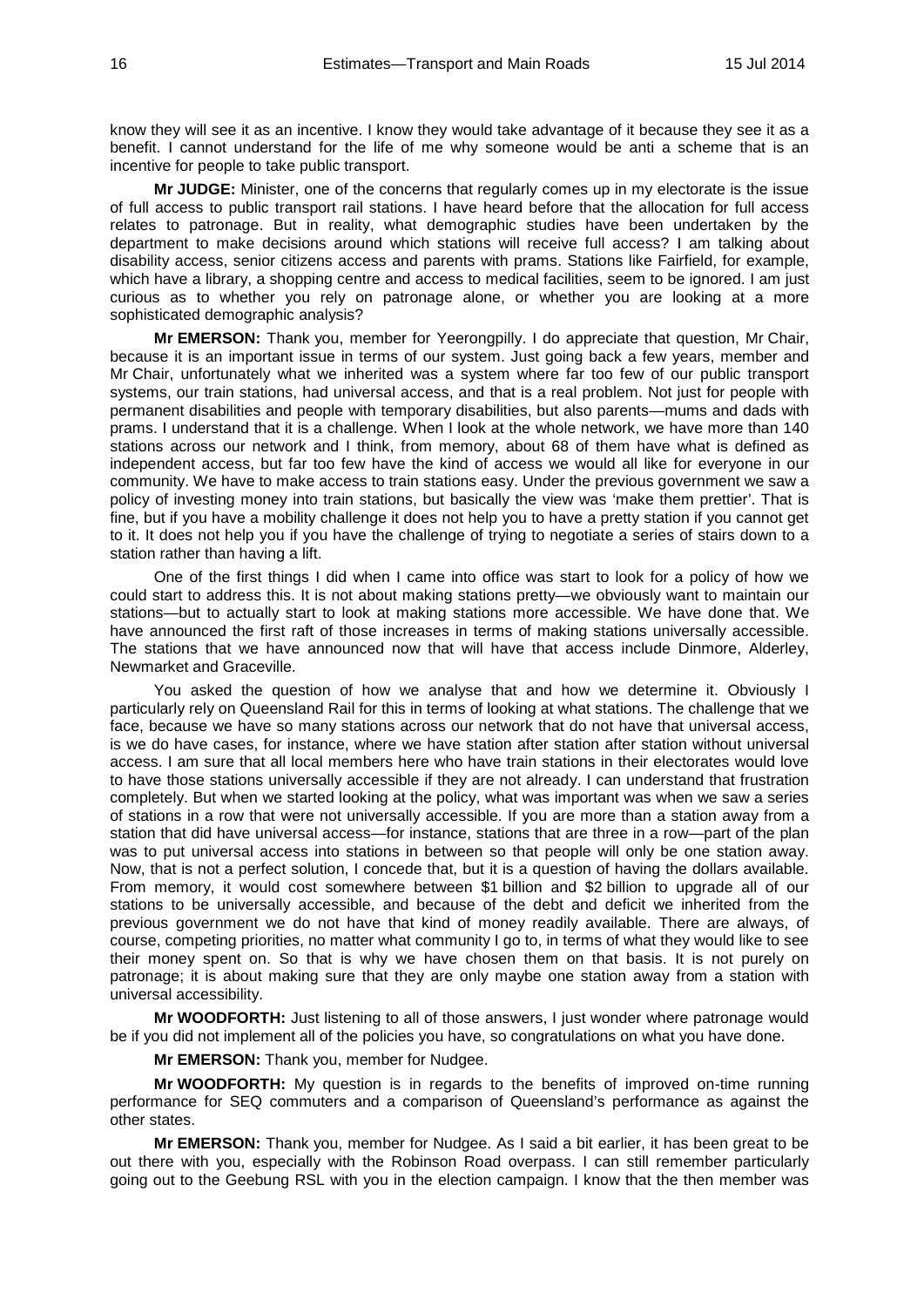there, and he had been lobbying year after year after year about getting that overpass in place. Along with the Telegraph Road crossing at Bracken Ridge, the RACQ had indicated that it was one of the most notorious level crossings. We said that if we were elected we would build it in our first term in office, and we are delivering on that. It is great to see that that work is almost completed ahead of schedule, because it does make a big difference in terms of safety and vehicle movements. The member for Nudgee will probably correct me on this, but how many minutes was it that people were waiting at level crossings to get through in cars?

**Mr WOODFORTH:** A maximum of 16 minutes.

**Mr EMERSON:** Sixteen minutes; a very long time. But we are doing it. Coming back to your question in terms of on-time running, when we came into office, member for Nudgee, we had a situation where we inherited a three-year low in terms of on-time running. On-time running basically means trains turning up on time and getting away on time, and that is the kind of thing that is important to people who are catching public transport: its reliability. We inherited a three-year low from the previous Labor government under the now Leader of the Opposition, the former transport minister. That was good enough for Labor, apparently. But we came in and we started a policy to see if we could improve that.

I am very pleased to say that, going from an on-time running of 86 per cent, we have now gone up to more than 96 per cent. That is a great result. I think I checked just this morning to see what the on-time running was last night in the peak hour, and it was 100 per cent. There are people here today from Queensland Rail, and they need to be congratulated for taking up the challenge that I gave them to make our system more reliable: they did it. But in terms of the figures themselves, member for Nudgee, as I said, Queensland Rail's on-time running is now at an all-time high. It is the best we have seen in a decade and it is the best on-time running in Australia.

I will contrast that with some of the other states as you asked. As I said, Queensland has gone from being among the worst in Australia to being the best in the country for train on-time running. The benchmark for 24/7 customer impact for the year to date result is at 95.23 per cent—just under 96 per cent. Sydney's most recent was just over 94 per cent and Melbourne's most recent annual report showed on-time running of 92 per cent. We have gone from amongst the worst of Australian metro systems to the best in Australia. That is a big turnaround and that is an important turnaround. As I said, it is the best we have seen in a decade.

When we released these initials figures showing that there was an improvement in on-time running, what was interesting for me was that some people were out there saying that it was only for the peak period. 'What about the off-peak period?' 'What are you hiding?' 'What are you trying to disguise?' Anyone who understands public transport knows that it is much more of a challenge to achieve on-time running in peak periods when it is busiest. What we did is—and no government has ever done this before—we released the off-peak on-time running performance and we saw similar improvements as well. It is great to see that we have gone from amongst the worst, in terms of reliability and on-time running, to being the best in Australia and that is a great result for public transport users, commuters and all others who use the public transport system.

It is encouraging people to take public transport. If they have a bad experience—and the reality is that when you have a network that is as complex and as large as our network you can always have a bad day, a challenging day, but it is important to look at the trend to look across-the-board and the reality is that we have now achieved the best on-time running in Australia. Thank you.

**Mr WOODFORTH:** Minister, you mentioned the bus network briefly in one of your earlier answers. Can you detail the changes that have occurred on the bus network to improve and boost bus services?

**Mr EMERSON:** Thank you, member for Nudgee. In terms of the bus network, as I have indicated earlier, since coming to office we have increased the number of weekly services on our bus network by more than 2,000—a 2,000 increase in weekly bus services. With the South-East Queensland network, a review was conducted with service changes taking place in January 2014. As I said, across buses and trains we have seen more than 3,000 weekly additional services and the government is improving reliability and frequency of the bus network and reducing duplication by delivering 268 bus route changes, 10 new bus routes, 322 new bus stops and an additional 1,600 weekly bus and rail services in that period, providing additional capacity as well for 778,000 passenger trips every week. Since we have come in we have seen patronage rise on several routes. Sections of the Gold Coast bus network, when we did this review, had not been reviewed for almost two decades as we started to roll it out in January.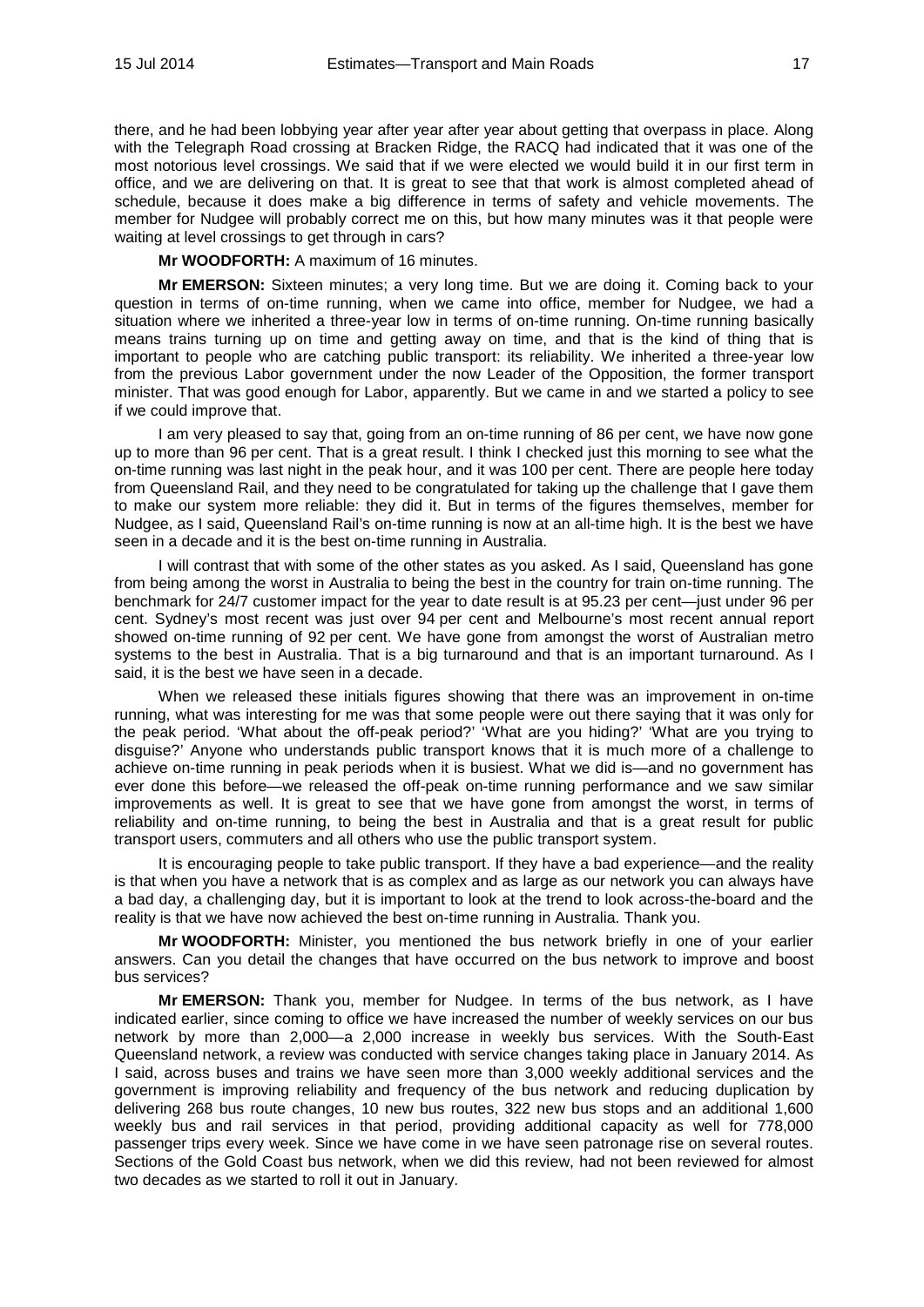In addition, passengers will receive a boost to public transport frequency when the Queensland government adds three more high-frequency routes to the Gold Coast. That will happen when the light rail begins on Monday next week—on 21 July. Passengers travelling on the Gold Coast will experience improved connections also between trains, buses and trams from the beginning of the light rail rolling out. These changes, as I said, are all part of our promise to revitalise front-line services and improve frequency, reliability and affordability.

Trains and buses: more than 3,000 additional weekly services since coming to office. We are working hard to improve the system. It was important that, since we had not had a review for more than two decades, to have a look at those bus services but to have additional services, particularly, say, on the Gold Coast linking up with light rail, because the light rail would deliver a north-south access. We want to make sure that we have those connections as well going east-west to service that. It has been a significant improvement to the bus network, a significant improvement to the rail network across public transport that we have been delivering since coming to office.

**CHAIR:** Minister, I would like to ask a question—moving on to a different subject—about the effect that the government's registration freeze has had on the hip pockets of Queensland families. Minister, what was the impact, the way you have seen it, after the introduction of the freeze?

**Mr EMERSON:** Thank you, Mr Chair. I know that it is particularly important to those areas, vast electorates like your own, that rely heavily on motor vehicles and vehicle transport to get around. Let us go back to where we were and what the situation was that we inherited in government. Under the previous Labor government, we saw the RACQ declare that Queensland was the most expensive place to own and run a motor vehicle. Under Labor's policies, we saw, in terms of registration for vehicles, light vehicles, a 30 per cent increase over just four years—well above CPI, member for Warrego. We made an election promise—I think I made it almost a year out from the election—that we would freeze family car registration for our first term in office. We kept to that election promise. This most recent budget, again, delivers on that promise.

So it is very much a stark contrast: a 30 per cent increase for registration under Labor over just four years. Our election promise that we have kept, a freeze on family car registration since we have come to office, and this budget delivers. Let us have a look at the numbers. If you are running a four-cylinder car, we would have saved almost \$50 compared to what it would have been under the previous government—just going up to the normal increases of CPI. It is \$72 for a six-cylinder and \$98 for an eight-cylinder car. So they are significant differences. But what is important in terms of these numbers is also very much the contrast. I have mentioned the compare and contrast for public transport users: where we were and what we have delivered. Fifteen per cent fare increases every year under Labor, capping it at 2.5 per cent below CPI under us. For motorists, a 30 per cent increase over four years; a freeze of the family car registration under us: very much a compare and contrast. Labor's transport minister, now Leader of the Opposition, was part of a government that delivers 30 per cent increases over just four years. The LNP is delivering a freeze on family car registration and this budget delivers again on that promise this year, with real savings compared to what would have been the case under Labor. Obviously, a freeze means well below CPI.

**Ms TRAD:** My question is directed to Mr Scales. Mr Scales, can you please advise the committee how much the department of transport has received in revenue from the credit card surcharge on registration?

**Mr Scales:** Thank you for the question. There are two surcharges. One is 0.4 per cent. The other is 1.4 per cent if you use an Amex credit card. Clearly, I will not have those figures to hand. Rather than just estimate them, would it be okay if I answer that before the end of the session?

**Ms TRAD:** Yes, okay. That would be great.

**Mr Scales:** There are just two levels.

**Ms TRAD:** Can I please have them, Mr Scales, for the total for each level?

**Mr Scales:** Yes.

**Ms TRAD:** Okay. Minister, going back to the discrepancy between your response to exactly the same question asked in 2013 and in 2014 about the nine trips and free program, will you please advise the committee if you would be prepared to supply a response to question on notice No. 355 in exactly the same manner as your response to question on notice No. 222 in relation to the number of free journeys?

**Mr EMERSON:** Thank you, member for South Brisbane. I have been asked this a third time but, for the third time, I will respond again. The member keeps asking about forgone revenue. While it is a bit tedious, I have to admit, to explain it again I am more than happy to and to do it again and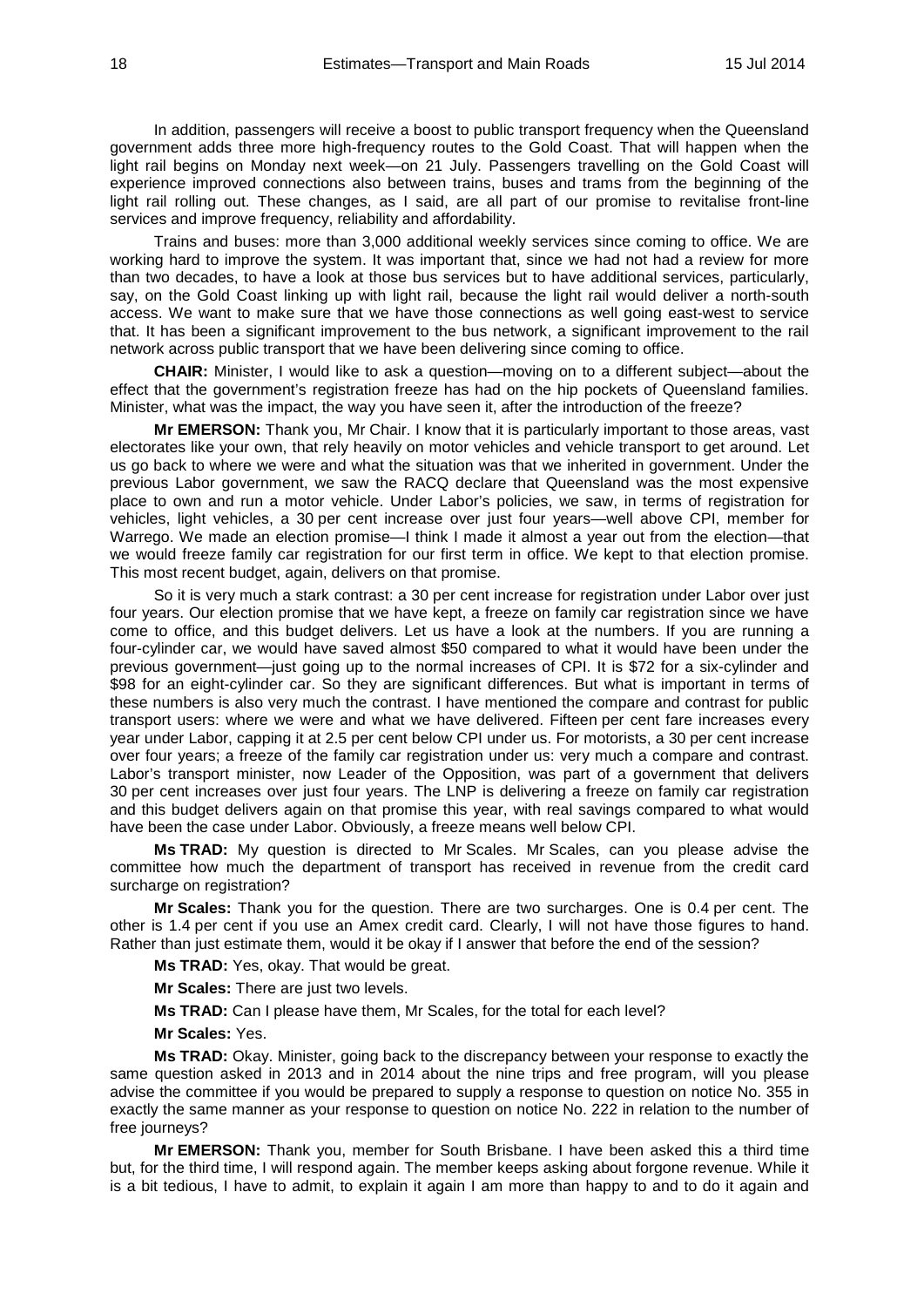make the point again. When you are talking about forgone revenue, you are talking about something that would have happened no matter what. Again, the aim of the policy is to encourage people to take public transport. It is an incentive. We are keen to get more people to take public transport. That is why we scrapped—killed off—Labor's policy of 15 per cent fare increases. We got rid of it. Again, I pledge that we will not be going back to the bad old days of Labor and 15 per cent fare increases. That was Labor's policy—a secret policy before the 2009 election. Read their budget papers. They promised in their budget that fares would only go up by CPI. That is what they promised before an election and, after the election, 15 per cent fare increases. Before an election, a promise of CPI; after an election, 15 per cent fare increases every year. That is why you cannot believe them in terms of those things. There is a whole series—and this is not the place to go into them—but, as we know there was a whole series of election promises. They denied before an election and then came out.

We made a very clear promise before the election that we would put in a policy of free trips after nine journeys. We kept to our election promise. It has been a very successful policy. It is interesting, because while some in Labor clearly are very much against this policy—very much against this policy—some in Labor are actually very positive about this policy, very keen on it, very keen to see it and understand the value of this policy, understand that it is an incentive to get people to take public transport. As I have said, for weeks we have seen the numbers of increasing. We are getting about 80,000 people a week who are currently getting free trips.

I make the point, as I said, that there are some in Labor who are anti this policy. Some clearly are not clear of what their stand is about this policy and we have seen that again today. But it is interesting for me that, after we introduced this policy, we did have one person in Labor who acknowledged that it was a good policy—someone in Labor who saw the value of it, who saw that was an incentive for people to take public transport, saw that it was an encouragement to get more people to take public transport, to get them out of their cars, to ease congestion. That person said, in terms of this policy, in terms of what we were doing—and I quote from ABC Radio of 2 July 2012, four months after we came in and obviously just straight after we introduced the policy coming in place they said that our record, what we were doing, they have done nine trips and free, 'I think that will be welcomed with commuters as well.'

I am quoting from an interview with Rebecca Levingstone on ABC, 2 July, by the then and now Leader of the Opposition, Annastacia Palaszczuk—'I think that will be welcomed with commuters as well.' That is the view of the now Leader of the Opposition acknowledging that, as a policy, it works and it works well. It is a policy that is an incentive for people to take public transport, that encourages people to take public transport. If even the Leader of the Opposition understands the value of encouraging incentives to get people to take public transport, understands the value that, if they were not taking public transport, they may be in their cars and causing and adding to congestion. I find it extraordinary that anyone could be against this policy. I do not understand why people can be so anti such a great policy as our free trips after nine journeys policy.

## **CHAIR:** Thank you. Member for Yeerongpilly?

**Mr JUDGE:** Minister, with the fare increases, the 2.5 per cent you have spoken about earlier, the average wage increase across the Public Service is about 2.2 per cent. There is no doubt that public servants use the rail network quite frequently in the mornings. So it seems to be that public transport costs are going up for those people. We accept the reality of the cost of running the public transport network. Brisbane has one of the most expensive public transport systems in Australia. So, no doubt, it is a challenge into the future. One of the issues that came up recently was when I was contacted by a number of students about the tertiary transport concession cards. There seems to be a delay in the rollout of the cards. Can you explain how you have managed that for those particular students? They are very vulnerable. There is an argument that there needs to be a greater grace period allowed to enable students to access public transport.

**Mr EMERSON:** Thank you, member for Yeerongpilly. I appreciate the question. In terms of the tertiary concession card, let me just go back to where we were and why we made this decision. If I go back to my days when I was at university at UQ, universities used to issue student cards every year. In fact, my daughter takes great mirth in looking at how I look from year to year in my student cards from my times at university. Nowadays, they get issued one card for the term of their course. So if you enrol in, say, 2012 or 2014 for a five-year course—one of the longer courses—but you drop out after one year, you still have that card that shows that you are a full-time student for five years.

The challenge was that we had people who had started working full-time and were no longer full-time students jumping on our public transport system as students. We estimated those eligible to be about 85,000 full-time students. What we were seeing was about 150,000 on the system.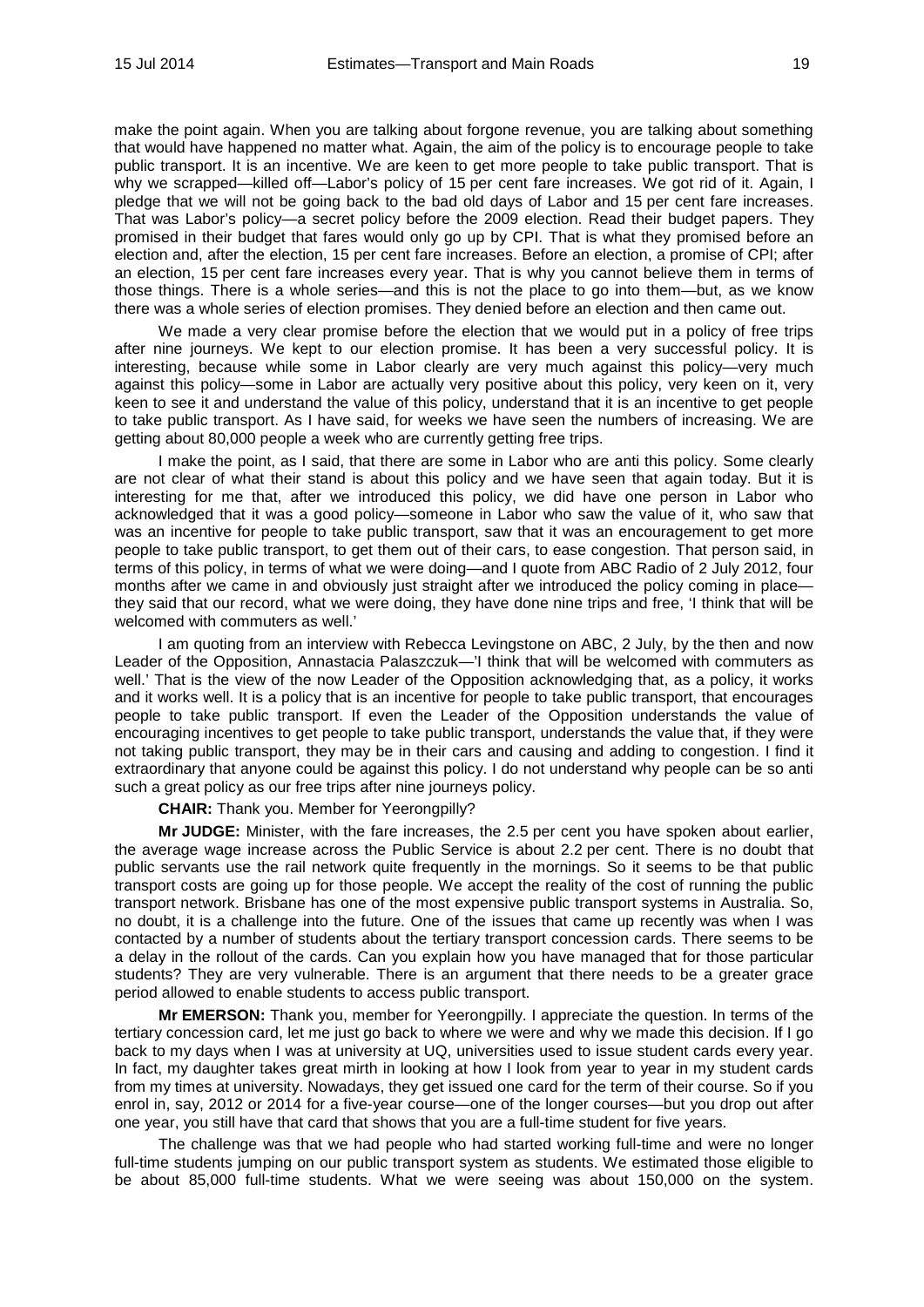Passengers were describing students in suits. They would see them get off the bus in the morning and touch off. The yellow light would come on indicating they were getting a concession and clearly they were heading off to work. We had to deal with this issue. They were no longer students. It did not show that they were still full-time students that year because they were being issued cards for a lengthy period of time.

To deal with the problem we decided to bring in a tertiary transport concession card. This system was already being used in other parts of Queensland, but not in South-East Queensland. We announced it in February but said we would have a grace period until 1 July. We started to work on that and started rolling out the system.

There has not been any backlog. I have seen those comments being made by people on Facebook and Twitter. I am sure members know that what happens on Facebook, Twitter and social networking does not necessarily always equate to the reality of the situation. Some 64,000 cards have been issued. By the time we got to the 1 July deadline roughly about 60,000 cards had been issued.

When I saw the concerns raised about a backlog, I checked it out. We said on the website that the turnaround time would be 15 working days. When I checked we were actually delivering them in about 10 days. There was no backlog as such.

I understand completely that students have busy lives. While 60,000 had put their applications in some may have put them in at the last moment. I easily understand that. I was like that when I was a student. That is not surprising. The most recent figures I have is that about 62,000 applications have been processed and we are going through more than 60,000. So we are waiting to see where we go with that.

In terms of the issue raised by the member for Yeerongpilly in relation to concerns, I understand that there have been very few complaints. We have more than 60,000 cards already issued. Interestingly, since that grace period ended on 1 July we have had a total of 73 fines. Maybe that is good because people may have decided not to ignore the system.

I will give you an example of someone who was fined. I asked the department to look at some examples of people who had been fined. Two senior officers were travelling outbound on the Springfield line when they intercepted a 31-year-old male travelling on a concession card. He had an expired student ID card and admitted to not studying anymore. When asked if he knew he was committing an offence he answered yes. He also advised that he had asked his friend to buy him a concession go card because he did not study anymore.

About 150,000 people were claiming it and probably about 85,000 were entitled to it. As I said the time, the misuse and rorting that we are aiming to eliminate we estimate was probably costing taxpayers about \$8 million a year. These are people who are claiming concessions that they were no longer entitled to.

There was an issue that came up earlier about the definition of full-time student. The definition had been in place for some time. It was about contact hours. This definition was put in place by the Labor government. I looked at it and what courses were. I said that I did not think that contact hours was the best definition for full-time student so I changed it. If a university deems someone a full-time student, irrespective of their contact hours, we class them as a full-time student. Obviously some courses have more contact hours than others.

**CHAIR:** The committee will adjourn for 30 minutes and we will resume the examination of the estimates of the Minister for Transport after the break.

#### **Proceedings suspended from 10.49 to 11.19am**

**[CHAIR:](http://www.parliament.qld.gov.au/docs/find.aspx?id=0MbaTHLGC20140715_111928)** The estimates hearing of the Transport, Housing and Local Government Committee is now resumed. We will continue with the examination of the estimates for the Minister for Transport and Main Roads. I call the member for Yeerongpilly.

**Mr JUDGE:** Minister, coal dust management is a big issue in the Yeerongpilly electorate and, no doubt, through the broader network that carries coal fleets. Regarding the veneering system that has been implemented since the Newman government came into place, and we thank you for that, the Australian Senate committee report recommended fully covering coal wagons. I wanted to get an answer from you in relation to the government's commitment to achieving that objective, and further the veneering from pit to port and the likelihood of veneering occurring from port back to pit, because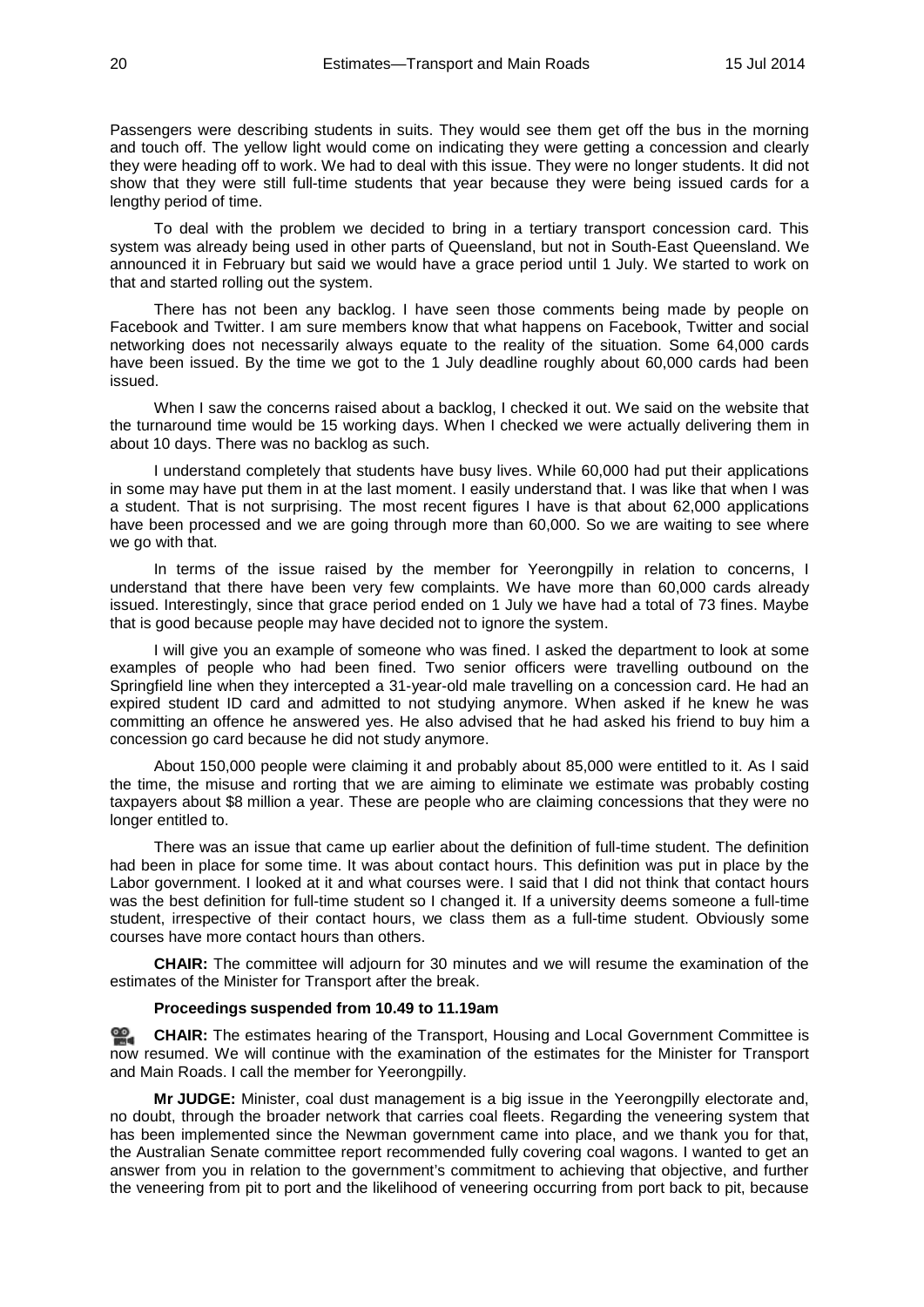so-called empty coal wagons are not really empty; they do carry remnants of coal and electors are rightly concerned about the health implications of that. That has been dealt with quite conclusively in the Senate report. Could you provide some information about the future direction by the transport department in relation to that?

**Mr EMERSON:** I thank the member for Yeerongpilly for his question. I know it is an issue that is being raised by yourself and others. I do thank you for the acknowledgement that rather than ignoring the issue we have worked with the industry and community to look for solutions. The veneering is obviously part of that solution. Let me go back and talk through a few things, if I can, Mr Chair. I did see air quality monitoring for March to May 2013. The final air quality report was independently peer reviewed. It found that no data reviewed had been above the relevant ambient air quality objectives. That is the broader thing. The South West System User's Group developed and publicly launched a coal dust management plan for the West Moreton rail network in November 2013. The Department of Science, Information Technology, Innovation and the Arts undertook air quality monitoring between March and May 2013 to assess the health and the nuisance impacts at seven sites along the rail corridor. Monitoring occurred to assess the effectiveness of the commencement of veneering. DSITIA's final air quality report was independently, as I said, peer reviewed by Dr Neville Bofinger, confirming the study used appropriate methodology, experimental design and data analysis.

As I said, veneering began and commenced at New Acland Mine in May 2013, with all other mines commencing veneering by the end of December 2013. A 12-month program of additional air quality monitoring commenced in March 2014 at Cannon Hill, at Fairfield and at Toowoomba. We have seen continuous monitoring occurring at Cannon Hill with near-real-time data published to the Department of Environment and Heritage Protection's live air data web page. Data is updated hourly and can be accessed by members of the public. None of the data reviewed has been above the relevant ambient air quality objectives. To date, no coal dust monitoring carried out on the West Moreton rail system has produced any results above EPP air quality objectives. The industry continues to collaborate and consult with government on the management of coal dust matters. We have shown our good faith in this already as a government and I think we will continue to do that.

Member for Yeerongpilly, you mentioned the federal government. In August 2013, the Australian Senate Community Affairs References Committee report made a recommendation to the Australian government in its standing committee on environment and water that industry be required to implement covers on all coal wagon fleets. Such recommendations are for consideration by the Australian government and state jurisdictions through the Council of Australian Governments process, but COAG has yet to consider those matters. It is still something to be considered. Again, I think as a government we have demonstrated that, rather than just ignoring the issue, we have come in and we have started to work with industry. I think the veneering is a good example of us working with the industry.

In terms of the issue you asked about veneering, and I have inspected the ports at both ends at various times, I do know that there are certain procedures obviously after the coal is emptied in terms of clearing out the wagons. As I said, we continue to work with industry, we continue to work with communities and we will work with the federal government as we go forward. I think we have already demonstrated a willingness to listen to the community, to acknowledge a problem and look for a sensible, sound solution and the veneering is a perfect example of that. Thank you, Mr Chair.

**CHAIR:** Thank you, Minister. I want to cover the issue of registration and put two things together: the registration costs in Queensland compared to other Australian states and also, I understand, you are doing a lot to reduce red tape on things like registration to help out families. Can you outline what is happening there and the very latest numbers?

**Mr EMERSON:** Thank you, Mr Chair. As I have indicated already in terms of where we came from and where we are going, under the previous government we saw a remarkable situation where registration fees went up by 30 per cent in just four years. That was a massive jump of 30 per cent in four years. When we came in, we made an election promise and we delivered on that election promise to freeze family car registration for the term of this government. Again, this budget delivers on that. As I said, in 2012 Queensland was the most expensive place in Australia to own a car. It is interesting to see how far we have come from where we were.

An interstate comparison, as you have asked, Mr Chairman, shows that the total registration bill for a four-cylinder family car in Queensland is now the third lowest in the nation, behind New South Wales, Victoria, the Northern Territory, South Australia and the Australian Capital Territory. What we had before was the RACQ declaring that Queensland was the most expensive place to own and run a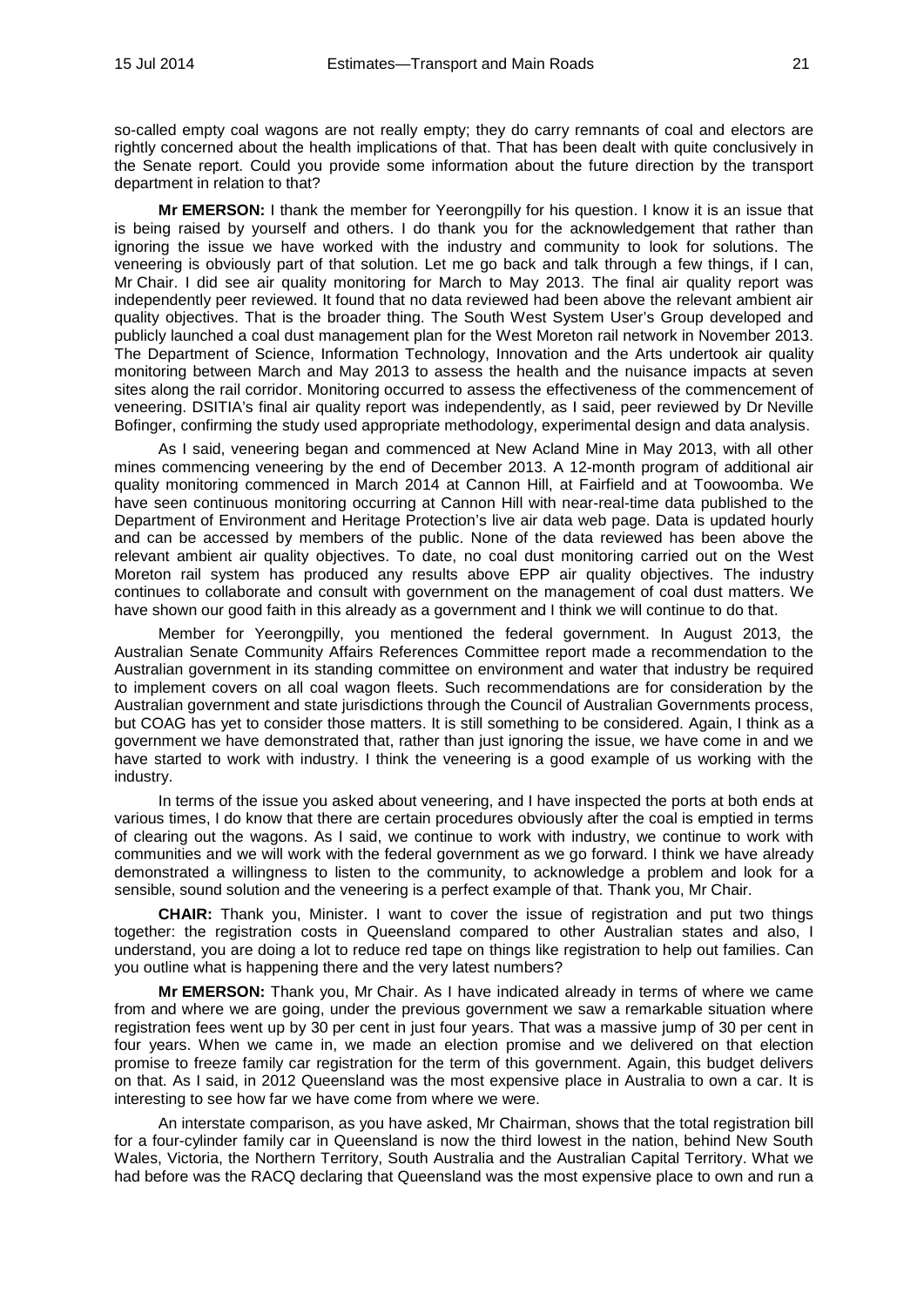motor vehicle. We made an election promise and we have ended those massive increases by Labor. We have frozen family car registration. The comparison now shows that the total registration bill for a four-cylinder family car in Queensland is now the third lowest in the nation, behind New South Wales, Victoria, the Northern Territory, South Australia and the Australian Capital Territory. Six-cylinder private vehicles are now the sixth lowest in Australia, with only Tasmania cheaper. Of course, the family car registration is in place in this budget from 1 July 2012 until 30 June 2015. From 1 July 2012, the registration freeze applied to light vehicles used for private purposes, so family vehicles, basically. Over the three years of the freeze period, registration operators will save \$48 or almost \$50 for a four-cylinder car, more than \$70 for a six-cylinder car and more than almost \$100 for an eight-cylinder vehicle per year. When you consider that the total number of vehicles registered in Queensland, as of the end of last financial year, was almost 4.8 million, that means there is a lot of savings out there for a lot of people, particularly when you compare and contrast to what Labor was doing.

In terms of the second part of your question about reducing red tape to help out with registration, the Department of Transport and Main Roads has implemented a number of initiatives to reduce red tape and benefit families in relation to vehicle registration. We have an online tool to check the registration status of a vehicle—and that has been delivered from January 2014—to easily check the registration expiry date of vehicles anywhere, any time. Further initiatives have been delivered to benefit families, industry and the broader community. They include the removal of registration labels from light vehicles, benefitting 4.4 million vehicle owners a year, many of which are obviously families. This is not something that is new in Australia. If you travel around Australia, many of the states have already got rid of their rego stickers. Many people come to me and say one of the great frustrations is trying to get rid of the old rego sticker and putting on the new one. Other states have got rid of them and we are just bringing Queensland into the 21st century with this as well.

Introducing a direct debit payment scheme in 2015 will provide new payment options and reduce the financial burden for customers. TMR, as I said, is removing the requirement for registration labels for light, conditionally registered and special purpose vehicles and dealer plates from 1 October this year. By modernising the registration renewal process, TMR could achieve savings of approximately \$3.5 million each year in postage and printing costs. Heavy vehicles and recreational vehicles will continue to use registration labels as per the existing process. As I said, these measures will benefit about 4.4 million vehicle owners, many of them families. Both in terms of costs but also in terms of convenience and red tape, we are working very much to help Queensland motorists. Again, it is another example of compare and contrast between what the previous government did and what we have been achieving.

**CHAIR:** Thank you, Minister. I call the member for Morayfield.

**Mr GRIMWADE:** My question is in regard to the new Queensland driver's licence regime. Minister, can you advise what sensible decisions the government has made to make the new Queensland driver's licence more customer focused in Queensland?

**Mr EMERSON:** Thank you, member for Morayfield, and thank you, Mr Chair. In the broadest sense, as you remember, we have worked to again clean up the mess. I think many of you here would be aware of the Auditor-General's report into the new Queensland driver's licence. It was very damning of that project undertaken by the previous government in terms of the complete lack of a sensible business case. It was something that we have had to clean up and deal with. I might ask the director-general if he could deal with that?

**Mr Scales:** Thank you, Chair, thank you for the question. What we have done on that, Chair, is we have reduced the capability for the chip that is buried in the driver's licence because there is a lot of functionality that was not required. The move to a less expensive chip from late 2013 allowed us to achieve an estimated \$2.4 million savings per year. In January 2014 we introduced a streamlined progression from P1 to P2 so licence holders didn't have to come back to the customer service centres, they could do the test online. Those individuals do not have to physically go into one of our 59 customer service centres. We anticipate that more than 37,000 P1 licence holders will directly benefit from that change each year. To complement the automatic P1 progression changes we did an online licence renewal service so provisional and probationary licence holders can renew their licence online, too. The implementation of new generation signature capture devices, that is a small plate, so the signature actually looks like your signature rather than a sort of jagged signature, we have started doing that and that will occur through 2014 and 2015. We are reducing wait times in our customer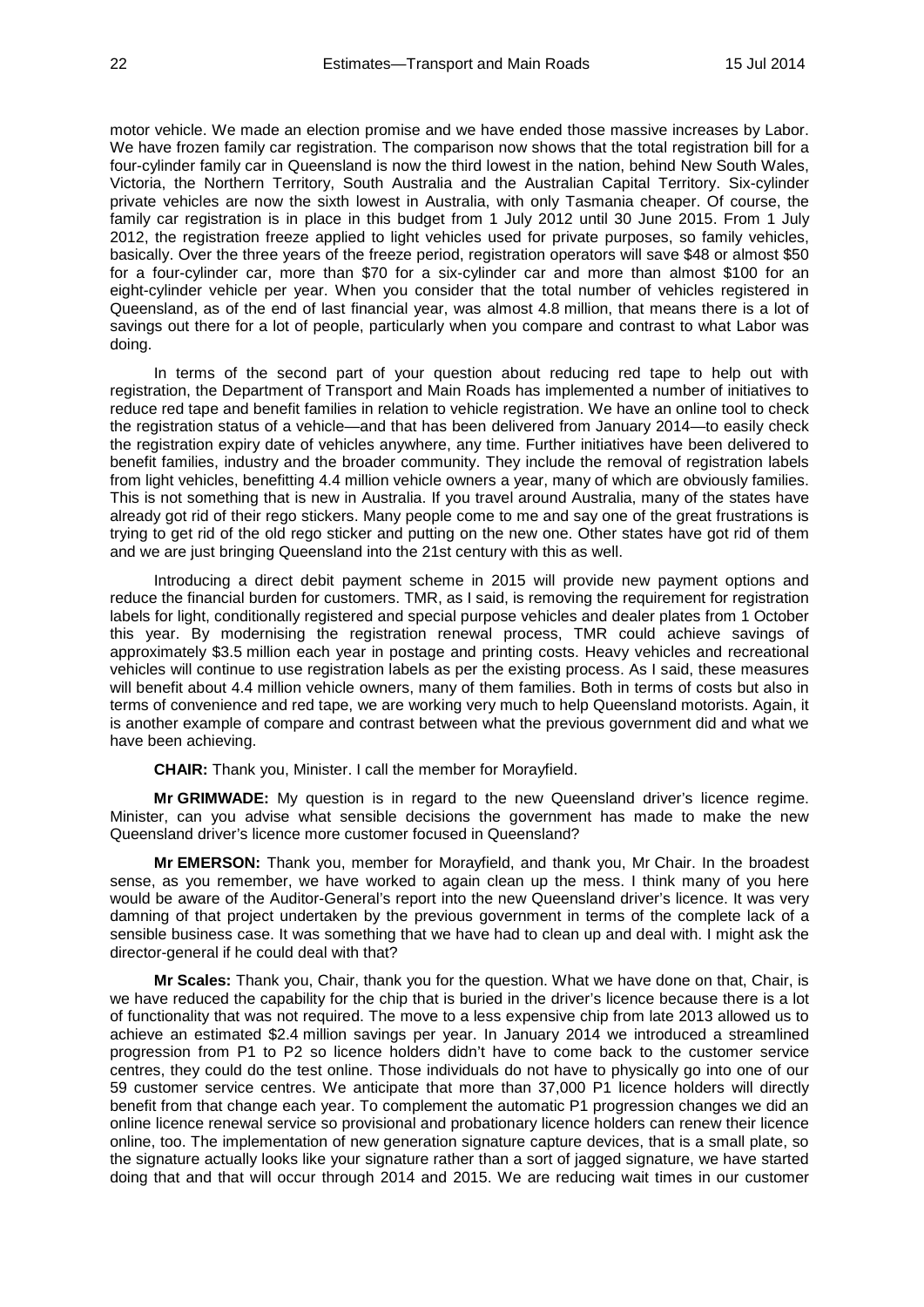centres, doing precision scanning and, as I say, we have reduced the functionality of the chip. It is still a functional chip, it still has all of the requisite safety features, but we have managed to save \$2.4 million in savings each year.

**CHAIR:** Member for Morayfield?

**Mr GRIMWADE:** Thank you, Chair and Minister. This is a supplementary. My young fellow has just got his driver's licence for the first time, being 17, and my next question relates to that. How has your department ensured that restrictions for young drivers are sensible and practical?

**Mr EMERSON:** Thank you, Mr Chair, thank you, member for Morayfield. I notice you have got a few more grey hairs. We have all gone through that experience. Many of us have got children. I am dealing with that experience myself. We are working to update and make sure that our driver's licence test, especially for younger people and new drivers, does meet our needs to make sure our roads are as safe as possible. I know as a parent you want to not only ensure that your kids are driving safely but also that other people on the roads are safe as well. That is an important thing. At the moment we have restrictions that prohibit young novice drivers from driving vehicles with qualities rendering them high powered or high performing. This is one of the things we have looked at in terms of the practicalities. Cars manufactured from 1 January 2010 are defined as high powered if they have a power to weight ratio of more than 130 kilowatts per tonne or an engine modification requiring approval. Vehicles manufactured before 1 January 2010 remain under the previous high powered vehicle definition. The new definition cannot be applied to vehicles manufactured prior to 1 January 2010 as power to weight information is not reliably available from manufacturers before this date. Limited exemptions for high powered vehicle restrictions are available in specific circumstances, however strict criteria is applied. These changes have meant that TMR now has a sensible way of applying these restrictions. For example, vehicles that were previously prohibited because they had turbo or superchargers for fuel efficiency rather than their performance are to be driven by younger people without an exemption. Further, the Toyota Landcruiser has also been exempted from the high powered vehicle restrictions in recognition of the fact that these vehicles are often used in the agricultural industry and having to continually apply for exemptions places burdens on customers and industry. I am sure that the member for Warrego would very much be aware of this issue. I know that a number of people from particularly outside the south-east corner in the regional areas were very much aware of this as an issue and we have worked to bring up, again, sensible decisions and worked with the department to do that.

High powered vehicle restrictions apply to P1 and P2 provisional, probationary or restricted licence holders who are under 25. Our aim has been to look for safety all the way, member for Morayfield, but also to achieve a sensible outcome. Where we think we can make sensible outcomes we have done that and I think in this decision, particularly in terms of those high powered vehicles, we have made sensible decisions based on the feedback from the community but also working very closely in terms of the department and those experts in safety.

**CHAIR:** I call the member for Algester.

**Mr SHORTEN:** Minister, I know that road safety is a huge focus of yourself and your department. Can you update the committee on what actions have been taken to make our roads safer and reduce the number of deaths of Queenslanders on our roads?

**Mr EMERSON:** Member for Algester, this is something that I am particularly passionate about, as you would be aware, so I do thank you very much for that question, through you, Mr Chair. We have worked to make our roads safer and reduce the number of deaths on our Queensland roads. In fact, I think at the beginning of this week sadly we did have 110 deaths on our roads so far this year. That is a tragedy. One death on our roads is one death too many. But in terms of comparisons, we are 50 below what we were the same time last year—50 below. From memory, we are about 16 or 17 below the same time in 2010 which was a record low year. So actually at the moment we have a record low road toll. That is something that is a credit to the department in terms of their efforts but particularly a credit to Queensland motorists who are really striving to do well. The director-general has just confirmed to me that it is 17 fatalities fewer than in that record year of 2010—17 below the lowest on record at the moment. We have a long way to go in this year. Road safety never ends. But we have to remember where we came from. In last year's budget we announced a record \$350 million Road Safety Action Plan. That covered a whole raft of issues in terms of grants, education, safety treatments and advertising campaigns. We have worked on that.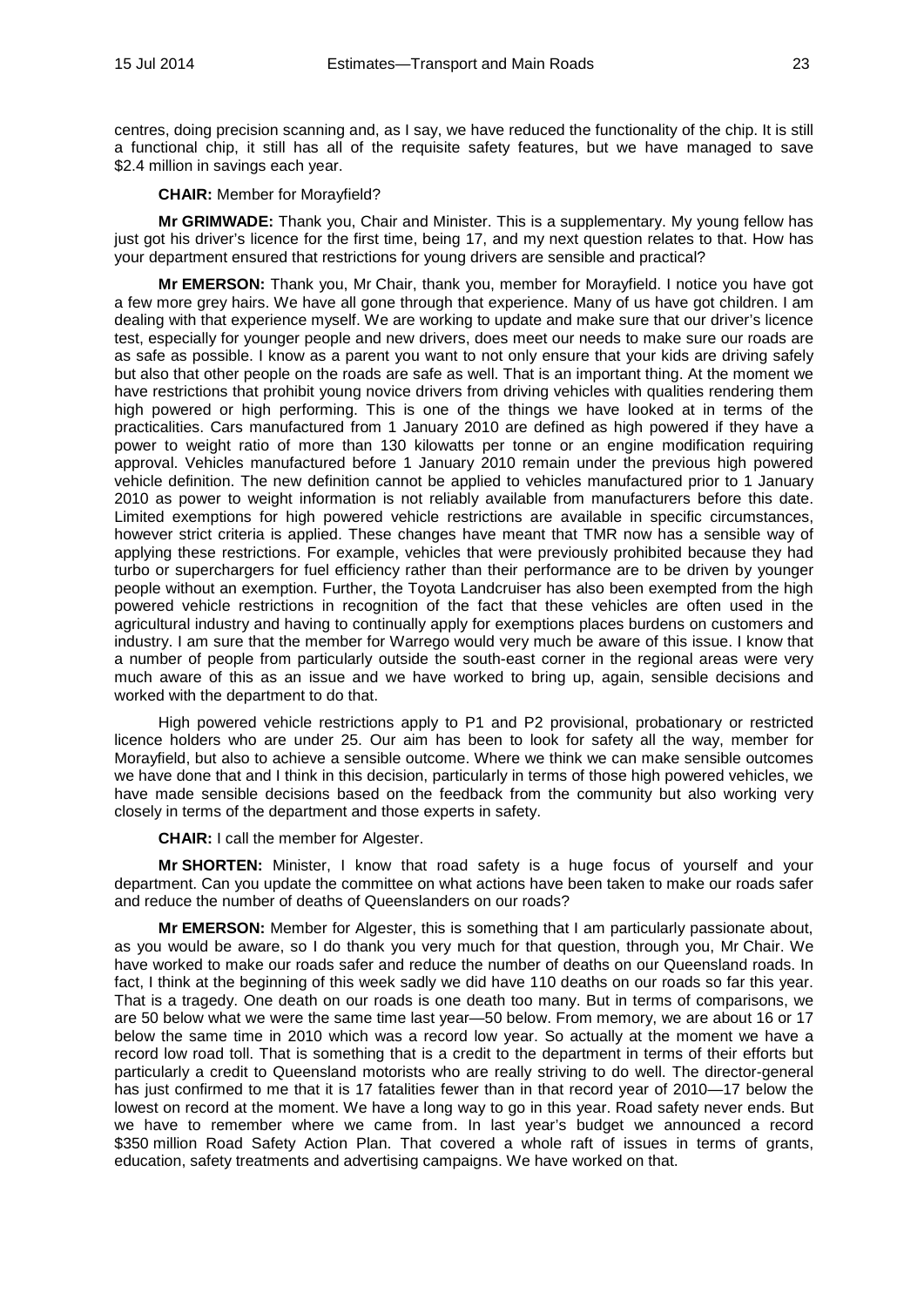That program, that 2013-15 \$350 million Road Safety Action Plan, had 56 priority actions covering safe roads and roadsides, safe speeds, safe vehicles, safe road users and partnerships. One year into that plan all actions have commenced and eight are already highlighted. The highlights include, and I might touch on these, Mr Chair, by the end of 2013-14, 450 kilometres of wide centre line treatments expected to be completed on the Bruce Highway. Those who have travelled on that, it is actually quite an interesting area. If you go up to, say, the Cooroy-Curra stretch of the road you will be aware of this in terms of the quite innovative approach that uses taxpayers' dollars wisely but gets a good outcome. You will see that we have actually got those wider tactile strips now on those roads. Previously everyone would be aware of the tactile markings. The challenge with those, they did wake people up and alert them to the fact that they were crossing the lane, but often that was too late to avoid an accident and sometimes too late to avoid a fatality. By having just two strips of those coming down it is not a large additional expense but it actually gives an extra fraction of time to be alert and that has actually been a significant improvement in safety. Again it is not necessarily about throwing a lot of money at it. There are lots of people with very bright ideas out there, very clever ideas to actually make things much safer.

We have progressively installed flashing lights at over 300 school zones as part of that policy. I was just out at Stafford yesterday announcing the fifth one in that electorate. We have implemented the Join the Drive campaign many of you would have seen over the Christmas holidays particularly which embraced Queenslanders out there, got them to star in the ads themselves. This was a really innovative campaign. It was the first time in Australia this has ever been tried. I go back to where we were as we started this process, particularly that campaign. In fact, the road toll at that point as we started that campaign—and we launched that midyear, that \$350 million Road Safety Action Plan, and we started obviously gearing up for that—when we started all those things like the advertising campaign we were above the road toll for the same time the previous year. By the time we got to 1 January we were below. Obviously I stated those figures below. We are now 50 below the same time last year and a record low road toll. We have done a whole series of things.

And, of course, the other thing, member for Morayfield, is that your son will potentially face the new Q-Safe driving test as well. We have been piloting this new test at seven centres across the network. We have tried to make it a greater focus on those higher risk manoeuvres. They still have those things in the test such as reverse parking—reverse parking is still there—but we have put a greater emphasis on things we think are the risky manoeuvres such as merging into traffic or crossing across a lane of traffic because the reality is they are the kinds of things that get people injured, potentially killed. Reverse parking is important but no-one has really died from doing a bad reverse park. It is still there in the test, but we have looked to try to make it a safer test. I have spoken to parents and students about this and they are all for it. I haven't had any complaints about it. But I can tell you, as a parent I am sure you would want to have your kids as safe as possible and others as well. Thank you, Mr Chair.

**Mr SHORTEN:** Minister, unfortunately we are all aware that speeding contributes quite a lot to the fatalities on our roads. Can you update the committee on what the government moves are towards making our road rules safe and sensible in regard to speeding?

**Mr EMERSON:** Thank you, member for Algester. I do appreciate that. Speed is a major cause of road crashes. It is one of the Fatal Five, as you would be aware. It is critical that Transport and Main Roads and the Queensland Police Service continue all possible initiatives to decrease the potential for crashes, including speed management initiatives. We have been looking at speed management initiatives such as in Queensland encompassing the three Es. You have heard of the Fatal Five, these are the three Es: engineering, education and enforcement. These all work together. As you know, we launched a state-wide speed limit review project. I initiated that. We hadn't had really that kind of review for almost a couple of decades in terms of a state-wide formal review process. We had a very, very strong response to that from the community. People raised issues about speeds being too low, too high or an inconsistency or variation in speeds—too many changes in too short a period of time—and insufficient signage as well. As I said, we asked the community to nominate roads for review. I know talking to MPs they had a lot of feedback coming through. We took that. We ran that consultation period from July until September last year. We had 3,300 submissions. It was very popular. People were very keen to have their say on this. We had, as I said, almost 3,400 submissions. In terms of roads nominated, 1,120 roads were nominated as part of those more than 3,000 submissions. We prioritised that down to 100 roads to look for review. As I said at the time when I announced that, this is something now for the safety engineers to go away and have a look at and see what people were talking about with that road and what we could do. Those 100 roads were chosen based on frequency of nomination, road crash data and local engineering knowledge as well.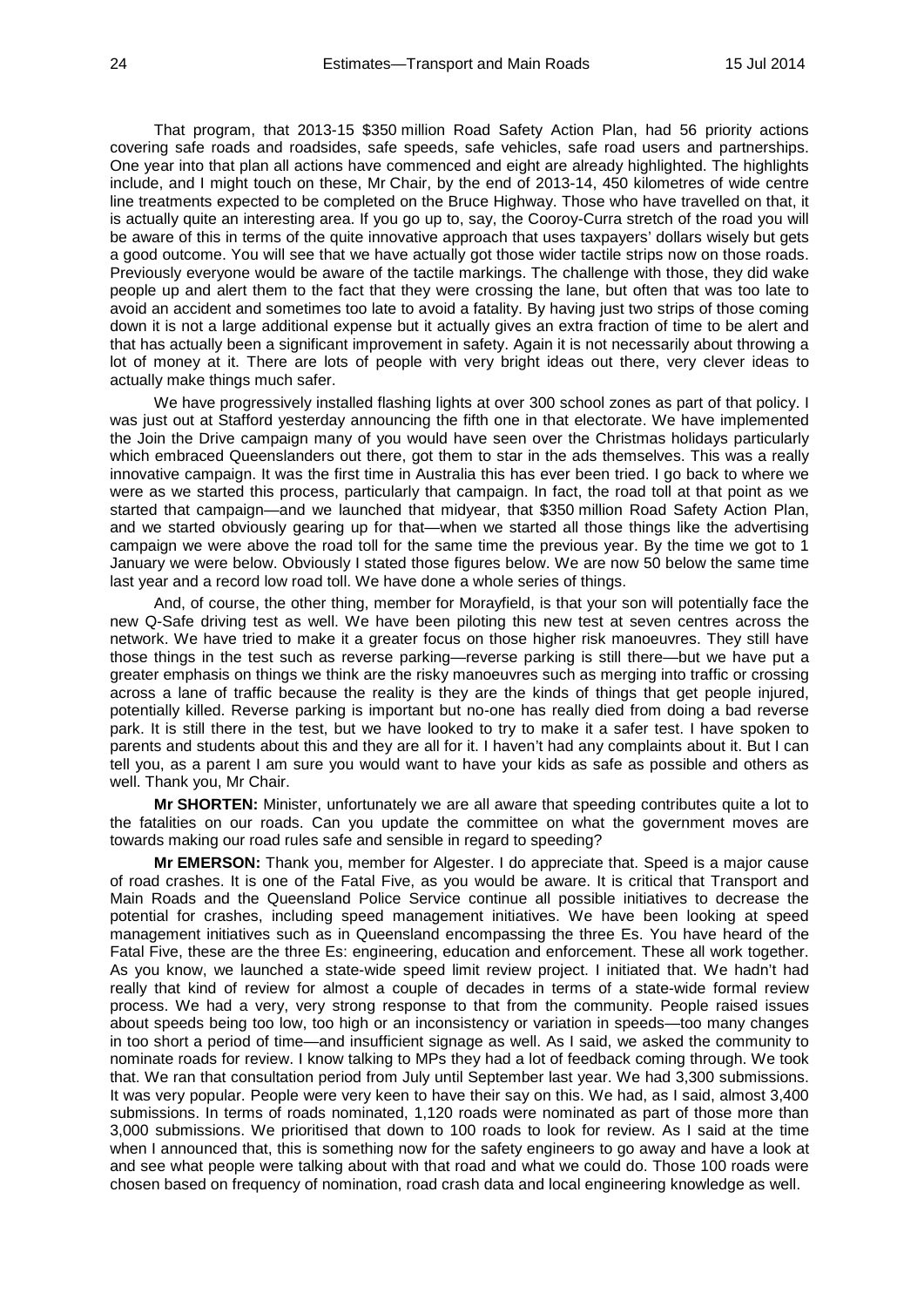I have recently announced, as you would be aware, member for Algester, the outcomes of the first round of the review. There will be further announcements shortly. The first 20 roads we announced out of the 100 and the remaining 80 will be released over the next months. We will see what happens with those. Many of the reviews have found changes to the existing speed limit are appropriate for the road function and the environment. Speed limits will be reduced or increased where the road environment does not match the current speed limit. Information about reviews and the reasons for decisions are released. We do it so that the public can gain a greater understanding of why the speed limit setting process works and what the policies were and the risks associated with varying or exceeding the speed limit.

On 17 April this year over the Easter period we also launched our new \$1.39 million No Time For Speeding campaign. We ran that also over the June long weekend. I talked with some pride of Queensland motorists achieving a record low road toll, but the work never ends. We have just had the finish of the school holiday period, but no matter whether it is school holidays or throughout the year, I do urge motorists to be safe on our roads.

**CHAIR:** I call the member for South Brisbane.

**Ms TRAD:** Minister, I refer to page 15 of the SDS in relation to South-East Queensland bus services. I also acknowledge that some 20 bus routes were cut by your government and 45 routes in terms of frequency and hours of operation also faced cuts. My question to you is: do you acknowledge that, as a result of these significant bus cuts, there are some people, particularly in the Logan, Gold Coast and Sunshine Coast areas, for whom you have made it more difficult or impossible to access a bus service?

**Mr EMERSON:** I do thank the member. We go back to why we do reviews. It is because travel patterns and population patterns always change. A significant review of our bus service had not occurred for many years in many cases. In some cases the same bus service was there for almost 20 years. The reality is that services do change over time. What we have tried to do is make sure we are putting services in place where they are required, and we have done that. As I have mentioned already, since coming to office we have put on more than 2,000 additional weekly bus services as part of more than 3,000 additional weekly train and bus services. As I said, that initial review added many additional weekly services and with extra capacity for over 700,000 passenger trips each week—so it is much more.

Why did we do it? As I said, we wanted to improve the reliability and frequency of the TransLink network—and we have already talked about reliability and how important it is to public transport users. We also wanted to remove duplication, simplify the network, improve underutilised bus services and deliver more services to where they are needed. With a limited budget we want to make sure that we can deliver as much as we can. We have worked hard, as I said, to end Labor's 15 per cent fare increases. We have tried to make our services more reliable and we have put on more frequent services as well. We have worked it out.

In terms of the changes to services across the south-east network, we have rolled them out in a staged implementation. We saw 268 bus service changes, we saw 10 new bus routes, we saw 24 removed bus routes, and we saw 322 new bus stops and 243 bus stops removed. An additional 1,600 weekly bus and rail services were provided as part of the initial review. As I said, overall, more than 2,000 weekly bus services and more than 3,000 additional weekly train and bus services were put on.

The challenge always is to make sure we are putting buses where people need them. A community's patterns change. There will be places where we have very few people using a service and other parts where they do not have a service but there is strong demand. I think most people would appreciate that if you do not review services on a regular basis—and the fact is that some of these services had not been reviewed for 20 years—you will see the patterns change, you will see underutilisation of services and some places that do not have buses that deserve them because they have strong demand. That is what we tried to achieve. The bottom line is that there have been 3,000 additional weekly train and bus services since we came to office.

**Ms TRAD:** Sorry, was that 3,000 or 2,000? You have interchanged 3,000 and 2,000 throughout.

**Mr EMERSON:** The figure of 3,000 is for weekly bus and train services.

**Ms TRAD:** Of those 3,000 additional weekly train and bus services, how many are additional bus services?

**Mr EMERSON:** The figure I have is 2,000.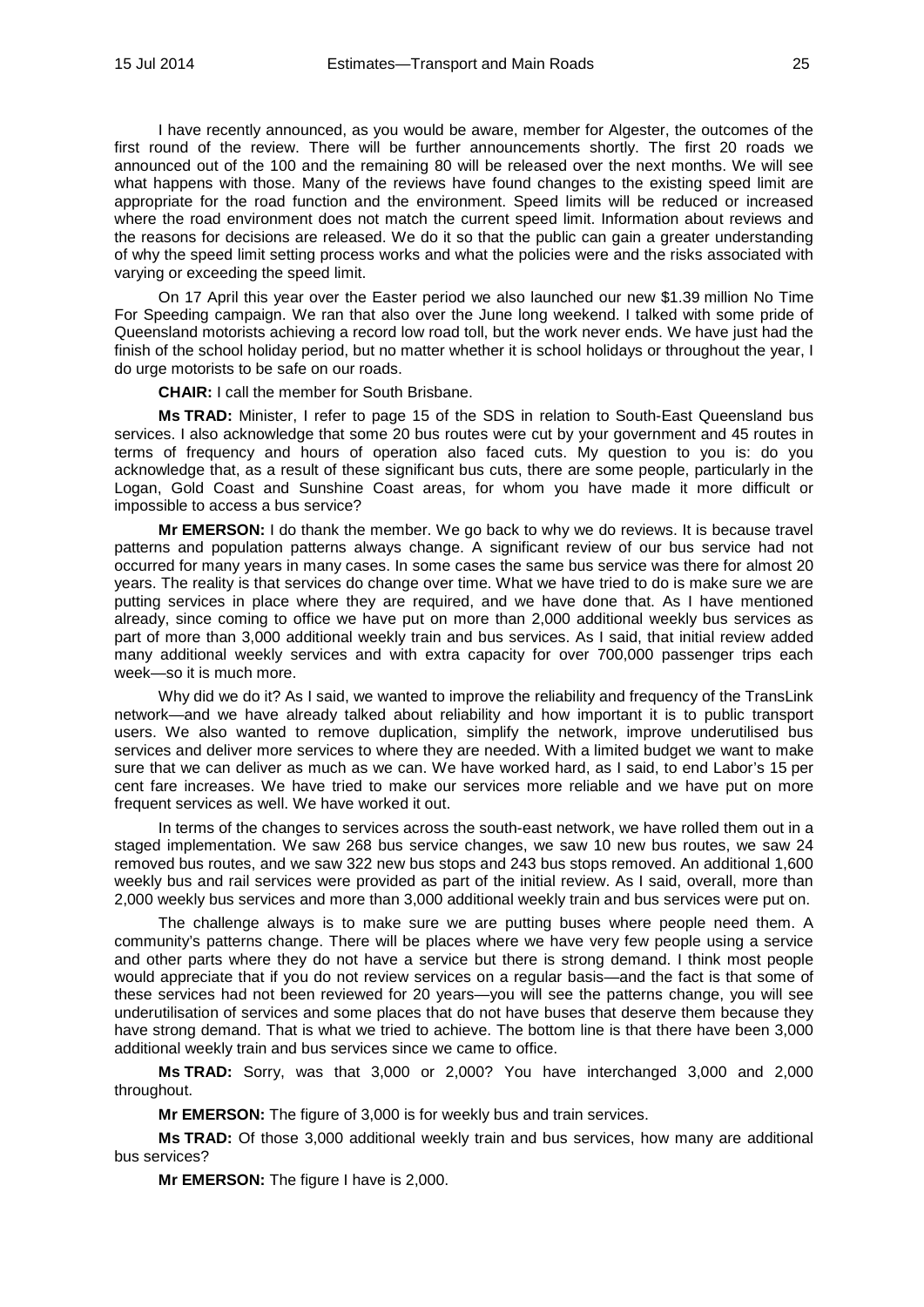**Ms TRAD:** How many of them are in the Logan, Gold Coast and Sunshine Coast regions?

**Mr EMERSON:** I am happy to get those figures for you. Let me see if I have some details here. If not, I will get them by the end of the session.

**Ms TRAD:** Thank you, Minister. Have you had representations made to you in relation to the loss of bus route services in Logan, Gold Coast and Sunshine Coast?

#### **CHAIR:** Of course—

**Mr EMERSON:** Thank you, Mr Chair, I will take that question. Of course I have people approach me all the time as the transport minister about wanting additional services where they had none and as we make changes—

**Ms TRAD:** About loss of services?

**Mr EMERSON:** As we have made changes we have had feedback from the community. That was part of the process—going back and doing community consultation. As I have said, when you have not had reviews, in some cases for almost 20 years, by definition you need to look at where the need is for services. In some cases there is underutilisation of services and there are other cases where communities have grown up but there are not public transport facilities for them. So we review the system, we look at it and we look at putting services where they are needed. If there is a case where it is underutilised but there is a massive demand somewhere else—that may actually not be too far away—we will look at that and take that on board. That is what we have tried to do as part of the review.

We have had feedback. Whenever we do these we get substantial feedback from the community about our plans. When we go out and put forward our suggestions—of course we do. The reality is that what we try to do is put in additional services—and, again, that is what we have done and also put services where they are needed. There is no point ignoring the reality that there are many communities out there who have had strong growth in the last couple of years that are keen to get services. That is something a government does.

**Ms TRAD:** Minister, I have had very strong representation from the local Logan area, as you would have, in relation to bus route cuts. I know that a lot of commuters down there are actually seeking a commitment from your government to reinstate all of those bus route services that were cut by your government. Are you prepared to give that commitment?

**Mr EMERSON:** I thank the member for South Brisbane. As I have said before, we have gone and done a review based on the fact that in some cases we have not seen changes for over 20 years. What is important for us is to make sure we are putting services where they are needed, where there is strong demand. In some cases there were bus services that had very few people on them, very few people using those bus services. But there are other areas where there are not bus services and they have strong demand. The bottom line is, again, since coming to office we have put in 2,000 additional weekly bus services across the network and we have been delivering more frequent services across the network. That is what we have achieved compared to what was under the previous government, under the previous transport minister and now Leader of the Opposition. We have tried to increase both rail and bus services across the network—more frequent services. We have tried to make services more reliable. I have already demonstrated that in terms of some of the figures we have put in place already in terms of reliability, particularly our train services, and of course affordability. I do point out that people from Logan travelling Monday to Friday who work, say, in Brisbane would be saving substantial amounts of money. I am happy to get that figure for the committee in terms of how much they would be saving compared to what they would be paying if Labor was in office—

**Ms TRAD:** I thought you said you could not.

**Mr EMERSON:**—in terms of the affordability. That is a comparison of what they would be paying if Labor was still in office, if Labor still had its 15 per cent fare increases in place. That is what we have tried to do. They would be paying a lot more—

**Ms TRAD:** The answer is no, Minister?

**Mr EMERSON:** The answer is that people in Logan would be paying a heck of a lot more money—

**Ms TRAD:** No, the answer to my question.

**Mr EMERSON:**—for their fares if Labor was in power.

**Ms TRAD:** You will not reinstate those bus route cuts?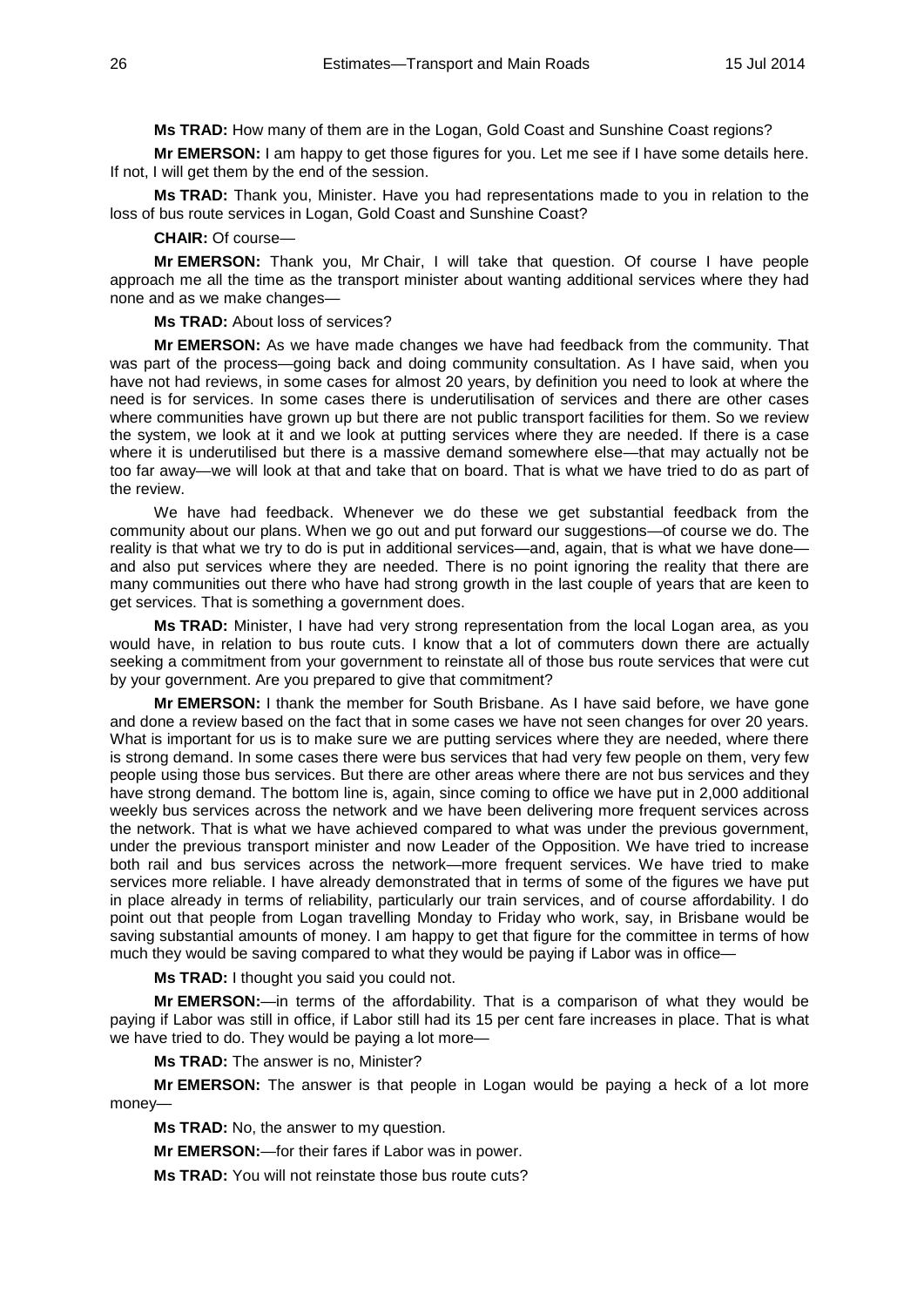**CHAIR:** I call the member for Yeerongpilly.

**Mr JUDGE:** My question relates to freight and the movement of freight around the state via road, rail, shipping and even air in some cases and also the inquiries that are currently being undertaken—rail freight inquiries and coastal shipping inquiries. There are widely held concerns about the monopolisation of freight services. Can you articulate to the committee what price control mechanisms the government might consider and also how to prevent monopolies through those types of services?

**Mr EMERSON:** I thank the member for Yeerongpilly. I do want to thank the committee itself for its recent report on freight particularly in terms of rail. We are going through that report at the moment and obviously we will be responding to the recommendations this year. Let's just go back to what we faced. I released my Moving Freight strategy earlier this year. It detailed that over the next decade we will see a 70 per cent increase in the amount of freight movements around Queensland. That means we need to have policies and plans in place to deal with that. I am sure that the committee, through its deliberations, public inquiries and taking on information, is very much aware of these issues.

As I have indicated many times, I am very keen to see more and more freight being moved on rail. That does not mean that other sectors are not going to see growth as well. Obviously we are very proud of our trucking industry and road movements there. As a minister, I do want to see more freight on rail, and we are working to achieve that. Obviously, as I said, the transport committee itself has delivered a report and I am very much looking forward to responding to that report this year.

If you look at what we have already done—and I work very closely with my parliamentary colleague the Minister for Agriculture, John McVeigh. Already I have announced \$50 million for additional passing loops at Toowoomba and \$17 million for the deepening of those historic tunnels on the network that cannot really cope with the high cube containers. I can tell you that it is easier to dig down rather than to raise the tunnel. That is what we are looking to do. That is why I asked the committee itself to undertake that review of freight movements with a particular emphasis on rail. I think there are opportunities for us in terms of getting more and more onto rail. Obviously, we are very keen to ensure that we can deal with some of the issues and the concerns raised—and I am sure the committee has received those—from across Queensland about how the current system works and how we can make the system work better. I am very determined to make it work. Again, I do want to thank the committee. I know that it was a very big commitment from the committee to undertake that review. They travelled widely across the state, as they should, and they got great insight into what the challenges are now and also what the challenges will be in the future. I look forward to responding to that.

**Mr JUDGE:** As a supplementary to that, with all due respect, my question was really around the concept of monopolisation and price control mechanisms and the concern that, ultimately, the monopolisation or limited access to participate in freight movements will drive prices up in the long term. I am seeking a reassurance from the government about how you are going to manage that situation.

**Mr EMERSON:** Obviously it is touched on also in terms of the report itself. I am studying that report at the moment. We will respond of course. I am always keen to have competition in the sector as I do believe that it will help drive down the cost to farmers in particular. But we have to make sure we have a sensible plan in place to deal with that. That is why I am very much thankful to the committee for providing a comprehensive report. I will be looking forward to responding to its recommendations.

**CHAIR:** I call the member for Springwood.

**Mr GRANT:** Minister, I want to go to another road safety question, in particular to initiatives to influence driver behaviour. Can you outline how your department has revitalised government road safety campaigns with a view to changing driver behaviour?

**Mr EMERSON:** Again, as I say, I am very passionate about road safety and what we can do. I again thank Queensland motorists for doing the right thing so far this year and working well. The campaign on road safety never stops. I mentioned before that Join the Drive to Save Lives campaign, which was a new approach to road safety and an innovative approach. It was not just a campaign; it was a strategy to change road user behaviour. I mentioned earlier that, prior to the launch of the Join the Drive campaign in November, the Queensland road fatality rate was about 5.96 per 100,000 of population. That was for the period from 1 November 2012 to the last day in October 2013. The Queensland road fatality rate is now 4.84 per 100,000, and that is from 1 July 2013 to 30 June 2014. That is 24.9 per cent—almost 25 per cent—lower than the previous 12-month period. That is a big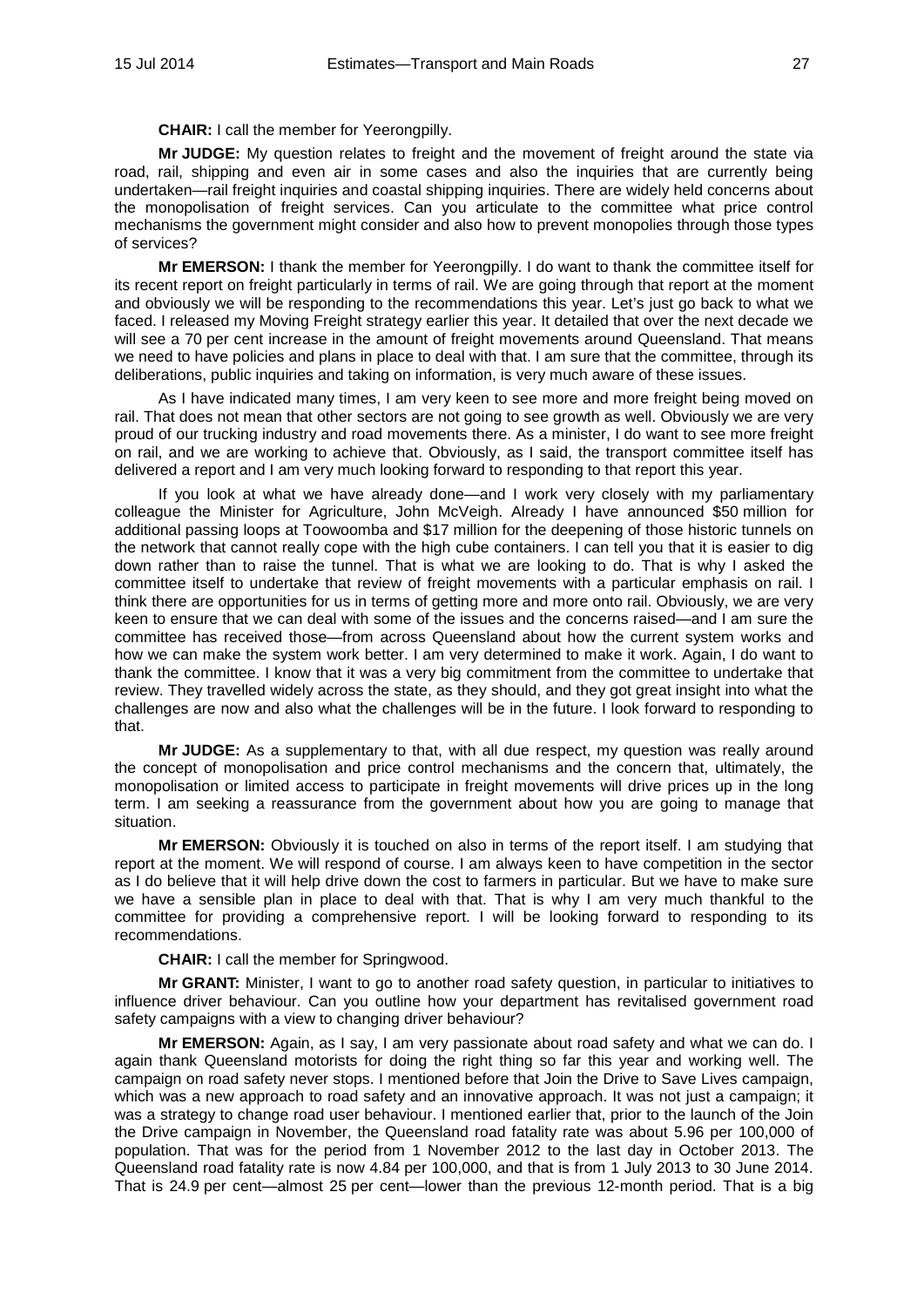change and a significant change. As I said before, think about it: this year 50 lives fewer will be lost on our roads compared to the same time last year. That equates to 50 fewer families grieving, and that is important.

The Queensland Road Safety Action Plan contained the commitment of \$19.8 million over three years. The campaign continues to target the fatal five: speeding, drink and drug driving, failure to wear a seatbelt, distraction and fatigue. The new emphasis is on community participation, action and engagement. We require the commitment of entire communities to make a difference to the road toll. We do, because it is not just individuals. Often you talking to your mate about not driving when he is tired or when he is drunk or telling him to slow down, that is all part of it. If you remember that Join the Drive campaign, it is very much about people in the community giving their message: what message do you want to send your fellow Queenslanders about driving safer? We launched that in November 2013 and it ran until January—over that Christmas period. That was a \$2.2 million campaign. As I said, Queenslanders were invited to share their message about road safety issues that mattered to them. They featured in TV, online and radio ads. More than six out of 10 Queensland drivers—63 per cent—recalled seeing the Christmas campaign. That is a good penetration rate.

Let me just go back on that, because remember when I talked about doing that campaign people asked, 'What kind of campaign are you looking to do?' Quite often in the past we have done a campaign that is very much a shock campaign. They have their place, but what all the research around the world shows is that, sadly, with road safety campaigns people can become a bit immune to them, become a bit blasé about them. What may have worked in the past may not work now. That is why we tried something completely different with the Join the Drive campaign. I think what you have seen in terms of both the recollection rate but also the actual road toll shows that it was a success. In those campaigns they featured members of the community—not paid actors, members of the community; real people from across Queensland talking about road safety.

The 'No time for speeding' campaign, which we launched at Easter and which was repeated in the June holidays as well, was TV, outdoor, online ads using interactive billboards for the first time. They could be personalised through the website. More than 1,100 people actually added their names to the billboards through the website. So they get their names up, again sending out that message, trying to engage the community in this. There was also, obviously, using social media, particularly Facebook, as the hub of the strategy.

Since the launch in November, there have been 69,811 pledges just on the Join the Drive website, 42,000 on the social media site, 92,000 website visits and 2,000 website submissions. So we have tried very hard to find an innovative approach. I think that has been a success but, again, the work on road safety never stops. It never ends. We are constantly going out there looking for different approaches, innovative approaches. I hope that the second half of this year will be as good as the first half on our roads. But any death on our roads is one death too many.

**Mr GRANT:** I have just one more question, Minister, on road safety, especially with respect to motorcyclists. How is the government making sure that road rules for motorcyclists are sensible and practical?

**Mr EMERSON:** I thank the member for Springwood. I appreciate that. What we have seen since coming to office is that the number of recreational motorcyclists registered has increased. So we are seeing more and more people getting on two wheels. The figures that I have show that recreational and commuter motorcycle use in Queensland is increasing. Registration numbers are up by 13 per cent from June 2011 to June 2014. That is up from 162,231 in the first period to 186,440. So we are seeing that motorcycle use continues to be popular and growing.

As you may be aware, I did release a motorcycle discussion paper and an online survey in late May this year seeking community feedback on proposed changes to road rules for motorcycle users. The survey was available on the 'Get involved' website for a six-week period and that ended just a week or so ago on 3 July 2014.

The topics under discussion were lane filtering, which would allow motorcyclists to ride at low speed between stationary and slow-moving traffic, acceptance of helmets approved under international standards and how a rider should sit and place their hands and feet when riding a motorcycle. That was a really interesting one, because anyone who has ridden a motorcycle knows that you have to take your feet off the pedals at some stage, particularly if you reverse your motorcycle, or push it back. But that was, strangely, against the law. I did not hear what the practicalities of reversing a motorcycle were. I do not know how people, who are reversing their motorcycle, keep their feet on the pedals.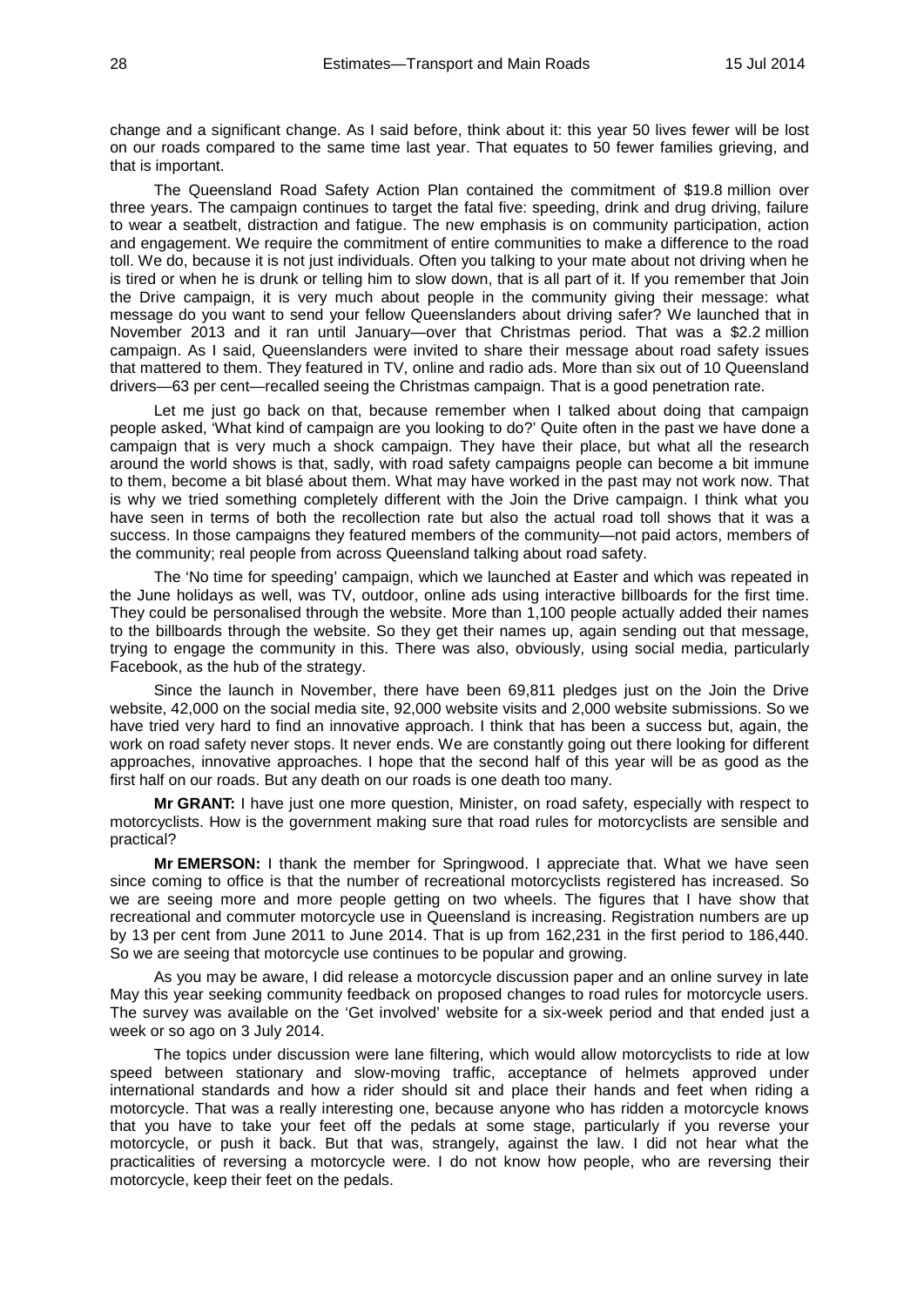We have had a total of 9,242 responses received. That is a pretty high rate. That is a very big response to a survey received over that consultation period with the majority of respondents indicating support for the proposed initiatives. Over 90 per cent were in favour of lane filtering, over 75 per cent were in favour of removing restrictions on where a rider must put their hands and feet and how they must sit and over 70 per cent were in favour of the expansion of acceptable motorcycle helmet standards. Again, helmets still have to meet the appropriate stands but, as I said earlier, allowing to access helmets under approved international standards.

The survey responses are being evaluated at the moment. Again, 9,242 are a lot of responses. They are being evaluated and will inform decisions about the future development of policies and rules for motorcycle riders in Queensland. If introduced, the changes will assist in reducing red tape and regulation as well as improving transport outcomes of motorcycle riders and helping to create a more efficient road network. So I am very much looking forward to that.

Obviously, Queenslanders embraced that survey. The number of motorcyclists on our roads keeps increasing. So it was a timely decision to do that. Obviously, it was welcomed by the number of responses and there were very positive responses in terms of the some of the initiatives that we put up.

**Mr WOODFORTH:** Minister, I will let you grab some water because it is very important that you keep hydrated because you lose a lot of fluids when talking as much as you are doing today. How is the government making our school zones safer for our students?

**Mr EMERSON:** Thank you, member for Nudgee, and I thank you for your concern about my health. I appreciate that greatly. I am sure everyone on the committee and others can share that concern as well. School zones are part of our road safety campaign, really striving to improve the safety on our roads, particularly for our younger Queenslanders heading to school. As you would be aware, it is something that we flagged in the lead-up to the election. Probably about close to a year before the election I flagged this policy of rolling out flashing school lights at our schools. The interesting thing about this is that this had been talked about for years and years before we came to office. It had been talked about by the previous government. They always talked about doing it rolling out a big campaign of these flashing school lights. It not happen. But we made an election promise and it has been happening. I know that MPs here have all received flashing school lights in their areas and we continue to roll out more and more.

As I said, our policy was delivering on a \$10 million major commitment to providing flashing school lights at 300 Queensland schools. Schools were selected on the basis of a risk analysis of school zones in Queensland and nominations particularly of problem areas by school communities through local members of parliament. Priority has been given to school zones with a significant crash history, a high level of vehicle and pedestrian traffic and higher speed limits or visibility problems. In addition to the 300 schools announced in 2012, flashing signs have also been installed at 126 split campus and multilane school zones. That is covering 135 schools. As of 30 June 2014, 177 school zones covering 205 of the 300 schools have had flashing school lights installed.

The traffic around school zones is one of the most complex road traffic environments encountered by motorists and students. Of course, speeding through school zones greatly increases the risk to children as the faster a vehicle is travelling the longer it takes it stop and the greater severity of the impact. The purpose of the flashing school zone signs is to ensure the safety of students by highlighting, reminding drivers, that they are entering a school zone. Obviously, flashing school zone signs reinforce the message to slow down in a school zone. It could save a child's life.

But this is a policy, as I said, that had been talked about for years—it might have been a decade—before we came to office. It was going to be happening. I heard about it for many years. It was promised over and over again. We kept to our election promise when we came in. I know that Mr Woodford, the member for Nudgee, and I know that other members here all received them. They are important to their local communities and we will continue to strive to meet our policy of 300 as part of our election commitment. We are delivering on that.

**Ms TRAD:** Mr Scales, can I just ask you in relation to page 5 of the SDS in terms of total expenses for the department, are corporate entertainment and hospitality expenses included in that figure?

**Mr Scales:** Thanks for the question, member for South Brisbane. Which part are you after?

**Ms TRAD:** In terms of total expenses for the department.

**Mr Scales:** Total expenses in terms of—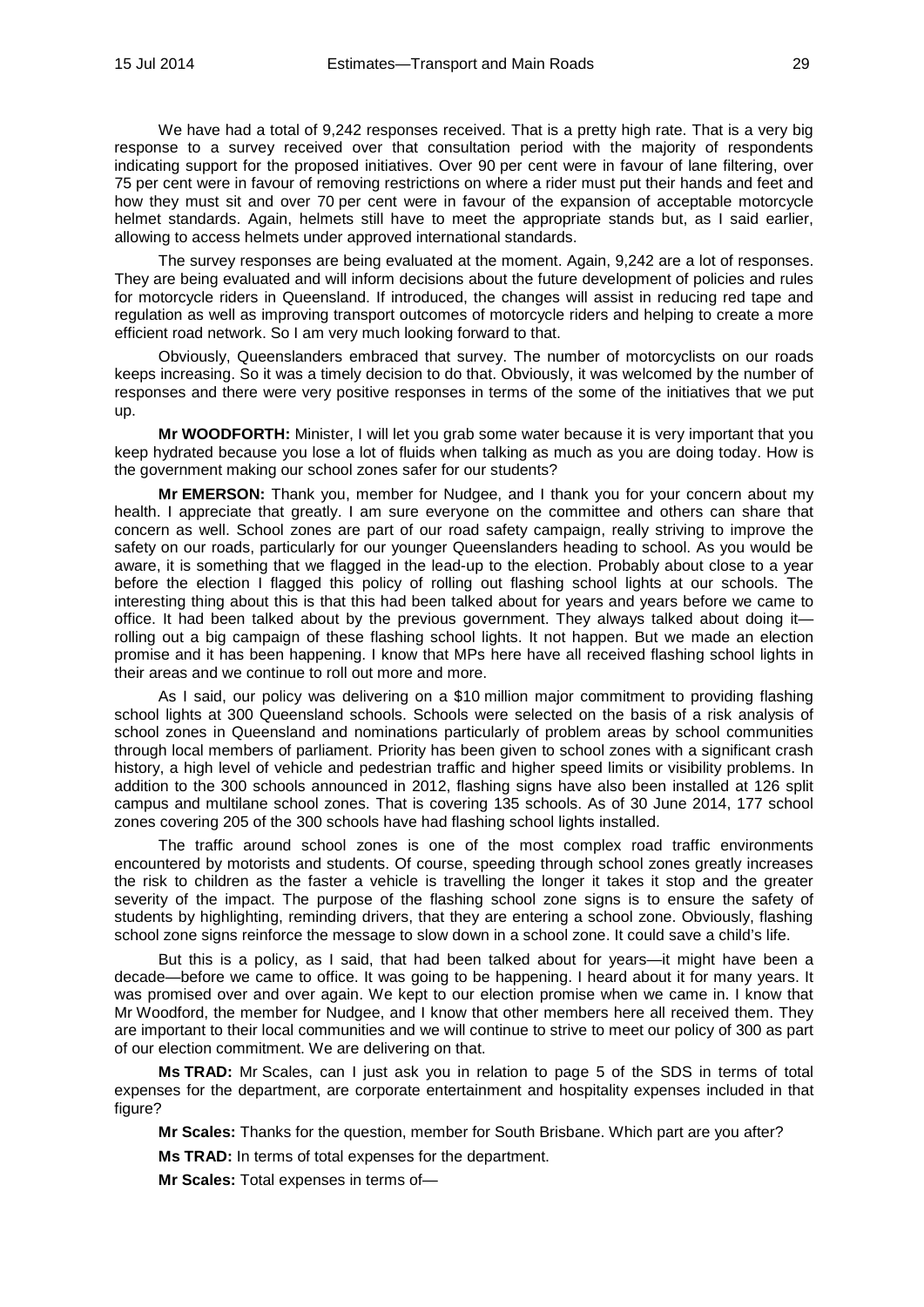**Ms TRAD:** Hospitality, entertainment.

**Mr Scales:** Yes, they will be in there at page 5. They would be included in the revenue lines consolidated, I would guess.

**Ms TRAD:** Can you advise the total figure of that for the last financial year—the total expenditure by the department on hospitality and entertaining?

**Mr Scales:** I am sure I can get that figure for you.

**Ms TRAD:** Thank you very much, Mr Scales. Minister, I have a range of questions in relation to Queensland Rail. I am not sure if you would like to ask Ms Gluer up to the table if you need some assistance.

**Mr EMERSON:** Thank you. I will ask Helen to come up.

**Ms TRAD:** Good afternoon, Ms Gluer. Ms Gluer, can you advise how many staff work in Queensland Rail compared to March 2012?

**Ms Gluer:** Thank you for the question. As at 2 July 2013, there were 6,495.3 FTEs and, as at 30 June 2014, there were 5,878.8 FTEs.

**Ms TRAD:** Okay. Just in relation to the first figure, the 6,000 figure, that is for 2013?

**Ms Gluer:** That is as at 2 July 2013.

**Ms TRAD:** 2 July, 2013. In terms of the comparison with March 2012, which is what I asked—

**Ms Gluer:** My apologies.

**Ms TRAD:** Are you able to answer that question?

**Ms Gluer:** Yes, I am. As at March 2012—I will just get that number for you—since March 2012, there has been a reduction of 19.6 per cent FTEs and I can get the actual—

**Ms TRAD:** The actual figure.

**Ms Gluer:** The actual figure for you as well.

**Ms TRAD:** Can you please repeat that 6,000 figure—the 2013 figure?

**Ms Gluer:** As at 2 July 2013, it was 6,495.3. As at 30 June 2014, it was 5,878.8. Since March 2012, the reduction in FTEs has been 19.6 per cent and I have just got someone doing maths to give you the number.

**Ms TRAD:** All right. Are there any other plans for further job reductions in Queensland Rail, Ms Gluer?

**Ms Gluer:** Certainly I am looking at a whole range of how we can continue to improve efficiency, but as at this stage I have no plans.

**Ms TRAD:** How are you looking at improving efficiency, Ms Gluer?

**Ms Gluer:** There is no matter where I am not looking at how we can improve efficiency, member for South Brisbane.

**Ms TRAD:** You are not?

**Ms Gluer:** Sorry; there is no matter I am not looking at.

**Ms TRAD:** Okay.

**Ms Gluer:** As an example—

**Ms TRAD:** So job reductions could happen?

**Ms Gluer:** Further jobs could be done in different ways, but also the company literally just in the last month had a great result on its printing works with doing printing in a different way—a most substantial reduction. It has made substantial reductions in how it purchases everything from fuel through seating through a whole range of areas. I think it would be inappropriate of me to be ruling out any area for the future in how we can continue to provide efficient public transport.

**Ms TRAD:** Thank you, Ms Gluer. Minister, in relation to the appointment process for the Queensland Rail CEO, you will recall that last year we actually did discuss this at length. It was Mr Dawe who was actually applying for the job at that stage and remind me again: how long did he last in that position? Was it for five months, Minister?

**Mr EMERSON:** He was employed until he resigned for personal reasons on 9 January 2014.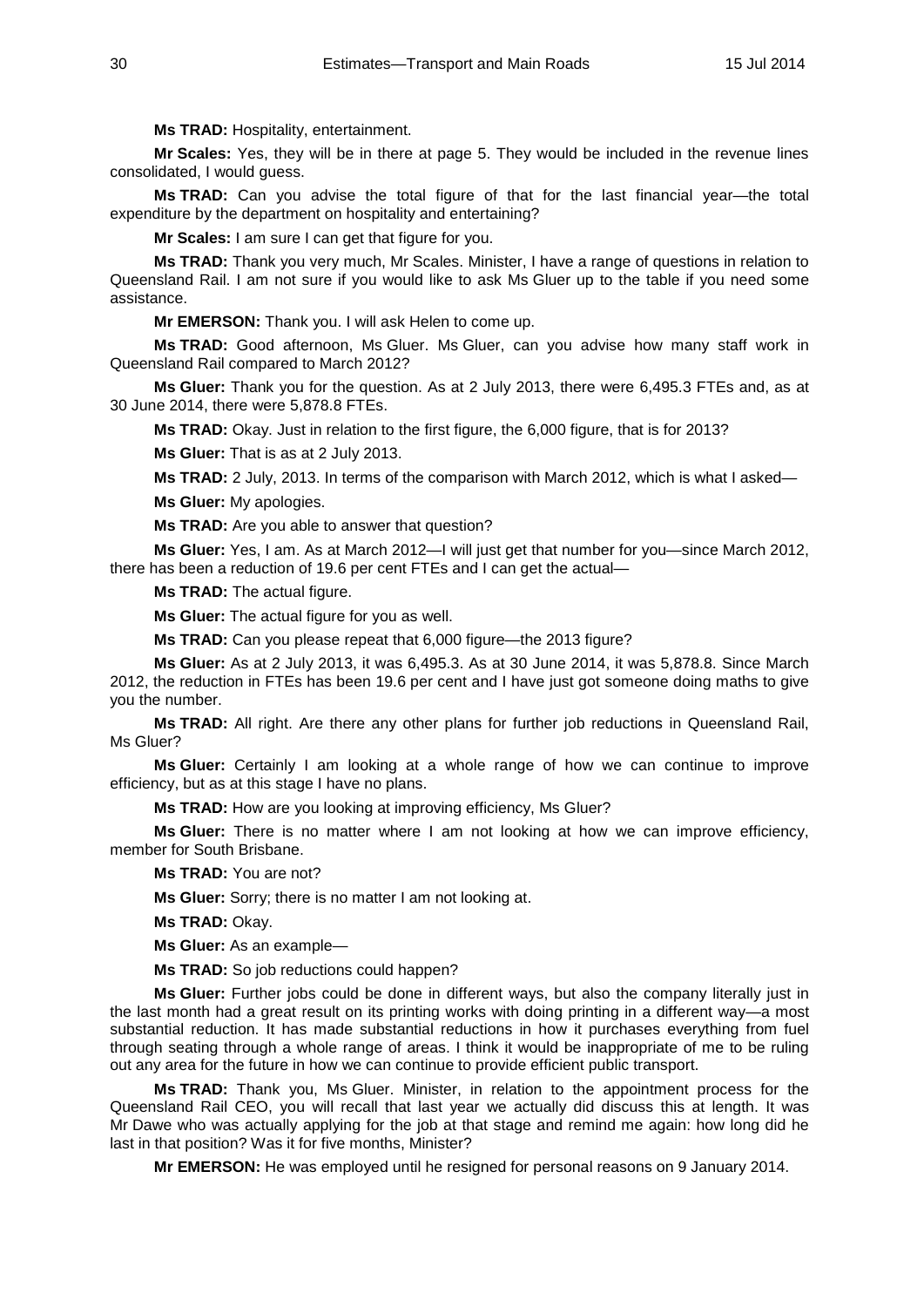**Ms TRAD:** Okay, so is that five months, Minister, just to confirm?

**Mr EMERSON:** As I said—

**CHAIR:** Member for South Brisbane, can you ask a reasonable question?

**Ms TRAD:** I am sorry, Chair; I seek your guidance. How was that unreasonable?

**CHAIR:** Where is it in the SDS?

**Ms TRAD:** It is about a statutory authority that the minister has responsibility for, but I am happy to move on.

**CHAIR:** He said that Mr Dawe was there. He said when he went. I think you can work it out.

**Ms TRAD:** Thank you, Mr Chair. Minister, can you advise how much the recruitment and selection process for the position of CEO has cost the agency over the last two financial years?

**Mr EMERSON:** The recruitment itself is a matter for the board of Queensland Rail and I might pass that over to the CEO.

**Ms Gluer:** In 2013 the recruitment cost incurred was \$209,155.70 and in 2014 the recruitment cost incurred was \$45,005.60.

**Ms TRAD:** Ms Gluer, I anticipate that that amount will continue to increase this financial year as plans are made to find a permanent CEO for Queensland Rail; is that right?

**Ms Gluer:** I am very fortunate that I am actually permanent at the moment.

**Ms TRAD:** Okay. I thought you were in a position for 12 months.

**Ms Gluer:** That is through to April next year, so at this stage the board has not advised what process they are going to undertake.

**Ms TRAD:** Okay, so you could remain there after April next year?

**Ms Gluer:** I think that will be a matter for the board and government.

**Ms TRAD:** Thank you very much. It was remiss of me: welcome back to the Public Service, because I know that you left Treasury for personal reasons as well. So welcome back.

**Ms Gluer:** Thank you very much.

**Ms TRAD:** In relation to Queensland Rail, Minister, obviously from the information provided by Ms Gluer there have been massive job cuts, almost a 20 per cent reduction in the number of full-time effective positions in the agency. Since the estimates hearing last year three people have actually sat in the chair of CEO of Queensland Rail. Can you advise when stability will return to the organisation and when you will start addressing issues in relation to falling patronage and also issues concerning safety in relation to the increase in SPADs?

**Mr EMERSON:** I would just take the opportunity to congratulate Helen Gluer on her appointment as CEO of Queensland Rail. Queensland Rail celebrates its 150th birthday next year and Ms Gluer is the first woman CEO of Queensland Rail in that 150-year history and she is doing an exceptional job in that role and I am very pleased to have her there.

In terms of how Queensland Rail is going, I think we have talked about that already in terms of one of the most remarkable turnarounds in terms of performance. As I pointed out earlier, when we came into office we inherited a Queensland Rail that had a three-year low in terms of reliability. We have changed that around to a decade high in terms of reliability. As I said earlier, from where we were to now we are now the most reliable metro system in Australia. That shows the kind of change in performance that we have achieved since coming to office. The previous government was very intent on having an unreliable service and not dealing with appropriate maintenance issues. They were very focused on massive increases in areas such as advertising and marketing, and we talked about that at the last committee hearing last budget. I gave very clear instruction to Queensland Rail to be much more passenger focused and much more customer focused. One of the most important things to do that is to improve reliability. In January 2014 we put on 1,000 additional weekly train services and we still did not see a dip in that reliability. You could understand that as a system comes on board with 1,000 extra services you may see a slight dip, but we have been able to maintain that remarkable reliability in terms of our services. So Queensland Rail is performing better than it was under the previous government under the previous transport minister, who oversaw a three-year low in terms of reliability. We have achieved a remarkable turnaround and Queensland Rail needs to be applauded for achieving that kind of turnaround.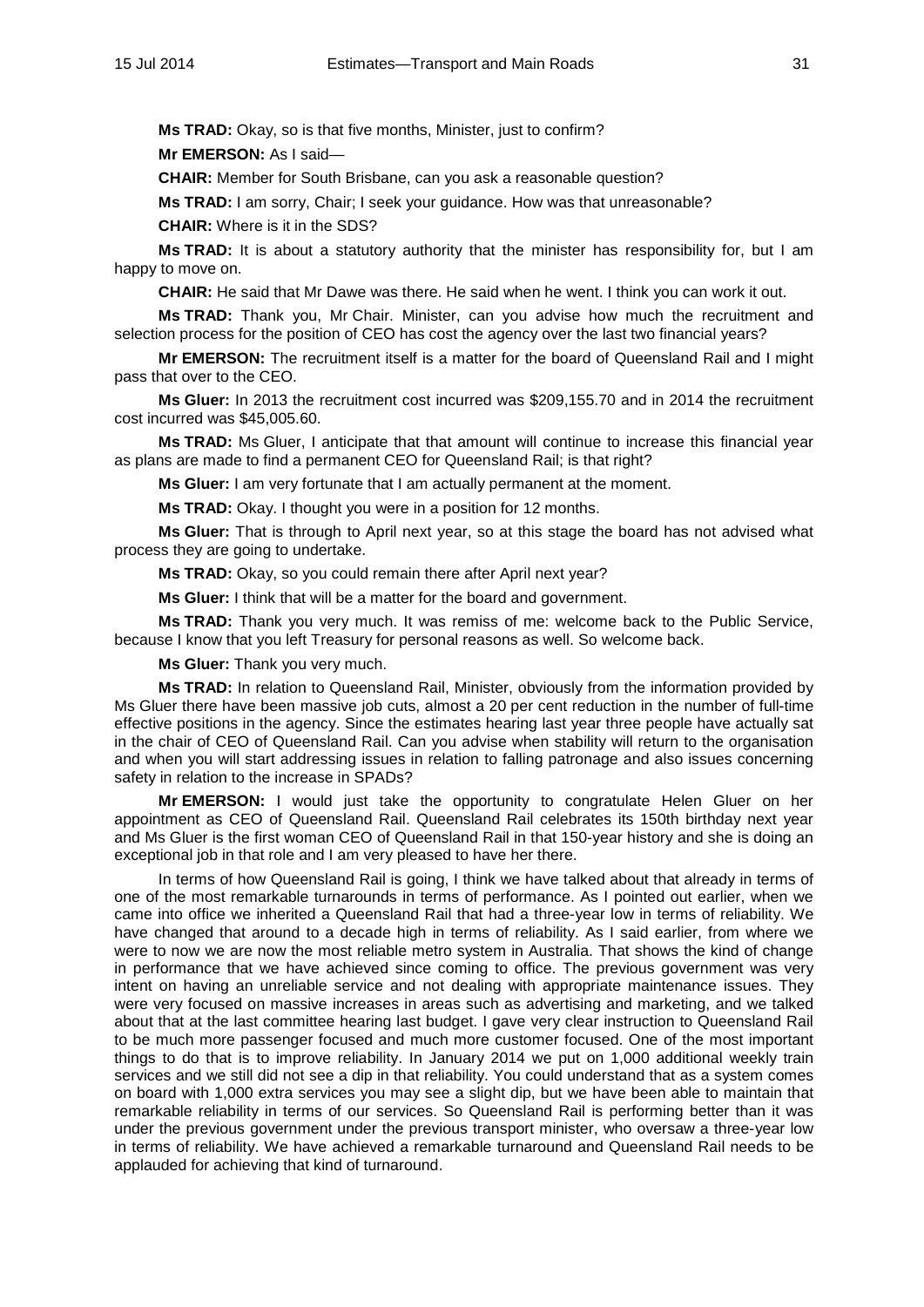**Ms TRAD:** In relation to page 17 of the SDS, there was a delay in the annual report for Queensland Rail, Ms Gluer, due to an audit by KPMG. Can you advise what the cause of the audit was?

**Mr EMERSON:** I will pass that over to Helen Gluer in terms of answering that question.

**Ms Gluer:** I will not be a moment.

**Ms TRAD:** You are right.

**CHAIR:** What is the number?

**Mr SHORTEN:** Page 17.

**CHAIR:** Page 17. What number is it, member for South Brisbane?

**Ms TRAD:** Yes, it is the SDS at page 17.

**CHAIR:** There are a lot of numbers on page 17.

**Ms TRAD:** That is right and it talks about Queensland Rail trips.

**CHAIR:** You do not know what the reference number is?

**Ms TRAD:** It is page 17, Chair.

**CHAIR:** You do not know what it is? Do we know it is in there?

**Ms TRAD:** In the annual report of Queensland Rail, Chair—

**CHAIR:** Are you talking about the budget SDS?

**Ms TRAD:** Yes.

**CHAIR:** You need to tell us where this is in the SDS.

**Ms TRAD:** It is on page 17.

**CHAIR:** Yes, but whereabouts?

**Ms TRAD:** 24.

**CHAIR:** Wrong pick.

**Ms TRAD:** No, it is not a pick. I am talking about Citytrain services.

**Mr SHORTEN:** I do not see KPMG mentioned in there at all.

**Ms TRAD:** No.

**CHAIR:** Moving on. Next question.

**Ms TRAD:** Ms Gluer, are Citytrain services included in the annual report of Queensland Rail?

**Ms Gluer:** Yes, they are.

**Ms TRAD:** So why was that annual report delayed last year?

**Ms Gluer:** If I could, member for South Brisbane, I will just go through a little bit of the history of the *Sunlander* which was the reason for the delay of the report, if that is all right, Chair.

#### **CHAIR:** Yes.

**Ms Gluer:** In October 2010 there was a project scoped at a cost of \$195 million for a 14-car set, and that cost was increased in 2011 to \$221.3 million. It was then rescoped in 2012 where a further \$70 million would be needed for a purpose-built maintenance facility and platform extensions that had not been previously identified. In December 2012 the project was descoped to provide a more efficient, value-for-money project with a saving of \$120 million—\$50 million in construction costs and \$70 million for a purpose-built maintenance facility that was no longer required. The first of the two refurbished tilt trains entered service on 28 October 2013 and the second in October 2014. So the *Sunlander* 14 project was scoped in October 2010 to deliver one new 14-car train upgrade to the existing Cairns tilt train. In December 2012 the project was re-evaluated, as I discussed just before. In September 2013—so after the financial statements would normally have been signed off and all finished for the year—Queensland Rail identified a number of serious issues in relation to the project, including poor project governance and failure to apply the appropriate accounting treatment to descope approximately \$54 million of costs incurred in respect of works that would not become an asset—so they had been put to an asset where in fact they should not have properly been put there and inadequate—

**Ms TRAD:** The total of that was \$54 million?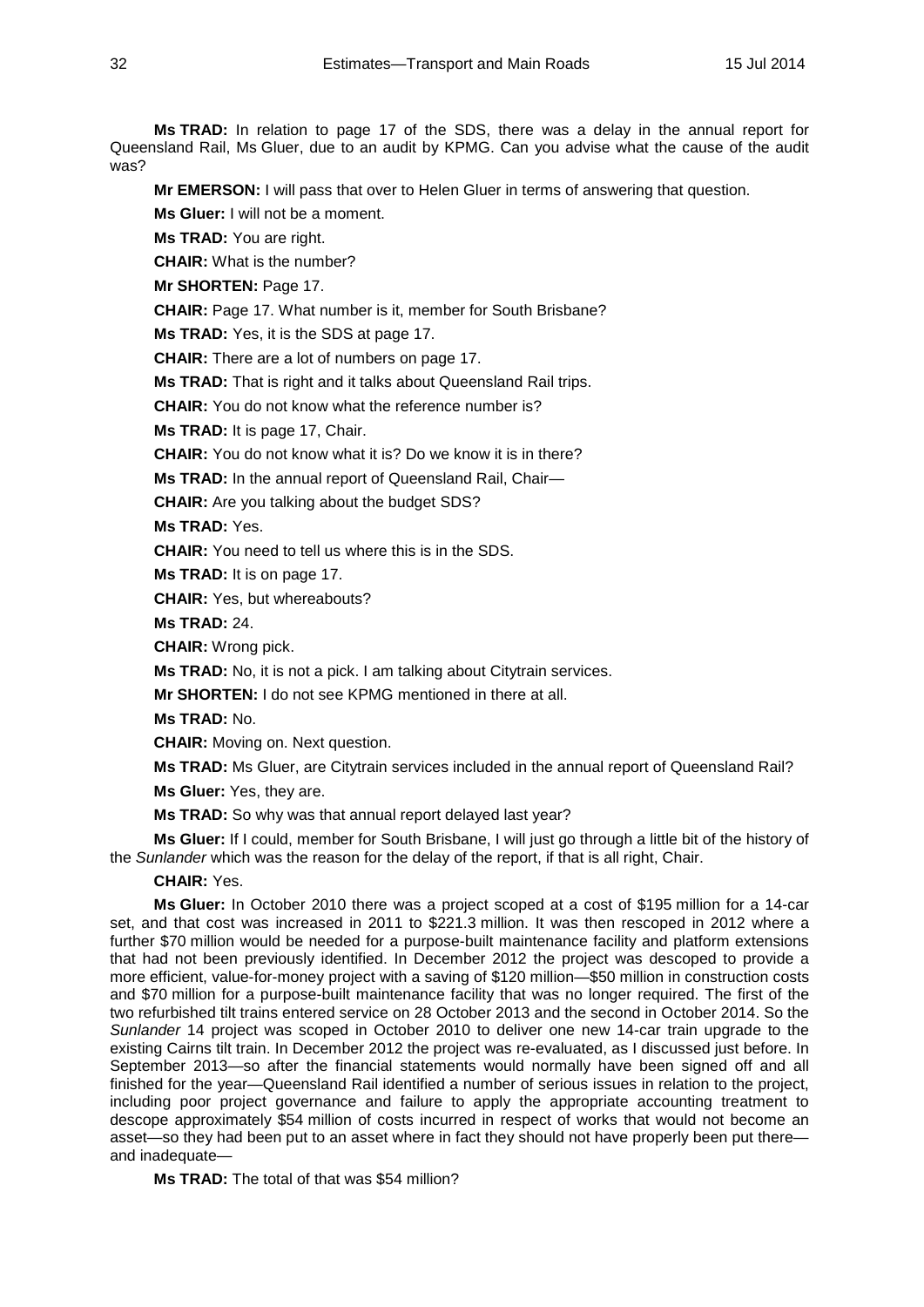**Ms Gluer:** That is right; and inadequate reporting to the board regarding the entire scope and cost of the project. Identification of those issues led Queensland Rail delaying finalisation of its June 2013 accounts in September 2013—so the issues came to light after 30 June 2013—and subsequently led to the board approving the net write-down of the descoped portions of the project in the amount of \$54 million in November 2013. Final unqualified accounts were then tabled for Queensland Rail in the parliament in December 2013. A comprehensive review of the project was undertaken and various corrective actions were identified, including improvements in procurement practices, project governance, project reporting et cetera. The corrective actions are currently being implemented and the matter is under ongoing review by the Queensland Audit Office.

**Ms TRAD:** Thank you very much, Ms Gluer.

**Mr WOODFORTH:** Minister, just moving on to customer service, could you please advise how customers dealing with your department are benefiting from revitalised front-line services?

**Mr EMERSON:** The budget shows that the 10-minute wait time target was exceeded, reducing to eight minutes for the 2014-15 financial year. So our target was 10 minutes and we exceeded that in terms of those wait times in that we did better than that. This current budget shows that we are reducing that now to an eight-minute target time. The state average customer wait time for 2013-14 for the financial year to date is six minutes and 34 seconds and wait times have been consistently under 10 minutes since we have come to office. Data based on the monthly average of 283,000 customers at our 59 customer service centres shows, again, that our wait times are consistently under that 10 minutes, but we continue to try to enhance and streamline our services by training staff and provide convenient online services.

There has been a 5.62 per cent increase—almost a six per cent increase—in transactions through self-service options and we also have four mobile customer service centres utilised across the state to deliver transport services to provide greater coverage and support in regional and remote areas. Let me give you some examples about that in terms of the improvements. In Cairns, for instance, in March 2011 the wait times were about 12 minutes and 35 seconds. We have got that now down to five minutes and 35 seconds—12 minutes 35 down to five minutes 35. In Greenslopes it has gone from 11 minutes and 22 seconds down to seven minutes and 37 seconds in March of this year. At Ipswich it has gone from 12 minutes and 55 seconds—almost 13 minutes—down to five minutes and 41 seconds. At Logan City it has gone from 12 minutes and 36 seconds down to six minutes and 36 seconds—almost a halving. In Redcliffe it has gone from 10 minutes and 42 seconds—again, almost a halving—down to five minutes and 29 seconds. So we are as a government working to revitalise our front-line services. You can see in terms of those numbers considerable reductions and we exceeded what our target was. In some of those examples I gave you—at Cairns, Greenslopes, Ipswich, Logan City and Redcliffe—you can see quite substantial increased improvements since coming to office.

**CHAIR:** Minister, how is the government making it easier for customers to interact with your department?

**Mr EMERSON:** Transport and Main Roads is a very big and very busy portfolio and in fact, probably in terms of interactions with government, it is probably the busiest of all of the portfolios. I just mentioned to the member for Nudgee in terms of wait time improvements. We are also benefiting people online. TMR continues to deliver new online services to allow customers to interact with Transport and Main Roads 24/7—24 hours a day, seven days a week. I can proudly say that over 58 per cent—almost 60 per cent—of customers are using this method. This is an increase of almost seven per cent of customers now using electronic self-service channels compared to 2013, so it is quite a substantial increase since 2013. I might pass over to the director-general to complete that response.

**Mr Scales:** As the minister said, we are trying to move a lot to online services. We have recently introduced three new online services in June—driver licence replacements so a customer is able to replace a lost, stolen or destroyed licence online so they do not have to go into a customer service centre; demerit points check so you will be able to check any demerit points online any time free of charge; and you can also request a traffic history report online as well. We are continuing to work on initiatives for self-service transactions. These three issues are just something that we have done very recently so we are getting more services online so you do not have to physically go into one of our centres.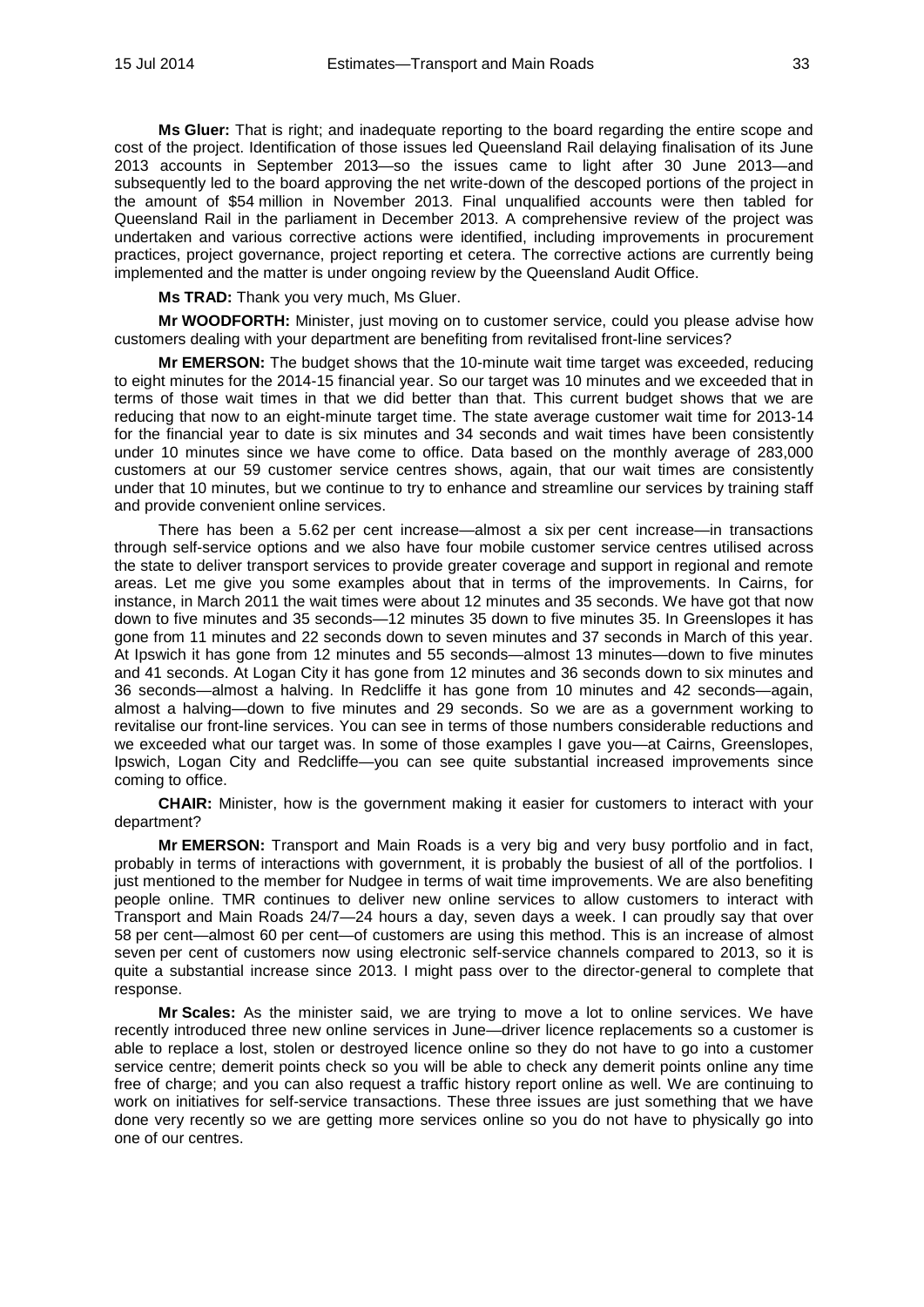**CHAIR:** Thank you for that. On the same theme looking at one-stop shop initiatives, can you outline how you are contributing and improving that process to make one-stop shop operations within the department?

**Mr EMERSON:** Sorry, Mr Chair, I missed that one. Can you repeat the question, please?

**CHAIR:** Following on from that question, it is really a supplementary insofar as the government's one-stop shop initiative. My question is: how is your department contributing to improving that process?

**Mr EMERSON:** Thank you, Mr Chair. We are committed, as you know, to the one-stop shop initiative which is being led by Minister Walker's Department of Science, Information Technology, Innovation and the Arts. We continue to contribute to the deliverables developed in the one-stop shop plan in 2013-18. One-stop shop is about making government services simpler, clearer and faster with the view to improving the services we deliver to our customers. The initiative looks at joining up services across all state government agencies, and that makes sense from a customer perspective particularly. They do not want to keep having to go from A to B to C to D to E. So we can do the one-stop shop driving an integrated approach where a customer can access information and services at one point of contact either by phone, online or in person. We continue to work very closely not just at a minister to minister level but clearly at a department to department level. I might get the DG to add some more to that.

**Mr Scales:** Thank you, Minister. As you said, we are working very closely with DSITIA. There are two pilots—one at the Lockyer Valley at Gatton and Scenic Rim at Beaudesert. We are looking to have these open and operating by the end of this calendar year. We are also deploying some of our fleet of mobile CSCs and putting more services into them to help this process. We are participating in the Boonah QGAP refresh which will result in online licensing and registration services being available in the council at QGAP. We are also looking at self-service kiosks and video pods. We are also contributing to the one-stop shop at a higher level. The object of the exercise is to take as much as we can out to the people and, as the minister said, just one place at one time.

There is also the initiative of the change of address tell us once pilot. So if you tell us once in TMI you are telling all of government. Also we are making sure that complaints and feedback are centralised so whether you are using the telephone or online you only have to tell us once about your address, for example. We are fully committed to this. We are contributing towards the two pilots at Lockyer Valley at Gatton and the Scenic Rim at Beaudesert.

**CHAIR:** Thank you for that. It seems like you will get a good result.

**Mr GRIMWADE:** Minister, acknowledging that Queensland toll roads are privately managed, could you please advise what the government has done to ensure the best customer service experience when travelling on toll roads?

**Mr EMERSON:** I thank the member for Morayfield. That is exactly right. Queensland toll roads are privately managed, but we have worked to make sure that the customer experience is better where we can. In August last year I asked my very hardworking assistant minister, the member for Chatsworth, Steve Minnikin, to begin a review into customer service issues experienced on Queensland toll roads. The review looked into the common complaints. I am sure as a local MP you experience these kinds of complaints. I do and I am sure other MPs do. That is why we wanted to have a look at these and see what we can do—complaints like customer service, fees and charges and difficult processes when travelling across multiple toll roads. The review team was made up of representatives from Queensland Motorways, BrisConnections, Brisbane City Council and Transport and Main Roads, as I said, led by my very able assistant minister, Steve Minnikin. I might get the DG to give some more details about that.

**Mr Scales:** Thanks for the question, member for Morayfield. We identified as part of that process a series of short-term and long-term initiatives. Firstly, we developed a joint Queensland toll roads website. We got the operators to commit to a joint customer service charter. We made sure that toll signage was erected at appropriate points in the motorway to advise you what the tolls were in advance of getting onto the toll road or toll tunnel, implemented better payment channels and consistent processes. That was on the short-term quick wins.

With regard to longer term initiatives, our colleagues in Brisbane City Council are looking at the reasonableness of fees and charges going forward. We are considering rolling up multiple trips and demand notices so fewer fees. We are also looking in the longer term at high-tech solutions for payment and toll road travel. If you bundle all those together, you get a reduction in customer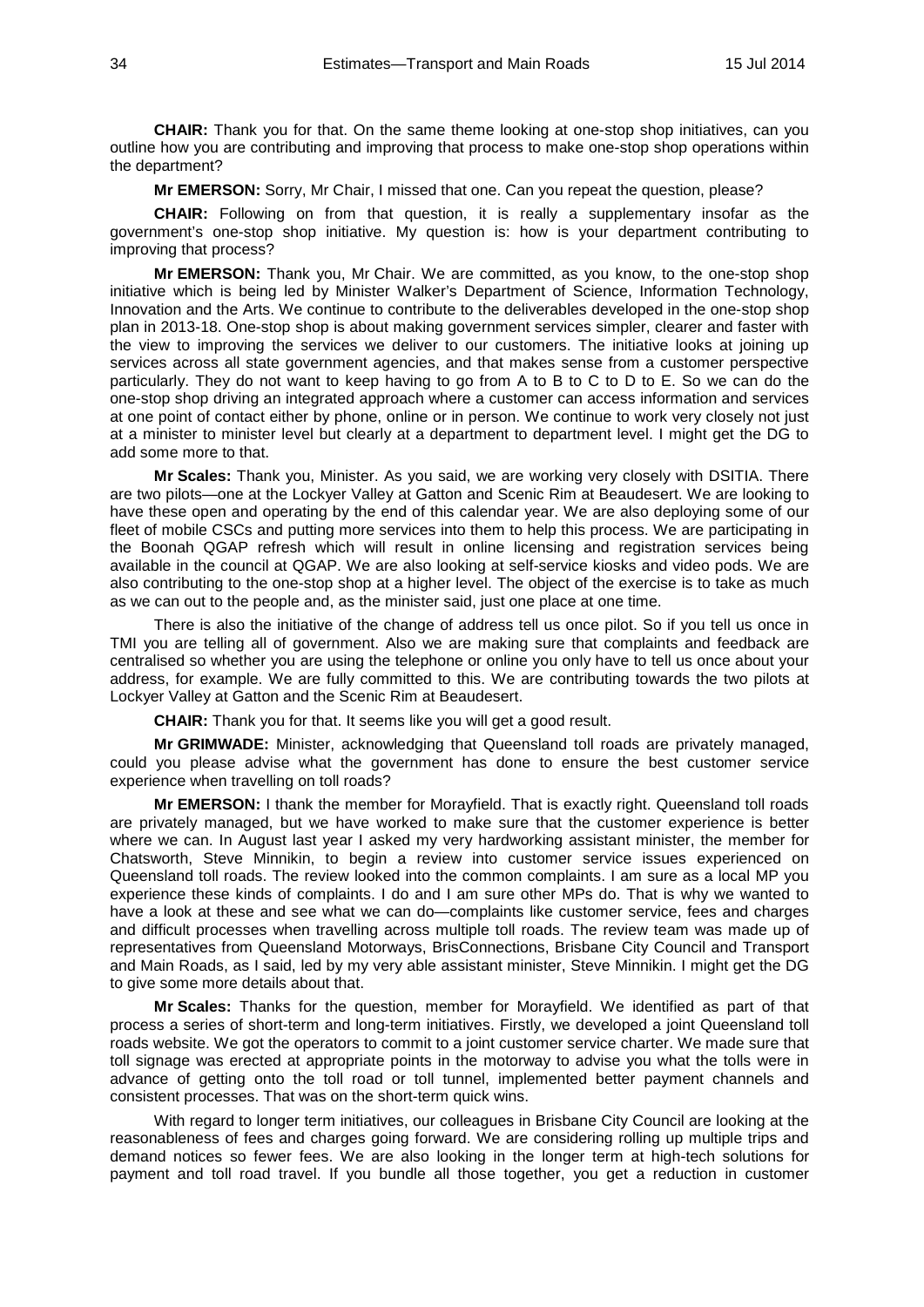complaints by the state but also to our colleagues in Brisbane City Council. We are looking for improved customer satisfaction of payment processes and customer service practices. We are trying to get an environment for innovative technology to assist customers going forward. It is all about the customer and providing the best possible customer service that we can.

**Mr GRIMWADE:** Minister, to go back to some of those safety concerns we were talking about before—and certainly some of those have been raised around trains and public transport services in the Morayfield electorate—can you outline what is being done to make the public transport safer and what results are these efforts showing?

**Mr EMERSON:** Thank you, member for Morayfield. As I have said before, the LNP government is committed to ensuring public transport is not only frequent, reliable and affordable but, importantly, safe as well. The government has increased the number of senior network officers patrolling our bus, train and ferry network. From 1 August 2014, 11 more SNOs, senior network officers, will be deployed on the network taking the total amount of SNOs to 55. I can announce today that a further group of SNOs will be recruited and trained in the coming months, further boosting safety on public transport.

The SNOs will work alongside 66 Queensland Police Service rail squad officers. I do appreciate the good cooperation and close working relationship both with the Minister for Police, Jack Dempsey, and all the people from QPS in terms of doing this. In addition, the LNP government has worked hard to ensure all bus drivers can go about their jobs without fear of harm or attack. In fact, attacks on bus drivers have decreased by more than 20 per cent across the south-east and almost 50 per cent on the Gold Coast since 2012. Since the introduction of private security guards on Gold Coast bus services when this government came to power, driver assaults have reduced from 94 to 48. TransLink has also provided funding to a number of bus operators to retrofit the existing fleet with CCTV cameras including capital grant funding of \$1 million for Brisbane transport over 2011-12 to 2012-13 to retrofit 307 buses. This contribution was matched 50-50 by the Brisbane City Council and it retains the ongoing maintenance costs. Capital grants of \$53,000 were given to Caboolture Bus Lines to retrofit 16 school buses and it retains the ongoing maintenance costs within the existing contract funding.

What we plan to happen by the end of the year to support the Safe Night Out Strategy, which has been talked about, is approve options and analysis of a three-year trial for increased scope of services. That is a NightLink bus service to provide five Friday and Saturday night services on two additional routes—Fortitude Valley to Aspley and Brisbane CBD to Garden City. In terms of that aspect we are working with those additional senior network officers to continue to strive to make our public transport safer, more reliable, more frequent and more affordable.

**Ms TRAD:** Through you, Minister, to Ms Gluer: does Queensland Rail collect information regarding the cost of rail journeys taken for free after the ninth journey?

**Ms Gluer:** No, member for South Brisbane. Patronage is an issue for DTMR, not for Queensland Rail.

**Ms TRAD:** So you do not collect journey figures?

**Ms Gluer:** Not to my knowledge. I will just check. TransLink may but we do not.

**Ms TRAD:** Okay. I refer to the answer provided to question on notice 14, which is in relation to the cancellation of off-peak services, specifically in relation to 2012-13. I acknowledge that was an abnormally high number and the reason given for that was Tropical Cyclone Oswald. In the 2010-11 floods there were disruptions as well lasting as long as a week for some services. What was the cancellation impact at that time for 2010-11?

**CHAIR:** Where is the reference? I think it is in there because I think I saw it.

**Ms TRAD:** It is in relation to question on notice 14.

**CHAIR:** That is the question that came back.

**Mr EMERSON:** Just a clarification, please, Mr Chair. I looked at that question on notice. The question being asked by the member for South Brisbane refers to an event in I think 2010?

**Ms TRAD:** 2011.

**Mr EMERSON:** The question on notice refers to the financial year 2011-12 and obviously the floods occurred in the financial year 2010-11 so it is not actually in that question on notice.

**Ms TRAD:** Yes, that is why I am asking now, Minister. I am asking for those figures for that financial year.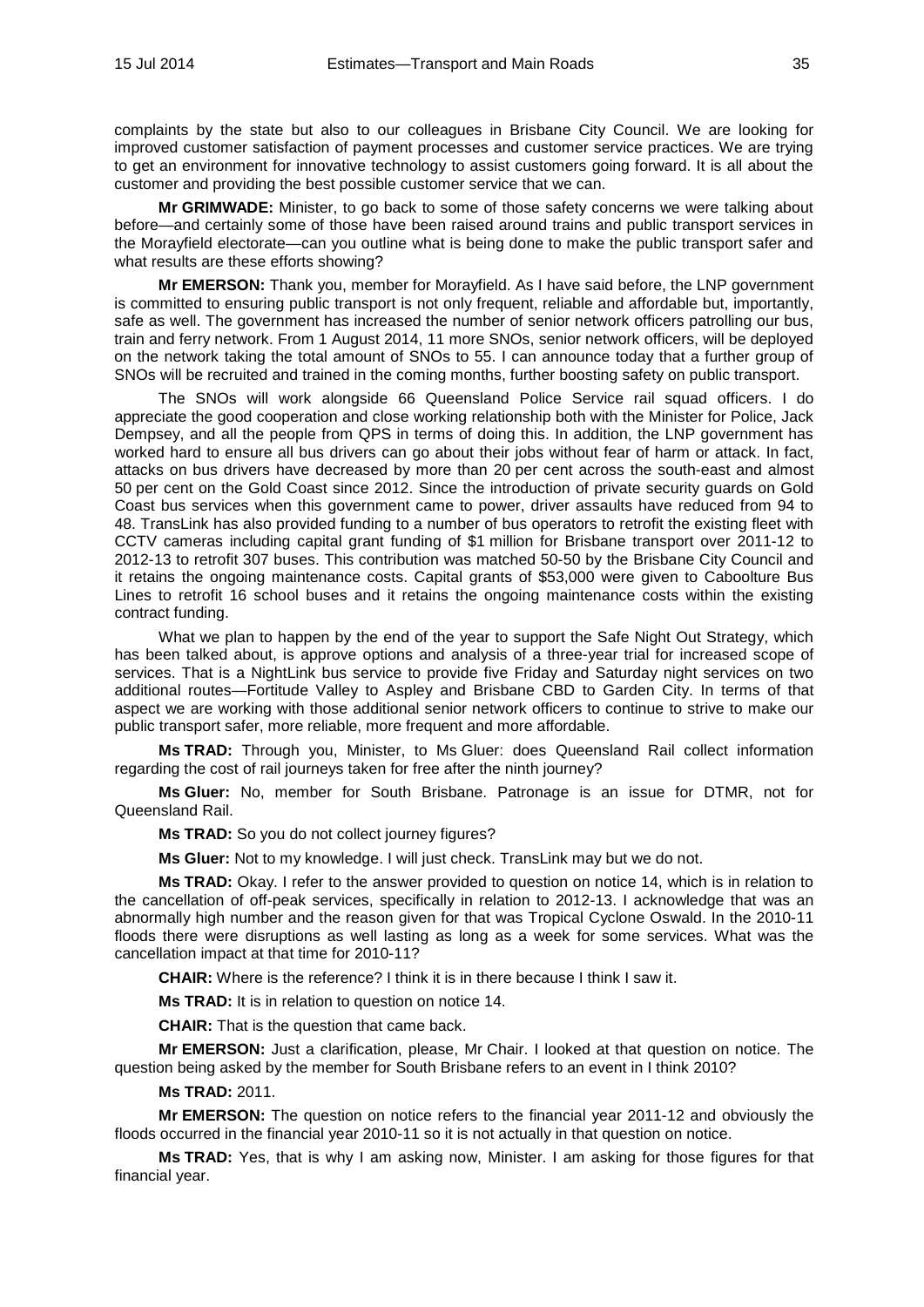### **CHAIR:** Can you repeat the question, please?

**Ms TRAD:** Of course. In the 2010-11 floods there were disruptions like there were in 2012-13, as was answered in question on notice 14. In 2010-11 some of those disruptions lasted as long as a week. I am asking what the cancellation impact during that 2010-11 period was like?

**CHAIR:** The budget we are talking about now is 2013-14 to 2014-15 so that is outside the scope of this estimates.

**Ms TRAD:** With your indulgence, Chair, we have asked for information regarding finances as well as performance outside this financial year that have been allowed.

**CHAIR:** They are not allowed today. The budget we are referring to today and the figures are there is 2013-14 and 2014-15.

**Ms TRAD:** It is hardly a very transparent and accountable way of operating, Mr Chair.

**CHAIR:** That is what the budget is.

**Ms TRAD:** Of course. Why wasn't question on notice 14 ruled out of order then, Mr Chair?

**CHAIR:** I did not do it.

**Ms TRAD:** Okay. That is an excellent answer. Ms Gluer, in relation to how decisions are made about the cancellation of trains, who makes that decision and what criteria is used?

**Ms Gluer:** That decision is made by Queensland Rail. Member for South Brisbane, at any one time it could be a number of people who are contributing to that decision. Train control would always be at the forefront of that, but it could be a driver advising of an issue on the network. It could be a guard advising of an issue on the network. It could be a network officer advising of an issue on the network. So that decision could come from a myriad of areas, but train control would always be at the forefront of making that decision.

**Ms TRAD:** Are trains ever cancelled because they are running late? Is that one of the criteria?

**Ms Gluer:** No. I think what the member for South Brisbane may be talking about is when we ran a train express.

**Ms TRAD:** No.

**Ms Gluer:** Certainly I have no knowledge of cancelling a train—when you say it is running late, if the train is incapable of running we would cancel it.

**Ms TRAD:** Yes. But if it is running grossly late is it cancelled to advise passengers that it will not be there?

**Ms Gluer:** Can I just please check, if that is all right? With your indulgence, Chair, I will just ask Kevin Wright, who is the General Manager of Rail Operations, to answer that.

**Mr Wright:** If a train were running late and it was going to impact on significant other services, a decision would be made to cancel that train and look after the customers on the following trains. That decision is only taken when the train is significantly late and would have a major impact.

**Ms TRAD:** Can I ask how much is significantly late?

**Mr Wright:** It depends on what time of the day and how many customers are utilising the train service. So that decision is made dynamically through the train control centre and they would evaluate the circumstances at the time.

**Ms Gluer:** It would also, member for South Brisbane, depend on which line the train was running late on because of the consequential impact on trains following it. So it is all about making sure that we get customers to the destination on time, not necessarily the trains on time.

**Mr Wright:** It is about moving customers, not moving trains.

**Ms TRAD:** I understand.

**Mr Wright:** That is the stance we take.

**Ms TRAD:** Mr Wright, in relation to isolating the number of instances where trains are cancelled because they are running significantly late, is that able to be done? Is Queensland Rail able to isolate the number of cancellations due to that category?

**Mr Wright:** Yes, we can. We have our statistics and the reasons behind every train cancellation and every late service.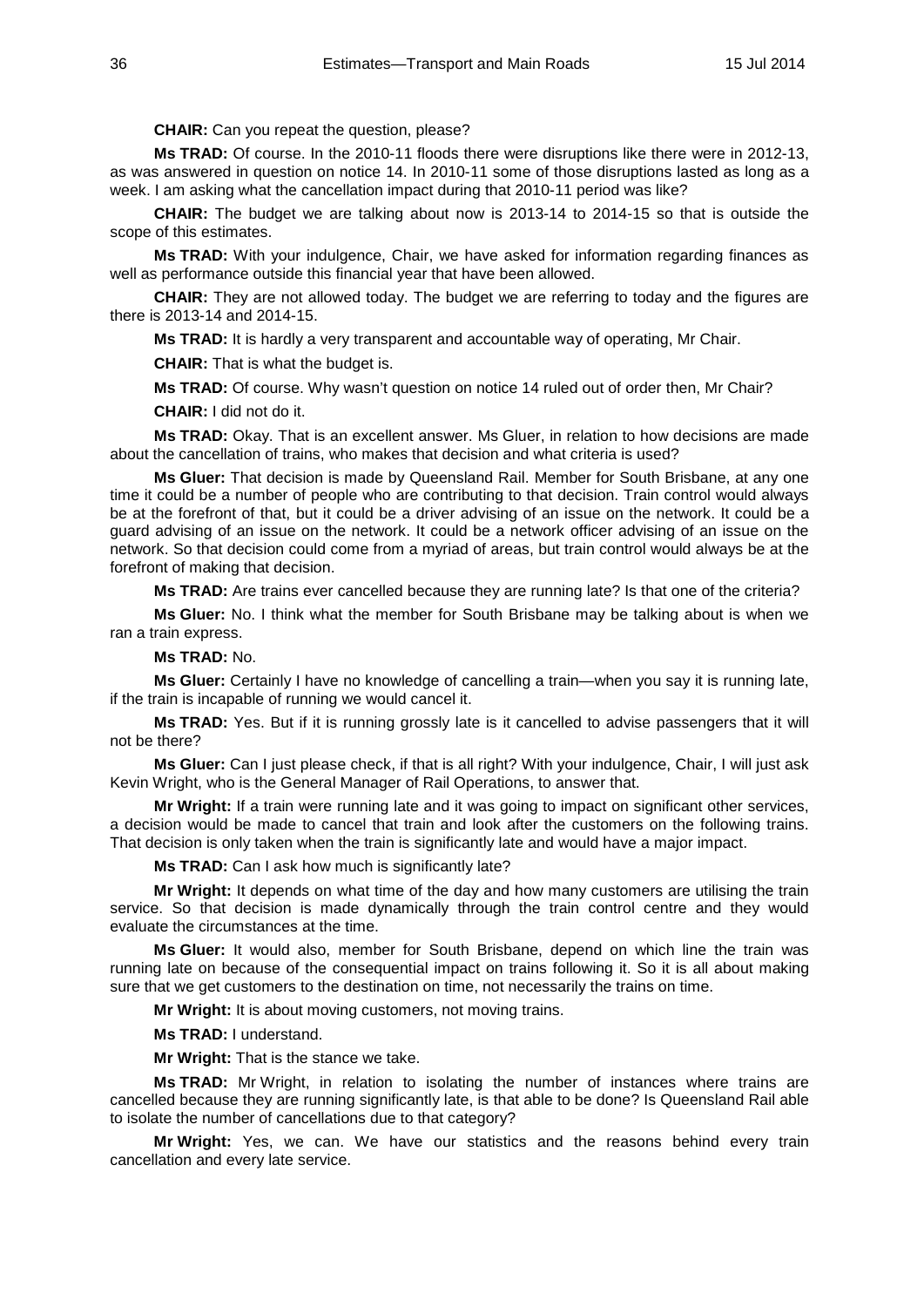**Ms Gluer:** Indeed, member for South Brisbane, every day if there is a late service—and the good news is that some days we do not have any of those—we actually have a meeting to analyse every service that has run late to make sure that we can continue to improve the outcome for our customers.

**Ms TRAD:** Terrific. So, in relation to the last financial year, can I get the number of trains that were cancelled due to them running significantly late?

**Mr Wright:** I would be able to obtain those, yes. I do not have them to hand.

**Ms TRAD:** Thank you very much, Mr Wright. In relation to the full end of financial year results—because I understand that only a part result to May 2014 has been supplied in the answer to question on notice No. 14—when will the full figure be available?

**Mr Wright:** The full figure is available and it is approximately 96½ per cent on-time running. That is customer impact.

**Ms TRAD:** Sorry, Mr Wright, in relation to the number of Citytrain services that were cancelled.

**Mr Wright:** I do not have the cancellations.

**Ms TRAD:** Sorry, not cancellations. For the number of trains that were cancelled full stop, when will the full financial year figure be available?

**Mr Wright:** They would be available now, but I do not have them to hand.

**Ms TRAD:** Minister, can I ask that your department take that on notice?

**Mr EMERSON:** Fine.

**Ms TRAD:** Thank you. So there were two issues: one was the proportion of cancellations that were due to significant delays and also the full financial year effect figure-

**Ms Gluer:** Of cancellations.

**Ms TRAD:** Yes. Thank you very much.

**CHAIR:** Thank you for that. I call the member for Yeerongpilly.

**Mr JUDGE:** Minister, you have articulated that you have Australia's most reliable services but it has been made evident that we also have a very expensive service in Brisbane. So there are challenges. In terms of lessons learnt, I do not want to focus on the negative but the bus cut survey and the taxi subsidies were problematic. They clearly required re-working. They were not necessarily responsive to feedback that was given and they required adjustment. It was referred back to Brisbane City Council, do you recall? So the survey, in my view, although it may have had a quantitative outcome, did not have a qualitative outcome.

Our public transport system has a strong aspect of social responsibility in terms of dependency by people who do not have access to other forms of transport. This links in again to having full access to rail stations—not only rail stations but bus services and taxi subsidies and so on. How is the department improving its methods of conducting surveys? In hindsight, looking back at the bus cut survey and the taxi subsidies and the decisions that were made from feedback, how are you addressing those sorts of issues that have such negative outcomes for people who are heavily dependent on public transport?

**Mr EMERSON:** I thank the member for Yeerongpilly. Let's just go back and be very clear where we are now compared to where we were. We put in 3,000 additional weekly services. That means there are a lot more services out there for a lot more people. That is an important thing to be aware of. But I do not claim any government is perfect. I know that my immediate predecessor, the now Leader of the Opposition, at one point claimed that we had the best system in the world. I am always striving to make our system better, and that goes across my portfolio—always trying to make it better. So there are always ways we can continue to improve our performance in terms of feedback and such things. I have no doubt about that, member for Yeerongpilly, and I know that you would expect that to be the case. We always learn lessons from what we are doing and trying to improve.

I go back to the bus review again. We had a situation where we had not had a review for more than 20 years. You talk about customers wanting bus services. I know there would be members here who have bus services in fast growing areas where they had not had bus services previously and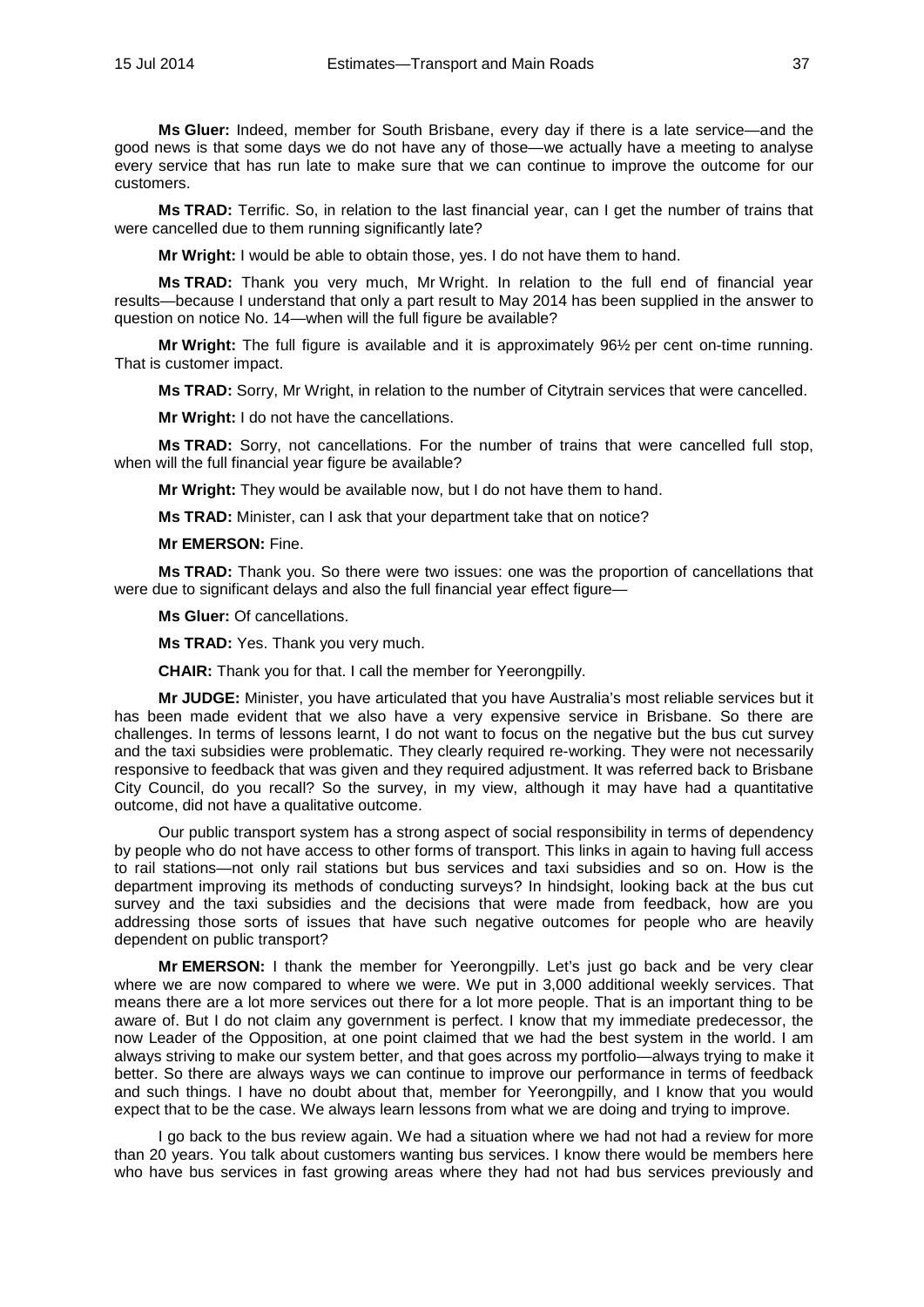there was strong demand. Again, the aim is to put buses where the demand is. In some cases there were bus services running where there was duplication of services or very few people using a certain service and other places where there was not a bus service at all. But always we can learn, and we should be learning. The department itself, as I have said to the DG on many occasions, should be a burning platform. It should be that idea that they can do better, strive to do better. That is what I expect from the department.

**Mr JUDGE:** I have a supplementary, Chair, if I may. This probably goes to the heart of what I am saying. I give you a very real example in Yeronga of the Fairfield aged-care facility, which is heavily dependent on public transport. Now their patronage might be low but their reliance is very high. It seems to me in the surveys that are being conducted by the department of transport that those sorts of issues are being overlooked and ignored, with dramatic impacts on our senior citizens and on our people with a disability. Now, if you are measuring it on patronage alone, I respect that efficiencies are required, but there is also that social obligation. It just seems that that social obligation is continuously being ignored by the government. I am asking, in terms of service delivery, how you intend to address that going forward.

**Mr EMERSON:** I will give you a perfect example of listening to the community. This will interest both you and the member for South Brisbane.

**Ms TRAD:** I can rattle them off, Minister.

**Mr EMERSON:** A perfect is example is the BaT project, because in your community—and the member for South Brisbane has a policy, as you know, to continue to put forward Labor's Cross River Rail project—what that means is that more than 100 homes and businesses, many of them in your electorate, would be razed, destroyed, wiped out as part of Labor's plan for Cross River Rail. So when we came into office we looked at putting in the BaT project. What that meant was there were no private homes and resumptions occurring—none in your electorate. When you take out more than 100 homes and businesses, that has a massive impact on our community.

Let's take a community like yours, member for Yeerongpilly. One of the challenges we faced as we strived to do that was about the survival and the decommissioning of the Dutton Park train station. Again, we went out for community feedback, took on board that feedback and we have worked with the engineers to ensure that Dutton Park can stay upgraded, but at the same time, member for Yeerongpilly, we do not see those kinds of resumptions that were going to happen in your electorate. So, again, that is a perfect example of listening to the community. It concerns me of course that Labor's plan remains. Not only would they do it if they were in office; but they continue to strive and demand that we do their plan while we are in office which would see more than 100 homes and businesses razed, including many of them in your seat of Yeerongpilly.

**Mr JUDGE:** With all due respect, if I may ask a further supplementary, I know the outcome that was achieved in terms of the resumptions. There were a lot of people in Yeerongpilly who were very grateful for the outcome. So I acknowledge that achievement. The question really is about the dependency that our senior citizens and our people with a disability have on the public transport system. It seems to me that the nature of the surveys that are being conducted are quantitative rather than qualitative. These people have a heavy demand on public transport and it seems to me their voices are not being heard. They are low in number and you are saying that these services are not fully patronised, but at the same time there is a social responsibility to support these people. How is Queensland Transport in its service delivery dealing with those sorts of issues?

**Mr EMERSON:** I will give a very clear example and again compare and contrast, because if Labor were in how power those people would have been hit with 15 per cent fare increases every year. The pensioners, the seniors, would have been hit by those 15 per cent fare increases. We have strived and, as you know, kept to our election promise and halved Labor's planned fare increases and also now capped fare increases at 2.5 per cent. Of course those concessions are still there for those seniors, but imagine what the case would be if Labor were still in power. Those seniors that you are raising concerns about would be struggling with those much bigger public transport bills because of Labor's policy. When you are hitting pensioners with 15 per cent fare increases every year, that is a massive increase and that is why we have worked to help them as well.

**CHAIR:** Do you have anything further?

**Mr JUDGE:** As much as I was going to get out of the question I have got out of it.

**Mr EMERSON:** With your indulgence, Chair, I think the director-general has some responses to make in terms of earlier questions.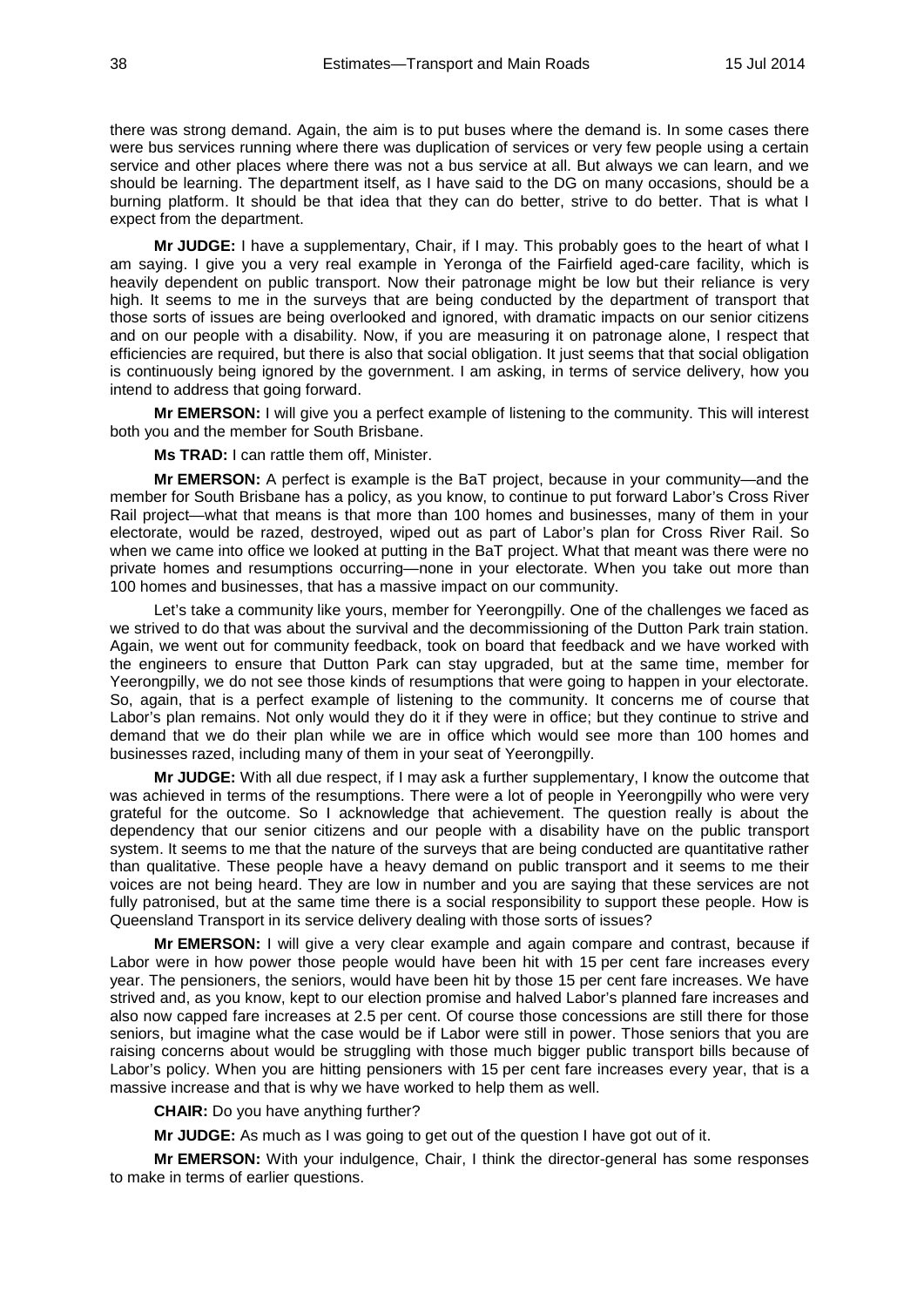**CHAIR:** That would be perfect.

**Mr Scales:** In response to the member for South Brisbane's questions on notice: the first question was: please provide the date all material for the production of the DTMR SDS was finalised with Treasury in preparation of the final budget? That date was 21 May 2014. The second question was: please provide the date the department became aware that the light rail service would not commence until after 30 June 2014? We got the official delay notice on 2 June saying there would be a delayed start of 30 June. That is the second date.

On the issue of surcharge fees, which is merchant fees for people who use our services, which was the second question on notice, for the financial year ending 30 June 2014 there was about \$3.5 million in merchant fees. That was a surcharge percentage of 0.4 per cent. The rate is set by our colleagues in Queensland Treasury for all of government. That applied to all services paid by credit card within TMR.

**CHAIR:** Thank you for that.

**Mr Scales:** The third one—

**CHAIR:** There are few more, sorry. We will keep it rolling.

**Ms Gluer:** Chair, if I may, I will just confirm that the number of FTEs in Queensland Rail as at March 2012 was 7,317.

**Ms TRAD:** March 2012?

**Ms Gluer:** Was 7,317.

**CHAIR:** Thank you, Ms Gluer. Mr Scales, do you have more to go there?

**Mr EMERSON:** No. We are fine.

**CHAIR:** That is it. Thank you, ladies and gentlemen. The committee will now adjourn for one hour. The committee will resume its examination of the estimates for the Minister for Transport and Main Roads at 2 pm.

#### **Proceedings suspended from 1.00 pm to 2.01 pm**

**[CHAIR:](http://www.parliament.qld.gov.au/docs/find.aspx?id=0MbaTHLGC20140715_140109)** The estimates hearing for the Transport, Housing and Local Government Committee is now resumed. We will continue with the examination of the estimates for the Minister for Transport and Main Roads.

**Mr EMERSON:** Mr Chair, there were a couple of questions asked earlier that I said I would report back on.

**CHAIR:** Yes, Minister?

**Mr EMERSON:** I was asked about the number of bus services added on the Gold Coast, Logan and the Sunshine Coast. That was 1,121. Mr Scales was also asked about the total figure of hospitality and entertainment by the department in 2013-14. I am a bit surprised by this question, I have to admit, Mr Chair. The total for 2013-14 was \$9,181.39. I was surprised because that compares markedly with the situation for the last year of the former transport minister, Annastacia Palaszczuk—

**Ms TRAD:** Point of order, Mr Chair. You are not allowing questions about alternative years.

**CHAIR:** He is answering the question.

**Ms TRAD:** So he is allowed to answer about alternative years but I am not allowed to ask about alternative years?

**CHAIR:** He is answering the question and we will allow two years.

**Ms TRAD:** Okay.

**Mr EMERSON:** I can understand why the member for South Brisbane may be concerned about this answer. As I said—

**Ms TRAD:** It is about the uneven chairing.

**Mr EMERSON:** The question asked was the total figure of hospitality and entertainment by the department in 2013-14. In 2013-14, it was \$9,181. This compares and contrasts to the last year of the Leader of the Opposition and then transport minister. So it was \$9,181 last year; under Annastacia Palaszczuk when she was transport minister, it was \$62,000, so six times as much. It does make me wonder, Mr Chair, why the member for South Brisbane was so keen to ask the question.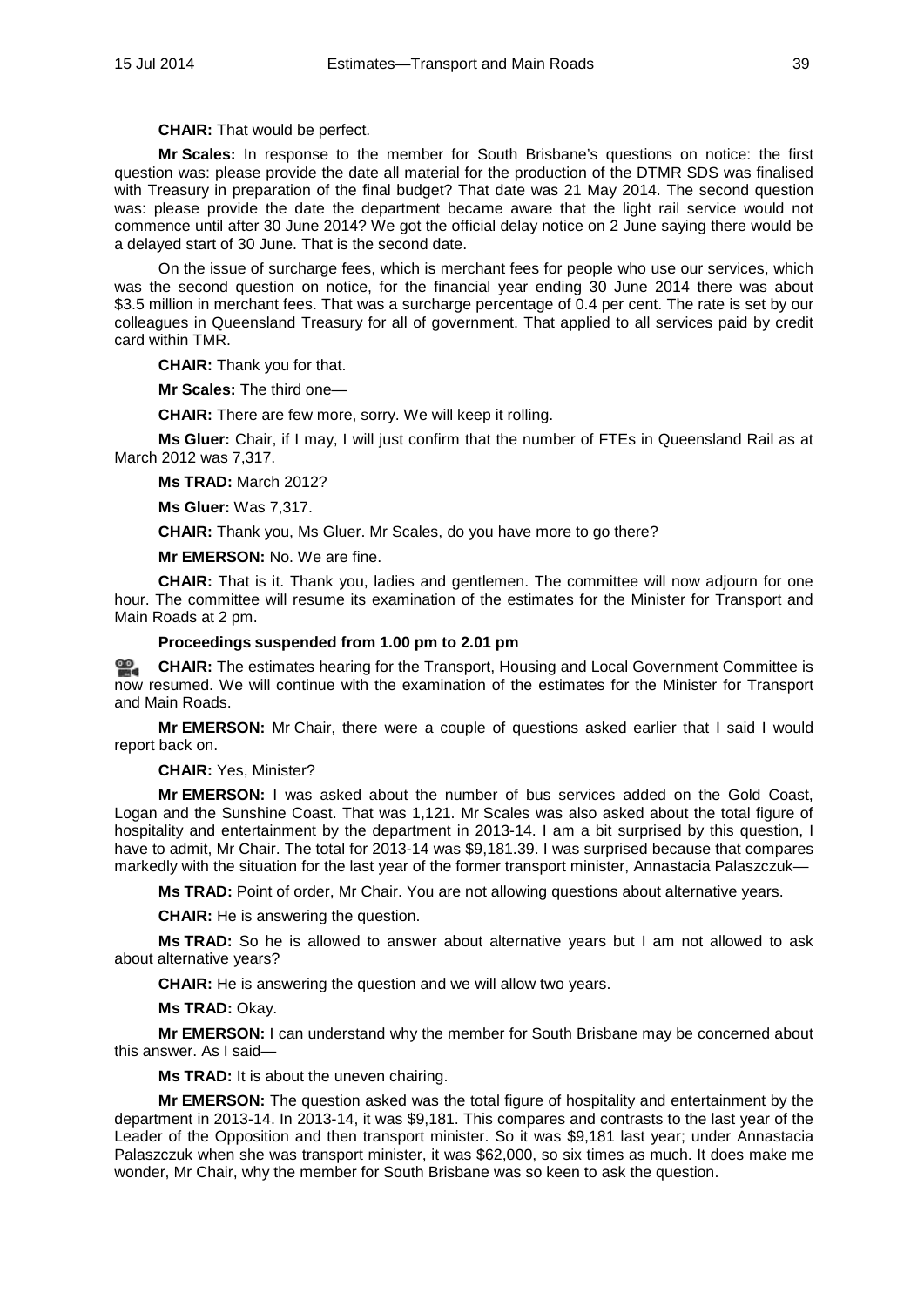**CHAIR:** There is not much fun in your department, is there?

**Mr EMERSON:** It is lean and mean and working hard for the public. I make the contrast that six times as much was spent when the current Leader of the Opposition was transport minister.

**CHAIR:** Thank you minister. I call the member for Algester.

**Mr SHORTEN:** Thank you, Chair. Minister, I draw your attention to page 9 of the SDS, particularly in relation to marine safety activities for commercial and recreational vessels. I also note that you tabled a report into marine incidents yesterday. Can you outline the results of the department's efforts to improve marine safety?

**Mr EMERSON:** Thank you, member for Algester. You are quite right: I did table a report yesterday. In 2013, there were 724 marine incidents reported in Queensland. That was down by six per cent on the previous year, but obviously we prefer to have a situation with zero marine incidents. Of those incidents, there were 945 vessels, involving 724 marine incidents. 404 were commercial vessels, 41 hire-and-drive vessels and 500 recreational vessels. I will hand over to the DG to complete this question, but I do make the point that it is very important that we strive to improve marine safety and often that is the responsibility of those involved in it. In Queensland, recreational boating is very popular, but the reality is that many of the problems we do face are because people are not doing the right thing. I will hand over to the DG.

**Mr Scales:** Thank you, Minister, and thank you for the question. The SDS measures mentioned by the minister are maritime fatalities per 100,000 registrations. The MSQ marine arm supports the reduction of casualties and incidents by managing the aids to the navigation network, so navigation aids in the sea, along our coastline and also in the rivers that recreational, commercial and trade vessels all use. We also have a system called VTS, vessel tracking system, that monitors ships within the Great Barrier Reef. Each ship over 50 metres has a transponder on it, so we can see where it is on screens in the VTS control room. We monitor the safety of commercial ships, recreational boats and also port pilot services in Queensland.

We provide on-the-ground education, enforcement and also marine incident investigations and pollution response capabilities. On the marine incident investigations, we try to feed the results back to the industry, so we can all learn. On pollution response, we are the first responder for the reef and in Queensland waters, and we have pollution control vessels at all the ports. We manage our waterways and ship movements, so we are looking at things like speed limits, buoy moorings, marine zones, aquatic events and any IDAS assessments and any assessments that actually develop the waterways along the coast. MSQ is trying to strongly engage with the industry and also recreational authorities. The government is rightly concerned about the safety of the environment and that was the report that the minister tabled yesterday. We have a number of response strategies in place to make sure that we monitor safety, but also with any oil spills or anything like that we are the first responder, along with AMSA, the national authority involved in this. We have a range of activities that we do, but it is all about minimising the risk to boaties, either operational or recreational.

**Mr SHORTEN:** Moving from waterways to motorways, Minister, with your department's unprecedented investment in roadway and road construction, can you outline to the committee what steps are being taken to improve safety around the multiple roadworks across the state?

**Mr EMERSON:** I thank the member for Algester for that question. He is quite right: we have a very significant infrastructure program in TMR. As the QTRIP program details, we will see \$18 billion of works over the next four years. There are some fairly big programs, obviously, in the coming years, particularly in terms of the Bruce, the Warrego and other roads. We have responsibility for 30,000 kilometres of roads across the state. There are about 180,000 across all the state, but we have 30,000. In fact, as a department, we have the biggest state controlled road network of any state in Australia. It is important, of course, that we do have safety on our roads and we are obviously striving for and committed to a zero harm strategy culture within TMR. TMR has developed a road work traffic management improvement project with a vision of achieving road work sites that are safe for workers and road users at an affordable cost. I will get the director-general to elaborate on that, if that is okay, Mr Chair?

**Mr Scales:** I thank the member for the question. As the minister said in an earlier response, we have a program with three action areas: engineering, enforcement and education. With the whole program, we are trying to improve the safety of our road workers, including the traffic controllers, and delivering safe and reliable travel through work sites. It is important that people get through work sites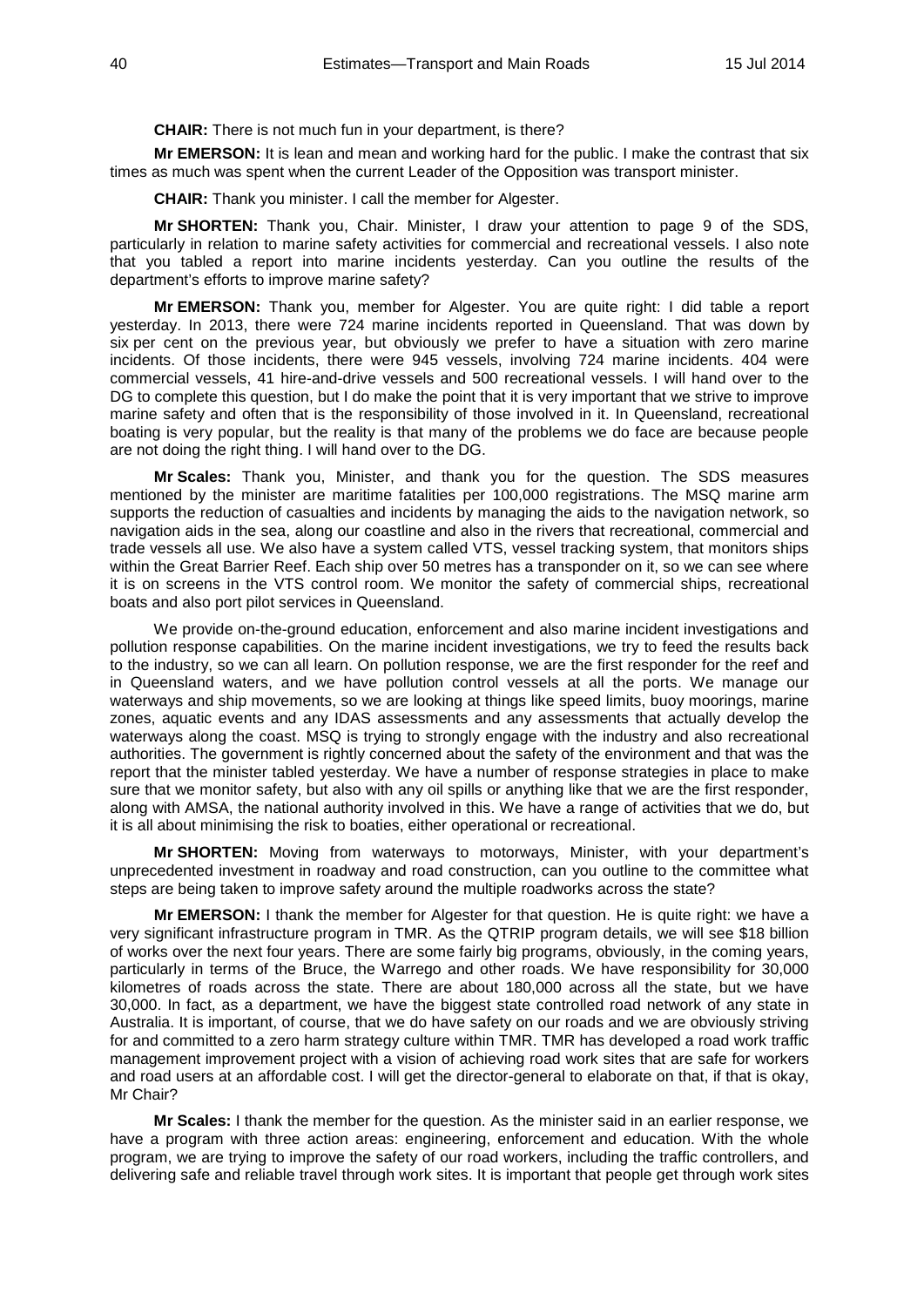with minimum delays as much as possible. We are also trying to reduce excessive and incorrect roadwork signage that can sometimes be confusing if you are not used to the piece of road that we are working on; we are improving driver compliance with speed limits in roadwork sites, and we are working with our colleagues in the police on that; and we are achieving the above on an affordable cost basis.

As I said before, we have the three Es: engineering, enforcement and education. In engineering, we are looking at realistic and practical road speed limits, restoring driver confidence in the roadwork signage and hopefully encouraging innovation in roadwork signage practices. Nobody likes to see lots of roadwork signs when there is nobody actually working, so we are encouraging the private sector to come to the party on this and reduce the signage wherever possible and wherever practical and wherever safe. Action area 2, enforcement: we are increasing the speed compliance effort and increasing the enforcement of roadwork signage practice. If you see a roadwork sign, you can be assured that we are trying to enforce the speed limit through there as well. The third area is education: educating drivers on the consequence of speeding, educating our contractors and workers on the impact of poor signage, and educating our traffic managers on better signage practices is the third element. The project approach focuses on speed limit and roadwork signage consistency, while also creating credibility, therefore encouraging respect from drivers and voluntary compliance. For those who choose not to comply through roadworks, there will be consequences through more effective enforcement.

**CHAIR:** Thank you, Mr Scales. To add another part to that, Minister, while we must have a safe environment for our workers on the roads, it does seem as if at the present we have a very costly system. The lollipop people seem to be a major industry, whereas signs work 24 hours a day and do not answer you back. There might be a more practical way of doing it. Are we heading into a situation where the cost of some of these things can be excessive? Is there any possibility of a review? Are there better ways of improving safety around the work sites on the roads, and the speed limits as well? As Mr Scales mentioned, you are looking at some of the speed limits and removing some of the signs when they are not necessarily applicable. We have noticed a lot of that in recent times. You would be driving along the road and it looked to be perfectly good and finished and line marked, yet the old signs are still there. There is a lot of frustration out there.

**Mr EMERSON:** Thank you, Mr Chair. I understand that. Given the amount of roadworks, particularly in your area in terms of the Warrego, I can understand that. It is a strange situation when you are the roads minister. For a long time before we came into office, people complained that work was not being done; there was not enough work being done. Often when you are out there with a large roads project and program, there is frustration among motorists because there are delays while work is being undertaken. People understand that work needs to be done and they want the work being done, but they do get frustrated and that is understandable. People have busy lives and they want to get to work or get their kids to school. Of course, as the DG has indicated, it is very important that we have the processes in place to ensure that our road workers are safe in terms of what they are doing. As the director-general has indicated, we are constantly working to try to improve it. It is frustrating. It is frustrating for me when I am driving along and I see a sign saying 'slow down, roadworks are on', but no-one seems to be there. That is what we have been working on. I might get the DG to elaborate a bit more on that, because I think it is an important question you ask, Mr Chair.

**Mr Scales:** It is very important that we recognise when we are working under traffic, having people with the lollipops is a dynamic way to get more vehicles through a particular area. We have looked at this with the industry and we are putting it back on the industry. Rather than TMR saying, 'This is the traffic management system you will have', we are asking the people who are tendering for the road network to say, 'Right, you give us an RPEQ professionally qualified engineer's view on how the roadworks will actually be managed and it will be your responsibility'. We started to flip it over towards the contractor, rather than us actually putting it in. As you say, signs do not answer back and sometimes they are more efficient. But if you take a road that is under traffic, the guys with the lollipops do actually get more traffic through in a dynamic situation. We are doing a number of things, but we have engaged the industry on it and we recognise it is an issue that we need to move forward on.

#### **CHAIR:** Thank you for that. Mr Grant?

**Mr GRANT:** Thank you, Mr Chairman. Minister, I will go to infrastructure projects and priorities. Can you outline the government's top three transport infrastructure priorities and update on each?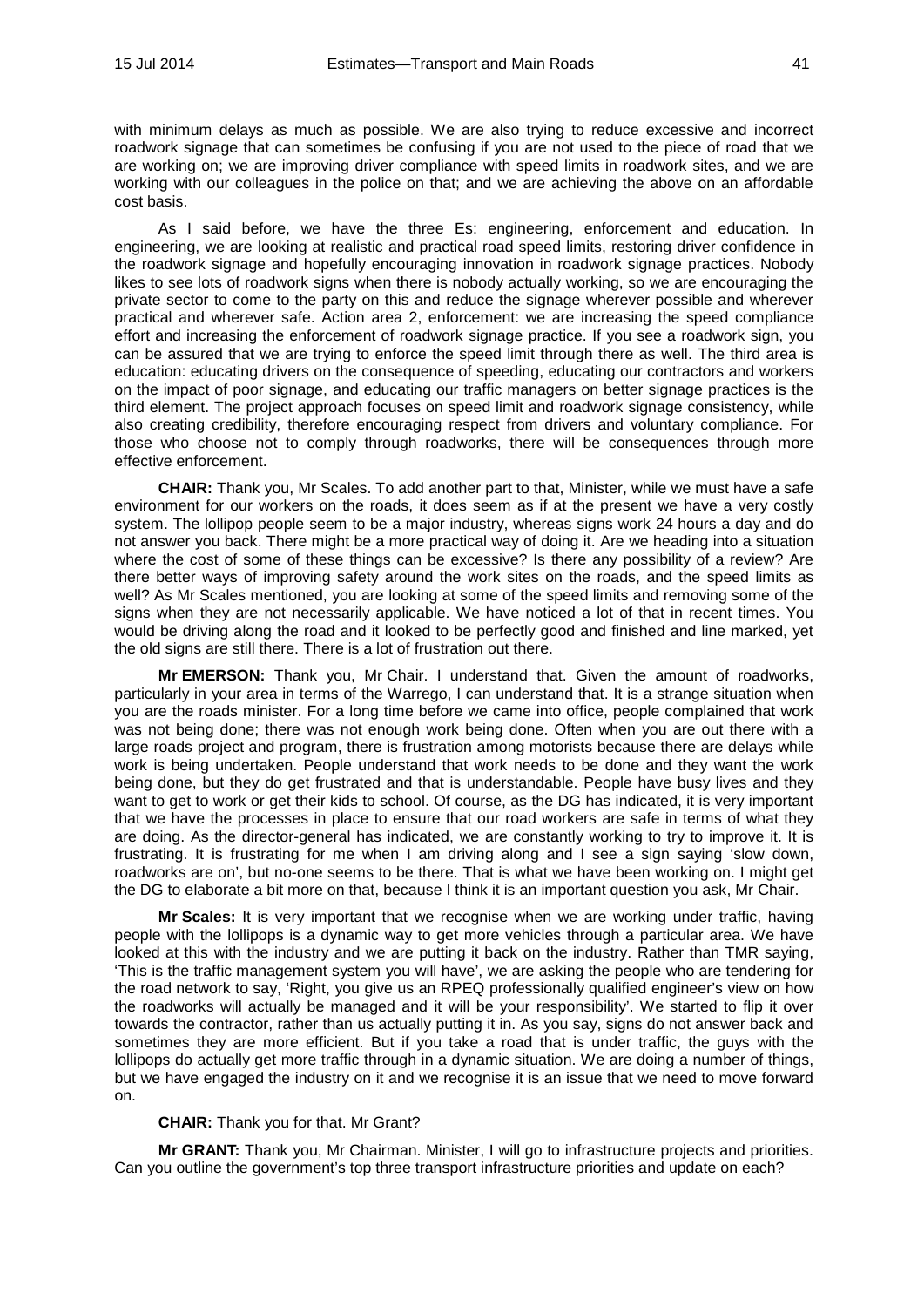**Mr EMERSON:** Thank you, member for Springwood, for that question. As you would be aware and as I have indicated, we do have a very big infrastructure program. As I said earlier, the QTRIP program, for instance, is \$18 billion as detailed in the figures. In fact, the QTRIP program for this year is \$4.8 billion. That is 37 per cent more than the previous government had planned to do for this year. That is a substantial increase compared to what was being planned previously.

You asked about the three priority projects. The first one, clearly, is the Bruce Highway upgrade north. When we came into office one of the first things we did was establish a task force to have a look at the Bruce Highway. The RACQ had identified that if the kind of work that had been being done just continued on we would see, sadly, between 300 and 400 people killed on the road over the next decade. So we looked at a program of work and what we called the Bruce Highway Out of the Crisis plan. We detailed a whole series of projects dealing with issues of safety, capacity and flood mitigation up and down that 1,700-kilometre stretch of road. Then there is the Gateway Upgrade North. They are the two particular items of what we have done.

We released our Bruce Highway Action Plan in 2012 to fix the Bruce Highway. We worked very closely, can I say, with the Abbott government in Canberra, because they gave a very strong commitment in terms of the Bruce and particularly in terms of keeping spending at 80 per cent federal funding for that road. You have heard me talk in parliament about how important the Bruce is and how committed we are to working on the Bruce and also the Gateway North upgrade. Last week I was at the Gateway to look at the finalisation of works for the Gateway Additional Lane project. We are looking at that being completed later this year. Then of course we will see the first spades in the soil for the Gateway Upgrade North by the end of the year. That is what you will see as part of a \$10 billion, 10-year program of works. That is a pretty big project.

The second aspect is the project clearly addressing Brisbane's public transport capacity, both bus and train. That is the BaT project. I have already mentioned that in terms of that project. Geotechnical work is underway. We have been refining the plans for that. Obviously we made recent announcements regarding changes to that, making sure we can get Dutton Park station—preserving that land at Victoria Park but also ensuring, as I mentioned earlier to the member for Yeerongpilly, that we do not have any of those resumptions. Under Labor's plan more than 100 homes and businesses would have be razed, destroyed. That will become a very crucial link and deal with capacity problems not just with train but also with bus moving forward.

I know that for many out west this will be a very important project but it is also important for all of Queensland. The Toowoomba second range crossing is something that has been talked about for many, many years. It took an LNP government in Canberra and in Queensland to get it up and running. I know that while all members of parliament should be very pleased with that, particularly the members for Toowoomba North, Toowoomba South and Lockyer are very excited about that project. It is an important project. We are obviously working with the federal government on that. I attended an industry briefing in Toowoomba the other month, and we signed and confirmed the memorandum of understanding with the federal government in May 2014. The Australian government has committed \$1.3 billion to the project. An invitation for expressions of interest is currently with the market. That closes tomorrow. This is a project that has been talked about.

So those three projects—the Bruce Highway and Gateway North, the BaT project and the Toowoomba second range crossing—are the projects that are most important to us.

**Ms TRAD:** Minister, in relation to your response regarding the Bruce Highway, I refer you to page 20 of the SDS. In the list of projects listed in the SDS, can you please advise which of those projects were not included in the previous federal government's \$5.7 billion, 10-year plan to upgrade the Bruce Highway?

**Mr EMERSON:** Thank you, member for South Brisbane. Let us just go back and then I will answer that question. Let us remember again where we came from. As I mentioned before, this is a road that had been neglected for many years by the previous Labor government. In the first weeks of becoming the minister I announced that we would begin the work to develop a plan to get the Bruce Highway back up and running. We developed that plan—a \$10 billion plan for the Bruce Highway, going all the way from the Bruce at the top, in Cairns, all the way back down obviously into the Gateway North upgrade. That was a very important project to achieve. Again, we worked very closely with our federal counterparts.

One of the challenges we faced, of course, was that the previous Labor federal government was planning to change the traditional funding arrangements for our federal roads. Traditionally, federal roads are funded 80 per cent from Canberra and 20 per cent from Queensland. We saw that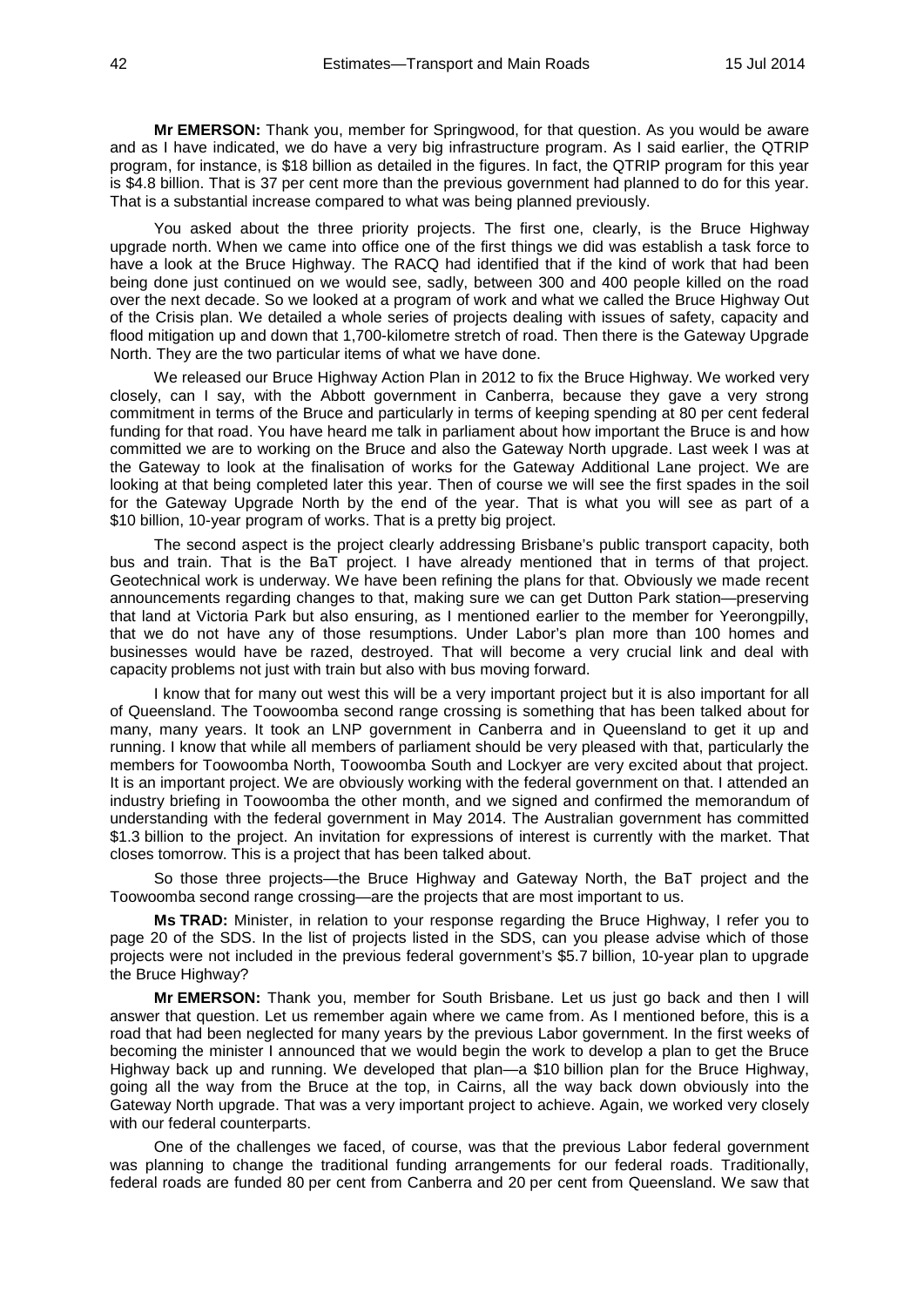being changed in the last Labor budget. The then infrastructure minister, Anthony Albanese, announced in his budget that he wanted to strip federal funding back down to 50 per cent—from 80 per cent to 50 per cent. We are talking about a \$10 billion scope of works. Normally it would be funded \$8 billion and \$2 billion. Suddenly Canberra said that it wanted to slash that funding. The same scope of works would see \$3 billion extra on the state bill. That means that either you put money into that and you take it from somewhere else or that work is not done. So that was a real blow to Queensland. I was very pleased that the when the Abbott federal government came in it agreed to retain the 80 per cent funding level.

The member for South Brisbane did ask me about that series of projects. She asked specifically about new funding towards a new of major projects.

**Ms TRAD:** That is not what I asked. I asked which of those projects listed on page 19 of the SDS were not in the \$5.7 billion former federal Labor government's 10-year plan for the Bruce. That was my question.

**Mr EMERSON:** Thank you, member for South Brisbane. I was going to say that the Australian government's commitment confirms new funding towards a number of major projects. In terms of the \$6.7 billion Australian government commitment to the Bruce Highway, \$5.3 billion is new funding to progress the following projects. There is \$24.5 million in 2014-15 to commence stage 1 of upgrading the Bruce Highway between Caloundra Road and the Sunshine Motorway at a total estimated cost of \$1.134 billion. There is \$14.5 million in 2014-15 to commence stage 1 of the Mackay ring road at a total estimated cost of \$560 million.

**Ms TRAD:** In the previous plan.

**Mr EMERSON:** There is \$8.5 million in 2014-15 to commence the six-laning extension of the Bruce Highway between Robert Road and Foster Road.

**Ms TRAD:** Also there previously.

**Mr EMERSON:** There is \$4 million in 2014-15 to commence the upgrade of the Bruce Highway at Yellow Gin Creek at a total estimated cost of \$45 million. There is \$3 million in 2014-15 to commence the upgrade of the Tinana interchange in southern Maryborough to improve safety at a total estimated cost of \$38 million. There is \$2.5 million in 2014-15 to commence the Sandy Gully Bridge upgrade at a total estimated cost of \$57 million. Of this, \$5.3 billion is new funding to progress the following projects.

This year \$770 million will be spent on the Bruce Highway as part of the QTRIP plan. That is a record spending on the Bruce Highway—on this vital lifeline for the state. We are delivering on the Bruce Highway. I do make the point that the former shadow minister for main roads, who was here last estimates, told the *Cairns Post* that, in Labor's view, spending state money on the Bruce Highway was misspending of state money. That is a disgraceful statement basically saying that the state spending money on the Bruce Highway was a waste of money. I completely disagree. I would think everyone in the House, no matter where they come from—apart from Labor—would agree that the Bruce Highway deserves to have money spent on it.

**Ms TRAD:** It is also disgraceful that the federal LNP government thinks it is a waste of money to spend money on public transport infrastructure. Returning to the capital statement, I refer you to QTRIP, page 11. There has actually been a decrease of approximately \$1 billion in the program allocation for the state network. Can you account for that \$1 billion decrease?

**Mr EMERSON:** I thank the member for South Brisbane for that question. I make the point again that in terms of the QTRIP program—an \$18 billion program—we are forecast to spend \$4.8 billion this year, which is 37 per cent more than Labor was planning to spend on QTRIP this year—more than a third more than Labor was planning to spend. There will always be variations, obviously, in QTRIP, particularly in terms of natural disasters, with NDRRA spending and those sorts of things. But the important thing is to compare and contrast. Here we have a QTRIP plan that is \$4.8 billion. That is 37 per cent more than Labor was planning to do in this year. That is the extraordinary difference between what Labor planned to do and what we plan to do.

I will stand by my QTRIP plan, which was strongly welcomed by the RACQ when it assessed the budget. I know that those communities up and down the Bruce Highway seeing \$770 million being spent on the Bruce Highway will welcome it. I know that people in the Warrego seeing money being spent on the Warrego will welcome that. The people in the area of the Toowoomba second range crossing will welcome seeing that project get underway.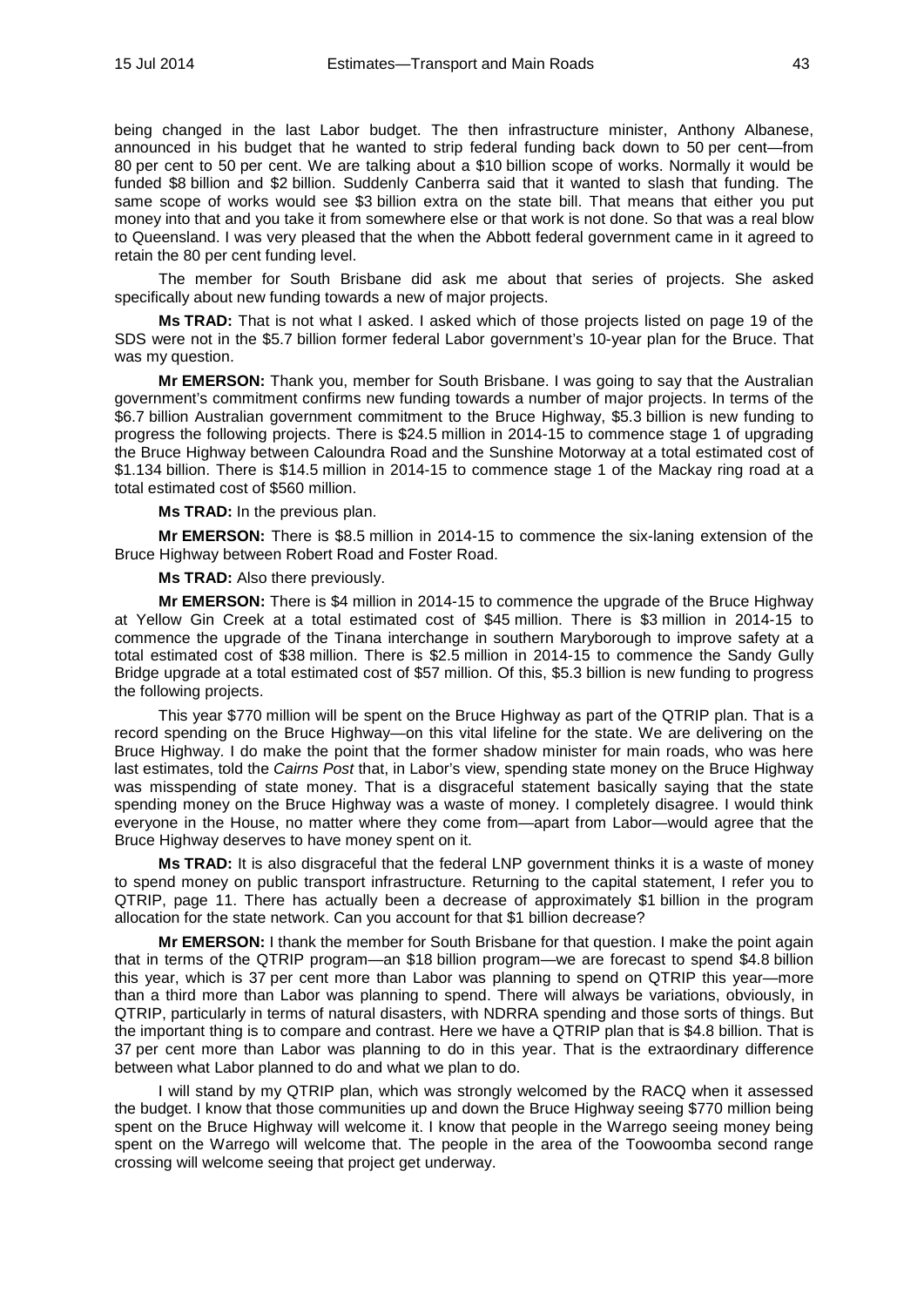Across Queensland, people understand that we are a government that is delivering. They understand and remember—they have not forgotten—the failures of Labor to deliver over its 14 years in office. What I see again is a Labor Party that says it should have, it could have, it would have but it did not. They had 14 years, but they did not deliver.

**Ms TRAD:** Minister, in relation to the Ipswich Motorway upgrade between Darra and Rocklea, is there any contribution to that project by the state?

**Mr EMERSON:** Thank you, member for South Brisbane. In terms of the Ipswich Motorway, let us just go back to where we were in terms of that project. In 2007 Kevin Rudd, when he was running to be Prime Minister, came out and declared that he would build the Ipswich Motorway at 100 per cent funding. That was his election promise and he broke that election promise. At the next budget he came out—

**Ms TRAD:** How about we talk about this SDS, Minister? How about we talk about this budget? Is there an allocation to the Ipswich Motorway upgrade between Darra and Rocklea? That is the question. Yes or no?

**Mr EMERSON:** Then we saw Kevin Rudd say he would spend 80 per cent. So it was 100 per cent initially but he broke that election promise; 80 per cent—

**Ms TRAD:** What are you spending, Minister?

**Mr EMERSON:** Eighty per cent—

**Ms TRAD:** What are you spending?

**Mr EMERSON:** Eighty per cent—

**Ms TRAD:** Easy question.

**CHAIR:** The minister is giving a background. He is coming to the point soon.

**Ms TRAD:** Oh, yes. I think we all know what he is doing. It is called filibustering.

**Mr EMERSON:** Thank you. More smear and sneer from the member for South Brisbane.

**Ms TRAD:** I think it is accurate.

**Mr EMERSON:** That is all the member for South Brisbane can do. She is not interested in the facts. The facts were that Kevin Rudd initially promised—

**Ms TRAD:** I am interested in the fact regarding the allocation in this budget, Minister.

**Mr EMERSON:** And then Labor—

**Ms TRAD:** Chair, I do seek your guidance. I am actually interested in what allocation has been made in this budget.

**CHAIR:** The minister is giving a background to it, and—

**Ms TRAD:** No, he is not, actually.

**CHAIR:**—he is about to come to his point.

**Ms TRAD:** Is he?

**CHAIR:** I can see where it is coming.

**Mr EMERSON:** Thank you, Mr Chair.

**Ms TRAD:** Got the cheat sheet?

**CHAIR:** No, I haven't. It is your question, remember?

**Mr EMERSON:** Good point, Mr Chair. Obviously the member for South Brisbane is getting confused about who is asking the questions and who is answering them.

**Ms TRAD:** Well, you are not answering them and it is pretty clear, Minister.

**Mr EMERSON:** Thank you again. Then of course, member for South Brisbane, we saw the last federal Labor budget. Initially 100 per cent promised to spend, then 80 per cent. And guess what we got to? Fifty per cent. In fact, a current Queensland ALP member of parliament voted to slash that spending to Queensland. That is the member for Redcliffe, who voted for that budget to continue to slash funding. In terms of the commitment to the Ipswich Motorway, we continue to negotiate with the federal government—

**Ms TRAD:** So zero. Okay.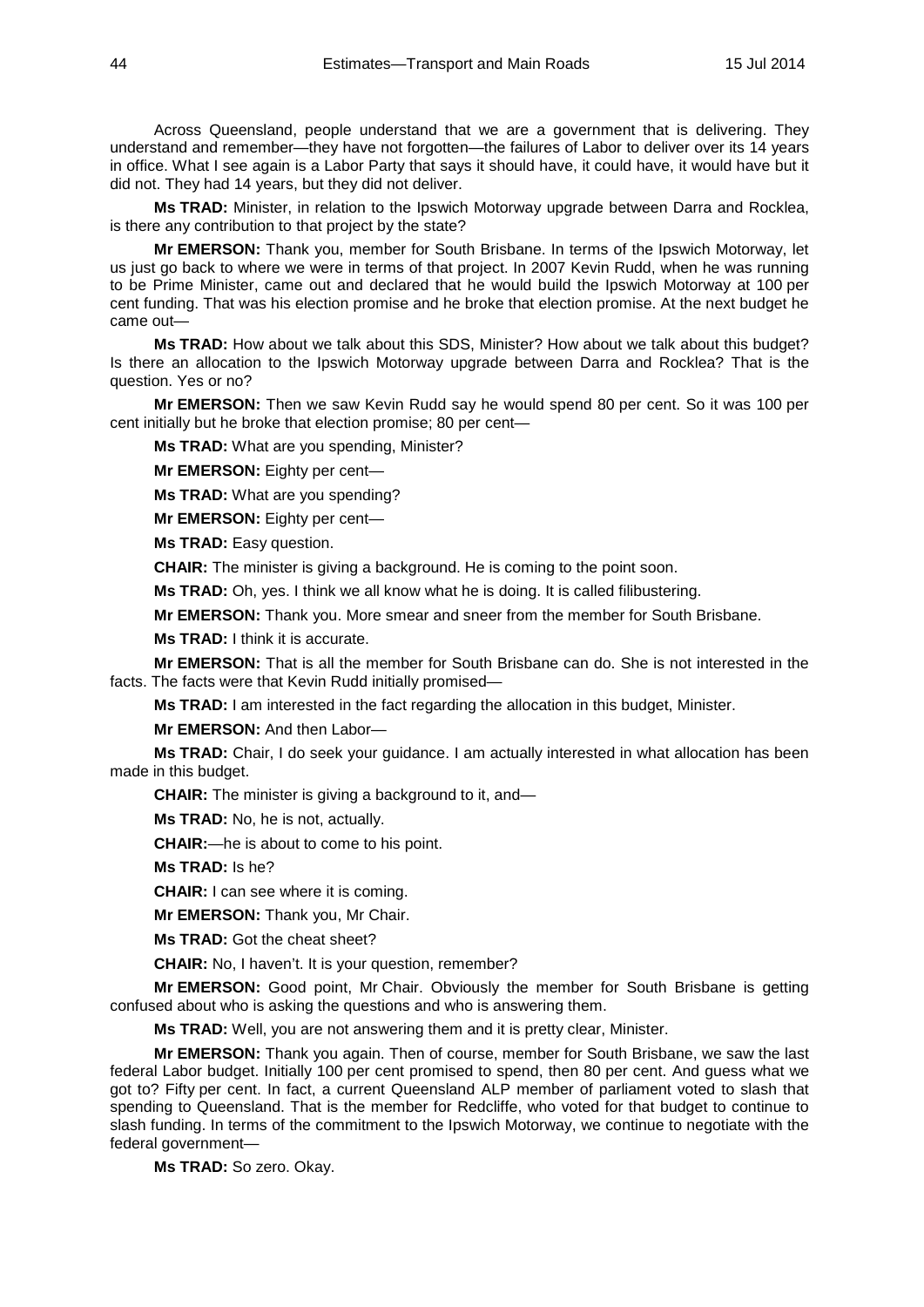**Mr EMERSON:**—and we are saying—

**Ms TRAD:** Next question.

**Mr EMERSON:** No, I haven't finished my answer yet, member for South Brisbane.

**Ms TRAD:** Well, it is zero. It is pretty clear. You continue to negotiate.

**CHAIR:** The minister has not finished off his answer. He was just about to wrap—

**Ms TRAD:** Well, he has.

**CHAIR:** Who knows?

**Ms TRAD:** He said he is continuing to negotiate.

**CHAIR:** He might have a surprise for you.

**Ms TRAD:** I doubt it!

**Mr EMERSON:** As we know the federal government has confirmed \$279 million to the Ipswich Motorway. We continue to be committed to that project in terms of 20 per cent funding, as we have said. I make the point that the Ipswich mayor also backs our approach. He believes that the federal government, irrespective of who is in government, should be spending 80 per cent on that road.

I make the point that we will not accept 50 per cent. We did not accept 50 per cent from the previous government. We are not accepting 50 per cent from the current government. I make the point that the previous federal Labor government promised to fund it 100 per cent and Kevin Rudd and Labor broke that promise. Our 20 per cent for that project is available and ready to go, but we will continue to negotiate with the federal government.

**CHAIR:** I call the member for South Brisbane.

**Ms TRAD:** So zero dollars. Okay, Minister, I turn your attention to question—

**Mr EMERSON:** Mr Chair, I am not willing to be verballed by the member for South Brisbane. I know she gets confused about these things.

**Ms TRAD:** What is the allocation, Minister?

**Mr EMERSON:** As I said, 20 per cent of the project—

**Ms TRAD:** What is the allocation in this budget?

**Mr EMERSON:** As I said to the member for South Brisbane—and I will repeat it again—the federal government has committed \$279 million. Our 20 per cent is available—

**Ms TRAD:** We got this last time. Chair, I ask you rule on repetition—

**Mr EMERSON:—**and ready to go.

**Ms TRAD:—**which you have been very lenient on.

**CHAIR:** The minister is just pointing out the federal government's funding. Minister, can you—

**Ms TRAD:** I understand what the minister has pointed out.

**CHAIR:—**come to the point of what the per cent is for Queensland.

**Ms TRAD:** My question was very specific. I will go on with my questions.

**CHAIR:** The 20 per cent.

**Mr EMERSON:** The money is in the budget. Let me clarify again so the member for South Brisbane—

**Ms TRAD:** What is the total—

**Mr EMERSON:** The money is in the budget.

**Ms TRAD:** What is the total allocation?

**Mr EMERSON:** The \$279 million we will match with 20 per cent. We will match their 80 per cent with our 20 per cent. We have said that. Irrespective of who is in government, we will fight for 80 per cent. The only people who are not willing to do that are Labor. Labor rolled over and said, 'We're happy to take 50 per cent.'

**CHAIR:** Thank you, Minister, that is good.

**Ms TRAD:** Talk about rolling over on public transport, Minister. I refer you to your answer to question on notice No. 330 of 2014. You have provided a list of some 196 roads or 884 kilometres of roads that have been damaged by natural disasters that are yet to be repaired. Can you advise on the status of these roads to be repaired?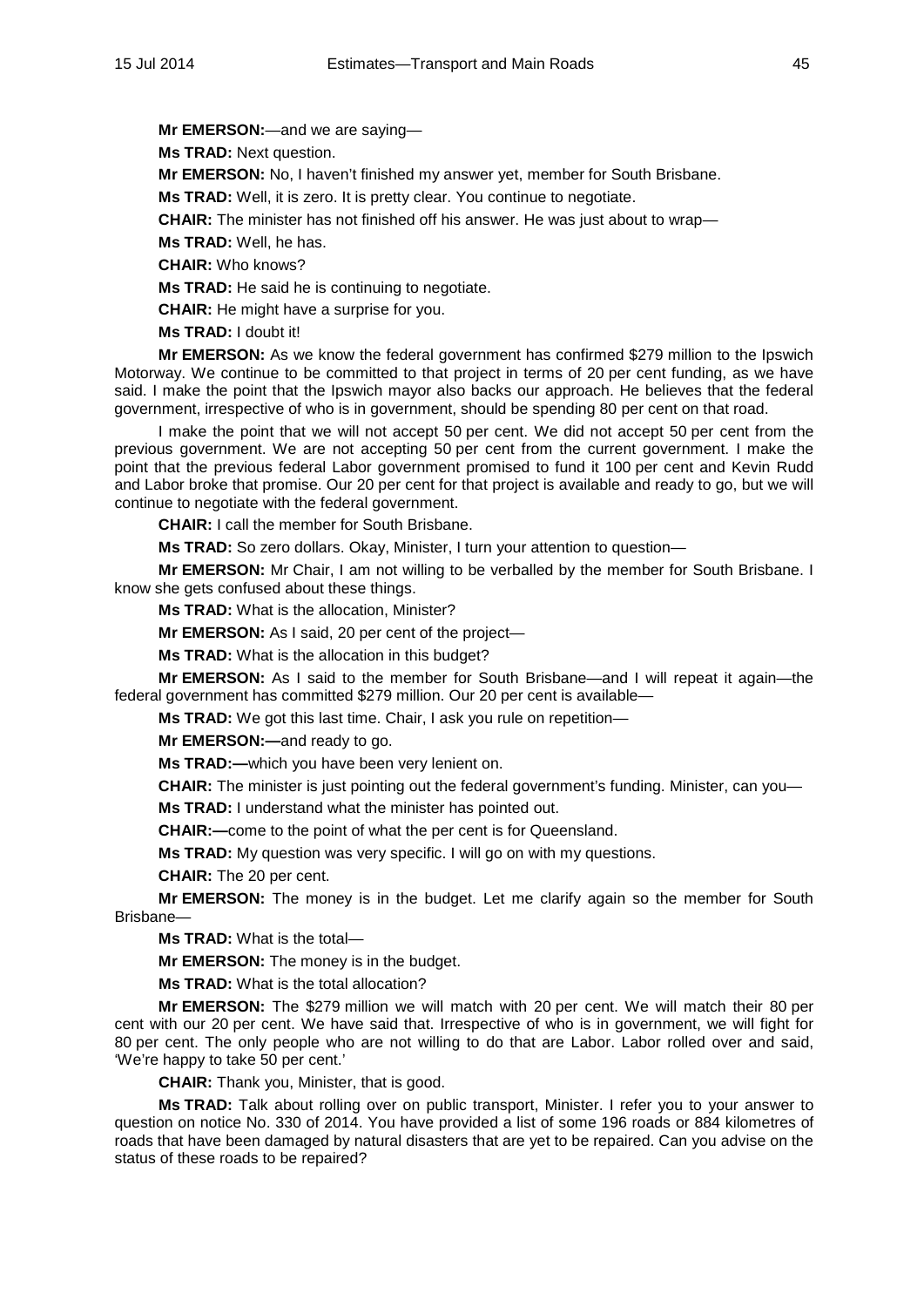**Mr EMERSON:** Thank you, member for South Brisbane. Unfortunately, over a number of years, as many would be aware, we have had natural disasters in Queensland that have caused significant impacts on our road system. I refer back to Cyclone Oswald, for instance, and the aftermath of that.

**Ms TRAD:** I thought we could not talk about Oswald.

**Mr EMERSON:** The reality is that it had a massive impact on our road network. If I recall, about 12 per cent of our network was affected by Oswald, with almost a billion dollars worth of damage being done to the road network. I did not mention before the 180,000 kilometres of roads across our state. There was a massive impact from Cyclone Oswald.

We learnt the lessons from the impacts of the weather events of 2011. We worked to make sure that we could achieve getting contracts out and getting work underway to deliver projects in a timely fashion. We have strived to do that. We continue to do that.

In contrast, what we saw in 2011 was that it was a considerable amount of time before the previous government was able to get contracts out to get work underway. We have dramatically reduced the time it takes for that work to be underway.

Oswald is a perfect example of that. I remember being with Mal Forman, the mayor of Bundaberg, and seeing their bridges being fixed. They are important connections for that city. Recently I was just outside Rockhampton to see the work being done there. We saw the Mount Morgan crossing. I inspected that shortly after the impact of Oswald. It was a massive project. There were 35 significant land slippages. I was pleased to other week to head up to Rockhampton just before the range reopened. From memory, that work cost about \$20 million. Some 75,000 tonnes of reinforcing material had to be worked on. It was a very complicated project.

As I said, there were six disaster events affecting Queensland just this year—in 2014. I know for those personally affected it has been devastating, but in terms of the big events we saw in previous years we have had only had six disaster events affecting Queensland in 2014 causing approximately \$150 million in total estimated damage to the state controlled road network. Some 30,000 kilometres have been affected and \$150 million in damage has been done to the state controlled network.

With better planning with industry it has enabled the department to respond quicker to disaster events, to fast-track emergency repairs and to reconnect the community. We will complete all work in 2014 and 2015. I might just ask the DG to elaborate on that, if that is possible.

**Mr Scales:** Thank you for the question. Tropical Cyclone Ita was the most severe disaster event affecting Queensland in 2014. It temporarily closed 576 kilometres of the state road network and over 1,000 kilometres of the state rail network and seven ports. Ita caused approximately \$50 million in damages, as the minister said. We plan to have all the 2014 event reconstruction work complete by the end of June 2015, subject to funding. That is the cut-off from the federal government in terms of 75 per cent of that.

The three natural disasters during 2013—Oswald was the main one—caused over seven kilometres of damage to our road network, which is over 23 per cent. Some 630 kilometres required total reconstruction. All that work is now out to tender and moving forward, if that helps.

**Ms TRAD:** Thank you, Mr Scales, that was very succinct and informative.

**CHAIR:** I call the member for Springwood.

**Mr GRANT:** I want to go back and seek a little more information with regard to the BaT project. Can you outline for us any work being done on an improved design that benefits the local community? I wanted you to take the answer to my last question a little further, if you can.

**Mr EMERSON:** Thank you, member for Springwood, for that question. Obviously we have gone out and spoken to the community about the project. We have gone out and put a draft reference design out. We released that in March of this year. We spoke to the community and stakeholders to give them an opportunity to provide comment throughout the five weeks of the extensive consultation program. We had more than 3,000 people participate in the community consultation during that period.

The community provided valuable feedback about the benefits and potential impacts of the design, with many comments relating to the project's southern and northern portals. The key issues raised during the consultation related to the location of the northern tunnel portal and the impacts to Victoria Park and also the southern portal, including the decommissioning of Dutton Park station.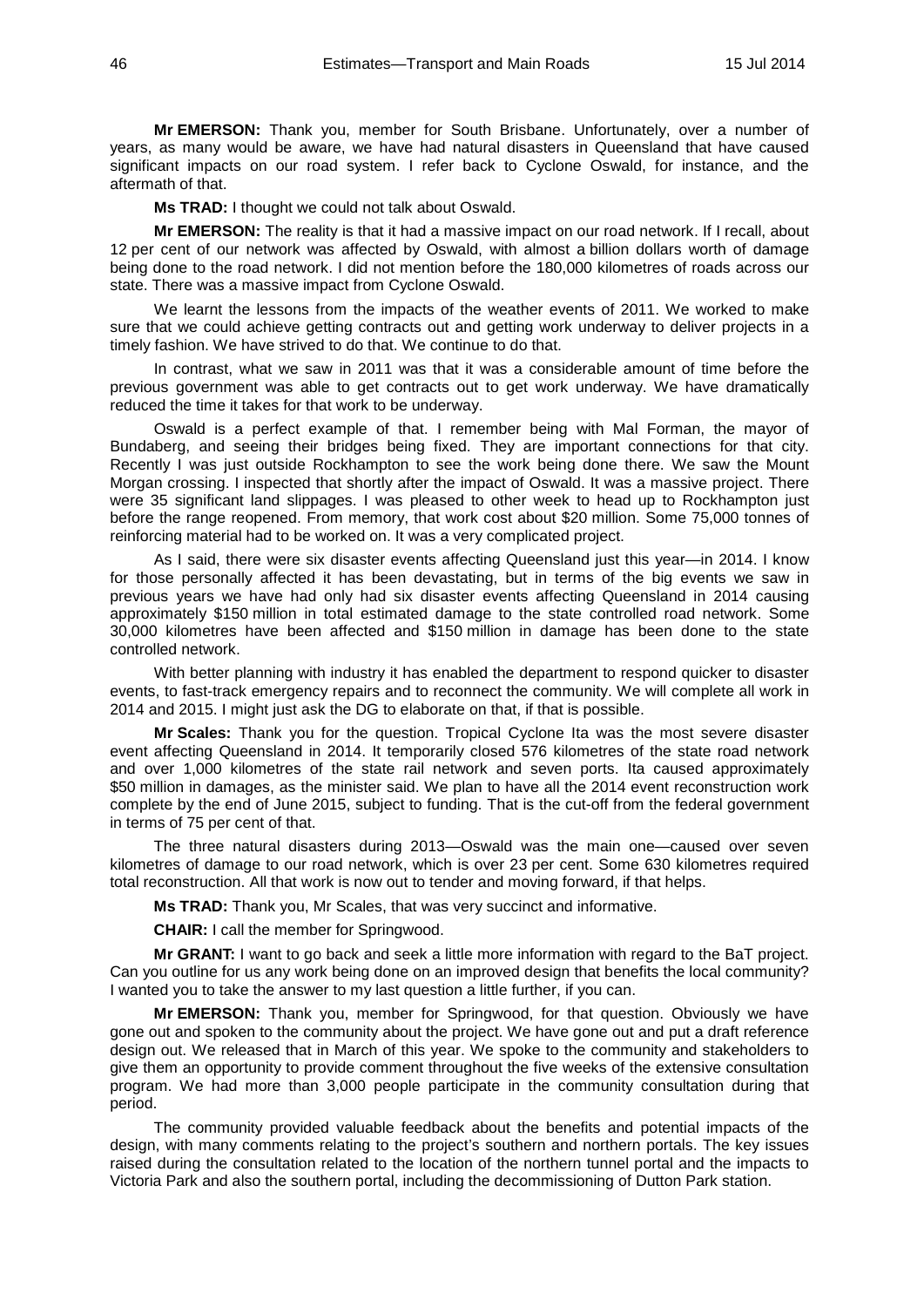So after listening to the community, the government released a final design for the BaT project on 24 June 2014. At the northern portal the majority of the BaT infrastructure is now contained within the existing transport corridor. So that is significantly decreasing the permanent impacts to Victoria Park. The refined design includes preservation of the natural green space as a valuable community asset. The BaT tunnel still provides a key link for buses using the new Legacy Way tunnel via a connection near Victoria Park.

At the southern portal the communities of Dutton Park, Annerley and Fairfield will benefit with Dutton Park station to remain open. It has been determined that trains are capable of travelling on slightly steeper grades than originally allowed for in the draft reference design. Obviously having slightly steeper grades means that we can shorten it and preserve Dutton Park station. That is a good win for the community. That means that the length of transition from the tunnel to the existing tracks can be shorter and slightly steeper. As a result, Dutton Park station can remain open.

I make the point again that, unlike Labor's plan, we are not having those private resumptions— 100 homes and businesses raised which was part of Labor's plan and continues to be their plan. They continue to urge us to implement their plan to destroy those 100 homes and businesses.

Once the BaT project is operational, Dutton Park station will be offered a significant increase in rail services to the CBD with about 18 trains per hour in peak times and eight trains per hour in off peak times. The rail connection will slash travel times, with a six minute train trip from Dutton Park into the CBD's new underground George Street station. Dutton Park station will also be upgraded to become disability and mobility impaired accessible. I mentioned four stations earlier. Dutton Park is also going to be upgraded for universal access.

The project will now finalise the reference design and prepare an environmental impact statement. It is expected that the final reference design and EIS will be available for public comment in the second half of this year. The project is expected to cost about \$5 billion. That is approximately \$3 billion less than the previous government's proposed Cross River Rail and the Brisbane City Council's suburbs to city projects combined.

We are delivering more and using taxpayers' money wisely. Dutton Park station will be kept. Victoria Park will be kept. None of the 100 homes and businesses that would be destroyed under Labor's plan will be destroyed.

**CHAIR:** I call the member for Nudgee.

**Mr WOODFORTH:** My question falls between safety and infrastructure. With regard to safety, can the minister say what has been done to improve safety around level crossings and what results those efforts are showing? From an infrastructure point of view obviously two of those are going to include construction works around my area. Would you like to talk about what the effect of that will be?

**Mr EMERSON:** I thank the member for Nudgee for the question. He has touched on the issues. I know he is proud to be delivering this for his electorate. It was very much a key election promise. I go back to the meeting at the Geebung RSL where we saw the then member for Nudgee refusing to commit to that project—

# **Mr WOODFORTH:** And look at it in 2020.

**Mr EMERSON:** And look at it in 2020. I take that on board. Labor would look at it in 2020 and there would be no commitment. We committed to delivering it in our first term in office. Anyone who goes out there and sees what is happening knows that it is being delivered. We are ahead of schedule in terms of that project. I take on board that issue.

It does not just involve the infrastructure at Robinson Road, Geebung but also the overpass and level crossing at Telegraph Road, Bracken Ridge. Why were those two chosen? They were the two identified by the RACQ as the most dangerous level crossings in South-East Queensland. Robinson Road is particularly dangerous for pedestrians and Telegraph Road is particularly dangerous for vehicles and level crossing incidents. It was important for us to improve the safety of those.

We have been very much committed since coming to office to improving level crossing safety and reducing the number of collisions and near misses at level crossings. Sadly, we still have some very reckless individuals in our society who are willing to put their own lives at risk and others' lives at risk to break the law at level crossings.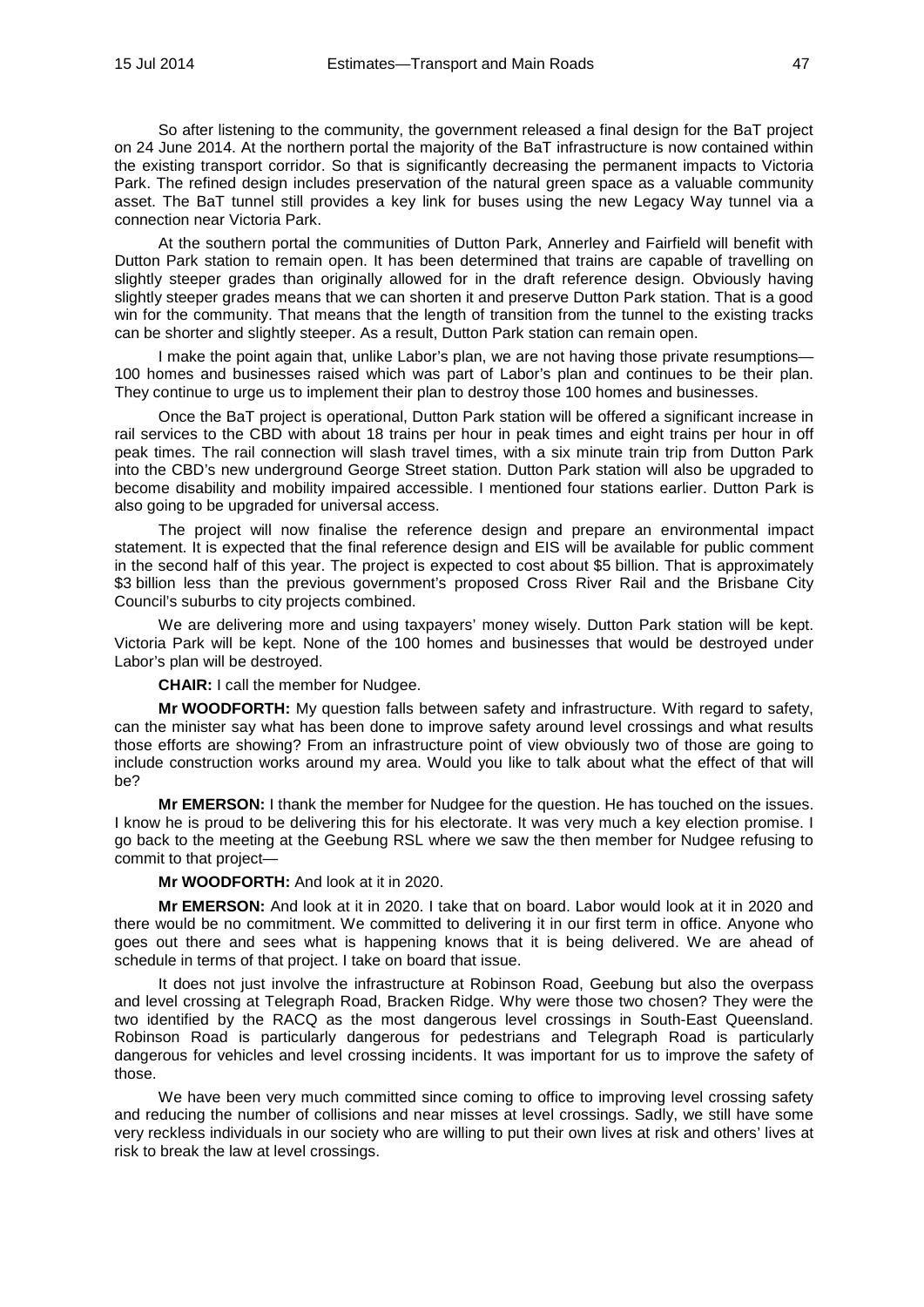I saw some horrific footage at one of our level crossings recently. Parents were pushing their child in a pram across a railway track. They pushed through the gates and ran across the line. You can see from the footage as they push the pram across the light of the train coming down the track. They have broken through the gates to go through. Not only are they playing Russian roulette with their own lives, but playing Russian roulette with their child's life and that of others as well. The reality is that one near miss is one too many. I urge all road users to do their part by obeying the signs and signals.

There were 11 level crossing collisions in 2013-14. That is below the five year average of just under 13. There were 343 near misses at level crossings throughout Queensland, with 249 on the Queensland Rail network, which, can I say, is a drop of 27 per cent. We have, in terms of our education program, seen a significant drop. Twenty-seven per cent is a good result. A great result would be zero near misses, zero collisions, but to see a 27 per cent drop in near misses is a significant improvement.

Queensland's commitment to improve level crossing safety is articulated in our Queensland Level Crossing Safety Strategy 2012-21. That sees the government and industry working collaboratively to make a range of positive improvements to safety at public level crossings. We did establish a Queensland level crossing safety group to manage the strategy and bring together all the relevant stakeholders. That strategy covers the 1,400 public rail level crossings across Queensland. There is a tonne of them out there. The Rail Transport Service Contract provides funding annually for the delivery of the safety improvements at open level crossings and pedestrian crossings of the state supported rail network including replacement of life expired assets. TMR, working with Queensland Rail, conducted a \$2.1 million technology trial of three new and innovative rail level crossing safety technologies to evaluate whether they have a positive effect on driver behaviour at level crossings. Two of these live trials have been completed. A third technology currently is being trialled and we are looking for an evaluation report again expected in the second half of 2014. Again it is not just about education, we are also looking to see what new technology there is, possibly innovative ways to make our open level crossings safer across the state. As I said, there are 1,400 public rail level crossings across Queensland. There are a lot of them, many of them open, and we want to make them as safe as possible. That is on top of that significant infrastructure, as I mentioned, in your strategic electorate and also at Telegraph Road, Bracken Ridge as well, member for Nudgee. Thank you, Mr Chairman.

**CHAIR:** Thank you. Member for Nudgee?

**Mr WOODFORTH:** If we go back to some major projects, the budget outlines the commitment to the Toowoomba second range crossing. Can you provide an update on the industry interest in the project?

**Mr EMERSON:** Thank you again, member for Nudgee, and through you, Mr Chair. As I mentioned a bit earlier, I did travel to Toowoomba earlier this year to present an industry briefing on that. But if you go back again, this is a project that has been talked about for many, many years. This has been on the wish list for those people out in Toowoomba, but I make the point, Mr Chair, and you would be very much aware of this, this is not just a win for the people in that area, this is a win for the Queensland economy because there are significant financial benefits, economic benefits, to the state by having the Toowoomba second range crossing up and running. That is why we are so proud as a government that we signed that memorandum of understanding with the federal government committing to an 80/20 per cent split on that project. Now, that is all subject to the bids that we will receive clearly making sure we can demonstrate value for money.

The memorandum of understanding was confirmed when we signed that in late May 2014—so a couple of months ago. The Commonwealth was committing to \$1.285 billion. The Queensland government was committing to \$321 million. The state is seeking to enter into contractual arrangements with the successful proponent for the design, construction, financing, operation and maintenance of the road over a 25-year period. The Queensland government remains committed to partnering with industry to ensure the project achieves best value for money. There has been an extensive process of industry consultation undertaken during a business case development in late 2012 during which industry showed a strong interest in the project, member for Nudgee. The registration of interests for the Toowoomba second range crossing was released on Friday, 31 January this year and closed on Friday, 7 March 2014. The state received 63 responses to the registration of interests from industry, with registrations ranging from international and Australian consortia through to smaller local construction companies. An invitation for expressions of interest is currently with the market and closes on 16 July 2014—tomorrow. Industry briefing during this expressions of interest process was held, as I said, last month on 12 June 2014 in Toowoomba. Up to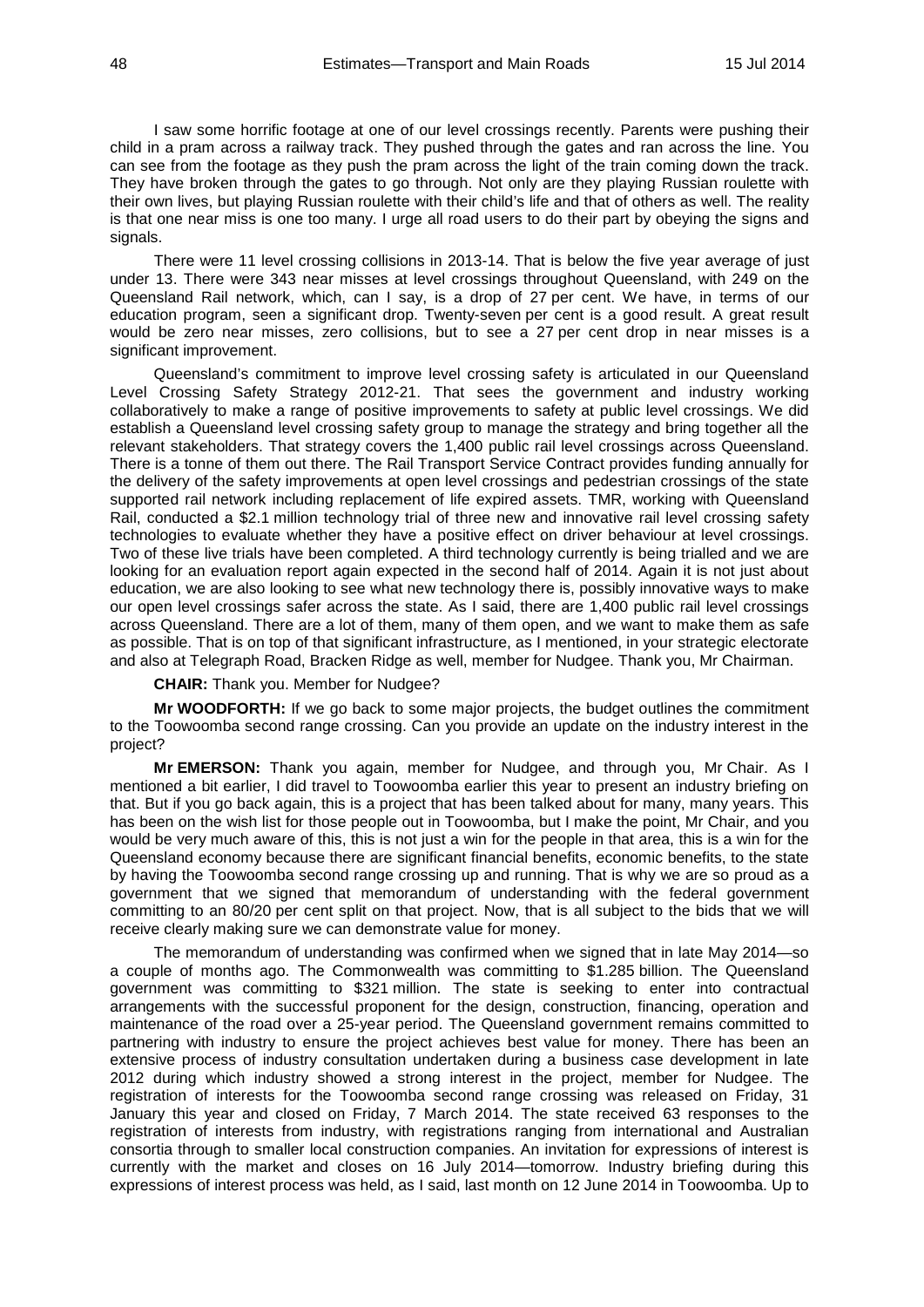200 local, national and international attendees participated in the briefing, representing industry groups such as contractors, operators and financiers. It was good to meet and to speak to them on the day. I could see their enthusiasm for this project, only backed up and only exceeded, I suspect, by the enthusiasm of the people of Toowoomba who have waited a long time for this project.

By partnering with industry in delivery of the Toowoomba second range crossing the Queensland government will ensure that the people of Queensland receive a world-class, value for money infrastructure solution long overdue, much hoped for, much wished for, that we are delivering. Mr Chairman.

**CHAIR:** Thank you, Minister. That is certainly a major project. It will deliver benefits to the whole of this state. Minister, just moving on in a bipartisan way in relation to the Bruce Highway, can you inform us as to what the budget actually delivers for the Bruce Highway? I know you touched on a few aspects of it a while ago, but I think we need to just nail down some of the major funding sections that you are looking at on the Bruce Highway.

**Mr EMERSON:** With pleasure, Mr Chair, because, as you know, I am a very strong advocate for getting the Bruce Highway fixed, getting it to the state it should be. I might just touch on some of the projects. As I said, this year there is a record \$770 million program, but let us talk about some of the projects, the key continuing projects, and then we will look at some of the key new projects as well if that is okay. In terms of continuing projects, the Yeppen South floodplain upgrade south of Rockhampton, due for completion in November 2016, will provide a new elevated crossing on the Bruce Highway. I remember being there after Cyclone Oswald and seeing the Bruce Highway closed at that point. We have been working particularly with the member for Keppel, Bruce Young, who is very much aware of that as an issue. That project goes on. The Townsville ring road, due for completion in October 2016, will provide capacity improvements with a high-speed bypass at Toowoomba for heavy and commercial vehicles. The Pumicestone Roys-Bells Creek Road interchange upgrades for capacity improvements is due for completion in May next year, in 2015. Realign, raise and upgrade for flood mitigation the highway from Sandy Corner to Collinson Lagoon, which is due for completion later this year; and the Cooroy-Curra section A, the Cooroy southern interchange to Sankeys Road. I do make the point that I mentioned a few of those in terms of flood mitigation. The work we are doing is not just about flood mitigation, it is about safety and increasing capacity as well. They are some ongoing projects at the moment.

Key new projects to commence in the forward estimates period include the Mackay Ring Road stage 1, construction of a route around Mackay between Stockroute Road and the intersection of the Bruce Highway and Bald Hill Road; the Sunshine Motorway stage 1, an upgrade of the Caloundra Road interchange and a partial upgrade of the Sunshine Motorway interchange; Cooroy-Curra section C, and that is Traveston Road to Keefton Road; realignment between the Traveston interchange and the proposed Woondum interchange; and the Cairns southern access corridor—that is stage 2— Robert Road to Foster Road, a capacity upgrade for the section between Robert Road to Foster Road to six lanes.

As I said earlier, Mr Chair, if the government does not do this work, the RACQ has forecast between 300 to 400 people will die over the next decade. That is why this work is so important. That is why we are so proud of the work we have been doing. That record \$10 billion over 10 years, all the way from Cairns down through the Gateway North, these are important projects for these communities and I know they are welcomed. When I travel, and I have travelled up and down the Bruce Highway, I know when I speak to local communities about these projects how important they are to those local communities.

**CHAIR:** Thank you, Minister. Earlier on this morning you talked about the centre line safety treatments on the highway. Have you got data in relation to the benefits of that? You talked in general about it this morning and how you thought it was good, but do you have any data that you could share with the committee?

**Mr EMERSON:** I am being handed some information now. As I said, quite often it is sometimes these innovative solutions that make a significant difference. Sometimes they can seem remarkably simple as a solution. It is not always the most expensive solution that is the best solution. Sometimes it can be the most affordable, best use of taxpayers' dollars that gets you a great solution. We have allocated \$10 million to the wide centre line treatments along the Bruce Highway. That is part of our, as I mentioned already, \$350 million Road Safety Action Plan. Obviously there has been work done as well in terms of clearing hazardous objects close to the roadside of the Bruce Highway. That is another \$10 million. In terms of that wide centre line treatment, that will be applied over 350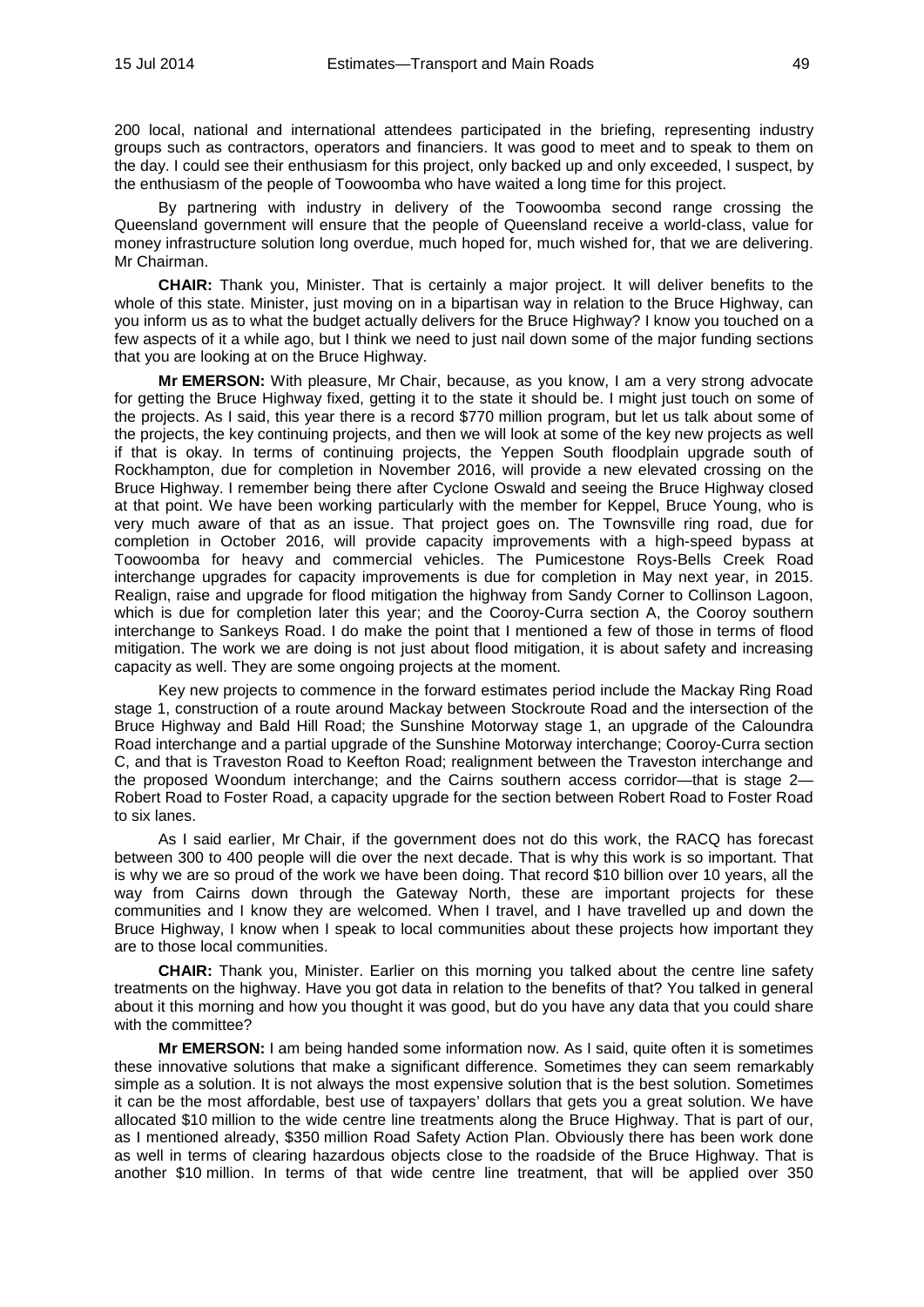kilometres of the highway. The highway is just under 1,700 kilometres. We are applying it to about 350 kilometres of it. The treatment increases the separation between the oncoming vehicles, increasing the chances of avoiding head-on collisions.

**CHAIR:** How wide is it actually?

**Mr EMERSON:** In a moment I will get the DG to give you that. He is the engineer. I have seen them. I am sure anyone driving along those roads would have seen them. As opposed to just one line, they are wider. It does not have to be massively wide. It is just that instantaneous moment, which is that fraction of a second extra, that it gives a motorist crossing it to alert them, that can make all the difference. The audible lines are implemented to alert drivers, particularly fatigued drivers, when they cross the centre line. Overseas experience shows that this cost-effective treatment can reduce the number of serious crashes—so it comes to your point here—by 20 per cent. It is a significant improvement. The trial on the Bruce Highway between Cooroy and Curra has achieved a 58 per cent reduction in crashes. Again, it is a simple solution, but a very effective solution. We continue to work to look at those things, but that is a pretty significant improvement. I might get the DG to mention something more about that.

**Mr Scales:** Thank you, Minister, Chair. The actual centre line treatment varies. It is about 600 millimetres wide to a metre but can go wider at junctions. I have driven the Bruce in the dark and it really is spectacularly good because you can actually see the cats' eyes in your headlights. There is actually one on Coro Drive at one of the junctions. So if you are travelling along Coro Drive heading out towards Indooroopilly they have the same sort of centre line treatment there. As the minister says, it is a fairly simple idea. I think the proof of the pudding will be in the eating. It is a trial, but our colleagues in Europe have used this to great effect to actually reduce the separation between oncoming traffic and, as we all know, a lot of the Bruce is single lane either way. So this treatment, between 600 millimetres and a metre the majority, but bigger at junctions, does make a considerable difference.

**CHAIR:** Is there a limit on the width of the road? I mean, some roads are not going to be suitable because they are too narrow. Is there a rough figure as to how wide the road can be before they can be used?

**Mr Scales:** Yes. Our smallest roads on the Bruce are 600 millimetres, .6 of a metre, which is enough for the physical separation.

**CHAIR:** What I mean is the overall width of the road?

**Mr Scales:** Yes, the overall width of the road is a constraint, Chair, absolutely right.

**CHAIR:** The likes of the Warrego Highway in some places, you probably would not be able to use it.

**Mr Scales:** Not in every case.

**CHAIR:** Thank you. I call the member for Yeerongpilly.

**Mr JUDGE:** Minister, just in relation to the heavy vehicle movements that are occurring, there are national heavy vehicle movements and obviously city based heavy vehicle movements. In areas such as around the Brisbane Markets you have got Kessels Road and Fairfield Road that endure a great deal of heavy vehicle movements due to the Brisbane Markets having over a billion dollars worth of produce a year coming in and out of there. Kessels Road over the last five, 10 years is becoming very, very problematic. What is the department's strategy to deal with road networks that suffer that type of heavy vehicle movement which also endure heavy passenger vehicle movements as well?

**Mr EMERSON:** Thank you, member for Yeerongpilly, and through you, Mr Chair. I was very pleased recently to join the Deputy Prime Minister and federal minister for infrastructure, Warren Truss, in terms of commissioning the Mains Kessels Interchange. That road itself is, from memory, the busiest intersection in Brisbane. You would know it well, member for Yeerongpilly.

#### **Mr JUDGE:** I do.

**Mr EMERSON:** My understanding, speaking to locals, is that that interchange has made a significant difference in terms of that. I do applaud particularly the department but also the contractor in terms of the work on that. I understand that whenever you have infrastructure and significant large pieces of infrastructure there is some disruption and inconvenience. While you are building to make things better, sometimes they get slightly worse. But my understanding from the feedback that I received is that there was very little impact for locals while that was underway and there was strong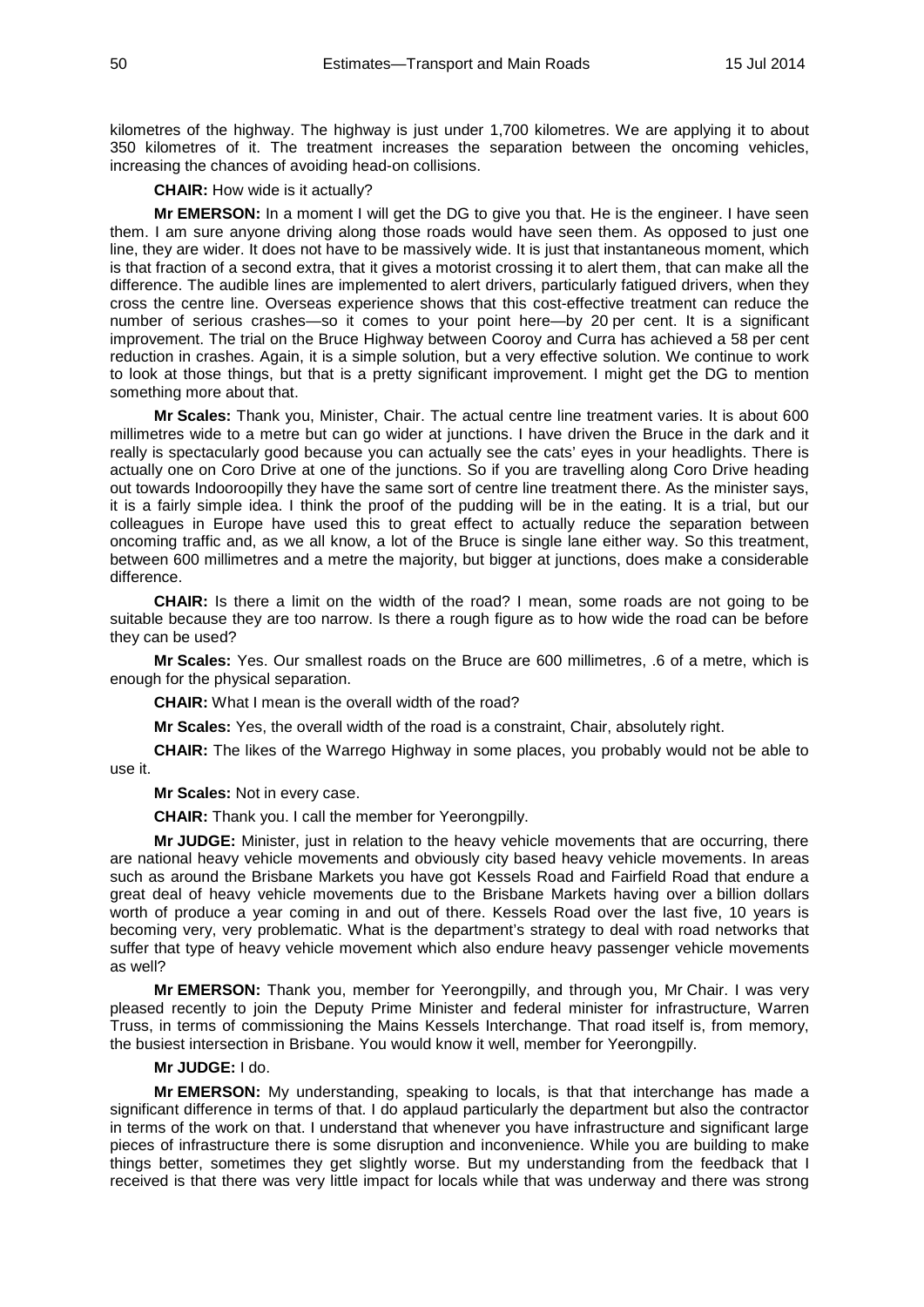feedback in terms that they seemed to have managed that project very well. It is an ongoing challenge for us in terms of infrastructure. As you know, one of the things we are very keen to see, and we have been talking to the federal government about, is inland rail. I come back to my Moving Freight strategy—and the committee's report—that I released about trying to get more freight onto rail if we can. It is a multipronged approach, I guess. We want to make sure our roads work better and those bottlenecks and those challenging interchanges are dealt with in a sensible way, but trying to get more freight onto rail also helps in terms of that problem. I might ask the DG if he has something to add on that.

**Mr Scales:** Thank you, Minister. Thanks for the question, member for Yeerongpilly. We are working with the industry on this. We are using the Moving Freight strategy as a platform, but we are looking at a heavy vehicle action plan as freight vehicles get more and more intense in terms of our point loads and get heavier. So we are looking at using, as I say, Moving Freight as a platform. We are looking at how we can get these heavier vehicles on to freight routes. As the minister said, the Mains-Kessels intersection, 90,000 vehicles a day use that Monday to Friday. So we try to design that out where we can but, obviously, the dollars are not as plentiful as they might be. We have captured the industry really and we are working with industry on a collaborative basis using Moving Freight to see where we can design out instances that you suggest, like the \$1 billion worth of goods going into the Brisbane markets.

**Mr JUDGE:** I just had a couple of questions around heavy vehicles, then I wanted to touch on pilotage and then lastly on cycling. I will stick with heavy vehicles for a moment. Are there any thoughts being given to the times of days that heavy vehicles can use those roads? Clearly, during peak hour movements for motor vehicles—people going to and from work and Griffith University is just located near there as well and it endures a lot of traffic there—has there been consideration about the timing of heavy vehicle movements?

**Mr EMERSON:** I might answer that, if that is okay, member for Yeerongpilly. It is something that, no, we have not looked at, because basically we understand the need to continue to move these trucks around and to deal with business. This is part of economic activity and we have to be very conscious of that. These are jobs and these are creating businesses. That is why we try to look for those other solutions. We look for how we can manage in terms of getting more on to rail, how we can make sure that the interchanges are better. But we have to be very conscious that we do not put further impediments in front of business that employs people, generates jobs and generates economic growth.

**Mr JUDGE:** I want to go now to port and pilotage services and the recent privatisation of that moving it to the port corporations away from Maritime Safety Queensland—the concern being with the increase in coastal freight movements and international freight, the protection of the Great Barrier Reef and environmental concerns. What assurances are in place? What is the experience internationally on the privatisation of port and pilotage services? There is a concern that it was done purely for privatisation as opposed to any other reason. That is held by a number of people.

**Mr EMERSON:** Thank you, member for Yeerongpilly, for that question. As you know, when we undertook this this was something that had been occurring in other parts of Australia already. So it was not something unique to Queensland at all. We were probably catching up to some of the other parts of Australia in terms of doing that.

**Mr JUDGE:** With all due respect, if I can just interrupt for one moment: we have a Great Barrier Reef; they do not.

**Mr EMERSON:** Thank you, I appreciate that, and that is why we worked to ensure that we do the right thing by the Great Barrier Reef and preserve that. But we also look at what is happening in other parts of Australia as well in terms of that process. As you know, the provision of service was devolved on 2 November 2013. Pilotage is compulsory for most ships—that is ships of 50 metres or longer—that visit Queensland ports. The reality is that safety standards were not impacted. As I make the point again, this is something that happens in other parts of Australia. Yes, I take on board what you have just said: the Great Barrier Reef is important to us. That is why we made sure that there was no impact to safety at all from these changes. It was not something that Queensland was doing and leading the way; it was something that had happened in other parts of Australia already.

**Mr JUDGE:** Lastly, in relation to the cycle changes that have occurred recently—the one-metre rule and so on—you touched on engineering, education and enforcement. It has been well reported in the media that enforcement has been an issue as acceptance of this change in cycle safety legislation has come into play. Can you tell me what you are doing to address that?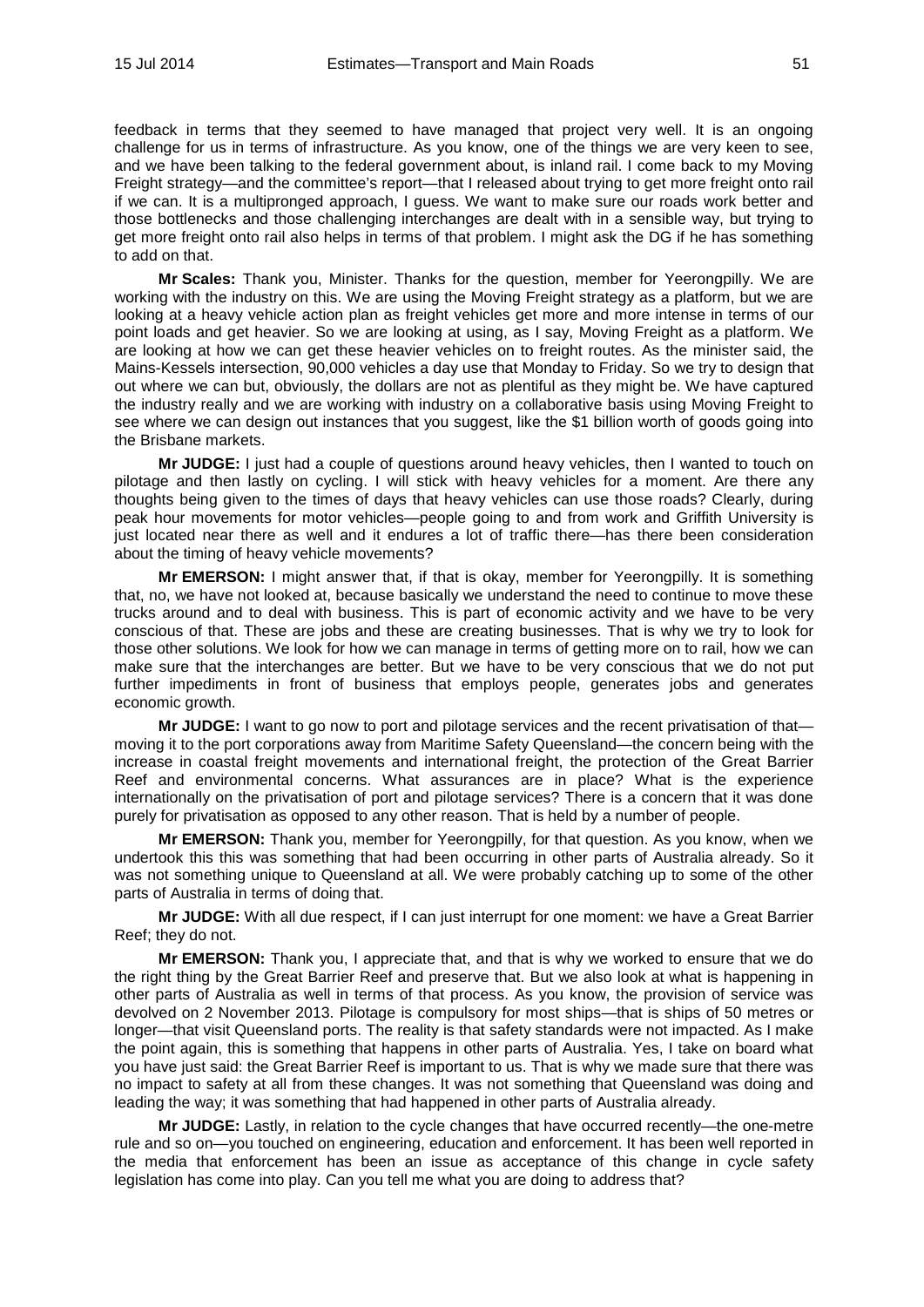**Mr EMERSON:** In terms of that, as you know, this committee made a recommendation and I accepted part of the recommendation. The recommendation of the committee was to bring in the one-metre rule permanently. What I did—

**CHAIR:** A safe passing distance, Minister.

**Mr EMERSON:** And a safe passing distance as such. Thank you, Mr Chair. I stand corrected. What I said was that we would have a two-year trial and that is underway. I think the feedback strongly from the cycling community to me has been that they have seen a change in attitude on our roads. That is what the aim of it was. It was not about fining people; it was about actually changing an attitude on the roads. Why did I ask the committee to examine it? Because over the last five years we have seen a doubling in the number of deaths of cyclists on our roads. So it was important to have a look at this. We brought in the change as part of a package of change, not just in terms of the safe passing distance but also in terms of crossing across a solid white line to give motorists a chance to pass a cyclist where it was safe to do so and also increasing the fines for cyclists, to bring them up to the same level as motorists. If you do the crime, you pay the fine no matter whether you are on two wheels or four wheels.

What I am looking for over the two-year trial is to see how well it can be implemented, how well it can be enforced. But, member for Yeerongpilly, if the feedback coming back to me from cyclists is that there has been a change in attitude on the roads, that they feel safer on our roads, that seems like a pretty good sign. That is a good indication. It is not about fining people; it is about changing the attitude on our roads and that is what the aim has always been: to make our roads safer. That was my riding orders, I guess, to the transport committee: to have a look at how we can make our roads safer for cyclists.

So I thank motorists out there who have been, I guess, more aware. That has been part of it. It is not a war out there on our roads. Sadly, some motorists, sadly, some cyclists, treat it as a war. Some do the wrong thing and do not obey the rules. The rules are there whether you are on two wheels or on four wheels. As I said, just to reiterate to the member for Yeerongpilly, the feedback has been that there seems to have been a change of attitude on the roads for cyclists. That is good news.

**Ms TRAD:** In relation to the Toowoomba range crossing, which you referred to earlier at page 20 of the SDS, can you guarantee that this will not be a toll road?

**Mr EMERSON:** I thank the member for South Brisbane. We have indicated from day one that it will be a toll road. So that is no guarantee at all, because we have indicated that there will be a toll on it. That is no revelation. Anyone who has followed this—and I assume as the shadow minister for transport and main roads you would be very much aware of a major road infrastructure project in Queensland—and from day one it has been talked about as having a toll. So no, I have said what we have said before. We stand by what we said before. A toll has always been anticipated in terms of that project. So that is what we talked about from day one.

Significantly, of course, this is a project that Labor has never wanted to do—never wanted to do, never did it when they were in office in 14 years. I can tell you that the federal Labor government was completely opposed to this project—refused to fund it, refused to even contemplate doing it. Labor has always been against the Toowoomba second range crossing.

So we are getting on with the job. As the member for Warrego knows, we are delivering a project. As I gave that lengthy response earlier, it was a great pleasure in June—a month or so ago to attend the industry briefing with up to 200 local, national and international representatives and consortia looking at that project. There is great interest in that project and it was great to be able to sign the memorandum of understanding with the federal government—with Warren Truss, the federal infrastructure minister and Deputy Prime Minister. We are getting on with an important project for that area. I know that the LNP is completely behind that project, because it has taken an LNP government in Queensland and an LNP government in Canberra to deliver that project.

**Ms TRAD:** Minister, if the project is fully funded as you claim, why does it need a toll?

**Mr EMERSON:** No, I did not mention anything about fully funded in my statement just then. I do not know where you got that from. You asked me a question whether it was going to have a toll. I said that it would have a toll. I made it very clear in terms of that project that there is funding there that would be subject to private input. For instance, it may be that the toll will pay for the maintenance of that project, but that is going to be up to the business case that is developed in consultation as part of the industry briefing. So that will be the case. We have made it very clear.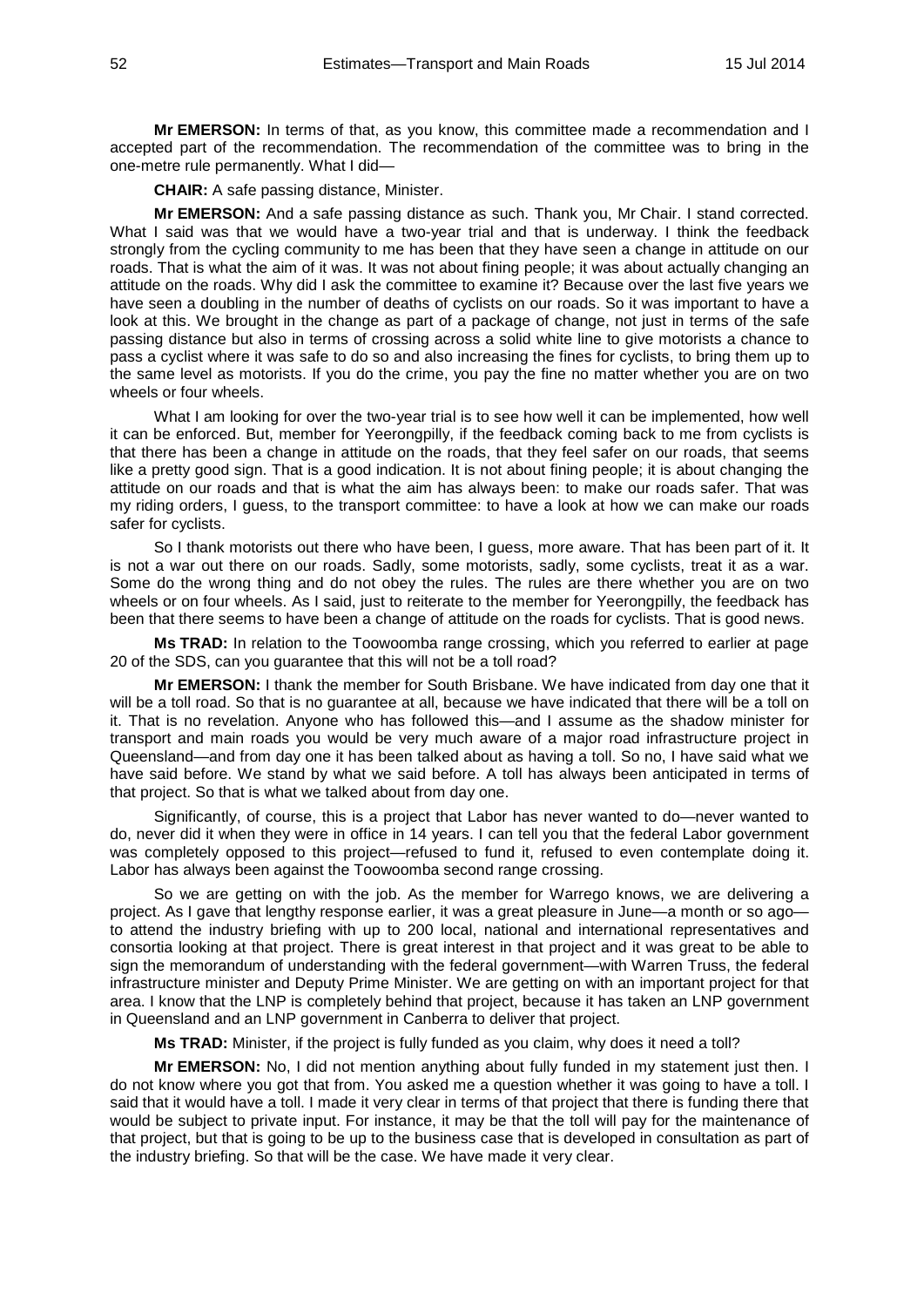The only thing that is unclear is why Labor continues to oppose that project, why Labor did not want it fund it, why Labor was against it, why federal Labor was strongly opposed to it. That is the only thing that really is unclear. For such an important project, not just for that region as I have pointed out before but to the whole of Queensland and economic growth, why was Labor so opposed to it.

**Ms TRAD:** Mr Scales, just in relation to the Toowoomba second range crossing, can you advise what the projected usage is? I assume that you will be giving them to the private investors because it will be a toll road.

**Mr Scales:** Thank you for the question. That project is currently being run out of Projects Queensland for the business case. As far as the actual numbers are concerned, that will feed into the business case. I do not have the numbers with me, because the project is being operated by Projects Queensland until it gets to business case and then it will be handed over to the department to deliver.

**Ms TRAD:** Mr Scales, you are informing the business case, I assume, then? Who is doing the modelling? Projects Queensland?

**Mr Scales:** Projects Queensland.

**Ms TRAD:** All right. So you are doing nothing in relation to it?

**Mr Scales:** We have people embedded in the team providing advice, but it is a similar sort of project to the new generation rolling stock, where Projects Queensland—

**Ms TRAD:** Has the lead.

**Mr Scales:** Put the commercial deal together and then, once the commercial deal was put together, handed across to us.

**Ms TRAD:** Okay. Based on modelling and advice from DTMR?

**Mr Scales:** No, modelling advice from the private sector, probably from consultants.

**Ms TRAD:** Right. How are they verified independently? They are independent consultants?

**Mr Scales:** As I said, the project is being run out of Projects Queensland, not by the department at this stage.

**Ms TRAD:** Right, okay.

**Mr Scales:** I am not dodging the question.

**Ms TRAD:** No, no, I understand.

**Mr EMERSON:** It may be a question for the Treasurer when he is before the estimates.

**Ms TRAD:** Yes. I thought that the agency that was spruiking it in their SDS would have answers to those simple questions, but obviously not.

**CHAIR:** The time is up for a change now. Thank you, member for South Brisbane. I call the member for Morayfield.

**Mr GRIMWADE:** I just wanted to go back to some of those major projects. You were talking about the Gateway north. Obviously, it is a big bottleneck. A lot of commuters from my electorate go through it to and from the city and they write to me quite often about it. So I applaud you for having the fortitude to go ahead and upgrade that intersection. With increased numbers on that road, what is the status of the additional lane between Sandgate Road and the Deagon deviation?

**Mr EMERSON:** Thank you, member for Morayfield. Yes, it is not just your members in your electorate there, but I think a lot of people travelling in that area coming from Brisbane up to the Sunshine Coast and back have experienced the delays, the bottlenecks, the frustration and that is very understandable. We want to, obviously, where we can, make sure that people can get to work on time, can get their kids to school on time.

I mention the Gateway North upgrade that you mentioned and, of course, the GAL—the Gateway additional lane—as well. It was very pleasing for me to just the other week attend an inspection of that project with the Deputy Prime Minister, Warren Truss, and also the member for Sandgate, Kerry Millard, who is also, along with you, very interested in that project.

The Gateway additional lane project will provide an extra northbound lane for 2.5 kilometres between Sandgate Road and the Deagon deviation. It is a jointly funded project between the Australian federal government and the state government. It will, as you quite rightly pointed out, member for Morayfield it, will help manage congestion during the afternoon peak period. Work began on that project shortly after we began office in April 2012 and they are currently on track for completion ahead of schedule subject to weather and construction conditions.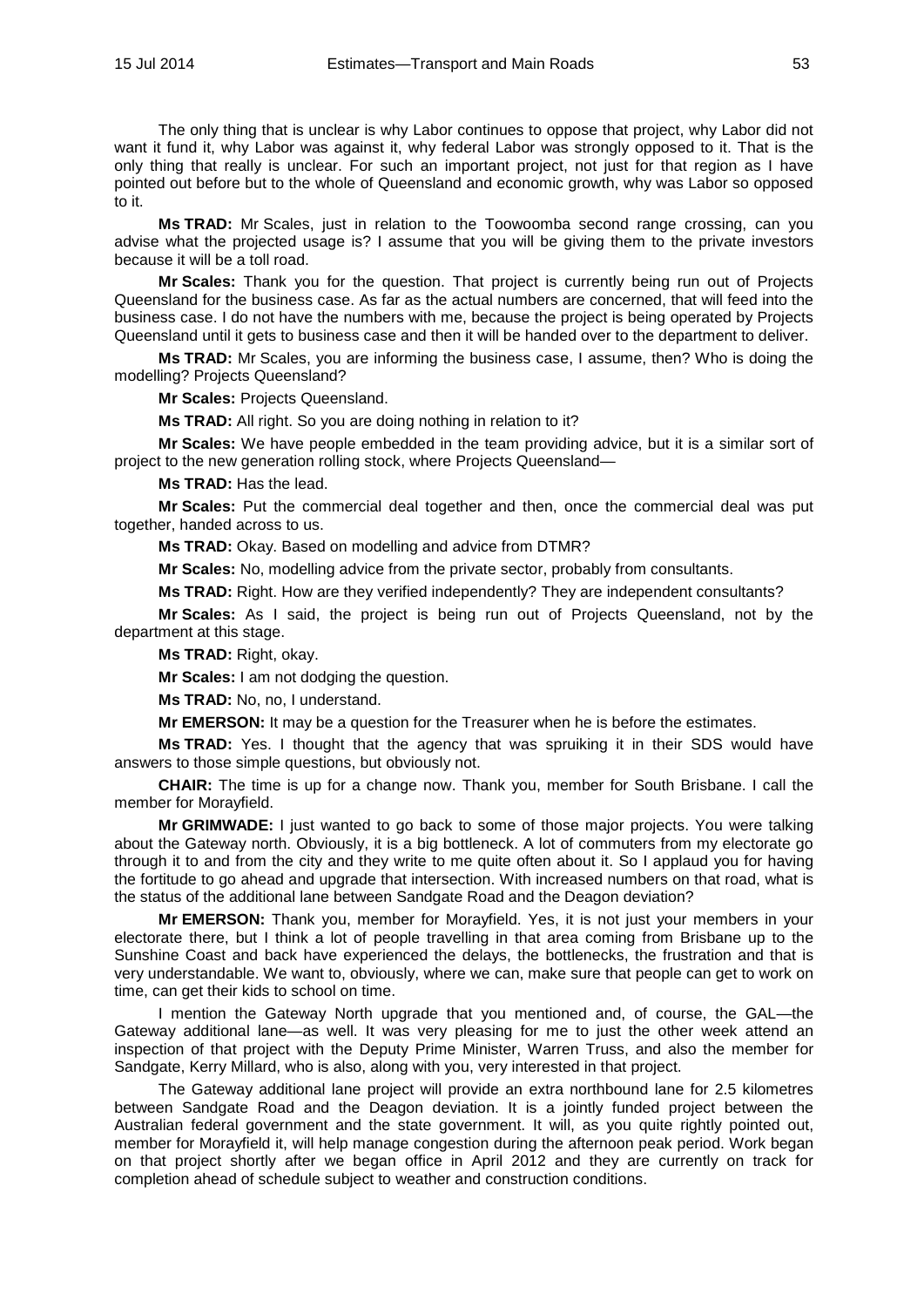Motorists are already driving on the newly completed northbound land of the Gateway Motorway across the new Cabbage Tree Creek Bridge at Deagon. The widened Depot Road overpass is completed, and the benefits will include widening the motorway to three lanes to increase capacity, easing traffic congestion and improving travel times for motorists, increasing safety for motorists, encouraging long distance travellers to remain on the motorway and off local roads and, as I said, reconstructing bridges at Cabbage Tree Creek and the widening of the Depot Road overpass to accommodate the additional lane.

As I said, works did begin in April. I inspected the works a week or so ago, and we expect them to be completed this year. I think that will be a significant improvement to the Gateway. Of course then we get on with the Gateway north upgrade as well—member for Morayfield, again, I know a project that is very close to your heart and very close to any motorists using that part of the Gateway. But the GAL project is almost completed—a great result. Then we get on to the GUN—and that again is another significant project.

**Mr GRIMWADE:** Thank you, Minister. I will continue in regard to QTRIP and the investment we have in Queensland. I am very interested to hear about the QTRIP program and what is happening around Queensland in regard to the investment going forward. Can you outline what the budget delivers for Queensland roads and the comparison with the Queensland Transport and Roads Investment Program?

**Mr EMERSON:** Thank you, member for Morayfield. I will go through that. As I said before, the QTRIP program is \$18 billion—\$18.1 billion to be precise—over four years. Breaking that down, that program from 2014-15 to 2017-18 comprises \$4.8 billion in 2014-15, \$4.2 billion in 2015-16 and, as I said, \$18 billion over the four years. The QTRIP program, the Queensland Transport and Roads Investment Program, is developed according to TMR priorities and budget outcomes and in consultation with essential agencies and obviously myself as the minister. The state budget documentation—Budget Paper No. 3, the Capital Statement; Budget Paper No. 4, the Budget Measures; and Budget Paper No. 5, the Service Delivery Statements—outlines the capital works in 2014-15 financial year only.

Some of the major initiatives in the state budget and QTRIP will see \$374 million from the Australian, Queensland and local governments towards construction of the \$988 million Moreton Bay Rail Link, which is a dual track passenger rail line from Petrie station to Kippa-Ring station; \$177.3 million from the Australian and Queensland governments towards the \$590 million duplication of the Bruce Highway Cooroy to Curra from Cooroy Southern Interchange to Sankeys Road, section A; \$130 million towards the \$150 million capital recovery and reconstruction work program resulting from the natural disaster events throughout the state in early 2014; \$80.4 million from the Australian and Queensland government towards the \$200 million Townsville ring-road stage 4, and that will provide a high-speed bypass of Townsville for heavy and commercial vehicles; \$66 million from the Australian and Queensland governments for the \$137.5 million duplication of a section of the Bruce Highway from two to four lanes from Vantassel Street to Cluden—I inspected that project not long ago up in Townsville and it is great to see that project well and truly underway and on schedule and that it was not affected by the recent weather events in Townsville; \$50.7 million from the \$119 million upgrade of the interchange at Smith Street and Olsen Avenue and improvements on Smith Street east of the Pacific Motorway; \$47 million from the Australian and Queensland governments for the \$296 million project to provide a new elevated crossing of the Bruce Highway across the Yeppen flood plain, which I have detailed previously.

There is even more, member for Morayfield. There is \$30.4 million from the Australian and Queensland governments towards the \$1.6 billion Toowoomba second range crossing bypass north of Toowoomba; \$25 million for the new generation rolling stock project; \$24.5 million from the Australian and Queensland governments to commence the \$341 million stage 1 upgrade of the Bruce Highway between Caloundra Road and the Sunshine Motorway; and \$14.5 million from the Australian and Queensland governments for the \$560 million upgrade of the Mackay ring-road stage 1. It is a big program, a comprehensive program. That is why we saw the RACQ being so complimentary of the work we have been doing in terms of those roads. They understand the hard yards we have been doing in terms of getting significant improvements to our road infrastructure while also keeping control of costs such as rego for the family car.

**CHAIR:** I call the member for Algester.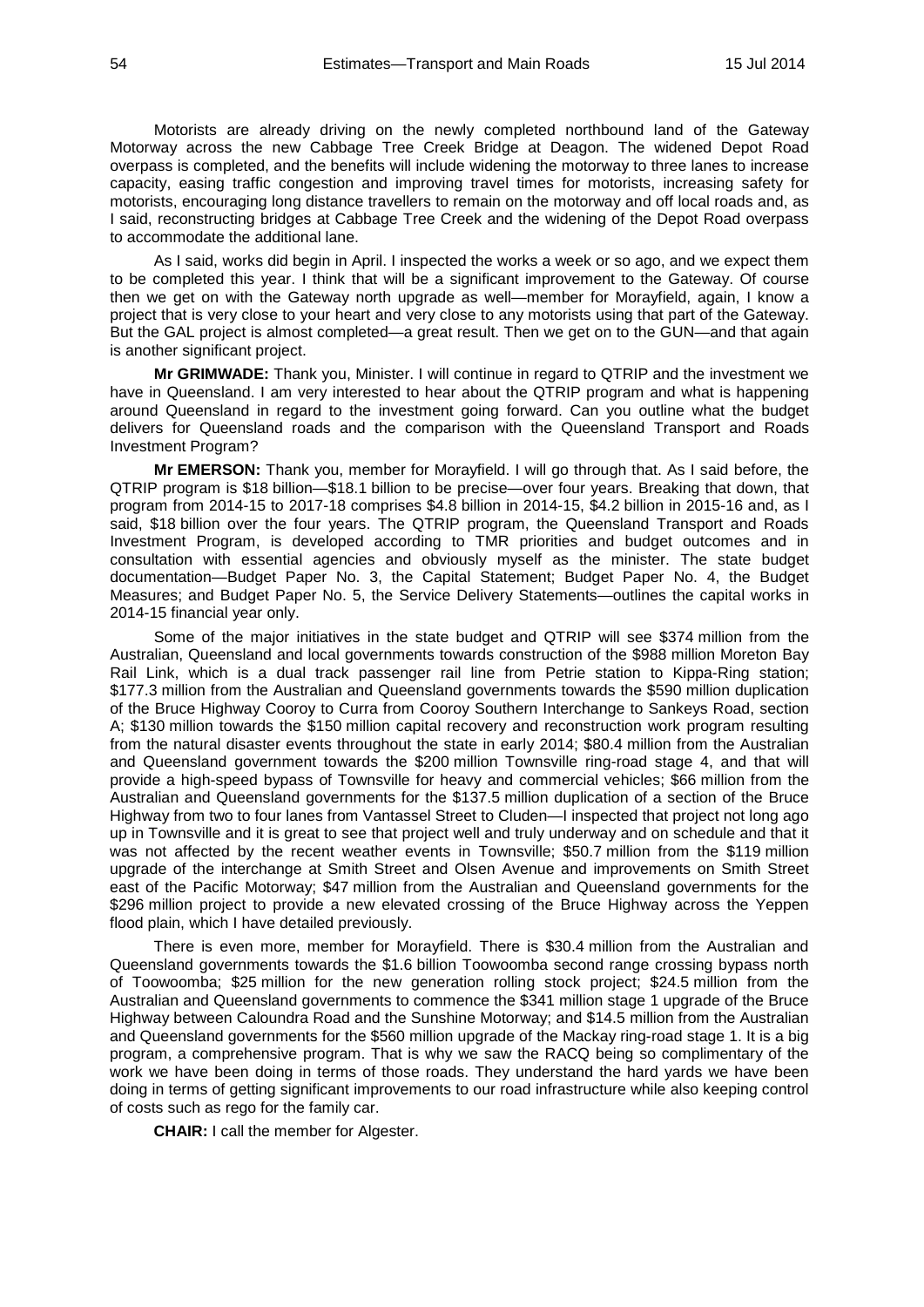**Mr SHORTEN:** Minister, I know it is always at the forefront of your mind that you are using taxpayers' money to build infrastructure. Can you give the committee an understanding of what is being done to lower the cost of building Queensland's transport infrastructure?

**Mr EMERSON:** Thank you, member for Algester. I do appreciate that. One of the challenges I had when I became minister was the cost of delivering infrastructure in Queensland. I had a look at the Australian Bureau of Statistics figures. What they showed was that the cost of delivering infrastructure in Queensland over a 10-year period had gone up about 79 per cent. That figure needs to be compared to what was happening in the rest of Australia. In the rest of Australia it had gone up in the 60 percentage bracket. So the cost of delivering infrastructure was significantly more costly over that 10-year period in Queensland compared to the rest of Australia.

I am a minister who is very conscious of dollars. We saw before that there has been only one-sixth of the hospitality bill in my department compared to the previous transport minister, as the member for South Brisbane pointed out. We have been very conscious of making sure that we try to spend our dollars sensibly and try to get the best result. We do not want gold plating of these projects. We want to deliver because if we can deliver a project at a fairer cost, at a more sensible cost, we can do more, and that is important for us too. We had a look at the stuff that was nice to have rather than needed to have. As I said, we removed gold plating and looked for more innovative approaches. I mentioned road treatments in the Cooroy to Curra section on the Bruce. We are looking for innovative approaches, not necessarily the most expensive approaches. Have a look at that trial, as I mentioned those figures before—a 50 per cent reduction in crashes. There is an example of where we can actually look to improve safety but not at a phenomenal expense.

So we look at improving technical and infrastructure work, delivery skills—use packaging and delivery options to reduce the cost of a project—and also optimising asset management. Again, we are doing all of these things to try to make sure we can deliver infrastructure, much needed infrastructure, at a good cost, at a good price, for taxpayers, trying to use taxpayers' dollars wisely. I might just ask the DG to elaborate on that, Mr Chair.

**Mr Scales:** Thank you, Minister, and thank you for the question, member for Algester. The department has responded proactively to the rising costs of infrastructure prices, which are tender prices, to 2012 and beyond, also the reduction in available funding and the government policy direction that we had to watch every dollar—do more with no more. In November 2013 we got the industry together and ran a number of workshops, including a workshop with industry regarding reducing the cost of infrastructure. The minister actually opened that. There were over 100 members of the construction industry, consultants and various other people there. The outcome of the workshop, with collaboration from industry, is that we developed a series of initiatives.

As the minister said, we are looking at innovation. We are looking at laser technology now for doing surveys, so it is like a little carpet driven along behind a vehicle. It is a bit like Google maps, so it does like a point cloud so we are able to survey structures without doing the actual physical management—lasers do it. We are using composites for bridges. We have over 300 timber bridges in the state. So we are looking at plastics to do that. We are using something called foamed bitumen. We are also in the city using Bluetooth detectors to do traffic counts rather than just using people on the ground doing physical surveys. So we are doing a lot with innovation.

We are continuing to use Austroads and Australian standard specifications so that we have a common set of standards here that industry can know and understand. We are continuing to implement cost-efficient and competitive tender processes, so we have a suite of documents that are transparent. We are continuing to look after specifications and standards in a responsible manner again, the priority has been safety and reduction on long-term costs. And we are embracing strategies so it is easier to do business with the department.

There are three main reports that we produce: one is proposed major works to competitive tender report. So for anything over \$1 million we will use a suite of documents and a suite of technologies there. We have also embraced the Roads Australia Pipeline report. So that is \$15 million and above, and that is on the Roads Australia website. And we are using the National Infrastructure Construction Schedule, an ICS, which is a national information repository—so anything over \$50 million. So we have strata in terms of different projects and techniques, but we are working really collaboratively with the industry to get the best possible way forward.

**Mr EMERSON:** I might just add to that. As I said, member for Algester, we are very keen to make sure we can get the best price for these projects, because the best price we get means we have more money to do more. That does not please everyone you would be surprised to know. You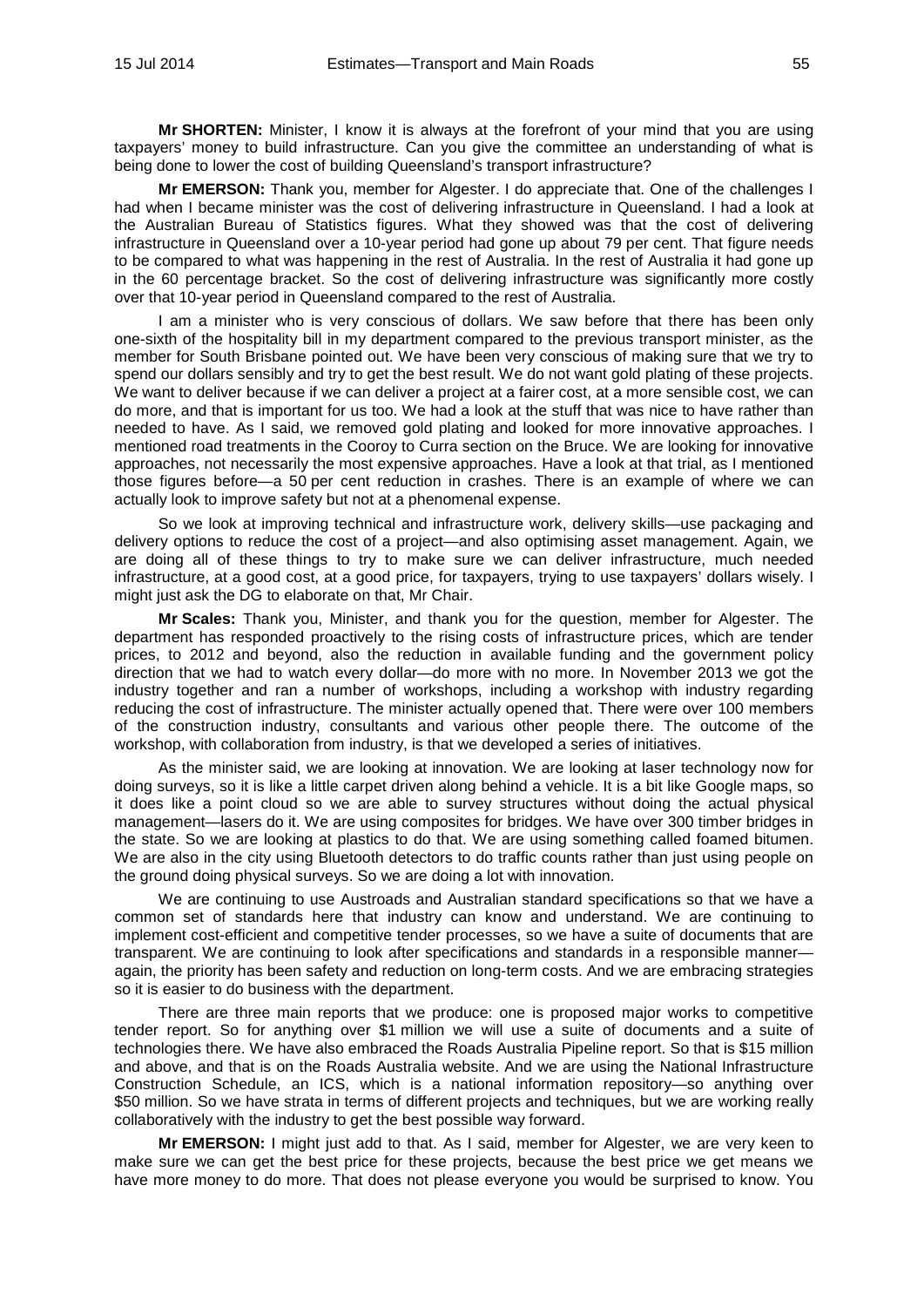would think that people would understand that it is important for taxpayers to see their government is actually delivering projects for the best price possible. They are not in the business of wanting to see us spend more money than we need to for a project. But I did note there was a comment made recently saying that there were concerns that the government, us, were really screwing down prices on major contracts. That was the concern that was raised. That concern of course was raised by the member for South Brisbane.

**Ms TRAD:** Screwing down subcontractors, Minister, I think it was.

**Mr EMERSON:** I have the quote here—and I will quote thank you—from Patrick Condren's program on 4BC. The quote is 'process where they are really screwing down prices on major contracts'. Yes, we are trying to get the best price possible. Our job is not to pay the most for a project. Our job is to get a fair price for a project to make sure we are getting the best value for taxpayers' dollars. We are not interested in returning to the waste we saw under the Labor government. But clearly with those kinds of comments about concerns of us trying to get the best price for a project show that that continues to be Labor's policy of spending big—big taxing, big spending, a lot of waste.

**CHAIR:** I call the member for Algester.

**Mr SHORTEN:** Thanks, Minister. You have probably answered my next question which was: what are you doing and what is the department doing to ensure that taxpayers get the maximum value out of their investment in infrastructure? You have probably pretty well answered that, so I might move on, if you do not mind. How was the government consulting with the road freight and agricultural freight industries to ensure that regulations are practical and support the growth of the Queensland economy?

**Mr EMERSON:** Thank you, member for Algester. To be honest, I am very happy to keep talking about our policy of trying to get the best value for infrastructure projects and contrast and compare Labor policies. But let me talk about that issue you raised. I work very closely with my ministerial colleague the Minister for Agriculture, John McVeigh. I have attended a number of round table meetings with him and industry stakeholders about issues particularly pertinent in terms of freight movements and agriculture, so we have worked well on that and we are delivering on our commitment to grow a strong four-pillar economy, developing the agriculture, resources and construction and tourism sectors.

As I have mentioned before, we have released our Moving Freight strategy. We released that in 2013. That strategy was developed through dealing with stakeholders, getting their feedback and talking to them about what they see as the important thing. Of course, as you know, member for Algester, we also commissioned your committee to undertake that task which I know you did diligently and you spoke to a whole range of stakeholders. We are getting on with the job of developing a better freight strategy in consultation with industry. To do that I have re-formed the Road Freight Industry Council to include key road freight industry representatives. That council will provide practical and informed industry input to the department to ensure that road freight policy development and regulations are practical and support growth in the economy. The council leads industry discussions and provides real world input to the department on a broad range of topics relevant to the heavy vehicle and agricultural sector including a critical regulation component.

I have also established a new agricultural transport industry council to provide the agricultural industry with a more direct opportunity to inform freight planning in the development of better regulatory approaches. The agricultural transport industry council has established an operational subcommittee that will specifically improve current regulations and cut unnecessary and restrictive red tape. The subcommittee is chaired by an industry representative and is supported by senior departmental officers responsible for transport regulations. We want to work very closely, we are working very closely, with the industry on that crucial issue of freight movements across the state.

**CHAIR:** Thank you, Minister. The committee will now adjourn for 30 minutes. The committee will resume its examination of the estimates of the Minister for Transport and Main Roads at 4 pm.

#### **Proceedings suspended from 3.30 pm to 3.59 pm**

≌. **[CHAIR:](http://www.parliament.qld.gov.au/docs/find.aspx?id=0MbaTHLGC20140715_155940)** The estimates hearing of the Transport, Housing and Local Government Committee is now resumed. We will continue with the examination of the estimates for the Minister for Transport and Main Roads. I call the member for South Brisbane.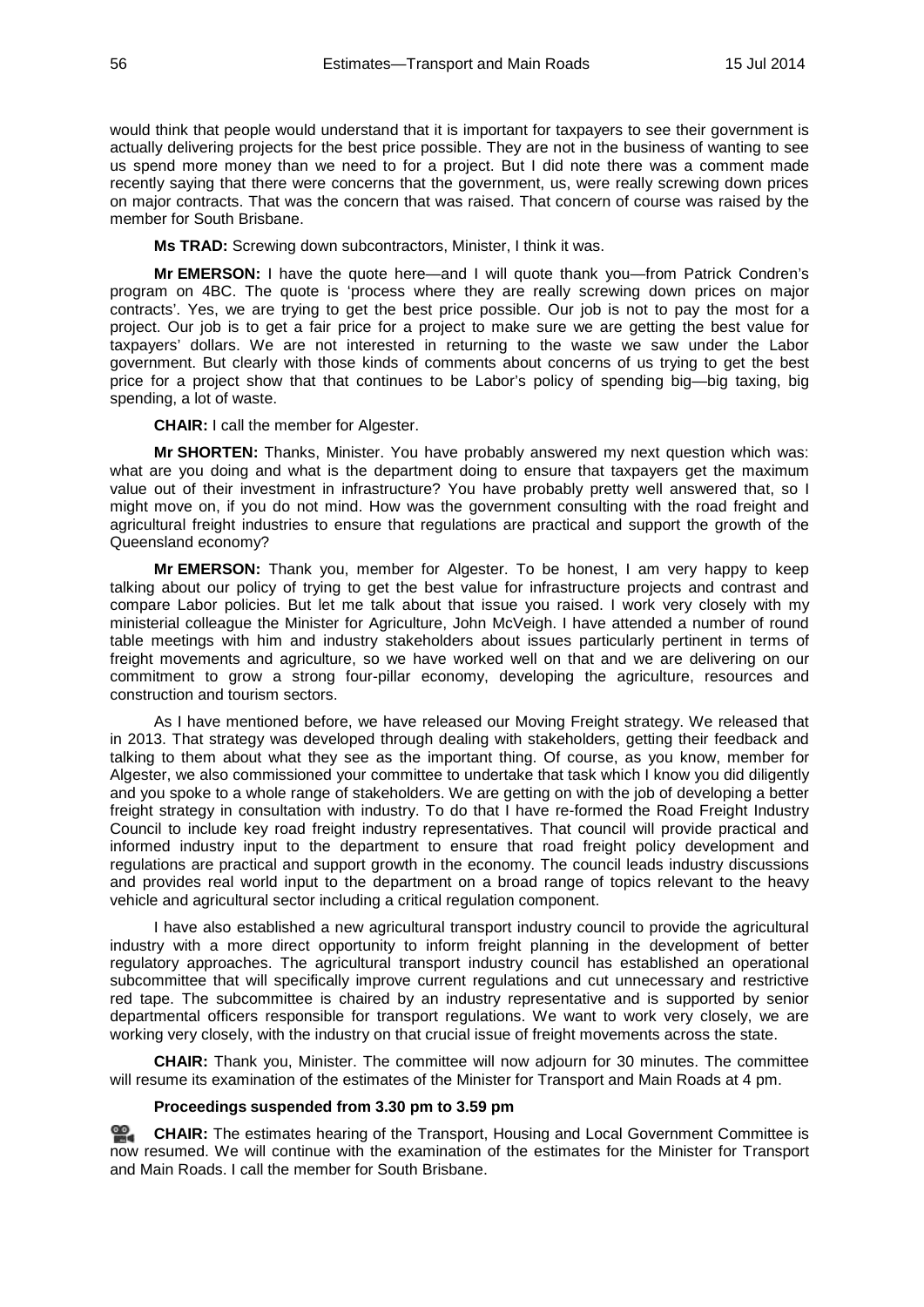**Ms TRAD:** Thank you very much, Mr Chair. Minister, in your response to a previous answer in relation to the non-decommissioning or the government's backdown on the decommissioning of the Dutton Park train station, you advised that it was because it was miraculously discovered that it was engineeringly possible to have a steeper tunnel for the rolling stock. Minister, is it correct that it was an engineering solution?

**Mr EMERSON:** I thank the member for South Brisbane. I take that question. What we did is we went out there and undertook considerable public consultation across that project. As I have detailed already, we had a comprehensive public consultation process talking and seeking public feedback. The two issues particularly that were raised during that feedback period were about both the southern and the northern portals. In terms of the northern portal, that particularly was around impacts on Victoria Park. Through work with the department, we have been able to look to alleviate those impacts on Victoria Park. In terms of the southern portal, the feedback was about the decommissioning of Dutton Park station. We looked at the gradients in terms of our train system, particularly with what the new generation of rolling stock trains could do. We wanted to see if we increased the gradient of that southern portal, whether that would alleviate that problem. We spoke to engineers about that. We felt that, instead of a three per cent gradient, we could have a 3.25 per cent gradient and the trains could deal with that gradient. That would also mean that we could maintain the Dutton Park station so we did not need to decommission it.

When we started this project, again we looked at what the previous government had done. We were very much aware of the fact that their plan involved those 100 homes and businesses being destroyed. That was Labor's plan. We did not want to do that. We were looking for a plan that did not see any private resumptions. While, unfortunately, that initial plan did involve the decommissioning of Dutton Park station, it did away with Labor's intent of raising those 100 homes and businesses. However, through feedback and talking to the engineers and looking at what was possible, we have been able to modify that plan. That has been a good result.

Dutton Park station, far from being decommissioned, will now become a far more important part of the BaTT project and that network. As I said, it also will have universal access. That is an important thing to deliver for that project. Let me talk at a bit more length about the project itself. We will see a combination of a railway and a busway in a single double-decker 15-metre wide tunnel beneath the Brisbane River and the Brisbane CBD. It will run from Dutton Park in the south to Victoria Park/Spring Hill in the north. The BaTT project will include three new underground stations at Woolloongabba, George Street and Roma Street. It will be a once-in-a-generation city-defining project. It will increase public transport capacity across the Brisbane River, offer faster and more frequent direct and reliable bus and train trips to the CBD from across the region to help manage congestion by getting families to where they need to be quicker and lay the foundation for a sophisticated international standard turn-up-and-go transit system for Brisbane.

We released the draft reference design on 19 March. As I said, there was comprehensive and extensive community feedback. I was very pleased to make that more recent announcement regarding changes that would alleviate concerns at Dutton Park and at Victoria Park as well. Importantly, moving forward, we have earmarked as part of our Strong Choices investment program \$1 billion for the BaTT project. As I said, this project will make a significant difference. That is why when we have done the industry briefings we have seen such strong enthusiasm. I have done a number of industry briefings already on this project. Those who have seen the geotech work underway, both in George Street and on the river, know that we are well and truly going ahead with this project and it will make a significant difference to public transport, both rail and bus.

**CHAIR:** Thank you, Minister. Member for South Brisbane?

**Ms TRAD:** Thank you, Chair. Mr Scales, in relation to the BaTT project and the Dutton Park train station, was a steeper incline for the southern portal ever part of the original options put to the minister? It seems pretty basic.

**Mr Scales:** I thank the member for South Brisbane for the question. The original slope was three per cent. We were asked to look at whether it was possible to increase that slope so we could keep the station. The new generation rolling stock basically will operate on a 3¼ per cent slope. Originally, it was a three per cent slope. We looked at options beyond that and we looked for 3¼ per cent. The new generation rolling stock of 75 trains that form part of that has a more efficient traction package.

**Ms TRAD:** That did not come to light until? **Mr Scales:** Correct.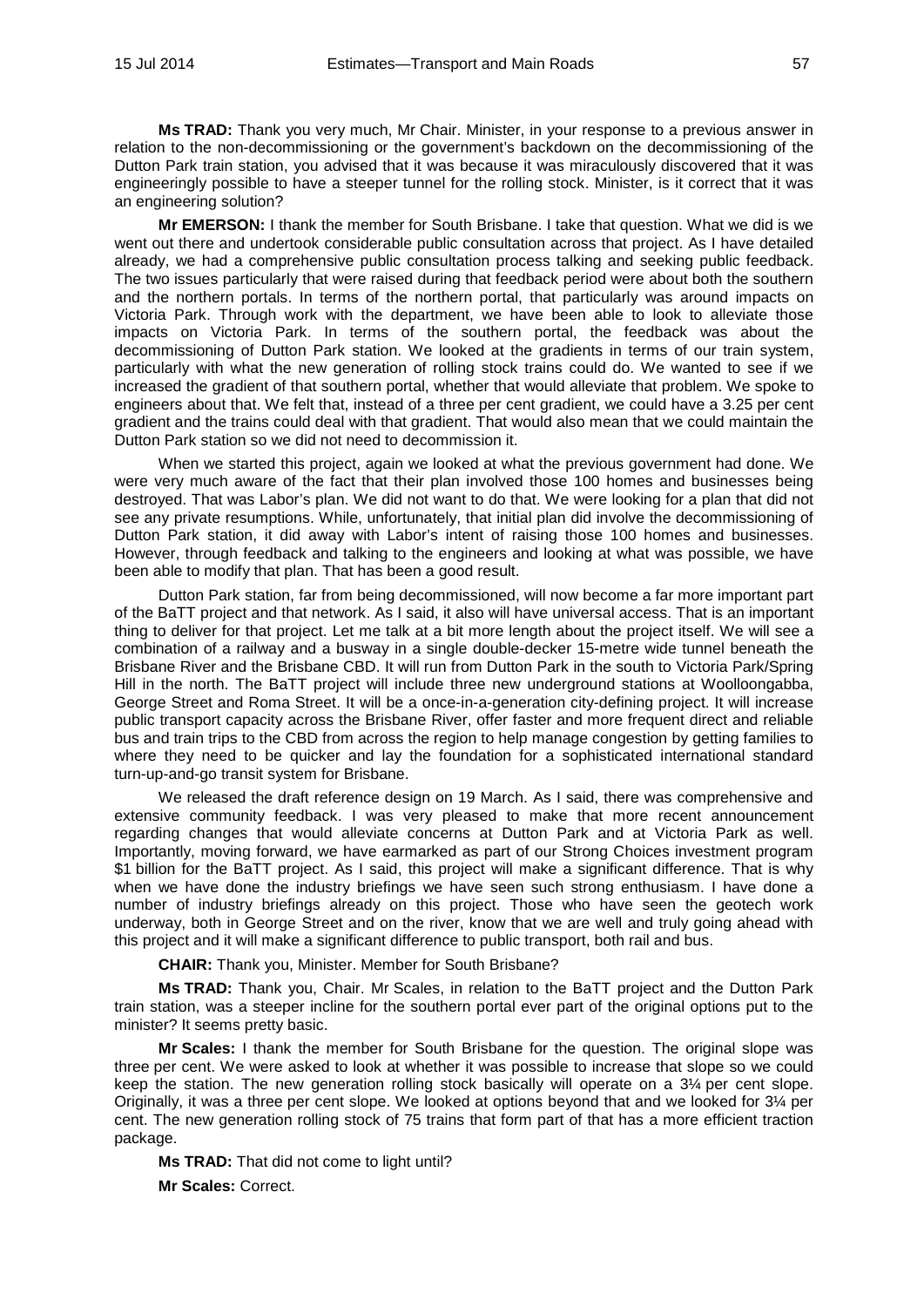**Ms TRAD:** Sorry, it is a question: it did not come to light until when? What was the date?

**Mr Scales:** I have not got an exact date. I can tell you that we launched the reference design in March for consultation and that was a three per cent slope down. As a result of work between then and 24 June when we issued the revised plan, we looked at a 3¼ per cent slope

**Ms TRAD:** Minister, is there any intention to ensure that the Park Road station is able to be an interchange station?

**Mr EMERSON:** As we have seen already, what we anticipate now is that the Dutton Park station, under the revised reference plan, will become very much a key station. That will be the key station in that part of the plan now for the project. That gives those extra benefits we talked about. It will become a busier station. I think I mentioned earlier the 18 services per hour. There will be disability access now at Dutton Park. It will become an important station as part of the BaTT project. It will be just six minutes to the CBD. It is important for us to focus now on that station and that will be the revised plan again.

I think this is a win for the community. They did have concerns about it and, as a government, we listened. We said we would go out and do extensive genuine community consultation. That is exactly what we did. There were concerns raised about the southern portal and there were concerns raised about the northern portal. There were concerns raised, again, from residents of Spring Hill about the impact on Victoria Park. We listened to that. As the DG has indicated, when we looked at the new generation rolling stock, the important thing was to make sure that it could deal with that higher gradient. When the draft reference design went out, there was a three per cent gradient. We looked to see what we could do in terms of ensuring that we did not have to decommission Dutton Park station. We succeeded in doing that by increasing the gradient, as the DG just said, to 3.25 per cent. Again I make the point—and the member for Yeerongpilly was out of the room when we mentioned this, I think—we are achieving this without raising those 100 homes and businesses, many of them in his electorate. It has been a good result.

**Ms TRAD:** Minister, in relation to the Moreton Bay rail link, I note that there has been a revision down of the cost of the project. Can you itemise the cost savings on that project or has the money come out of contingency funding from the project?

**Mr EMERSON:** We have seen a reduction in the cost of that project. Again, I go back to some earlier comments that some out there would like us to pay the most possible for a project. I can tell you the most expensive project possible is not always the best project. The most expensive solution is not always the best solution. We have strived, as a government and as a department, to see if we can deliver projects with the most respect for taxpayers' dollars. What we have seen is a revision down of the cost of that project. In fact, while we have been able to achieve a savings in terms of that project, we are doing more. The project's total budget is \$1.147 billion, with contributions from the Australian government, the Queensland government and the Moreton Bay Regional Council. The federal government has reduced its contribution to the Moreton Bay rail project in the federal budget by \$159 million, based on expected savings to the project.

What is important, of course, is that we are delivering more as part of that project and that is what is important for us to do. We are delivering more than was there previously, but I make no apologies for delivering a project at the best possible cost for taxpayers. We would expect all governments to try to deliver projects at the best possible price. Obviously, we will be talking to the federal government about reinvesting those savings back into other parts of our transport system, but the fact that we can save money on a project is a great win for taxpayers, while delivering more in terms of the project itself.

**Ms TRAD:** I am sorry, Minister, but just a supplementary are you confirming that the money from the Commonwealth, any savings on the Moreton Bay rail link, will be given back to the Commonwealth or will not be given back to the Commonwealth in the expectation that it will be reinvested into other transport?

**Mr EMERSON:** The federal government has reduced its contribution to the Moreton Bay rail link based on the fact that we made expected savings on the project, as you would expect. There are contributions from three tiers of government for this project. We will be in talks with the federal government, obviously, to see if they can reinvest that money back into other projects in Queensland. The important thing is people should not be focused on the cost of a project; they should be focused on the actual delivery of the project. The idea that we are delivering a project at a cheaper price and a more effective price, but also delivering more carparks and upgraded road access on top of what was there previously, shows that we are respecting taxpayers' dollars. We are determined to deliver these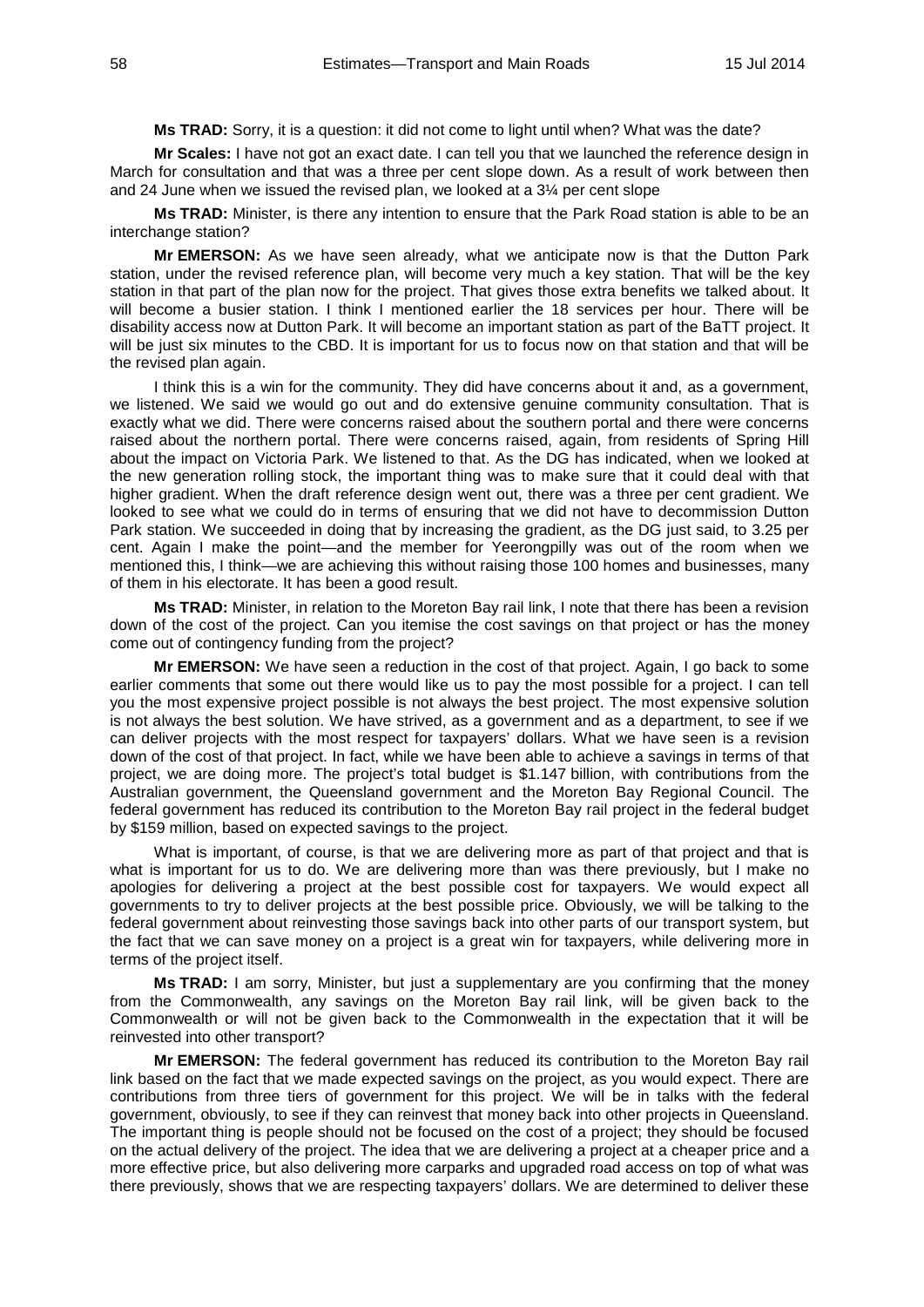projects at the best value for taxpayers. I think the alternative is to spend as much money as possible and I think that is a wasteful approach. It does not get you best results in terms of these projects. I think that is a good result for that project.

**Ms TRAD:** Minister, I am happy if you want to take it on notice. In my original question I did ask for an itemised list of the cost savings. I am happy if you want to take that on notice. I hear that you have said that we are doing more with less. If you could itemise what the cost savings are and what more you are doing in terms of the project, that would be great.

**Mr EMERSON:** As I said, the cost savings are about \$159 million of the total cost project. In terms of those extras that we are doing, there are additional carparks that we are putting in place, improved access and upgraded access roads in the area. We are doing more. Member for South Brisbane, we are doing more in those parts of it.

**Ms TRAD:** Would you itemise the savings, Minister? That is what I am asking.

**Mr EMERSON:** As I said, that is a total cost for the project of \$159 million in terms of savings. That is across the board. It is making sure we can deliver projects at a cheaper price. It is not about saying, for instance, we are not doing this or that. The reality is that it is the cost for the project and we have reduced the cost for the things that we are going to do. It is not about taking things out of it.

**Ms TRAD:** In what areas of the project have you achieved those savings?

**Mr EMERSON:** Across the project.

**Ms TRAD:** Could you itemise that, Minister? That would be terrific. You are not going to take that on notice?

**Mr EMERSON:** As I said, it is \$159 million we have reduced across the project while delivering more. We have not cut anything from the project; we are delivering more in the project.

**Ms TRAD:** So, Minister, just to confirm: you are not taking this on notice?

**Mr EMERSON:** What I am saying—

**Mr SHORTEN:** This is carrying on too much.

**CHAIR:** The minister has answered the question. Next question.

**Ms TRAD:** He has not. With all due respect, Chair, he has not. I am asking about the savings and I am asking about gaining an itemised list of those savings.

**CHAIR:** The minister has said on three occasions now how much the savings are. The figures have been given.

**Ms TRAD:** Yes, but I am asking for an itemised list, Chair. This is completely within the role and responsibility of committee members throughout estimates.

**CHAIR:** It is up to the minister to answer the question in the way he sees fit.

**Ms TRAD:** Okay, and I am asking him if he will take it on notice and provide an itemised list of the savings.

**CHAIR:** He said he has answered the question.

**Ms TRAD:** No, he has not. If the answer is no, then the minister is wilfully withholding from the Queensland taxpayers information that has been requested through the estimates process.

**CHAIR:** Next question. Moving on. Thank you for that, member for South Brisbane. I move to the member for Springwood.

**Mr GRANT:** Minister, flood recovery efforts have been significant and sad with respect to those who have suffered loss. Could you articulate for us the status of flood recovery efforts from natural disasters?

**Mr EMERSON:** You are quite right in terms of what I have seen in my electorate in the past with the devastation from the 2011 floods. My electorate itself saw 3,000 homes impacted by that disaster in 2011, so I know personally the kind of impact it does have on families. After we see the streets cleaned of the mud and such things or the rubble cleaned off the side of roads, it goes on well and truly after the streets seem to be back to normal. The impact will go on for many years afterwards. The reality is that we have had a number of significant natural disasters over the last couple of years and we plan to complete all our works in 2014-15 for those natural disasters. As I indicated earlier, we have had six disaster events affecting Queensland in 2014 and we are working as quickly as we can to get the contracts out. We do not want to see the kinds of delays we saw after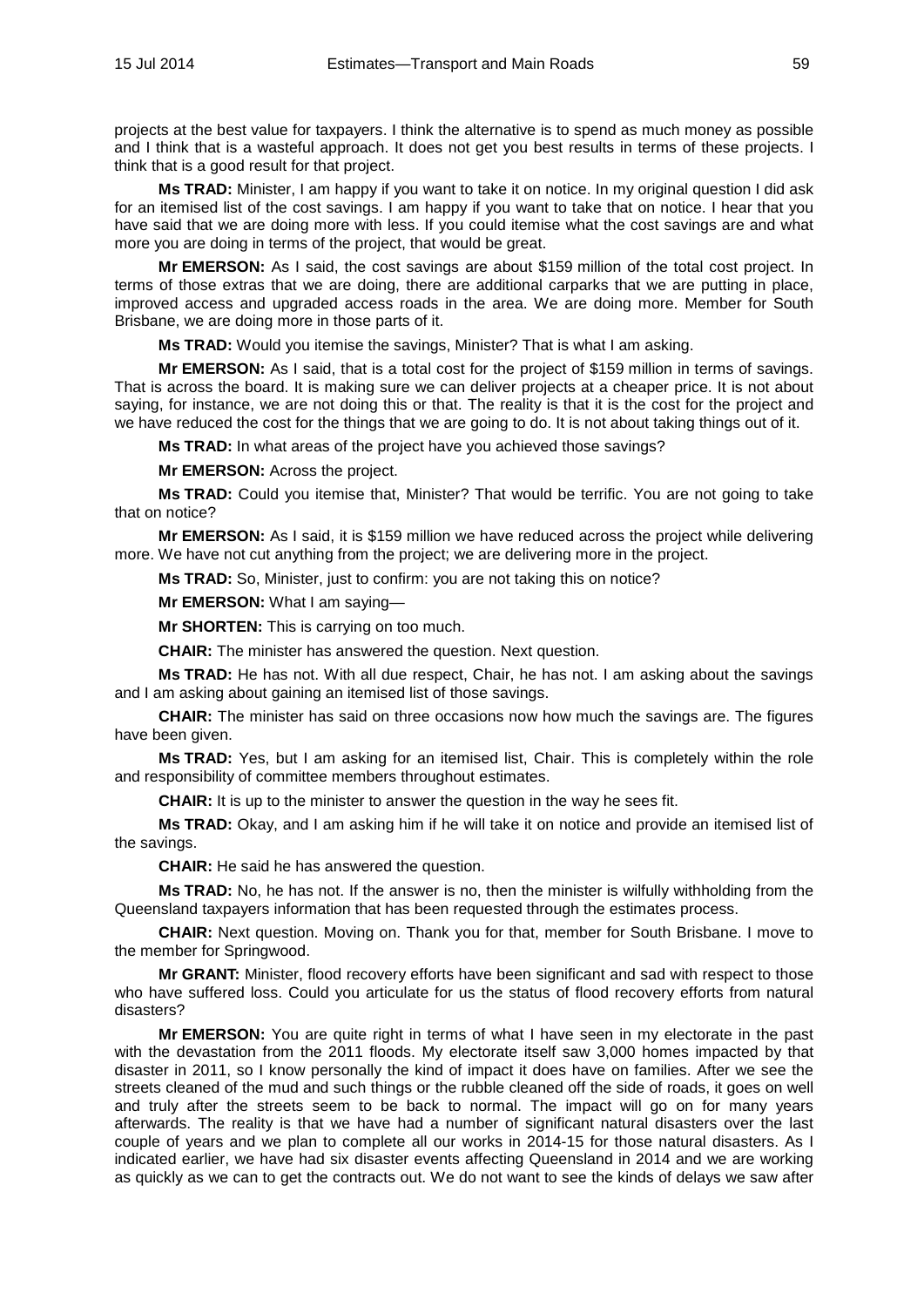the 2011 events in Queensland and we have worked very hard to get those projects up and running. Tropical Cyclone Ita was the most severe event to affect Queensland in 2014, and that temporarily closed 576 kilometres of state road network, more than 1,000 kilometres of our state rail network and seven ports. So while Ita was not as big as some of the events we had seen previously, it still had a major impact not only on communities, on homes and on individuals but also across our transport network—across rail, across roads and across ports. I might get the director-general to elaborate on it, if that is okay.

**Mr Scales:** Thank you, Minister. As the minister said, Tropical Cyclone Ita this year caused approximately \$50 million worth of damage to the state road network. We have completed the emergent works to get the network back up and running and restoration works are in the planning and design stage now. The department plans to have all 2014 event reconstruction works completed by the end of June next year, which is when the federal guillotine happens. Three natural disasters during 2013 caused 7,600 kilometres of damage to the road network—about 23 per cent—and 630 kilometres required reconstruction. If you take from 2010, 2011, 2012 and 2013, about 27,000 kilometres of our road network has been damaged by natural disasters—that is, 82 per cent—so we have had it quite bad in terms of natural disasters affecting our network. During that period a total of \$6.9 billion has been allocated to reconstruct road and transport assets damaged by the natural disaster events and all 2010 to 2013 event works were presented to market by December 2013. So progress has been \$73 million in works are nearing contract award, \$977 million worth of works are in delivery and \$5½ billion worth of works are completed. All 2010 to 2013 event works are on track to be completed by December this year, so we are doing quite well in that regard.

To give you some examples of key projects completed, the Grigor Bridge over the Mary River at Conondale has been completed. In terms of the existing Toowoomba range road alignment, we have now finished that to make it more flood resilient and there have been repairs to the Tim Fischer Bridge on the Bruce Highway, which is Maryborough to Gin Gin. The minister mentioned the repairs that we did to Don Tallon Bridge in Bundaberg on the highway. We completed that within 22 days of actually seeing the devastation on site. We have done concrete barrier works on Neerkol Creek Bridge on the Capricorn Highway near Rockhampton. We have reconstructed Cardwell. Cardwell was washed away into the sea and we have reconstructed that and that has recently been opened. We have done slope stabilisation and land slip repairs at Cunningham's Gap, and every time we repair a bit of Cunningham's Gap we get another event and it moves along and damages a bit more and then we go and fix that. We have done pavement repairs on significant stretches of the Bruce, the Warrego, the Cunningham, the Landsborough, the Gore, the Leichhardt and the Capricorn highways and we are doing this work through the Natural Disaster Relief and Recovery Arrangements, which is a joint federal and state initiative. Under these current arrangements, the Australian government provides up to 75 per cent of funding, with 25 per cent from the Queensland government.

**Mr GRANT:** Minister, how is the government consulting with the road freight and agricultural freight industries to ensure that regulations are practical and support growth in the economy?

**Mr EMERSON:** As I have indicated before, we do work very closely—very closely—with the road freight industry and we have been consulting with both the road freight and agricultural areas. As I said, I have released the Moving Freight strategy and worked very hard with the local stakeholders across Queensland to develop that strategy. That strategy outlines the government's 10-year strategy for freight in Queensland and was a response to the Queensland government's commitment to facilitate economic development and growth. It identified 38 actions to support more freight on rail and the agricultural sector, and hopefully the committee also had a look at that issue as part of its deliberations and investigations into rail freight as part of your report, which I will respond to, as I have said, this year. Implementation is underway on those 38 actions and progress is being made against 26 actions.

Completed activities include the establishment of the agricultural transport industry council and restructure of the Road Freight Industry Council; establishment of a 2014-15 route assessment program for high productivity PBS class B freight vehicles, and \$200,000 in funding has been allocated for 2014-15; and developments for stages 1 and 2 of the heavy vehicle action plan in terms of development of policy and guidelines for industry to undertake their own route assessments for PBS class B freight vehicles. Activities in progress include the preliminary planning and design for tunnel floor lowering and additional passing loops on the Toowoomba range. As I mentioned before, that \$50 million in terms of those passing loops is about trying to get more agricultural freight on to rail, as is the lowering of those historic tunnels, and \$57 million has been allocated in 2014-15 for that project. There has been the commencement of negotiations with the Australian government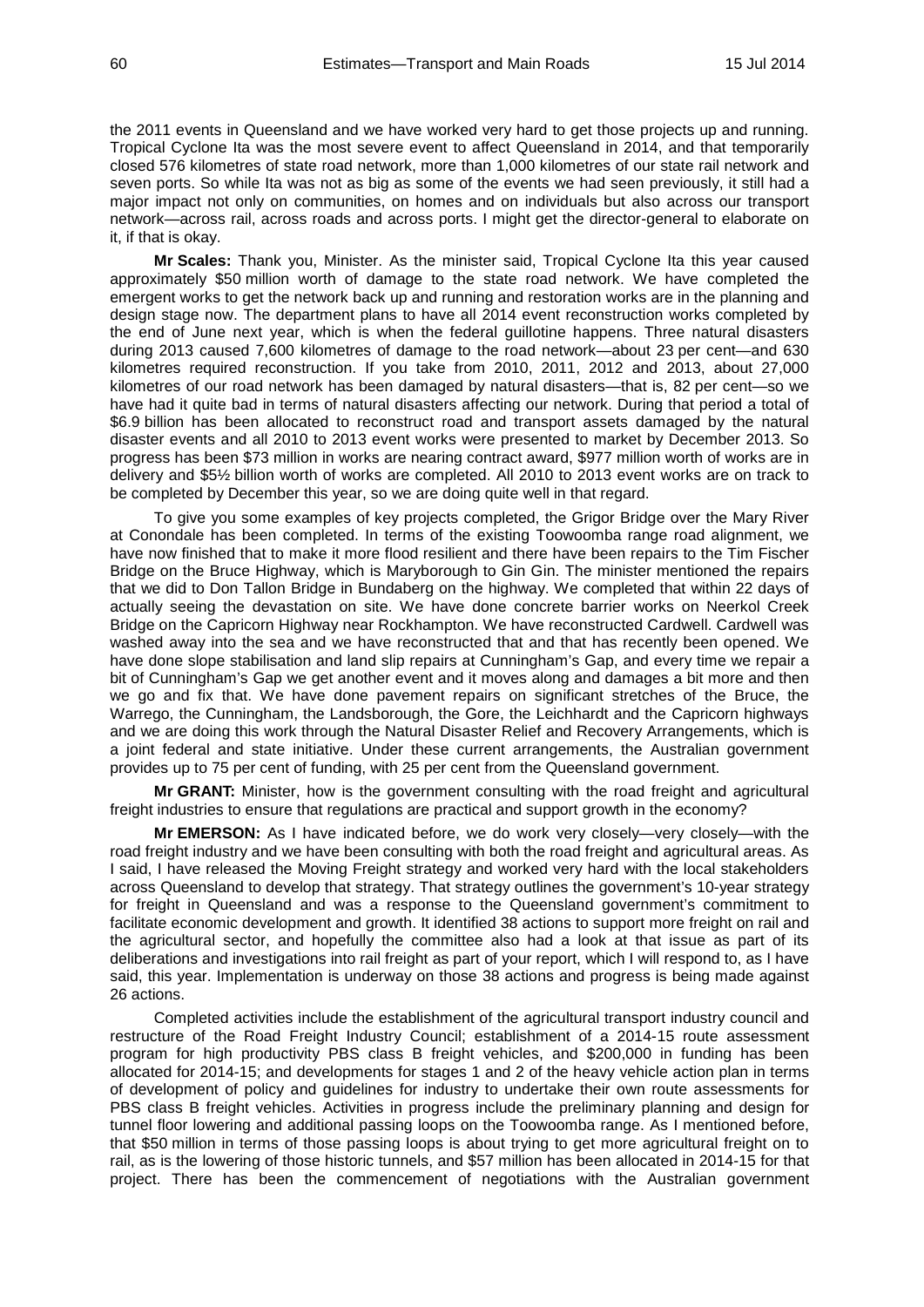implementation group about inland rail. We said that we want inland rail. We are very keen to see that occur. In terms of development of future tender arrangements for a future regional freight and livestock transport service contract, again those contracts are going to be very important going forward. We want to make sure we get it right. We want to learn from the past and see if we can make sure we can lock it in. I know that that is going to be important to everyone who has been involved in those committee hearings.

Other activities in progress include the commencement of a resource rail lines link planning study in Central Queensland to support mining inputs and agricultural inputs, and \$200,000 has been allocated in 2014-15 for that; commencement of the north coast line rail planning and capacity improvement study, and \$350,000 has been allocated for that in 2014-15; commencement of a sea freight action plan to inform the viability of coastal shipping—because it is not just about rail and it is not just about road and we also want to make sure that the sea plays a very important part in freight movements as well—and \$125,000 has been allocated in 2014-15; and of course there is also investigation of contestability options for the Mount Isa rail corridor as well. We are working across-the-board. It is important to get that feedback. It is important to work with stakeholders. We do not do this in isolation. We work with your report and we work with stakeholders' feedback, and they will also be providing feedback to us on your report after they go through it as we develop our own responses to the report.

**Mr WOODFORTH:** Minister, I want to talk about some infrastructure regionally, and I want to start with Townsville because it is a place I go to several times a year. What is the time line for the Townsville ring-road and is it being delivered on budget?

**Mr EMERSON:** Townsville is a great place to visit and a great town. I will be up there tomorrow as a part of my ministerial duties. Tomorrow we will be seeing some really impressive infrastructure work up there, as we have done in the past as well. In terms of the Townsville ring-road specifically, work is due to commence on the \$200 million Townsville ring-road section 4 in mid to late 2014 and completion is expected in mid-2016, weather permitting. The project is expected to be delivered within budget. The 11½ kilometre section will complete the 22 kilometre Townsville ring-road, providing a bypass of Townsville particularly for freight vehicles heading to the port of Townsville from the north. This will greatly benefit the resources, agricultural and construction sectors—three of the four pillars of the Queensland economy. This project will improve the reliability, connectivity and safety of the ring-road for all motorists. We will improve overtaking opportunities by constructing a section of the four-lane divided carriageway from Saunders Creek to the Dalrymple Road West overpass. The project also includes new bridges over Saunders and Stoney creeks as well as a pedestrian crossing between the open level rail crossing near Mount Low Parkway. The project is being constructed on the Bohle Plains, which is a known habitat of the endangered black-throated finch. All environmental permits have been obtained which demonstrates that the project team has taken all appropriate measures to protect the species. Tenders for construction have been called and we expect the successful contractor will be selected in August.

**Mr JUDGE:** Organisations and businesses like LendCorp have indicated that the privatisation of assets like ports will ultimately lead to cost burdens and price hikes. It is well known that the Newman government is planning on asset sales to fund its infrastructure. With regard to the implications on business as a result of such a strategy, has that been factored into the future plans for infrastructure development throughout Queensland?

**Mr EMERSON:** We have outlined a Strong Choices Investment Program, the Strongest and Smartest Choice, and that details the divestment of assets and long-term leases for, say for instance, the port of Gladstone and the port of Townsville. What we have indicated as part of that Strong Choices Investment Program is that we would use 75 per cent of those funds to pay down debt left to us by the Labor government. As you are aware, we do have \$80 billion of debt. We have a \$4 billion interest bill on that debt, so we are working to look for a solution. We do have a plan to pay down that debt and we will use \$25 billion of the funds obtained through the divestment to pay down debt. The other \$8 billion plus will be invested back into Queensland, including \$5 billion covered by my portfolio in terms of infrastructure. The details in terms of that are about \$1.5 billion going into roads in South-East Queensland, \$1.5 billion going into roads in regional Queensland, \$1 billion to kick-start the BaTT project and also \$1 billion into rail infrastructure. In terms of rail and road across Queensland, that is a significant investment into infrastructure on top of what we have already detailed as part of our future program.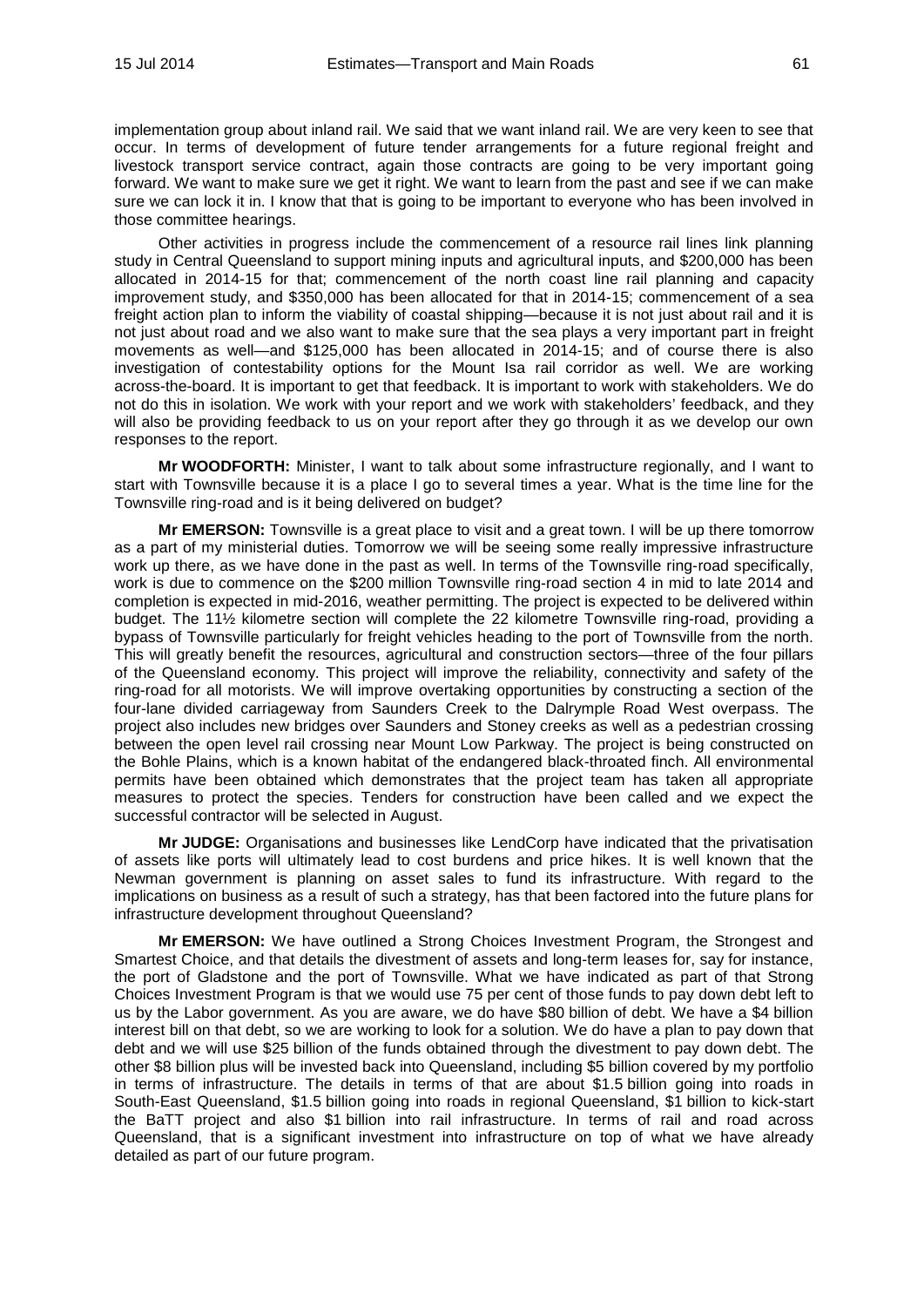The Strong Choices Investment Program does give real opportunities in terms of investment. The reality is that when we are doing investment of the type we are talking about—and we have spoken at length about rail and about roads—when you go outside South-East Queensland, roads are very important, and the member for Warrego would know this very well. When you talk about infrastructure, that means roads to people in regional and rural parts of Queensland. That is why there is that \$1.5 billion investment in regional roads plus that \$1.5 billion for SEQ roads. That is an important part of that project so that we would see significant benefits. That is not just about mums and dads driving around getting the kids to school and such things; that is a big economic generator for the communities—and I see the member for Warrego nodding his head. The fact is that, when you put that kind of money into regional roads, that is a big boost to the economic growth of those areas, a big boost to jobs in those areas. You can see that there is an economic payoff as part of paying down that debt and then also investing money into assets. I make the point that I have not heard one plan from the Labor Party in terms of that project to deal with debt and to put that kind of investment into infrastructure.

**Mr JUDGE:** In relation to the integration of projects like that, the write-down of royalties has been reported in the most recent budget. If the cost of exportation goes up—and companies like Glencore are flagging that right now—that will have an impact on Queensland's budget. How is the government dealing with that type of issue across departments to make sure that their strategy does not ultimately produce a negative outcome?

**Mr EMERSON:** I do thank the member for Yeerongpilly. Of course, the port of Gladstone and the port of Townsville are run as GOCs. They are run on a commercial basis already. They are run to make sure that we are getting a good result for the taxpayer, a good result for those GOCs. Let's not forget that the port of Brisbane was sold off by the previous government. It continues to function well; it continues to deliver. I think it is the biggest port in Queensland. It continues to deliver but, again, it will provide significant investment and recycling of assets into our economy—those kinds of things I have talked about such as rail infrastructure. The committee report itself, as you know, detailed the need for investment into rail infrastructure. Again, \$1 billion is earmarked for public transport rail infrastructure, \$1.5 billion for regional roads and \$1.5 billion for SEQ roads. So there is \$3 billion for roads. That is a big investment in infrastructure. That is a big investment into those areas.

**Mr JUDGE:** Just one last question, the ACCC spoke about vertical integration of assets, and the Brisbane port got a mention in that. How are we protecting against that in relation to other major ports, Gladstone in particular? Townsville has been flagged for leasing. Does the government or the department have plans to prevent that sort of outcome?

**Mr EMERSON:** Thank you, member for Yeerongpilly. Projects Queensland, Treasury, are leading that project. I am sure there will be plenty of opportunities to ask the Treasurer about that when he appears on Thursday. I do say again that this does provide a strong plan to deal with the disastrous debt left to us by Labor. It is an opportunity to invest into Queensland, to ensure that we do get that recycling of assets and investment into those key areas of rail and road. It is good that we have a plan because there is no plan from our opponents. All we see is more of the same. I sat in the chamber for the 50 minutes of the opposition leader's budget reply speech. I did not hear a plan at all to deal with debt and deficit. I did not hear a plan to deal with the infrastructure needs of Queensland. For 50 minutes I listened to him. Again I thought—and we were promised—we would get the solution; we would get the plan. As the shadow Treasurer told us a while back, be patient. We thought that was going to be the moment when we were going to get the plan. Fifty minutes later we were still none the wiser because Labor still does not have a plan. We have a real plan to deal with the debt, the deficit and the infrastructure; and Labor has no plan at all.

**CHAIR:** I call the member for South Brisbane.

**Ms TRAD:** Minister, I refer to your answer to question on notice 361 of 2014. You were asked why the passenger load survey is no longer conducted for Queensland Rail and you replied that it was too expensive and that the data was already captured through go cards. How do you capture paper ticket movements on the rail network without the passenger load survey?

**Mr EMERSON:** I thank the member for South Brisbane. We do capture details in terms of the go card information. Previously we had to deal with estimates in terms of paper tickets because it is not an accurate count. It turns out that go cards provide far more informative and accurate information. One of the great benefits of the go card system is providing far more accurate data. At the moment roughly 80 per cent of journeys are being taken on go cards, so we are getting more and more accurate information. In the past, before go card and even when there were fewer take-ups, we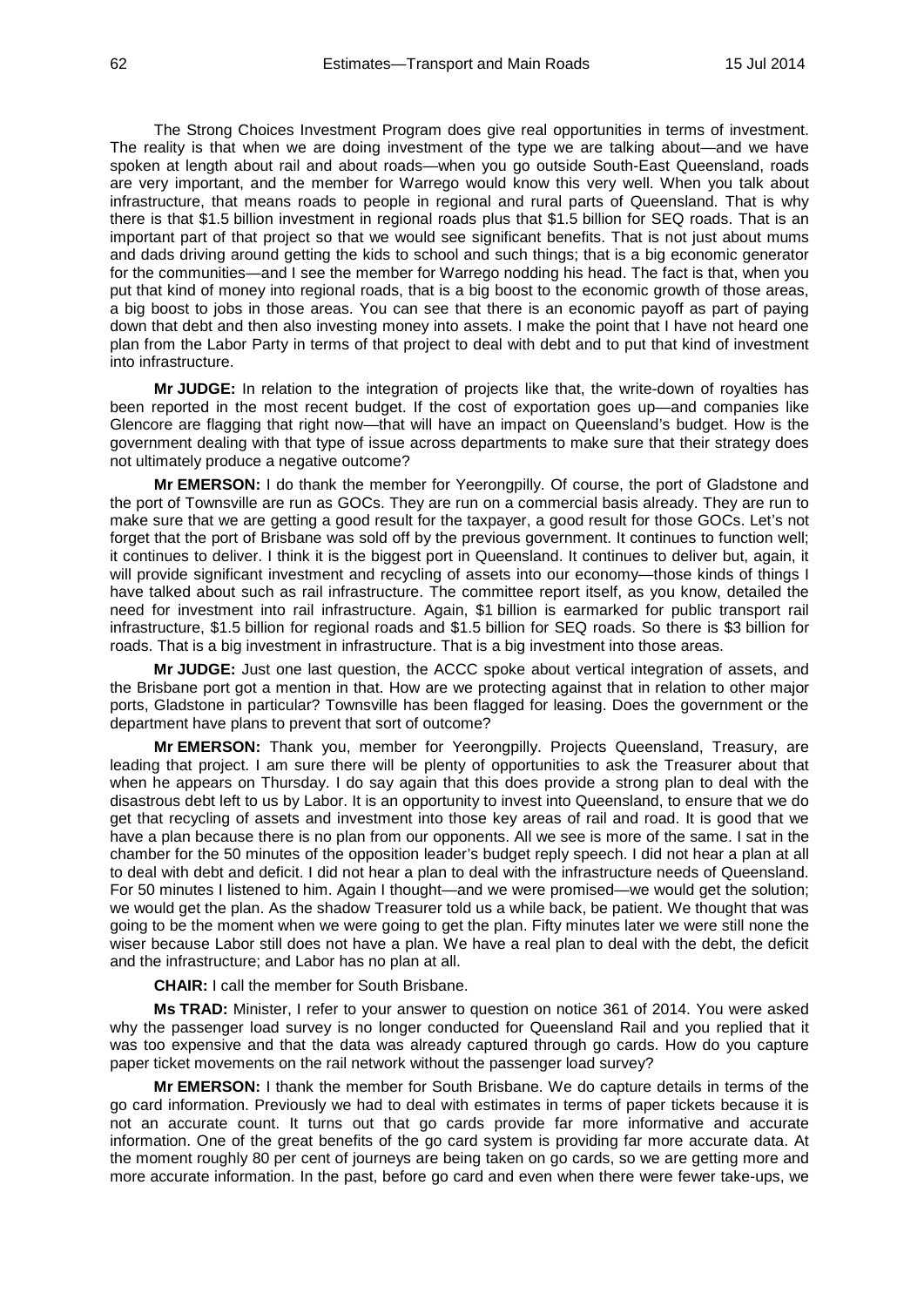had to do estimates and surveys but it still was not 100 per cent accurate. The fact that we have so many people now taking go cards means that we can now provide a far more accurate process using the go card system rather than the previous system that was being used.

**Ms TRAD:** So you just model it; you do not capture paper tickets? Is that what you are saying?

**Mr EMERSON:** As I said before, previously they would do samples and then model that. So it is no different in terms of what was happening previously, except because we have so many people now taking go cards we actually have a far more accurate system than we had previously.

**Ms TRAD:** The reason why you no longer publish the passenger load survey is because, according to your answer, it is too expensive. How much did it cost?

**Mr EMERSON:** I have not got those figures in front of me. I will strive to get that to you before the end of the session.

**Ms TRAD:** Thank you very much.

**Mr EMERSON:** I do make the point that we are talking about figures from 2012, well before this budget session.

**Ms TRAD:** It seems that you are allowed to answer for previous years; I am just not allowed to ask for previous years.

**Mr EMERSON:** That is to you, Mr Chair.

**Ms TRAD:** Just in relation to—

**CHAIR:** Just hang on a minute. We better sort this out so we know what we are doing. You can give background to a question and it does not reflect that. However, basically when you ask a question, we are questioning the 2013-14 and 2014-15 budget. If the question does not relate to that, Minister, you do not have to respond.

**Mr EMERSON:** I stand by my previous response then.

**Ms TRAD:** He is not going to answer it. Through you, Mr Chair, could I call up Ms Ranee Crosby, one of the witnesses. Ms Crosby, in relation to the question asked by the member for Yeerongpilly and the answer given by the minister previously in relation to the port of Townsville, can you advise what preparations are underway for the divestment of the port of Townsville?

**Ms Crosby:** Before Christmas we were requested to participate in a scoping study. So it was publicly advertised that JP Morgan were appointed to do a scoping study for the port of Townsville. Our involvement was to provide the information requested through Treasury to support that scoping study.

**Ms TRAD:** What has happened since then?

**Ms Crosby:** Since then it has been with the government for review. I think the Treasurer made an announcement publicly about what would be taken in the Strong Choices plan, which involves the integration of the port of Townsville and the Mount Isa rail line and the long-term lease of those assets for 99 years.

**Ms TRAD:** So the north-west rail line is part of the complete project?

**Ms Crosby:** Yes.

**Ms TRAD:** Thank you very much. I have no further questions of you, Ms Crosby.

**CHAIR:** I call the member for Yeerongpilly.

**Mr JUDGE:** Minister, this is probably a simple question just to help you finish up. In the Yeerongpilly electorate—and I am here to represent the good people of Yeerongpilly, and I will do that—

**Mr SHORTEN:** Till you leave.

**Mr JUDGE:** I refer to top-up facilities—I beg your pardon? What did you say?

**Ms TRAD:** It is okay, he has found his voice.

**Mr JUDGE:** An irrelevant comment coming from the member for Algester; I will ignore it. A lot of constituents in Yeerongpilly are seeking more top-up facilities. Can you outline the position of your department in terms of providing additional top-up facilities at public spaces, near shopping centres and so on to help the good people in the Yeerongpilly electorate?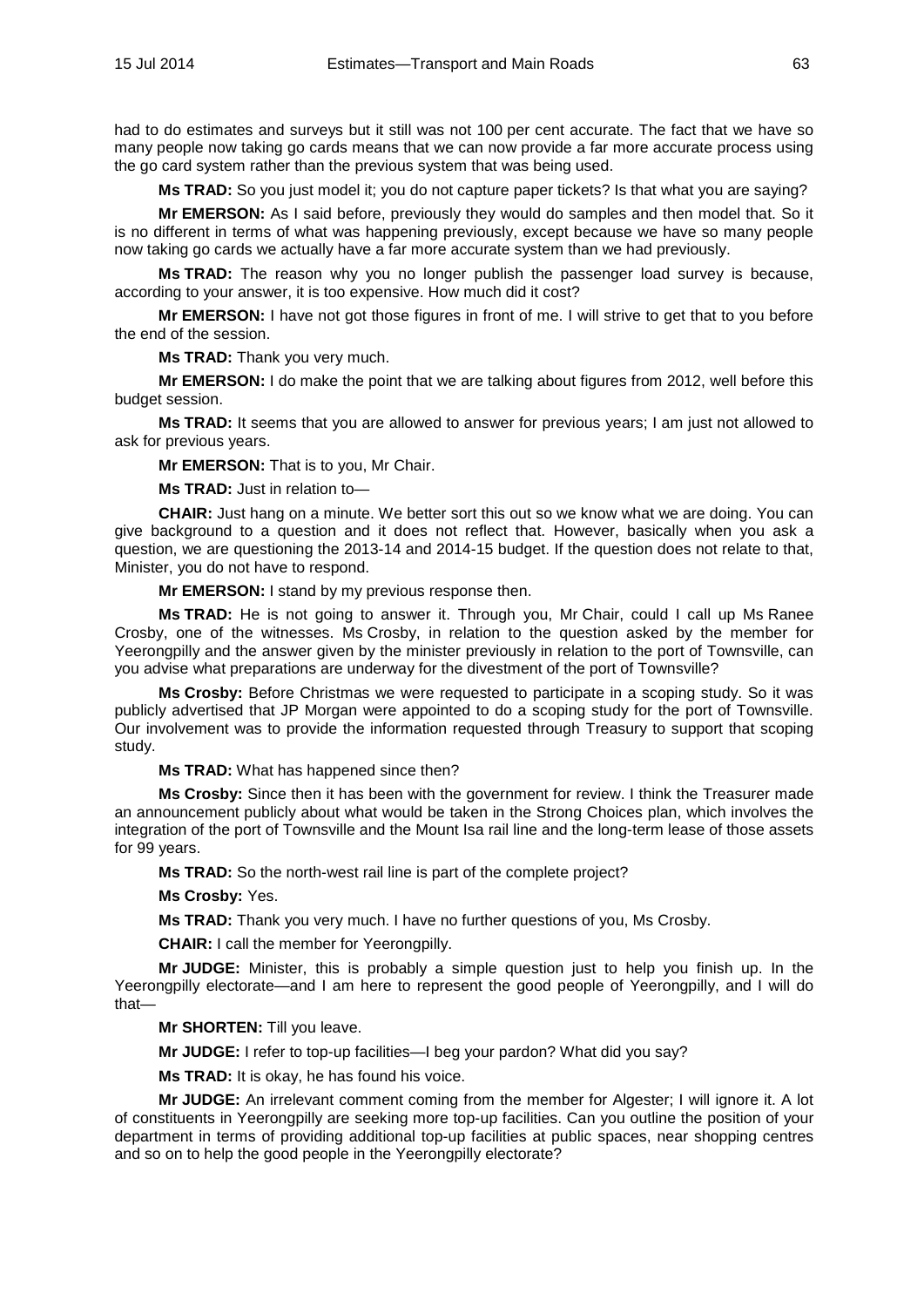**Mr EMERSON:** I appreciate the fact that people want the most convenient way to get those top-up facilities. I think every member has experienced someone in their community saying to them they are very keen to get more facilities in their local area. We obviously had some arrangements already in place—contractual arrangements—before we came to office. We have been looking at a number of options such as seeing whether we can almost retrofit some existing facilities into areas and expand out the number of facilities. The go card machines themselves are quite expensive and the normal facilities we put into, say, a newsagent or a convenience store are not the most inexpensive pieces of equipment.

What we will try to do in this coming year is to go out there and look for innovative approaches. We will see if we can use the facilities that are already in some stores and shops to see if we can almost graft on the go card facility as well. That is what we have been trying to do. I do want there to be as much convenience as possible for this not just in your electorate of Yeerongpilly, but in all electorates. That is what we are striving to do: to work as hard as we can to do that. We are still doing that. We are still working out a way to do it. It is very much an important goal for me to do that. As I said previously, we have a lot of people now using the go card. We want to make it as convenient as possible to use it. Of course, as most people know, you can also arrange automatic top-up of your go card, which does not require you to regularly top up your go card.

**Mr JUDGE:** It would seem to me that it is related to patronage: the easier you make these facilities, the more inclined people are to use them. That is the nature of the question.

**Mr EMERSON:** I do understand what you are talking about and we are trying to strive to do that.

**CHAIR:** Thank you Minister, I call the member for Nudgee.

**Mr WOODFORTH:** Minister, I wish to go back to some infrastructure regionally. It is great to support the regions, as you are. How are the Far North Queensland roads benefiting from this budget and, in particular, the Peninsula Development Road?

**Mr EMERSON:** I thank the member for Nudgee. Those regional roads are a long way away, but he is a member who is not just interested in his own electorate, but in all of Queensland including that Central Queensland area and the Peninsula Development Road. The 2014-15 to 2017-18 QTRIP publication outlines investment in road infrastructure in Far North Queensland of \$263 million in 2014-15 and \$652 million over the next four years. This includes \$18.4 million in 2014-15 as part of the Australian government's \$208.4 million contribution, the Cape York regional package. I know this is something that the member for Cook, David Kempton, has been very rigorous in pushing, particularly in terms of the Peninsula Development Road.

The challenge for the Peninsula Development Road is obviously the remarkable climatic conditions up there—those monsoonal rains, the storms and such things—that obviously put a lot of pressure on that road. Therefore, when it closes, it puts a lot of pressure on those local communities up there. That \$18 million in 2014-15 as part of the Australian government's \$208 million contribution will be an initiative that includes funding for the upgrade of key roads and infrastructure to better connect areas of economic opportunities with local communities. In terms specifically of the Peninsula Development Road, of the \$262 million allocated in 2014-15 in Far North Queensland, \$10.8 million directly relates to the Peninsula Development Road. The 2014-15 budget provides \$7.2 million to complete sealing sections of the road between Laura and Weipa. I know when I was recently in Cooktown for a community cabinet, again with David Kempton, he was lobbying as always for more works in his area and more work on the Peninsula Development Road. He has been a good advocate up there for that area and we continue to deliver for Far North Queensland including the electorate of Cook.

**CHAIR:** I want to move on to a couple of roads. I have an interest in the Warrego Highway upgrade, as you might—

**Mr EMERSON:** I did not think you would miss the opportunity, Mr Chair.

**CHAIR:** That is right. Not only that but I still have a few mates who live on Outback Way west of Boulia. Can you also in the combined answer outline what has been done to upgrade Australia's longest short cut?

**Mr EMERSON:** It was great recently to be in that part of the world with my good mate Rick Britton, Rob Chandler, Butch Lenton and the other mayors out that way as well. It was also good to make that announcement about Australia's longest short cut, the Outback Way. For those who do not know, it theoretically stretches all the way from Cairns to Perth, diagonally across, but really going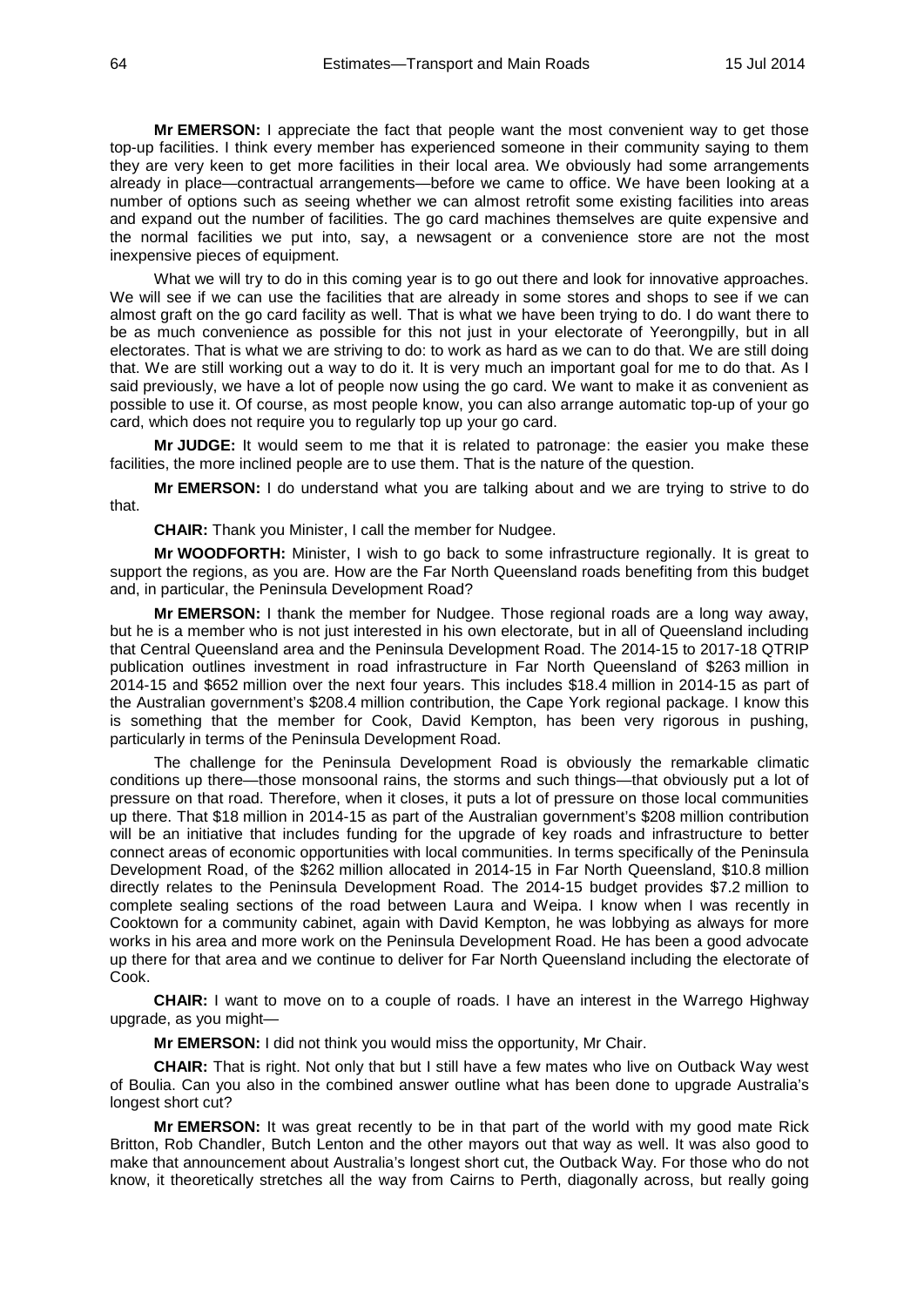into sections across that way. We have worked with the federal government and local councils, and I want to make special reference to local councils in the Rapad group out there, because a number of mayors approached me last year about this—as I said, Boulia, Barcaldine, Blackall-Tambo, Longreach, Winton, Barcoo and the Diamantina Shire Council—about working together. They made a significant contribution working together as a group of councils to lobby me and to lobby the federal government.

I was very pleased that we could make an announcement with the federal government in March this year of \$24.5 million of funding—\$11 million was allocated by the federal government, \$10 million was allocated by the state government and \$3.5 million coming from those councils. That package targeted the development of the Outback Way, Australia's longest short cut, with \$13.75 million invested over three years between Winton and the Northern Territory boundary. As I said, that was proposed as a package by the Rapad group, the Remote Area Planning and Development Board representing those seven councils. It is a magnificent example of councils working together on a project.

The money was not just going to be spent on the Outback Way. Providing work for Outback Way goes through two of those councils. There was also a package of other works meaning that all seven councils got work for their local area. Again, an economic driver for their local areas but Outback Way potentially is a great tourism driver for that area as well. As I said, Outback Way stretches in one sense all the way from Cairns to Perth. Really it stretches from Winton to Alice Springs and to Laverton in Western Australia. When I visited with the Deputy Prime Minister it was great to see so many people from Boulia turn up for that announcement. They had had a bit of rain out there and that was good news at the time. I do not know how it has been since then.

**CHAIR:** It has not rained since, Minister.

**Mr EMERSON:** No, but they said that rain will hold on until maybe the end of the year. There was a bit of Mitchell grass growing and things like that. I know they were hoping for more but that was very good news for them when we made that announcement about the Outback Way. I am sure that was the feedback you have received as well, Mr Chair.

**Mr GRIMWADE:** Minister, I want to move on to the Great Barrier Reef. Can you give us an update today in regard to coal exports across North Queensland ports?

**Mr EMERSON:** I thank the member for Morayfield for the question. It would be no news to anyone that the price of coal has not been great over the last couple of years. We have seen a fall-off in the price. To some extent those prices have stabilised more recently, but putting aside that in terms of coal exports in terms of tonnage rather than dollars I am pleased to report that Queensland ports have exported a record 208 million tonnes of coal this financial year. That is up almost 16 per cent— 15.9 per cent from the previous year. That is the first time we have passed 200 million tonnes of coal exports.

The increase was driven by the continued strong demand for Queensland's high-quality coal, even though globally coal has been in oversupply but people understand the high quality of coal coming out of Queensland. As I said, weaker international coal prices have created challenging conditions. Despite this, Queensland coal companies have been resilient, increasing production, lowering unit production costs by around 20 per cent and improving productivity. Coal remains Queensland's No. 1 export commodity and is of massive importance to Queensland's economy.

The coal industry employs over 20,000 people and generates export revenues of over 24 billion per annum. China remains Queensland's largest export customer for coal, taking 28.4 per cent of total exports this financial year. Exports to Queensland comprise 24.5 per cent of total exports followed by India at 16.8 per cent and South Korea at 11.3 per cent. The Queensland government is working hard and planning proactively to ensure our coal industry can keep growing at record rates. It is crucial that our rail and port systems are ready to handle the next phase of growth in exports. The government's Galilee Basin State Development Area is enabling a coordinated approach to developing two multi-user common rail corridors from the Galilee Basin to Abbot Point. These corridors will provide Galilee coalmines with an efficient route to the port of Abbot Point and will support a major capacity boost for our coal transport system.

The Galilee Basin SDA will also minimise impacts on landholders where we have recently reduced the footprint of the rail corridor to Abbot Point by 94 per cent. We have also recently released our Queensland ports strategy which aims to balance economic development with protection of the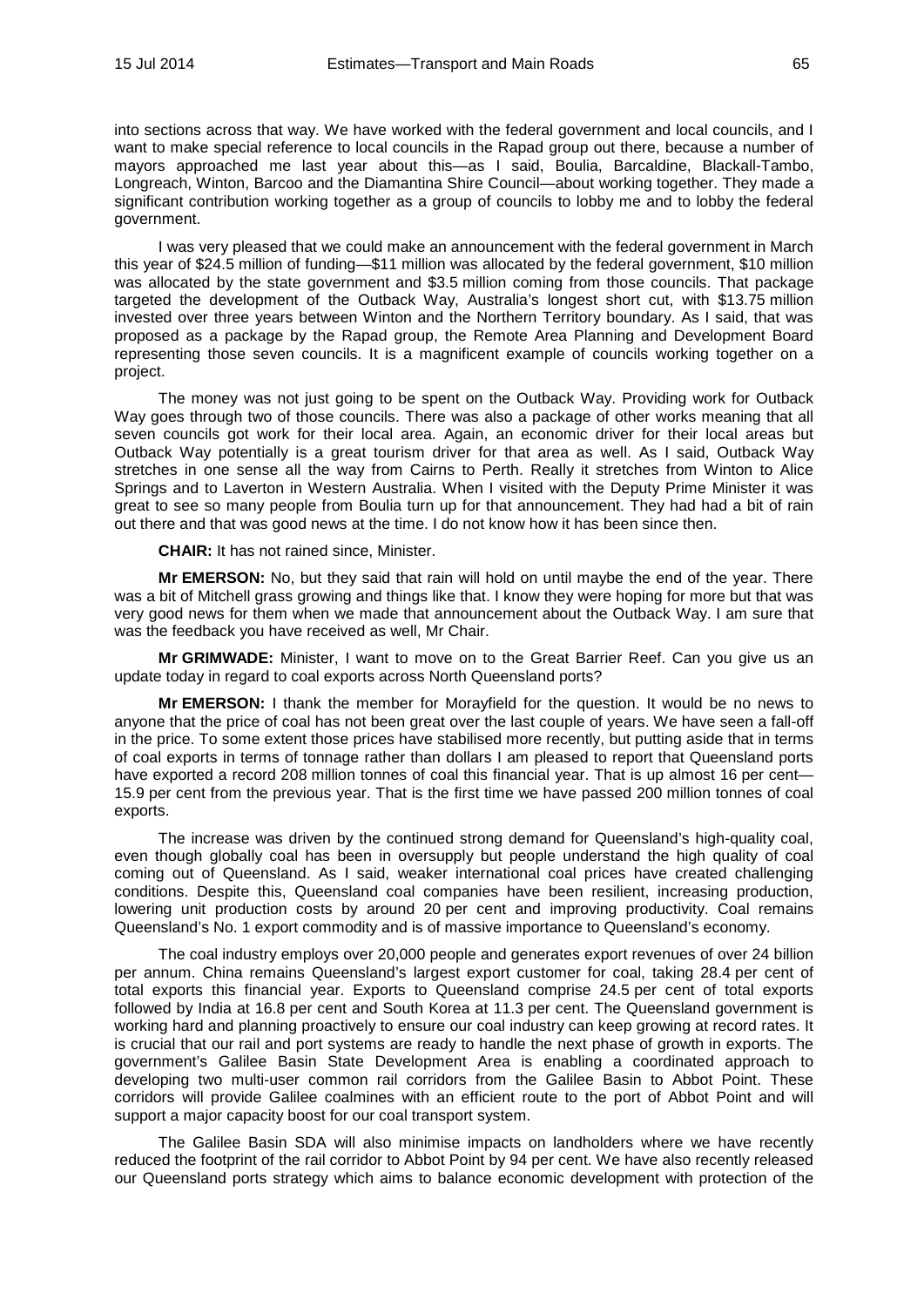environment. The strategy includes actions to establish five priority port development areas including long-established major coal ports of Abbot Point, Gladstone and Hay Point. The strategy also prohibits dredging within and adjoining the Great Barrier Reef World Heritage area for the development of new or the expansion of existing port facilities outside PPDAs for the next 10 years.

In terms of those coal exports, Abbot Point, 22.9 million tonnes, a 29 per cent increase from 2012-13; Dalrymple, 67.54 million tonnes, an 8.3 per cent increase; Hay Point, 40 million tonnes, up 19 per cent; Gladstone, 69 million tonnes, up 21 per cent; and Brisbane, seven million tonnes, up 7.3 per cent. As I said, this is the first time on record we have passed 200 million tonnes. While prices remain flat, our industry remains resilient. They have worked to reduce their production costs, improve their productivity and Queensland coal continues to be in demand.

**Mr SHORTEN:** Minister, given your previous comments today that the Great Barrier Reef is an asset to Queensland, and bearing in mind that there are a number of vessels travelling to and from Queensland ports, can you please advise what measures are in place to track this traffic to ensure the safety of the reef?

**Mr EMERSON:** I thank the member for Algester for the question. We do appreciate the value of the Great Barrier Reef. The member for Yeerongpilly mentioned it earlier as well. We have been working to ensure we continue to have a safe and protected reef. We are committed to ensuring that vessels on the Great Barrier Reef are safe and operate in a safe manner. We have a REEFVTS system in place. I might get the DG to explain and expand on that.

**Mr Scales:** Thank you for the question. We have a REEFVTS system which tracks vessels over 50 metres in length, although we do encourage vessels below that to have tracking systems fitted to them. It is voluntary for ships but we do encourage it. It is a joint operation with AMSA, the Australian Maritime Safety Authority, and MSQ, Maritime Safety Queensland. Since the introduction in 2004 the average number of groundings in the REEFVTS area went from on average one per year to one in 10 years so it has been pretty successful. It is a 24/7, 365 day facility. It is operated from our Townsville VTS centre. We have a backup centre in Gladstone. To complement, we service the department's five port VTS centres at Cairns, Townsville, Hay Point, Gladstone and Brisbane. So we have port VTS but we also have one that looks all the way to the Torres islands and the Great Barrier Reef.

Approximately 11,400 vessel movements occurred in 2013-14. We track them using radar, an automatic identification system like a ping on the ship itself and Satsee, which is on board comms system so it gives you speed and it also gives you heading and you can see this on the screen all the time. We have had only one minor collision in 2014 which was a fishing boat which was not tracked by VTS. As the state economy relies on access to shipping routes through the Great Barrier Reef, it supports the four-pillar economy as well. The port VTS centres, which are the ones that look inwards rather than looking outwards, tracked 18,000 ship movements in 2012-13. This is to protect the approximate value of export trades from our ports in the Great Barrier Reef area of \$40 billion a year.

We also have a north-east shipping management plan developed jointly by the Commonwealth and the state so we are making sure that we manage what we have. As a range of additional measures, we have a system of physical aids which are basically lights and navigational aids and anything in the reef through AMSA has compulsory pilotage and MSQ which is compulsory pilotage in the ports. For interest, I know the AMSA monitoring system monitors one-tenth of the world's surface so this is a subset of that.

**Mr EMERSON:** Mr Chair, I might ask the CEO of Queensland Rail, Helen Gluer, to respond to an earlier question she was asked and provide additional information.

**Ms Gluer:** The member for South Brisbane asked whether we could provide the total number of trains cancelled in 2013-14 and the proportion of those cancellations due to trains running late. The answer is in 2013-14 the total number of train services, peak and non-peak, cancelled was 1,254.20 compared to 2,523.20 in 2012-13 and 1,323 in 2011-12. All cancellations will have been because the train was going to run late due to an incident or issue, and all those cancellations statistics are captured in our on time running results.

**CHAIR:** Thank you for that.

**Ms TRAD:** Can I confirm something in relation to that answer? Ms Gluer, cancellations in terms of significant delays did not occur in this financial year?

**Ms Gluer:** I am not sure I understand that question.